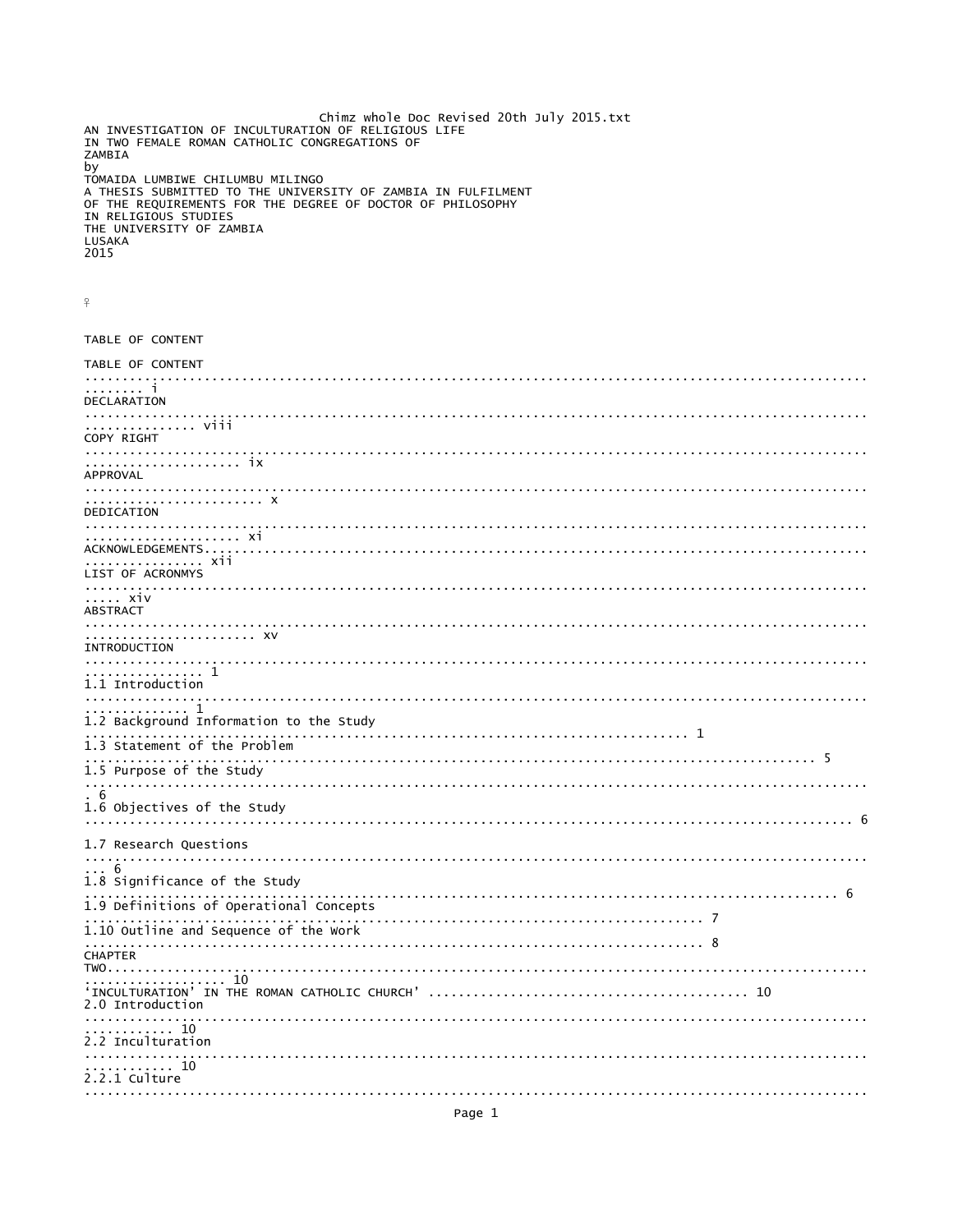Chimz whole Doc Revised 20th July 2015.txt  $\begin{minipage}{0.2.2.2} \begin{tabular}{l} \bf 2.2.2 \end{tabular} \begin{tabular}{l} \bf 2.2.2 \end{tabular} \end{minipage}$ 2.2.3 Christianity and African Traditional Religion 2. 3 The Origins of the Concept of Inculturation  $2.3.1$ . Meaning of 19<br>2.3.2 Related Expressions 2.4 History of Inculturation . . . . . . . . . . 2.4.1 The Council of Jerusalem............ 2.4.2 Missionary Expansion (15th Century - 17th Century) . . . . . . . . . . . . . . 26 . . . . . . . . 2.4.3 The Council of Trent (1545-1563) 2.4.4 Matteo Ricci and Roberto de Nobili Matteo Ricci . . . . . . . . . . . . . . . . . . .  $\frac{1}{27}$ . . . . . . . . . . . . . . Roberto de Nobili .......................<br>.......... 28<br>2.4.7 Vatican 2.4.8 Promulgation of Code of Canon Law 1917  $2.4.9$  Vatican II 2.4.10 Pope Paul VI and Pope John Paul II 2.5.1 First African Synod . . . . . . . . . 34 2.5.3 Small Christian Communities........... 2.5.4 The Amecea Countries in Eastern Africa . . . . . . . . . . . . . . . . . 35  $\sim$   $\sim$   $\sim$   $\sim$   $\sim$ 2.5.5 The African Synod and Small Christian Communities 2.5.6 African Liturgical Rites . . . . . . . . . . . . . . . . <del>.</del> . . . . . . . . . . 2.5.8 Inculturation in Zambia . . . . . . . . . . . . . . 2.5.9 Inculturation in the Zambian Church . . . . . . . . . . . 44 2.5.10 Centers Promoting Inculturation in Zambia  $2.5.11 zambian Association of Sisterhoods$ . . . . . . . . . . . . . . . 47 .......................<br>2.5.12 Sisters' Claim 2.6 Summary . . . . . . . . . . . . . . . . . . . . . . . . . . . . . . . . . . 49 CHAPTER HISTORICAL DEVELOPMENT OF RELIGIOUS ............. LIFE FOR WOMEN  $\ldots \ldots \ldots \ldots$  51  $\frac{9}{7}$ . . . . . . . . . . . . . . . 3.1 Introduction  $\begin{array}{ccc}\n& \cdots & \cdots & \cdots & \cdots & \cdots \\
& \cdots & \cdots & \cdots & \cdots & \cdots & \cdots \\
& \cdots & \cdots & \cdots & \cdots & \cdots & \cdots\n\end{array}$ 3.2 The Development of Religious Life in the Roman Catholic Church ................................ 52 3.3 The Eevolution of Religious Life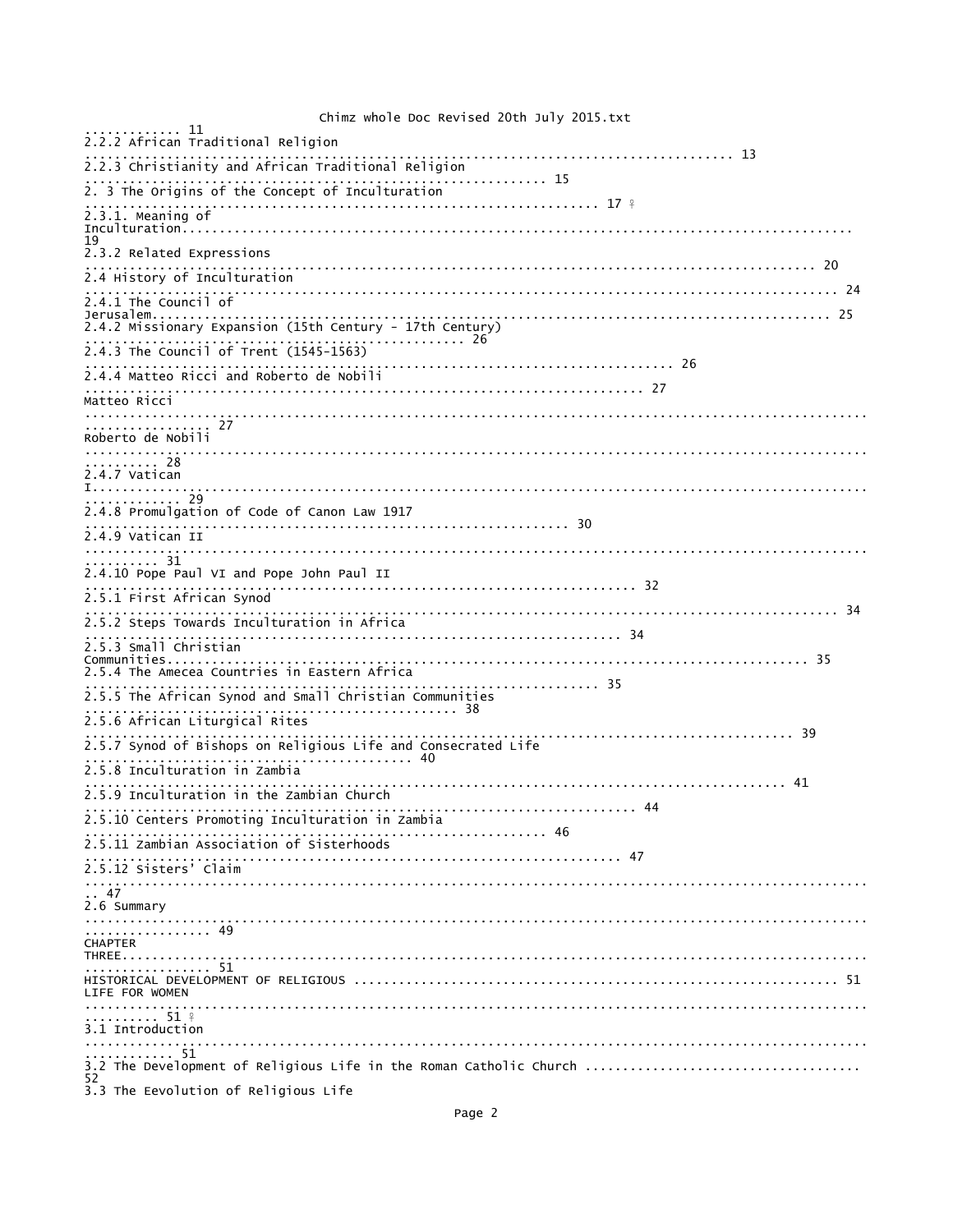| CITTING WILDTE DOC REVISED ZULII JUTY ZUIJ.LXL                                                           |
|----------------------------------------------------------------------------------------------------------|
| 3.4 Women Monasteries                                                                                    |
| 53<br>3.6 The Decline of the Beguine Movement                                                            |
| 3.7 The Mendicant Orders                                                                                 |
| 3.8 Changes in Religious Life                                                                            |
| 3.9 New forms of Consecrated Life (Religious Life)<br>3.9 New forms of Consecrated Life (Religious Life) |
| 3.10 The End of the Cloister                                                                             |
| 61                                                                                                       |
| 3.11 Secular Institutes                                                                                  |
| . . 62<br>3.12 History of Religious Life in Zambia                                                       |
| 3.12.1 The Coming of Missionaries                                                                        |
| 3.12.2 The Arrival of International Women Congregations                                                  |
| 3.12.4 Profile of the Local Congregation in the Study                                                    |
| 3.12.5 Background History of the Handmaid Sisters of the Blessed Virgin Mary (HBVM)  70<br>. 78          |
| 3.12.9 Self Government (1973 to 2014)                                                                    |
| 3.12.10 Apostolic Activities of the Handmaid Sisters                                                     |
| Education                                                                                                |
| Health Care<br>. 82<br>Social Services<br>. 83<br>3.12.11 Summary<br>. 84                                |
| <b>CHAPTER FOUR</b><br>. 85                                                                              |
| LITERATURE REVIEW                                                                                        |
| . . 85<br>4.0 Introduction                                                                               |
| . 85                                                                                                     |
| 4.1 The Debate on Inculturation<br>4.2 Second Vatican Council                                            |
|                                                                                                          |
| 4.3 The Need for the Inculturation of Religious Life                                                     |
| 4.4 Aspects for Possible Inculturation                                                                   |
| 4.4.1 Liturgical Aspects                                                                                 |
| . 92<br>4.5.4 Religious Ceremonies                                                                       |
| 4.5.3 Evangelical Counsels (the Vows of Chastity, Poverty and Obedience)  94                             |
| 4.5.4 Community Life                                                                                     |
| $\ldots$ 97                                                                                              |
| 4.5.5 Formation Programmes                                                                               |
| 4.5.6 Dismissal from Religious Life                                                                      |
|                                                                                                          |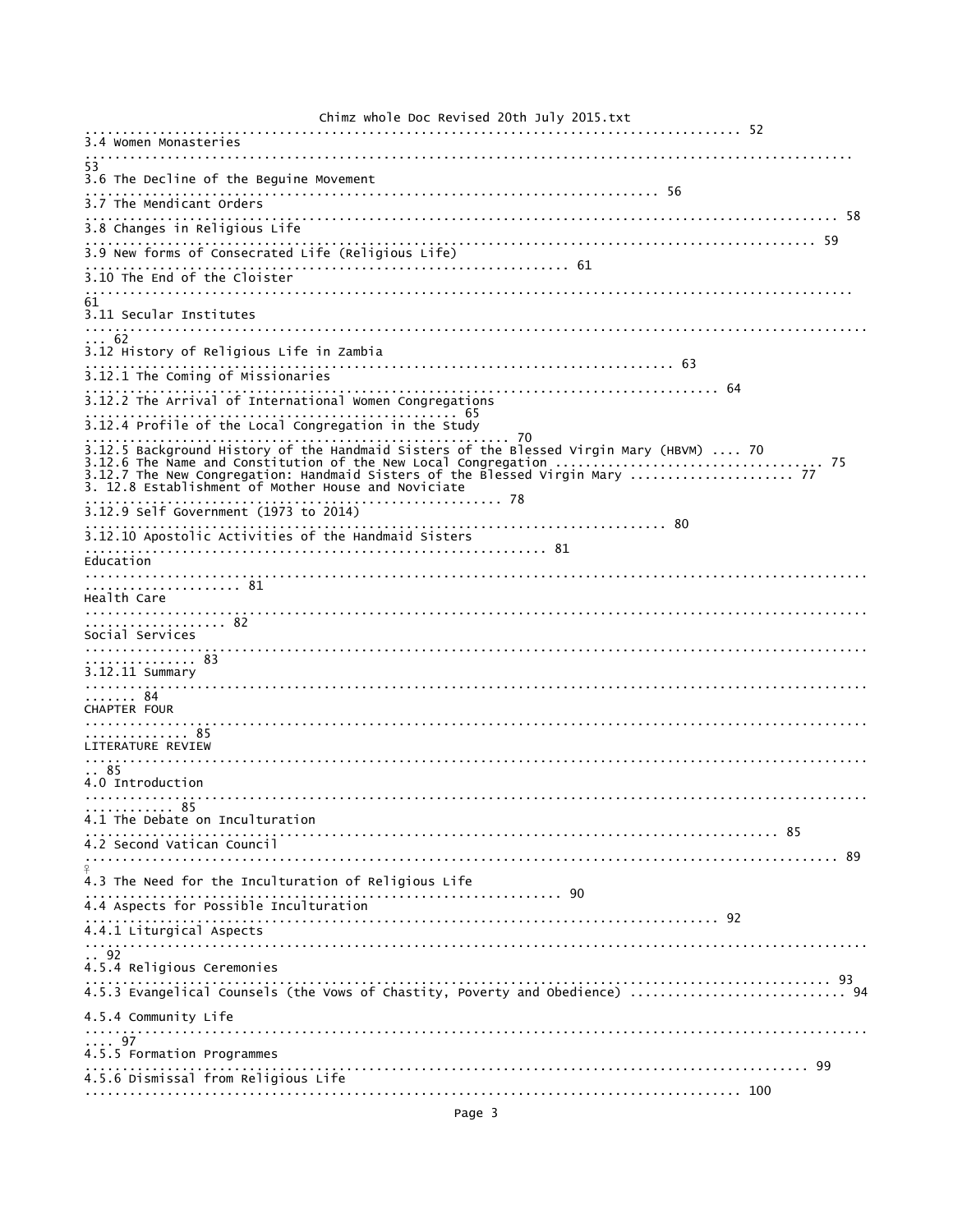| 4.6 Summary                                                  |
|--------------------------------------------------------------|
| . 101                                                        |
| <b>CHAPTER FIVE</b>                                          |
| .<br>. 102<br><b>METHODOLOGY</b>                             |
| $\cdots$ 102<br>5.0 Introduction                             |
|                                                              |
| 102<br>5.2 Qualitative Research Methodology                  |
| 5.3 Qualitative Research Designs                             |
| 5.4 Population<br>.                                          |
| . 106<br>5.5 Sampling<br>.                                   |
| . 106<br>5.6 Sample<br>Size                                  |
| . 107<br>5.7 Sampling Procedure                              |
| 108<br>5.8.1 Interviews                                      |
|                                                              |
| . 111<br>Semi-structured Interviews                          |
| In-depth Interviews                                          |
| $\ldots$ 112<br>5.8.4 Focus Group Discussion (FGD)           |
| 5.8.5 Observations                                           |
| 115                                                          |
| 5.8.6 Participant or Non-participant                         |
| 5.8.7 The Use of Documents                                   |
| 5.9 Reliability and Validity                                 |
| Reliability                                                  |
|                                                              |
| . 118<br>Validity                                            |
|                                                              |
| 118 %<br>5.10 Data Analysis                                  |
| . 119                                                        |
| 5.11 Problems Encountered During Data Collection             |
| 5.12 Limitations of the Study                                |
| 5.13 Ethical Considerations                                  |
| 5.14 Summary                                                 |
|                                                              |
| . 122<br><b>CHAPTER</b>                                      |
| . 124<br>PRESENTATION OF                                     |
| 6.1 Introduction                                             |
| . 124                                                        |
| 6.2 Reasons for the Inculturation of Religious Life<br>. 124 |
| 6.3 Inculturated Aspects of religious Life                   |
| 6.4 Aspects Not Yet Inculturated                             |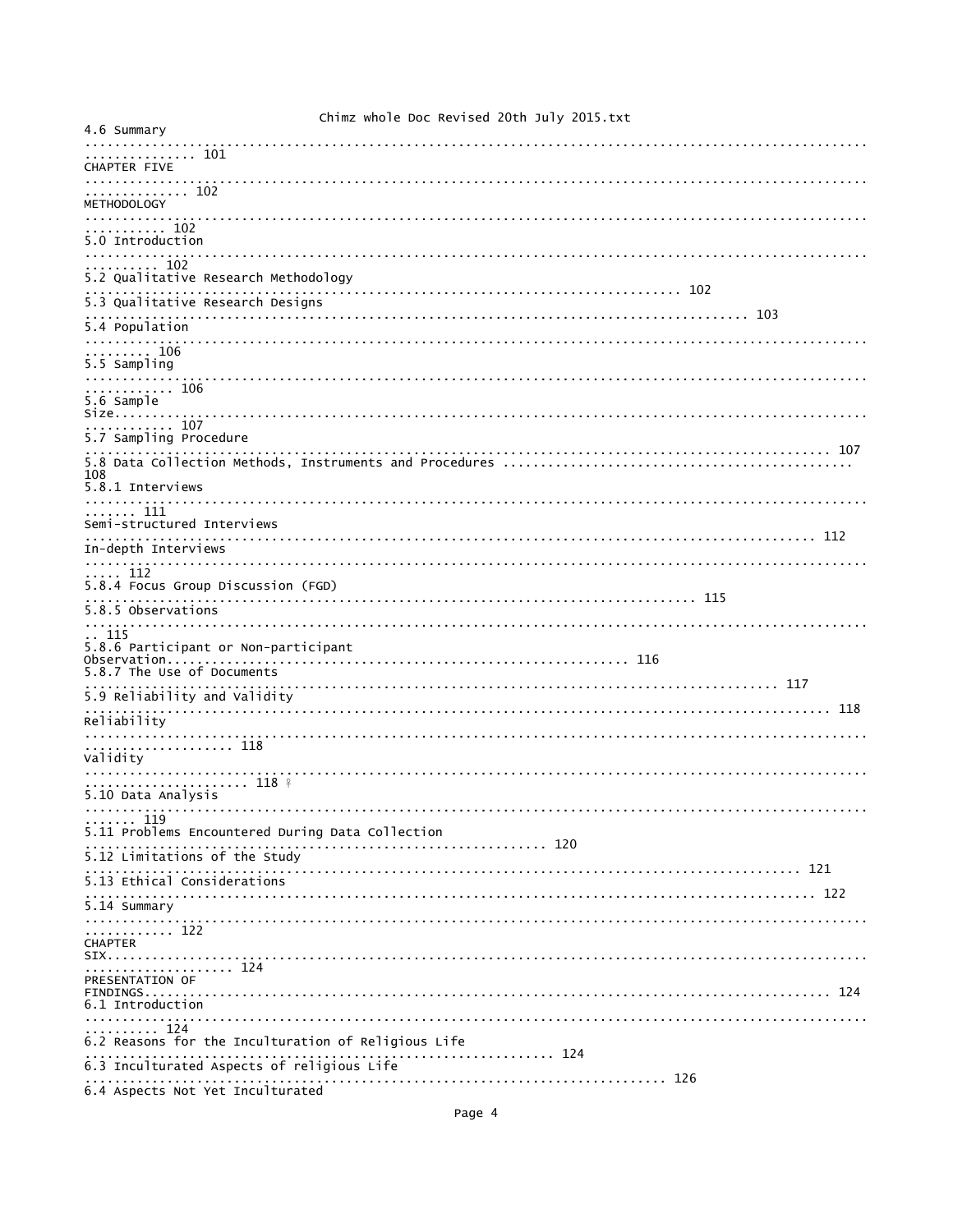Chimz whole Doc Revised 20th July 2015.txt 136 6.4 Reasons for Hindrance or Slow Implementation Process of Inculturation of Religious Life 141 6.4.1 Divided Leadership: Church and Congregation  $\cdots \cdots \cdots$  142 6.4.2 Fear of Religious Syncretism 146 6.4.4 Cultural Diversity 6.5.5 Non-appreciation of African Values by Some Religious Persons ............................... 148<br>6.4.5 Measures to Enhance Inculturation of Religious Life .. 149 6.4.6 The Significance of Localising Religious Life 6.4.7 Formation of Programmes 6.4.8 Putting in Place a Deliberate Policy . . . . . . . . . . . 150 CHAPTER SEVEN . . . . . . . . . . . . ..............152<br>DISCUSSION OF FINDINGS 7.1 Introduction  $\ldots \ldots \ldots \ldots \ldots$ 7.2.1 Reasons for the Inculturation of Religious Life . . . . . . . . . . . . . . . 152 7.2.1 Inculturated Aspects of Religious Life 7.3 Aspects of Religious Life not yet Inculturated 169 7.3.1 Leadership: Church and Congregation 7.3.2 Measures to Enhance Inculturation 7.6.1 The Significance of Localising Religious Life . . . . . . . . . . . . . 186 7.3.3 Need for Trained Personnel in Inculturation . . . . . . . . . 7.3.4 Putting a Deliberate Policy on Inculturation 7.3.5 Summary . . . . . . . . . . . . . 190 CHAPTER EIGHT . . . . . . . . . . . 8.0 Introduction  $\begin{array}{ccc}\n\cdots & \cdots & \cdots & \cdots & \cdots \\
\cdots & \cdots & \cdots & \cdots & 192\n\end{array}$ 8.1.1 Conclusion 8.3 Recommendations APPENDICES . . . . . . . . . . . . . . . . . . . . . . . . . . . . . . . . . . . . 206 APPENDIX 1 . . . . . . . . . . . . . . . . . 206 INTERVIEW GUIDE FOR THE SISTERS APPENDIX 2  $\begin{array}{c}\n... \\
... \\
... \\
... \\
... \\
... \\
... \\
... \\
... \\
207\n\end{array}$ INTERVIEW GUIDE FOR BISHOPS  $\ldots \ldots \ldots \ldots \ldots \ldots$ <br>APPENDIX 3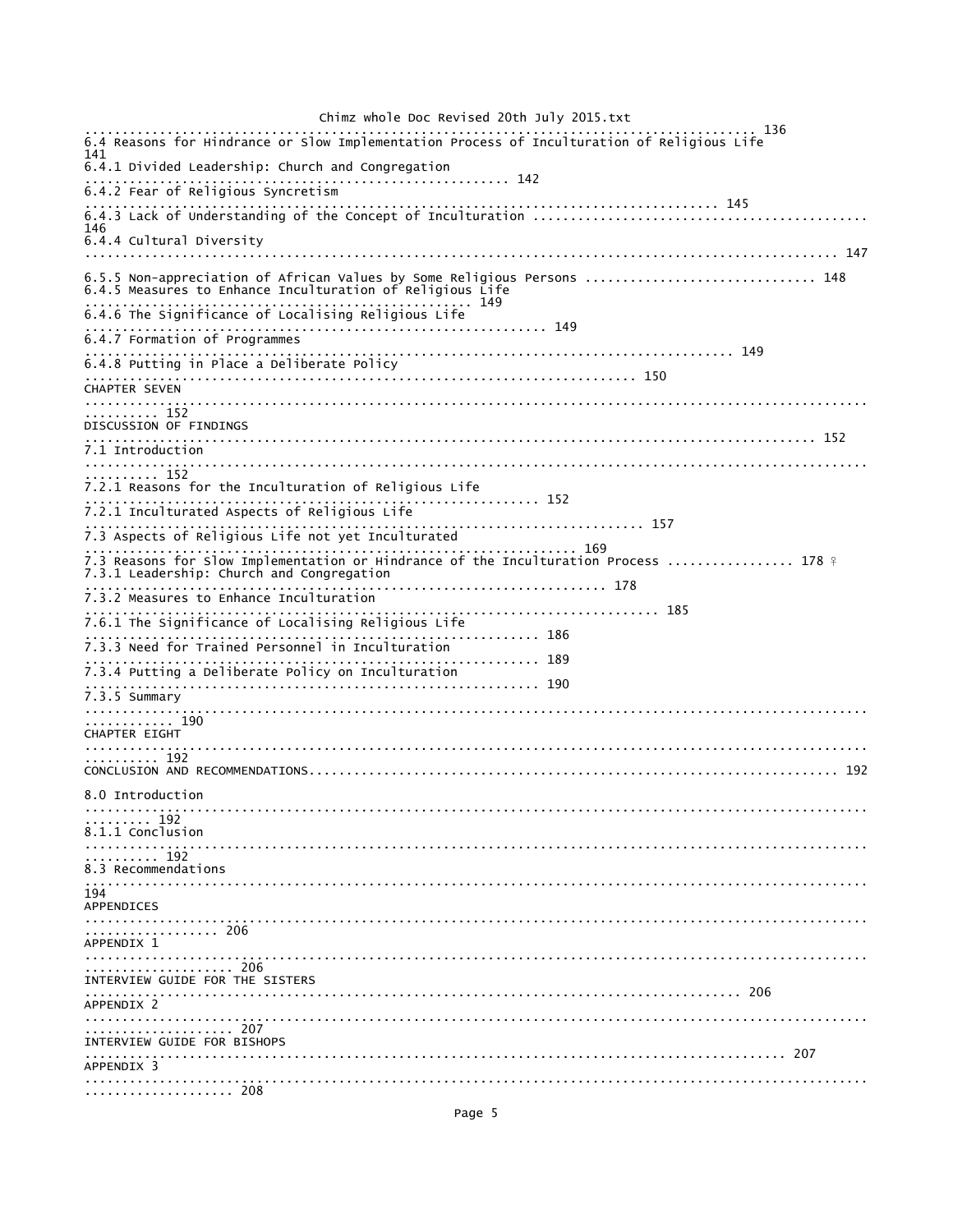Chimz whole Doc Revised 20th July 2015.txt INTERVIEW GUIDE FOR PRIESTS ............................................................................................... 208 APPENDIX 4 ......................................................................................................... .................... 209 INTERVIEW GUIDE FOR FORMER BROTHERS AND FORMER SISTERS ......................................... 209 APPENDIX 5 ......................................................................................................... .................... 210 SEMI-STRUCTURED INTERVIEW GUIDE FOR THE PRACTICING CATHOLICS ................................ 210 APPENDIX 6 ......................................................................................................... .................... 211 INTERVIEW GUIDE FOR JUNIOR SISTERS (FOCUS GROUP DISCUSSION) ..................................... 211 APPENDIX 7 ......................................................................................................... .................... 212 OBSERVATION GUIDE .........................................................................................................  $\ldots$  212 APPENDIX 8 ......................................................................................................... .................... 213 STRUCTURE OF MORNING AND EVENING PRAYER ................................................................... 213 APPENDIX 9<br>...................... ......................................................................................................... .................... 215 <del>?</del> STRUCTURE OF NIGHT PRAYER ................................................................................................ 215 APPENDIX 10 ......................................................................................................... ....... 216 CONSENT FORM ......................................................................................................... ............. 216 ¥ DECLARATION I, Tomaida Lumbiwe Chilumbu Milingo, declare that this Thesis presents my work and it has not been submitted for a degree at this University and any other University. Signed: ……………………………………………….. Date: … ¥ COPY RIGHT All rights reserved. No part of this Thesis may be reproduced or stored in any form or by any means without prior permission in writing from the author or the University of Zambia.  $\overline{Q}$ APPROVAL This Thesis of TOMAIDA LUMBIWE CHILUMBU MILINGO is approved as fulfilling the requirements for the award of the degree of Doctor of Philosophy in Religious Studies. Name Signature Date …………………………………….. ……………… …….......................... …………………………………….. ……………… ……….………......... …………………………………….. ……………… ..................................  $\frac{9}{5}$ 

DEDICATION

This work is in memory of my late mother, Marian Tisaine, 1938 - 16 February 2014;<br>my late son Augustine Kamuzu, 11 September 1991 - 20 May 2014; and my late father<br>Martin Dalaka. It is also in honour of my uncle Archbisho dedicate this work to late Dr. Henry Kaluba, and the Handmaid Sisters of the Blessed Virgin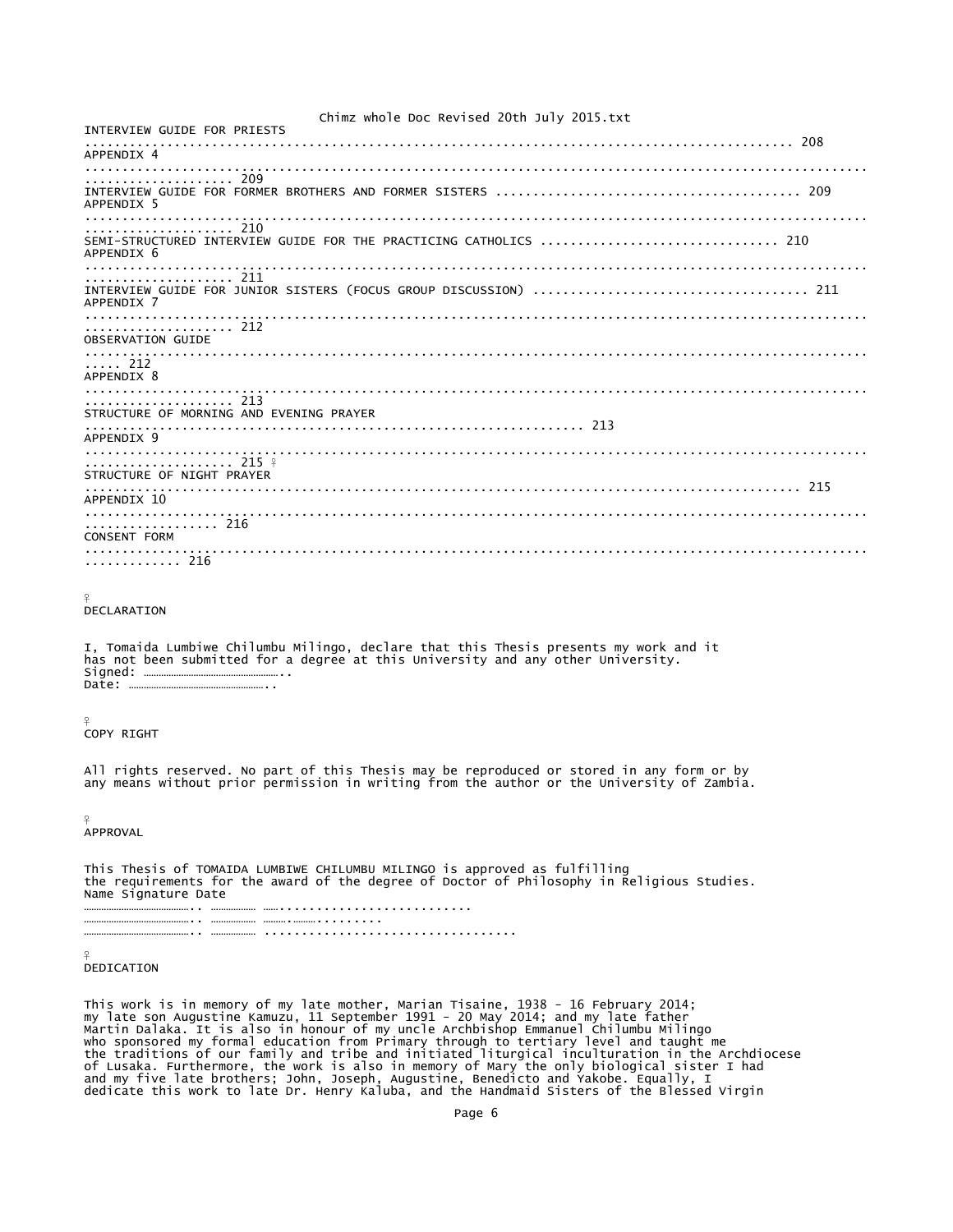Chimz whole Doc Revised 20th July 2015.txt<br>Mary, in particular Sr. Celine Namalambo, who all believed in me and understood my<br>predicament when I could not continue with religious life. Their exemplary lives have been a constant source of support and inspiration for me.

¥ **ACKNOWLEDGEMENTS** 

"What returns can I give to YHAWE for all the Blessings I have received from Him?" (Psalm 116) I would like to sincerely thank all the people and institutions, too numerous to mention, who<br>in one way or another made this study possible. However, the following deserve special<br>attention: the University of Zambia.s Sta Senior Research Fellowship, which enabled me to undertake this study and for providing<br>funding for both field work and stationery. To them I say "thank you very much."<br>Special thanks to Dr A. Cheyeka and Dr V. Shikaputo fo encouragement and supervision. However, I claim the entire responsibility for both the<br>views expressed in this thesis and all the errors therein.<br>My gratitude to the religious Sisters in Lusaka, Kabwe, Ndola and Monze for

inspired me, and their willingness to allow me as an outsider to examine their way of life<br>and subject the congregations to evaluation was far more than I could have asked for. I<br>thank and commend them for this gesture. I of Education for their support and encouragement throughout this study. Many thanks and<br>gratitude to Kabungo, Dr Beatrice Matafwali, Mr Joseph Chita, Mrs Nelly Mwale-Chita, Dr<br>Dennis Banda, Dr Ronald S. Kaulule and all tho

Lastly, my sincere gratitude goes to my three daughters; Lumbiwe, Christine Kamai, and<br>Chimwemwe Joyce Selina. It is my hope that they will work hard in their studies and attain<br>the apex of academic excellence. I love you patience. May the Good Lord protect you and provide for your needs abundantly.

¥ LIST OF ACRONMYS

¥

AFER - African Ecclesiastical Review AZACC - Association of Zambian Catholic Clergy ATR - African Traditional Religion AMECEA - Association of Member Episcopal Conferences of Eastern Africa CUEA - Catholic University of Eastern Africa. FENZA - Faith and Encounter Centre Zambia<br>HBVM - Handmaid Sisters of the Blessed Virgin Mary<br>IMBISA - Inter-Regional Meeting of Bishops of Southern Africa: Angola,<br>Botswana, Lesotho, Namibia, Mozambique, South Africa, Swaz MGR - Monsignor<br>NCCW - National Council of Catholic Women NGO - Non - Governmental Organisation SCC - Small Christian Community SECAM - Symposium of the Episcopal Conferences of Africa and Madagascar. SJ - Society of Jesus ZAS - Zambian Association of Sisterhoods ZEC - Zambia Episcopal Conference

```
¥
ABSTRACT
```
Inculturation is an approach or method that has been used by the Roman Catholic Church to indigenise Catholicism especially in Africa and Asia. Inculturation is the encounter or dialogue between the Christian message and cultures. The study sought to investigate the inculturation of women.s religious life in Zambia. Two women congregations, one missionary and one local were sampled for the study. The study was carried out in four provinces of Zambia namely; Central, Copperbelt, Lusaka and Southern.

Domestication of the Catholic faith has evoked different responses in the Roman Catholic communities, theologians, scholars of religion and critics of varying dispositions. It has brought about two schools of thought. There are those who see inculturation as a valuable and effective tool for evangelisation of the Gospel in Africa, and those who see it as threatening the core values of Catholicism or diluting them.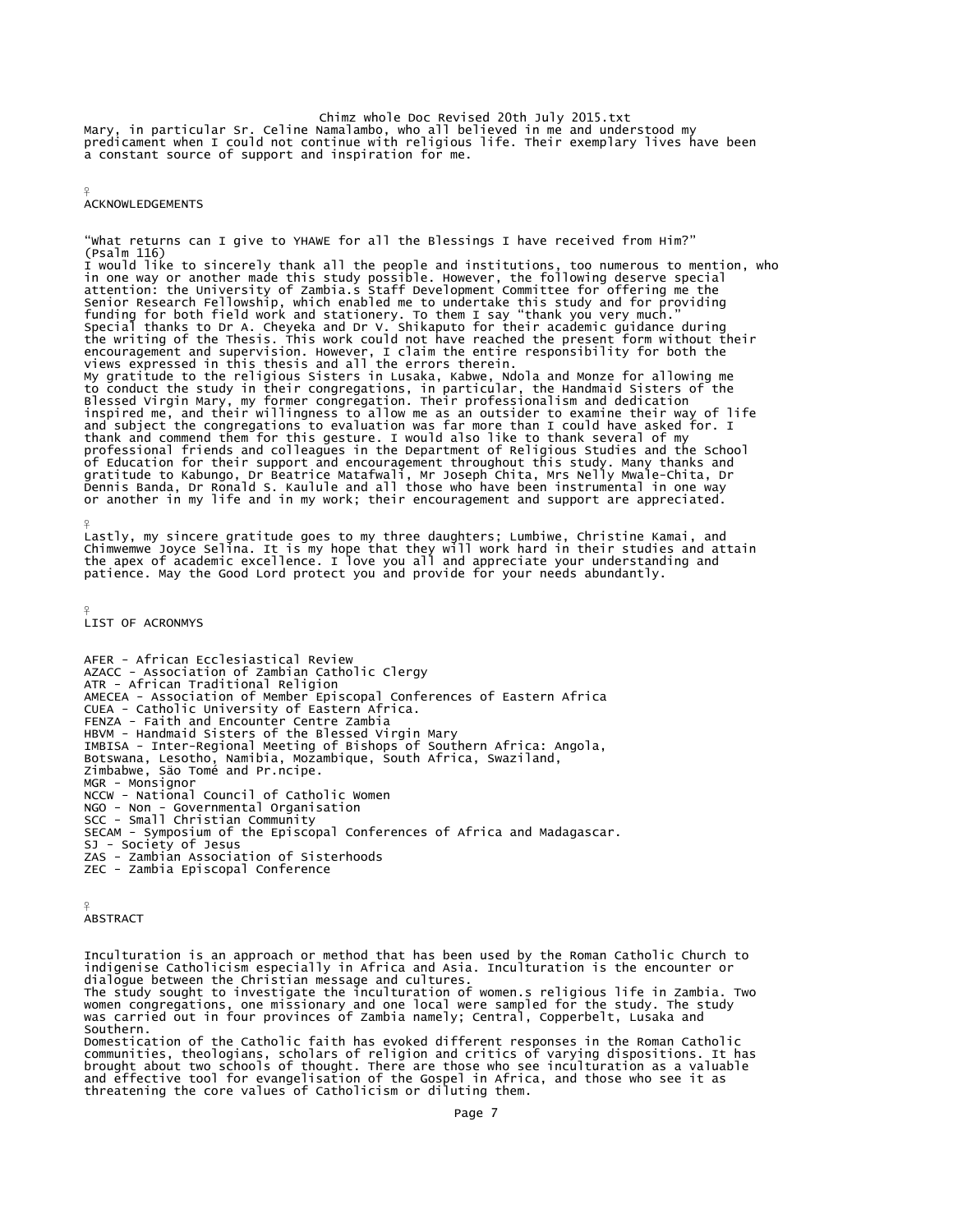Chimz whole Doc Revised 20th July 2015.txt The study used the qualitative case study design. The research design targeted a population<br>of 89 participants. It included 55 sisters, 2 bishops, 10 priests, 8 former sisters, 4 former<br>brothers and 6 practising Catholics. discussions, observations and document analysis. The data was analysed using the thematic approach and presented in a descriptive manner. The findings revealed that there was a degree of implementation of inculturation of religious<br>life in some areas such as liturgy, prayer, religious ceremonies and some aspects of<br>community living and dress mode. However, t poverty and obedience). The study also established that there were particular reasons that hindered or slowed down the inculturation of religious life in Zambia. These included conservative leaders in both congregations and the Church, cultural diversity, non appreciation of African values by<br>some religious persons, lack of knowledge of the Zambian culture, ill understanding of the<br>concept of inculturation, fear of diluting Consequently, the study identified a number of measures to address the challenges<br>contributing to hindering or slowing down of the process of implementation of inculturation<br>of religious life. The measures include educatin flexible and give freedom and encouragement to those interested in domesticating religious life.

Overall, the researcher argues that, since the Synod of Bishops on Consecrated Life gave a<br>directive to inculturate religious life, the onus is on the religious persons themselves to<br>realise the significance of integrating

### $\frac{9}{5}$ CHAPTER ONE

¥

### **INTRODUCTION**

### 1.1 Introduction

This chapter gives a synopsis of the background to the study. The presentation begins with the reasons for undertaking the study, thereafter; the chapter presents the problem under investigation, purpose of the study, the objectives and the research questions through which<br>the study objectives are addressed. The chapter also provides the significance of the study,<br>as well as operational definitions o the study and ends with a summary.

## 1.2 Background Information to the Study

The researcher.s interest in this research stems from her religious experience as a former<br>Catholic sister. The researcher wanted to undertake the study to find out whether or not there had been inculturation of religious life in women congregations in Zambia. Shorter<br>(1988: 11) defines inculturation1 as the on-going dialogue between faith and culture or a<br>dynamic relationship between the Christian given people, especially in non-Western contexts.

1 The term inculturation has been defined differently by many scholars. Nevertheless it is generally understood as adapting the gospel message to the cultural contexts of any given people, especially in non-

Western context.

¥

As a former religious sister, I wanted to find out whether the Zambian Catholic religious<br>women had realised their dream to inculturate religious life as they had envisaged in the<br>1970s (Verstraelen, 1975; Hinfelaar, 2004)

translated into reality has not been comprehensively explored. Then, there is a notion that religious African men and women perceive their consecrated life not as African but as an<br>importation from Europe (Kiaziku, 2007). Therefore, the desire of these religious men and<br>women is to Africanise religious life. As o could be that the formators who trained the first African sisters were themselves Europeans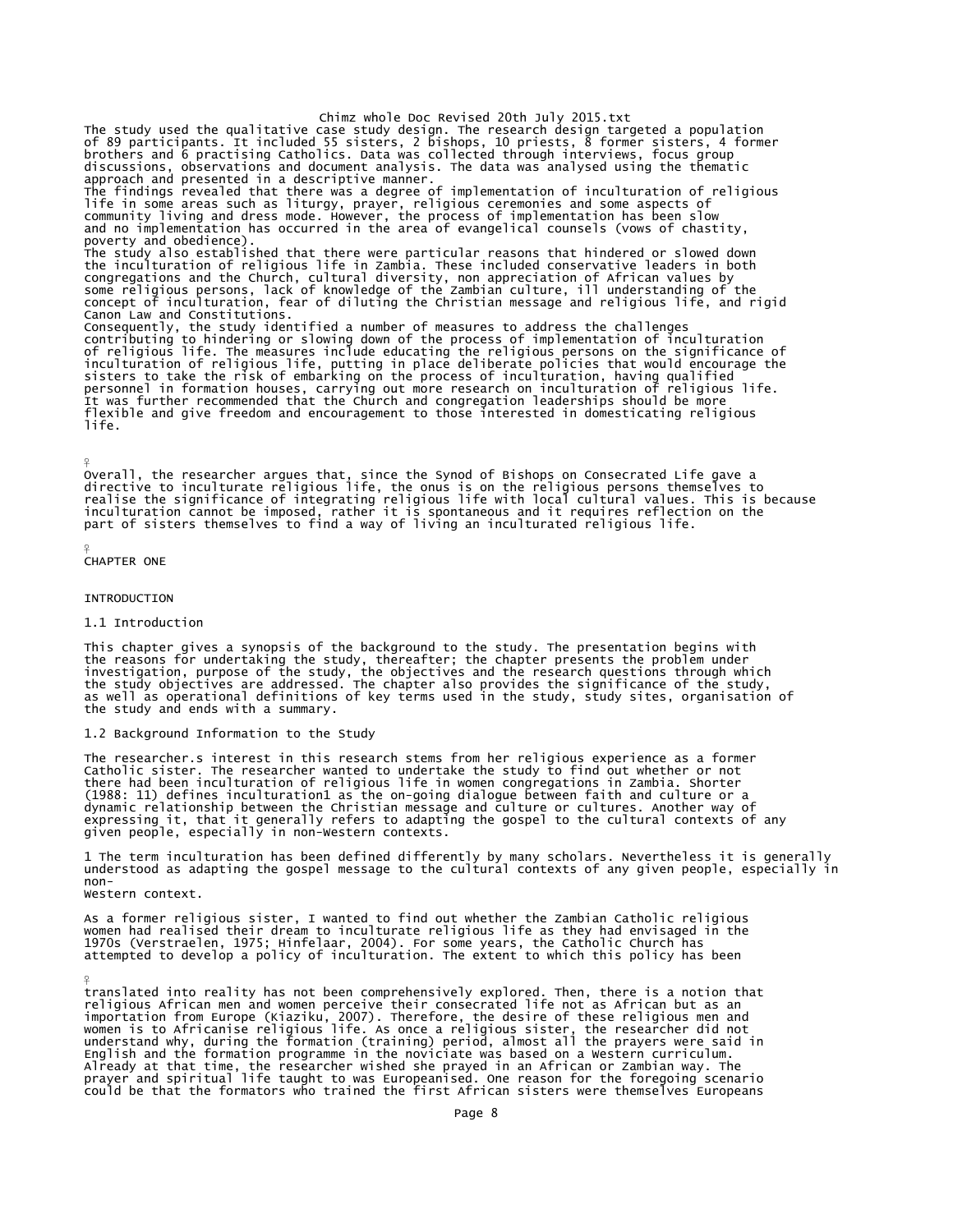and most of the local congregations were founded by them because religious life in Africa is<br>as foreign as any other ecclesial institution brought by the missionaries (O.Reilly, 1996).<br>This study sought to investigate whet two identified women congregations of Zambia. The researcher participated in the opening<br>mass of the Special Assembly of the Synod of Bishops on Africa in April 1997, held at the<br>Vatican, Rome, whose theme was "Evangelisat

In this study, the researcher further investigated inculturation of religious life so as to<br>contribute to the knowledge of inculturation in Africa. The other reason for undertaking the<br>study was to find out whether Archbis

(The Daughters of the Redeemer and Brothers of St. John the Baptist), through whom he attempted to inculturate religious life.

During Pope Paul VI.s memorable visit to Kampala in Uganda in 1969, in his address to the African based Bishops, he acknowledged the burning and much discussed question concerning evangelisation and African culture. He declared, "You must have an African Christianity. Indeed, you possess human values and characteristic forms of culture, which<br>can rise to perfection such as to find in Christianity expression of its own, and genuinely<br>African" (Burke, 2001: 17-18). In April, inculturation, dialogue, justice, and peace and the means of communication.<br>At this synod, the African Bishops advocated for a "Truly African Church", which was<br>interpreted as inculturation of Catholicism, and which became (AMECEA and IMBISA), bishops stated the following at the end of the synod:

we had to admit that the values of Christ have not yet<br>been fully integrated with our own African values. Our<br>traditional African values, which still affect us at the<br>deepest levels of our being, in spite of the passing of modern life, have not been sufficiently touched by our

 $\frac{9}{5}$ 

¥ Christianity nor has our way of being Christians become fully African (Mc Garry, 1995: 55).

In October 1994, another Synod of Bishops was convoked. It was on Consecrated Life2.<br>One of the themes that were discussed at the synod was the "Inculturation of Consecrated<br>Life." Inculturation was regarded as critical to of the culture of all those who were involved. To emphasise the importance of integrating<br>culture and Christianity, they said "when the religious go to a new area, they should get to<br>know the local culture, language and tr The Synod of Bishops on Consecrated Life called upon religious men and women to inculturate religious life. Indeed, some scholars have agreed with the bishops on the need to<br>inculturate religious life. Kiaziku (2007), Burke (2001), Musonda (1997) and Nwagwu<br>(1997) agree that religious life should be i A feeling of uneasiness seems to spread throughout religious communities, where the religious sisters seem to suffer the loss of their African identity and their ability to live as consecrated persons in the totality and unity of their being has been undermined (Kiaziku, 2007: 85).

2 Religious life is also known as consecrated life and the two can be interchanged though religious life is exclusive to those religious men and women who publicly profess the three evangelical counsels namely; chastity, poverty and obedience.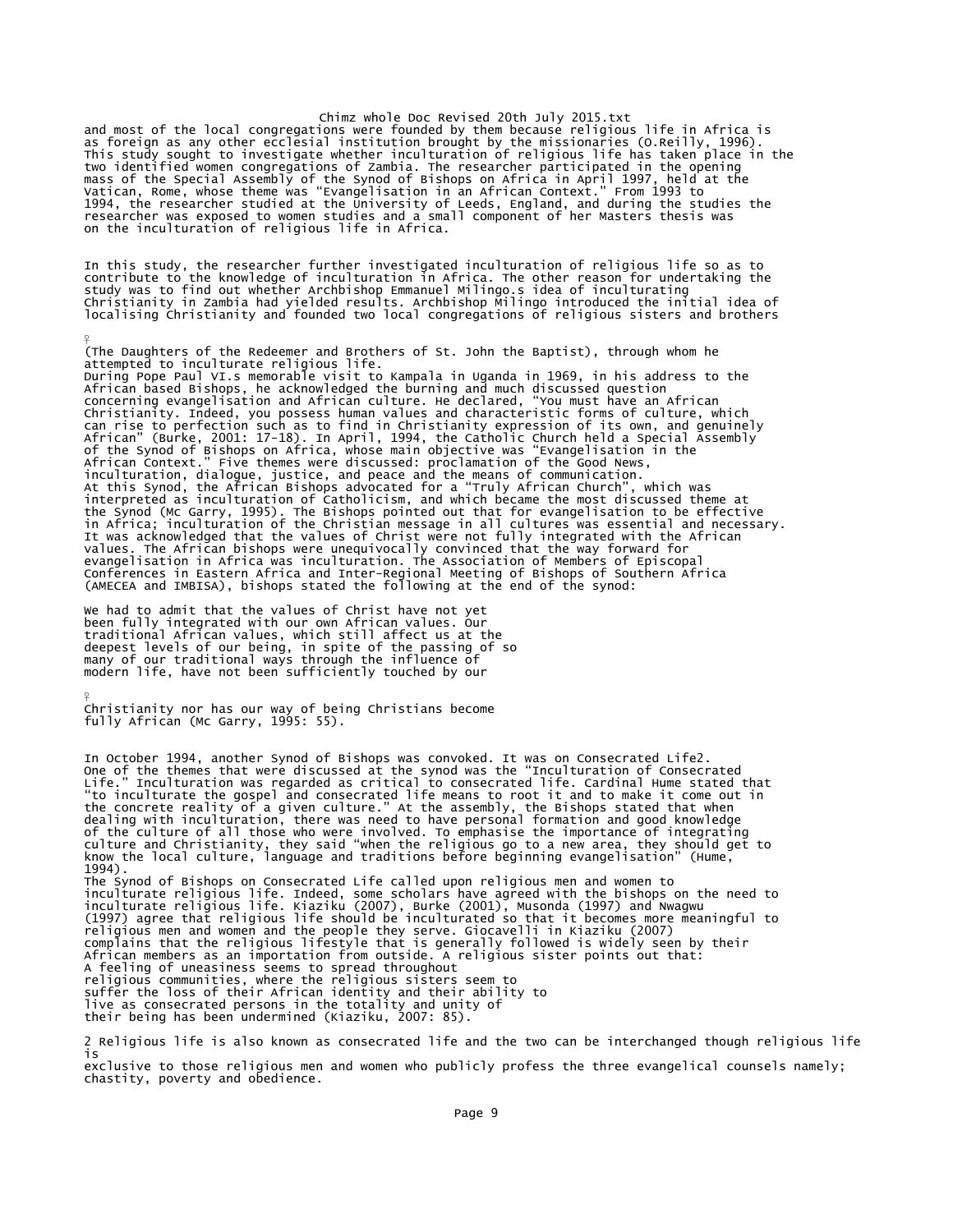This was why this researcher was interested in finding out if the religious life of sisters had been inculturated at all and whether or not this had added value to the religious life of sisters in the Zambian Church.

There are local and international religious congregations of both men and women in<br>Zambia. At the time of the research there were 1,596 religious sisters in Zambia. Seven of<br>the congregations were locally founded and 23 we Zambian girls/women have joined international or foreign congregations.

3 The word Nun is still used as a blanket term for both nuns and sisters.

1.3 Statement of the Problem

 $\frac{9}{5}$ 

¥

¥

The introduction of Christianity coated with Western values clashed with African cultures in sub-Saharan Africa. Christianity was the victor, and those who converted to Christianity<br>equally converted to Western values and ideas. The converted Africans belonged to two<br>cosmologies, namely, African Traditional Religi inculturated in Zambia.

```
1.5 Purpose of the Study
```
The purpose of the study was to investigate how inculturation of Catholic sisters. religious life in Zambia had occurred.

1.6 Objectives of the Study

The specific objectives were to:

1. Establish reasons for the inculturation of religious life.<br>2. Identify aspects of Catholic sisters religious life which have been inculturated.<br>3. Investigate reasons for slow implementation or hindrance of the incultur

4. Propose measures aimed at improving inculturation of religious life in Zambia.

### 1.7 Research Questions

In order to address the four objectives listed above, the study had four research questions:

1. What were the reasons for the inculturation of religious life in Zambia?<br>2. What aspects of religious life would the Catholic sisters want to inculturate?<br>3. What reasons (if any) could hinder or slow down the implement

1.8 Significance of the Study

 As early as the1970s, the Zambian Catholic sisters expressed the desire to integrate Catholicism with African values and virtues of religious life as this would bring their<br>religious life closer to their culture and reflect African cultural values, norms and beliefs in<br>their Catholic faith. The significanc kind in Zambia and it explored a notion that might not have been addressed by the Church.<br>Therefore, the study highlighted specific areas in which inculturation had been a success and<br>where it had been unsuccessful. The st

and literature on inculturation. Finally, the leaders in the Church and congregations might<br>benefit from the study as they can use its findings in the effort to enhance inculturation of religious life in Zambia. 1.9 Study Sites

The study was conducted at five sites in four provinces of Zambia, namely: Central, Copperbelt, Lusaka and Southern. The sites where the study was carried out included convents, formation houses, homes, parishes and offices. The four provinces were chosen on<br>the basis that the local congregation, for instance, was first established in Southern province,<br>thus making it easy for the resear superiors of the local congregation were found in the two convents at Chikuni and St. Kizito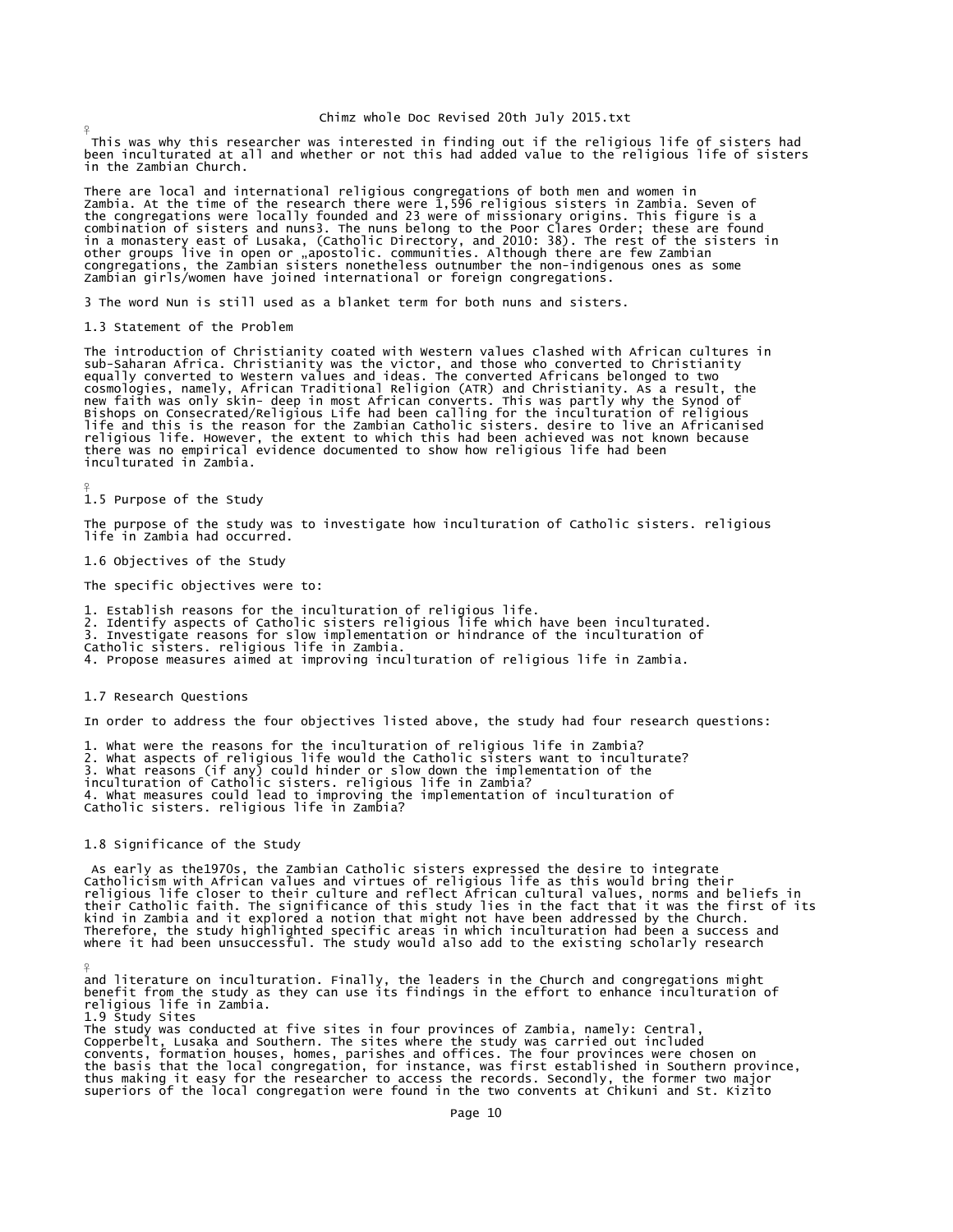Chimz whole Doc Revised 20th July 2015.txt Pastoral Centre in Monze. In addition, the three provinces represented rural and urban areas in Zambia. Lusaka, Copperbelt and Central provinces were considered to be urban while Southern Province was considered rural. This combination of urban and rural provinces in the study helped the researcher to understand the reasons and challenges of inculturation from a broad perspective.

1.9 Definitions of Operational Concepts

In this study, the key concepts have the following definitions: Catholic Church: refers to the Roman Catholic Church. Religious Life: also known as Consecrated Life is a way of Christian living within the Catholic Church. The religious men and women publicly profess three vows known as chastity, obedience and poverty. This was in accordance with Church Law (Canon 573-746 of the Code of Canon Law). "Consecrated Life. and "Religious Life. can therefore be interchanged though religious life is<br>exclusive to those religious men and women who publicly profess the three vows. Evangelical Counsels: refers to the vows of chastity, poverty and obedience derived from

Gospels, that religious persons, both female and male, promise to live temporarily as well as perpetually. Religious Persons are those men and women in the Catholic Church who profess simple vows and also live a common life. Community of Sisters: refers to a house in a congregation of religious women living together as a community and sharing everything in common. Professed Sisters: refers to the sisters that have made the three vows of chastity, poverty and obedience. General Chapter: is a conference that is held every six years to choose leaders and discuss pertinent issues such as the life style of the sisters, finances, the constitution election of leaders.

1.10 Outline and Sequence of the Work

¥

This thesis comprises eight chapters. Chapter one introduces the study by providing<br>background information on the topic of investigation, statement of the problem under<br>investigation, including the purpose and significance the study sites, defines key terms in the study and outlines structure of the thesis and finally<br>it provides a summary. Chapter two discusses Christianity and inculturation in Africa. It<br>explains the encounter between Chri further examines the introduction of inculturation in the Roman Catholic Church in Zambia.

Chapter three deals with the historical development of religious life in general and gives a brief history of the development of the same in Zambia including the establishment of<br>indigenous congregations in the country. Chapter four reviews some of the available<br>literature considered to be related to the study in

¥ context of similar research, thereby enriching it as well as providing justification for it. Chapter five describes in detail the methodology used to collect data in order to provide answers to the questions raised in chapter one. It explains the study design, population, sample, sampling procedure, methods and instruments for data collection procedures (including problems encountered) data analysis process, and ethical considerations.

The sixth chapter presents the findings on the inculturation of Catholic sisters. religious life in line with the objectives of the study. Chapter seven discusses the findings of the study, while chapter eight presents the conclusion and recommendations of the study. It also suggests areas for further research. 1.11 Summary In this Chapter, an introduction of the investigation into the inculturation of Catholic sisters.<br>religious life in Zambia has been presented. The presentation began with an explanation of<br>the researcher.s interest in the questions through which the study objectives were addressed, followed by the significance of the study. This was followed by an outline of the study sites. Towards the end the chapter provided definitions of concepts, structure of the thesis and ended with a summary of the Chapter. The next Chapter discusses Christianity and inculturation in the Catholic Church and its implementation in Africa.

 $\frac{9}{5}$ CHAPTER TWO

'INCULTURATION' IN THE ROMAN CATHOLIC CHURCH'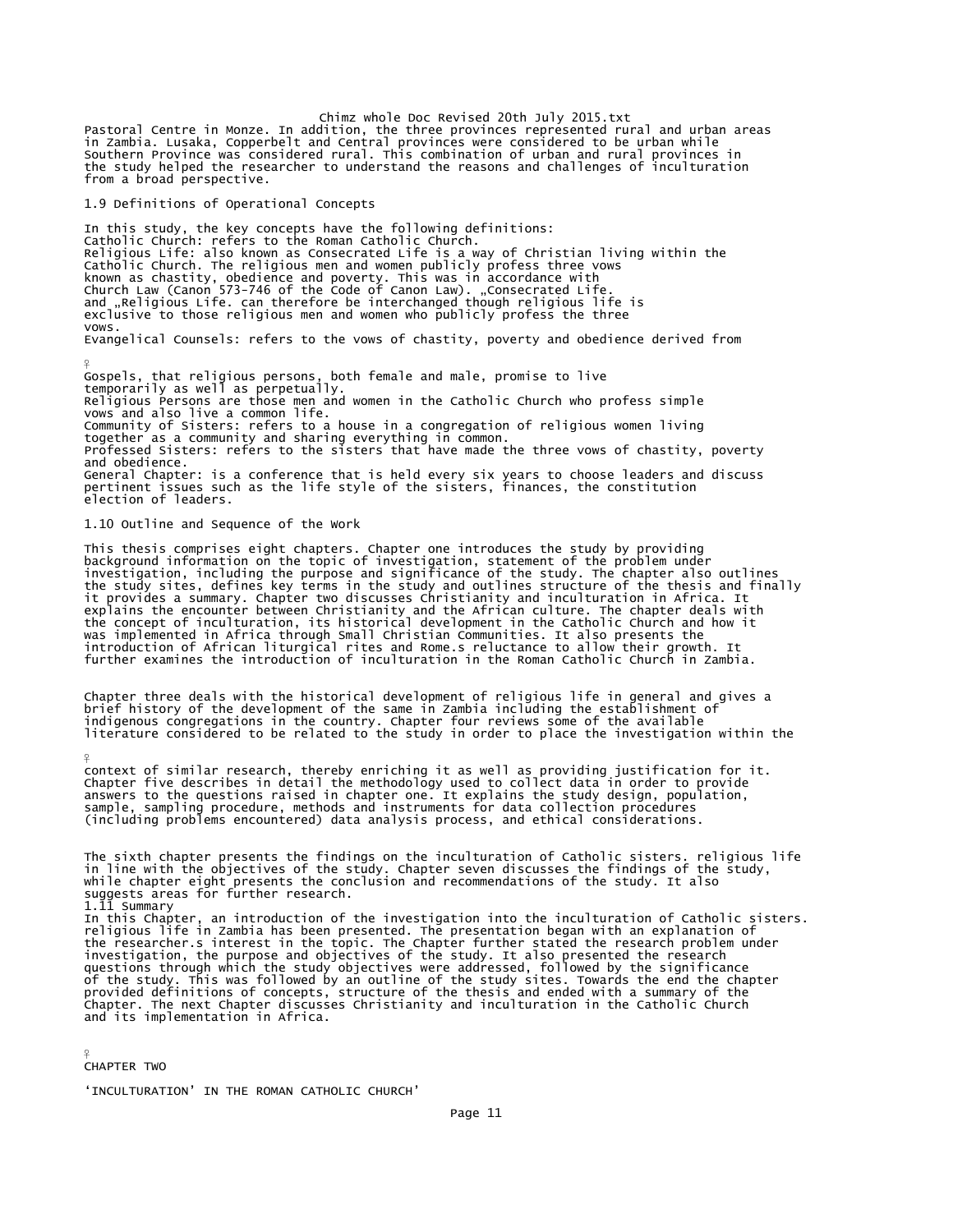### 2.0 Introduction

In this study, the presentation of the history of inculturation in the Catholic Church begins<br>with defining and exemplifying some of the core concepts in the analysis of the<br>implementation of the inculturation of religious the study. The chapter discusses the efforts made by Popes Paul VI and John Paul II in inculturating Christianity in Africa and the call on the religious men and women to inculturate religious life.

## 2.2 Inculturation

Although the enthusiasm about inculturation comes from the Church in Africa and Asia, this theme has become significant throughout the Christian world. God chose and revealed<br>Himself to a particular people of Israel with whom He sealed the first covenant. In Africa,<br>the significance of inculturation is evidenced Gentes, and the Decree on the Church.s Missionary Activity.

In the first Apostolic Letter to Africa, Pope Paul VI gave a positive appreciation of some African traditional values (the first time in a Magisterial document), relating to the spiritual

view of life, God.s permanence in African life, and family bonds. He concluded that, "the<br>African who becomes a Christian does not disown himself, but takes up the age-old values<br>of tradition in spirit and in truth." Two y culture will be discussed first.

## 2.2.1 Culture

¥

 $\frac{9}{5}$ 

Social scientists define culture in many different ways. In any case, the term culture derives etymologically from the Latin verb colere, chui, cultuum, which means to cultivate, to take care of something. It was used especially in reference to cultivating the ground. To express the idea of culture in relation to humans, people spoke of humanus civilisque cultus.<br>Throughout human history, scholars such as anthropologists have defined culture in<br>different ways. This indicates something of the conte are therefore passed on to an individual or society. On the other hand, Shorter (1988: 4)<br>himself defined culture as "an attribute of human beings in their diversity" and Kiaziku<br>(2009) describes culture as all that a huma ingenuity and his/her effort.

Arbuckle (2010) pointed out that cultures were fragmented and dynamic and that cultures couldn.t be defined in the modernist definition and since culture is fragmented and dynamic,

there is need to rethink its nature its new ways. In modern times, the concept vastly applied in different situations such as "global culture,. "youth culture,. "pop culture., "postmodern<br>culture,. "corporate culture,. "political culture. and "violence culture.. According to<br>Arbuckle (ibid: 17), culture is: A pattern of meanings encased in a network of symbols,<br>myths, narratives and rituals created by individuals and<br>subdivisions, as they struggle to respond to the<br>competitive power and limited resources in a rapidly<br>globalis we feel, think, and behave. Arbuckle seems to be proposing a new way of looking at culture as it has been evolving.<br>As already stated, in modern times, it has also come to mean different things, including,<br>culture has meant symbols and myths and cult In his definition of culture (Geertz, 1973) stressed the fundamental role of symbols. He stated that culture was a "pattern of meanings embodied in symbols, a system of inherited conceptions expressed in symbolic forms by means of which men communicate, perpetuate, and develop their knowledge about attitude towards life." Geertz uses the term symbol to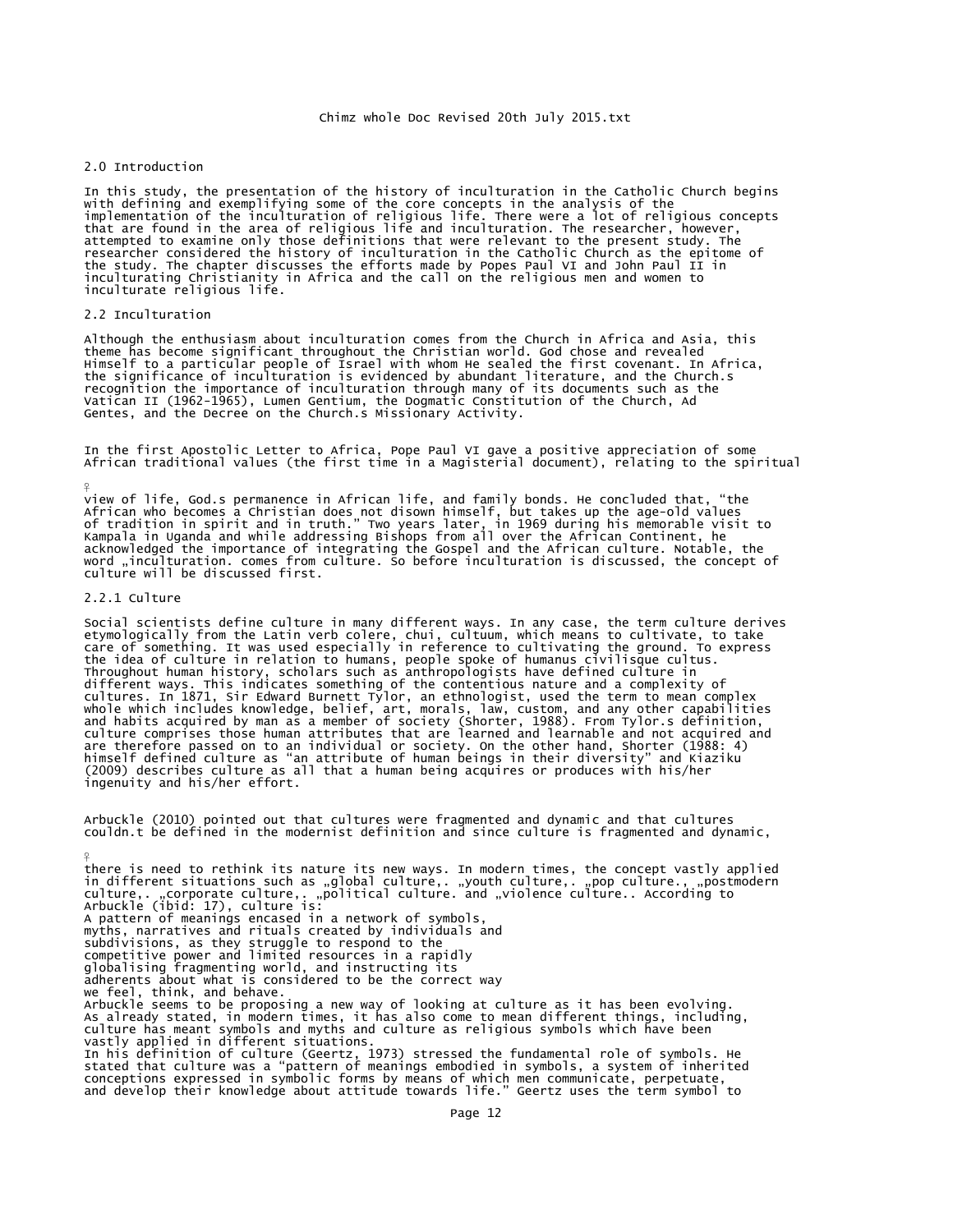Chimz whole Doc Revised 20th July 2015.txt<br>or suggests something else by reason of relationship, association, convention, or accidental<br>resemblance." From the definition, when we see a symbol, we know that there is a meani

The word culture in the general sense refers to all things which go to the refining and developing of man.s diverse mental and physical endowments. He strives to subdue<br>the earth by his knowledge and by his labour; he<br>humanises social life in both the improvement of customs<br>and institutions; he expresses through his works the<br>general sp throughout the ages; he communicates and preserves them to be an inspiration for the progress of many, even of all mankind.

Culture therefore was what constitutes the human person. No human being exists without<br>culture. It was culture that makes a human being different from other creatures and it was<br>culture that gave a concrete human group the

### 2.2.2 African Traditional Religion

 $\frac{9}{5}$ 

¥

 $\frac{9}{5}$ 

African Traditional Religion (ATR) involves a lot of things which add up to make a complex phenomenon which can be perceived from different perspectives. For example, the phenomenon can be perceived from social, psychological and anthropological point of views, just to mention a few.<br>Mbiti (1991) does not define African Traditional Religion because religion was complex.<br>He says that culture should be seen in five parts and that all the parts work together to give a complete picture of what constitutes African religion. These include beliefs and practices,<br>ceremonies, festivals and religious objects and places (values, morals and religious leaders).<br>Therefore, these five essential ele adds that ATR was more than just religion for an African because it was part of an African and it was within an African.

A very important aspect of African Traditional Religion was the veneration of ancestors.<br>Mbiti (1991) attests to the significance of ancestor veneration when he explains that, the<br>ancestral spirits were the most intimate g tribe, and are considered and consulted on all important occasions. Ancestors are part of the<br>family or tribe. Therefore, there are acts of respect which are directed to them such as<br>offering sacrifices and consultations r lesser spirits and the Supreme spirit.

According to Horton (1971), Africans have lived out their lives in the microcosm underpinned by the lesser spirits who are active while the Supreme Being lies dormant because He was distant and vague. He commanded no shrine cult and hardly any attention was given to Him. The Supreme Being was associated with the macrocosm or the world as a whole, but as already indicated, He is seldom approached by human beings because the primary guardians were lesser spirits.

Horton (ibid) further argued that mass conversion in Africa was as much due to developments in African indigenous cosmology as it was due to missionary activity. However, Horton.s argument came under considerable attack from other scholars. For this study, the researcher wants to show that the sisters, who are the focus of the study, carry<br>with them the "two-tier. belief systems as long as they are Bantu. They may not be believers

in their African Traditional Religions, but they are Bantu and in the context of this study, they desire to live like Bantu people. The researcher therefore, explored which aspects of the religious life of the sisters were Africanised.

## 2.2.3 Christianity and African Traditional Religion

Christianity as a religion coming from outside of Africa encountered the local religious beliefs, traditional practices and customs. Africans were receptive and accepted the new faith but them also, in some cases, rebelled by refusing to accept the faith. An example of a situation where African converts were receptive to the new religion is provided by Strayer in Carmody, (2001: 3), when he gives an example from Kenya, at an Anglican mission, where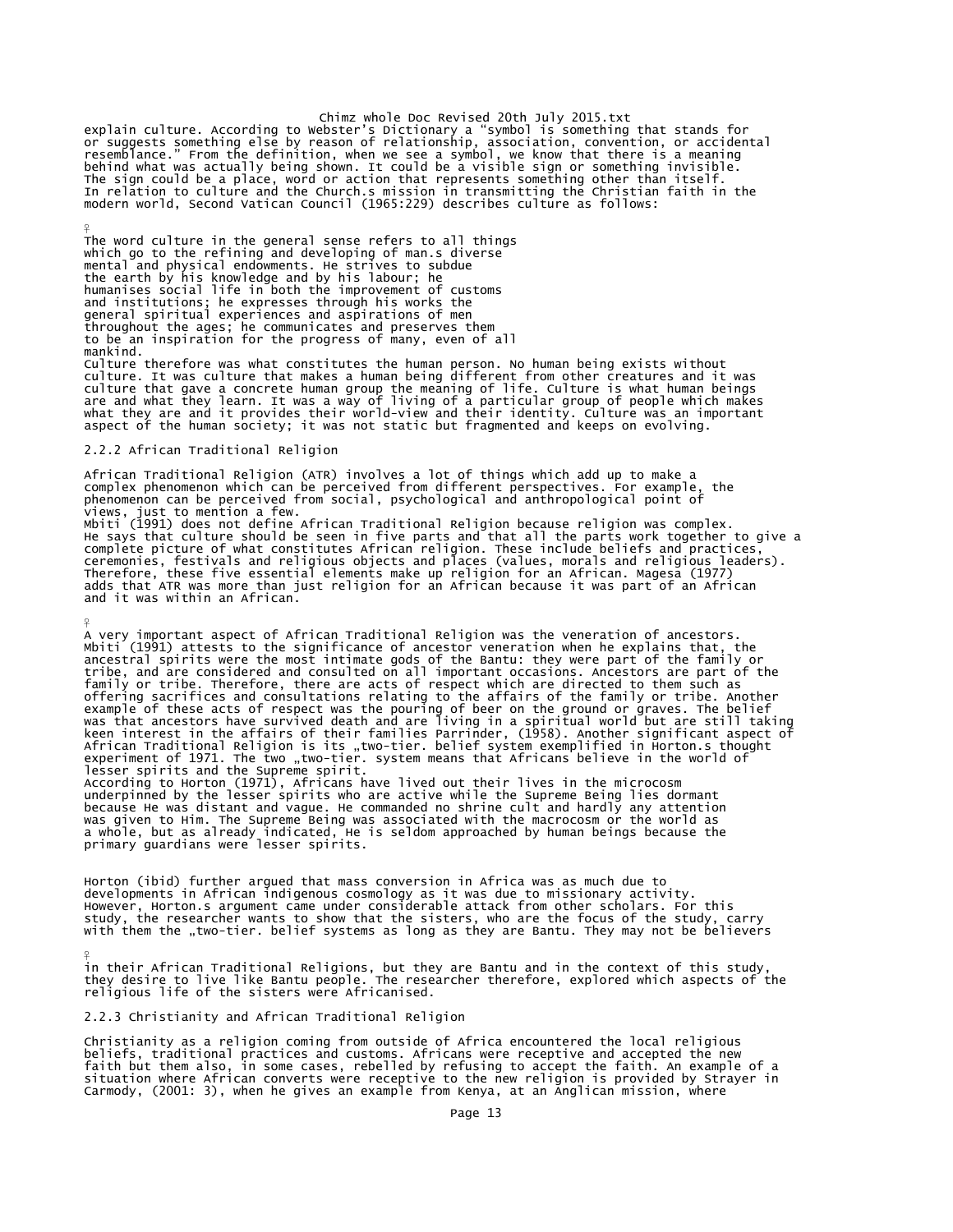Chimz whole Doc Revised 20th July 2015.txt<br>a missionary is said to have written the following: "All their fetish worship has stopped. We<br>have commissioned to destroy every sign of it. The people have stopped wearing charms possession spirits. In Zambia, the mizimu among the plateau Tonga (their lineage spirits) and imipashi are lineage spirits among the Bemba of Northern province are good examples of religious beliefs.

Christianity encountered African religions and cultures as early as the first century in North Africa, but it came to the sub-Saharan region during the colonial period. Some White missionaries, like their colonial counterparts, came with a superiority complex, as Hastings (1989: 23) points out that "missionary ignorance was very much part of a vast European<br>insensibility to a world as different as that of Africa, particularly at the time of Europe.s<br>greatest sense of its own cultural superi

adopting the new religion and new culture it came with. Strayer in Carmody (2001: 3) refers to this when he argues that, "the nationalist perspective has emphasised the extent to which mission activity has transformed traditional patterns of African life by undermining<br>the cultural self-confidence of their converts." Ter Haar (1992) also points out that<br>missionary western education was actually a s Africans. Chibueze (2007: 215) expresses the same point in this statement:<br>Western Christianity and non-African religions have had<br>at their core a subtle mix of encouragement and coercion<br>in "christening" and "civilising" of evil, everything that existed before the advent of Western Christianity and "civilisation" was stamped heathen. Not only among the Igbos, but all over the continent of Africa, major non-African religions have destroyed the characteristic features of African life.

As stated above by several scholars, missionary ignorance, western education and Europe.s superiority complex contributed to undermining African religions and cultures to the extent of alienating an African from the core of being a human being hence, the argument that<br>Christianity has remained superficial in many African Christians. As Kapula (1978: 126)<br>asserted: "African Christians did not get good such as that of Africans and Asians as indicated in a number of Vatican II documents among<br>them, the Church in the Modern World and Evangeli Nuntiandi. Instead of total uniformity<br>among all cultures, the principle of adapt

people, Pope John Paul II saw the significance of relating faith to culture. So in 1982, he established at the Vatican, a Pontifical Council for Culture. The Pope insisted that: There is an organic and constitutive link existing between Christianity and culture and that the synthesis between culture and faith is not just a demand of culture, but also of faith. A faith which does not become culture is a faith which has not been fully received, not thoroughly thought through, not fully lived out.

The Church came to the conclusion that it should renew its terms of evangelisation in order to understand the culture of the people whom the missionaries were evangelising in Africa.<br>To this effect, the Church used the blending of faith and culture strategy in evangelisation<br>and later, religious men and women wer

## 2. 3 The Origins of the Concept of Inculturation

 $\frac{9}{5}$ 

¥

Inculturation as a phenomenon is very old and it goes back to the advent of Christianity, but it is a new principle in theology, especially in the development of African Theology. It became prominent in Christian missiology especially in the Roman Catholic Church as theologians attempted to explain and universalise the Christian message to all cultures of the world. For example, from biblical times to the present, the Church Fathers, the medieval theologians and the Reformers have always encouraged theology to "inculturate., that is to<br>express the Christian faith in culturally comprehensible terms (Shorter,1987). The origins<br>of the term inculturation go back to Her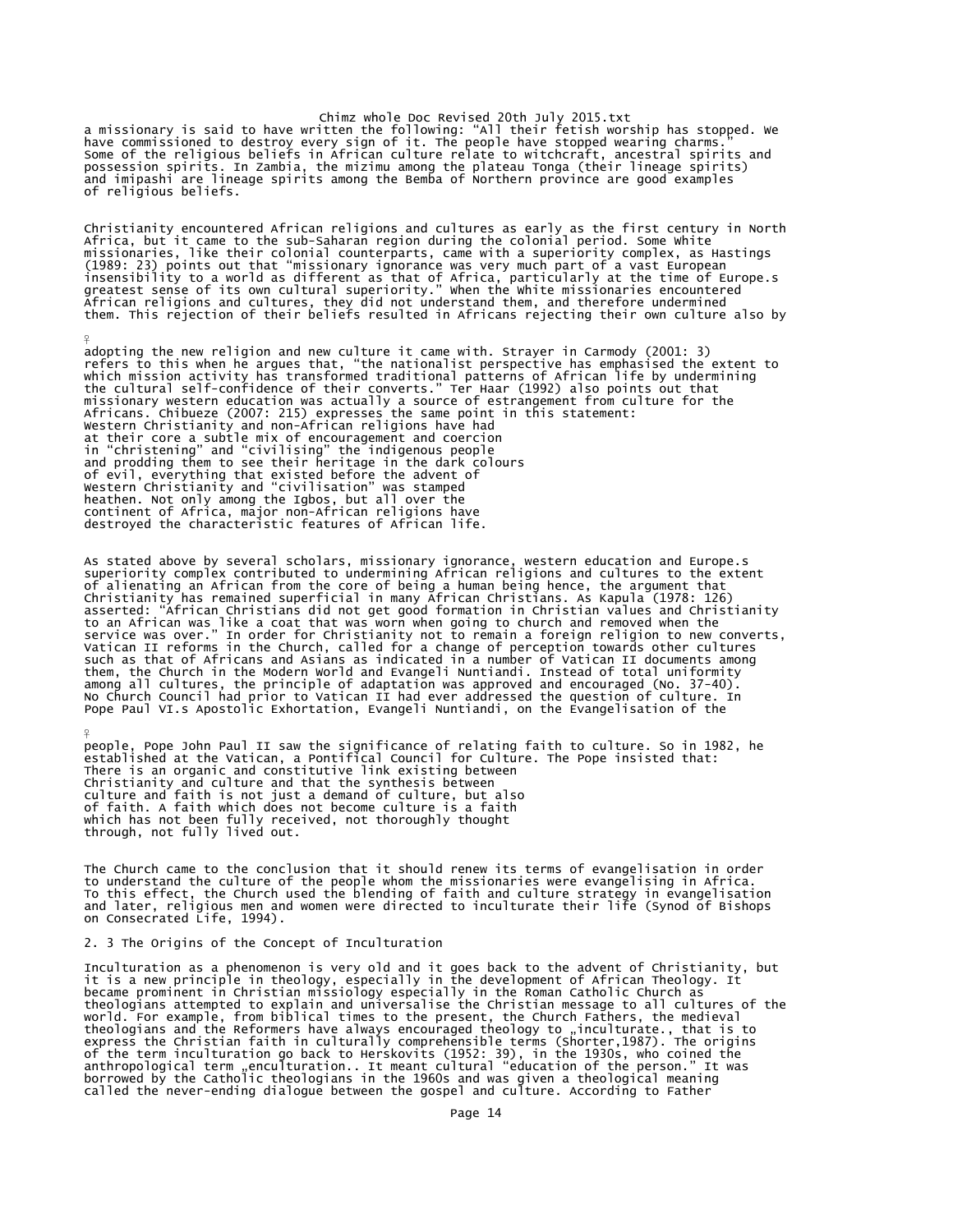Congar, the term "inculturation. was coined in Japan, as modification of "acculturation..4 Shorter (1988) states that Father Joseph Masson was the first to use the word "inculturation"<br>in a theological sense in 1962 at the opening of the Second Vatican Council. He wrote:<br>"Today there is an urgent need for Cathol Subsequently, the term was transformed into missiological circles, which in turn became a theological notion describing the way in which the Christian message inserts itself into a given culture.

4 Y. Congar, O.P.,(1975), Chrisianisme Comme Foi et Comme culture, Evsngelizzazione e culture. Atti del Congresso Internationale Scientifico di Missiologia (Roma 5-12 Ott. 1975). Roma Vol. 1, 83-103, (no reference is given to Japanese sources). 5 The adoption of the form "inculturation" at the 32nd International Conference of the Society of Jesus can be explained by the fact at this conference; Latin was used as a common language for papers and discussions.

Only the form inculturation is possible. Thus it was the form with – "in-"that stuck.

The term inculturation5 was adopted at the 23rd General Congregation of the Society of Jesus which took place from 1974 to April 1975, and a decree on inculturation was issued at this conference to study the concept. In response to the decree, the then Jesuit Superior General, Father Pedro Arrupe (1978) issued a letter to the whole Society of Jesuit priests and brothers on the subject of inculturation, tasking the society to study the word inculturation. What<br>followed were seminars on the notion of inculturation at Gregorian University (1977-1978),<br>Jerusalem (1981) and Yogyakarta (1983). of the people whom they evangelised in China and India.

The word "inculturation. appeared for the first time in Papal documents in 1979 (Catechest<br>Tradendae, the Post-Synodal Apostolic Exhortation on Catechesis, No. 53). In this<br>document, Pope Paul John II refers to neologism a 1985, No. 12).

## 2.3.1. Meaning of Inculturation

¥

¥

¥

In order to express the meaning of inculturation in a localised manner, Waliggo (1986: 12) defined it as follows: The honest and serious attempt to make Christ and his message of salvation to be more understood by people of every culture, locality and time. It means the reformation of Christian life and doctrine into the very thoughtpatterns of each people. It is the conviction that Christ and his Good News are even dynamic and challenging to all times and cultures as they become better understood and lived by each people. It is the continuous endeavour to make Christianity truly "feel at home" in the cultures of the people. Welbourn (1966) had similar intentions when he described inculturation in the sense of making Christianity truly "feel at home."

Pope John Paul II gave a definitive definition of inculturation in the Encyclical Redemptoris Missio when he asserted that inculturation is "an intimate transformation of the authentic

cultural values through their integration in Christianity and the insertion of Christianity into various human cultures." According to John Paul II, the integration of Christianity and cultures was a process which is profound and all embracing, involving the Christian<br>message and the Church.s reflection and practice. It was not a process that is easy because<br>it must not in any way compromise the distinct

## 2.3.2 Related Expressions

Before the term inculturation came into use, other related terms were used such as acculturation, enculturation, contextualisation, indigenisation, adaptation and incarnation. Acculturation was used by anthropologists and social scientists to refer to contact or encounter between two cultures and the changes that result from the encounter. Acculturation was different from inculturation because the Christian tradition is not simply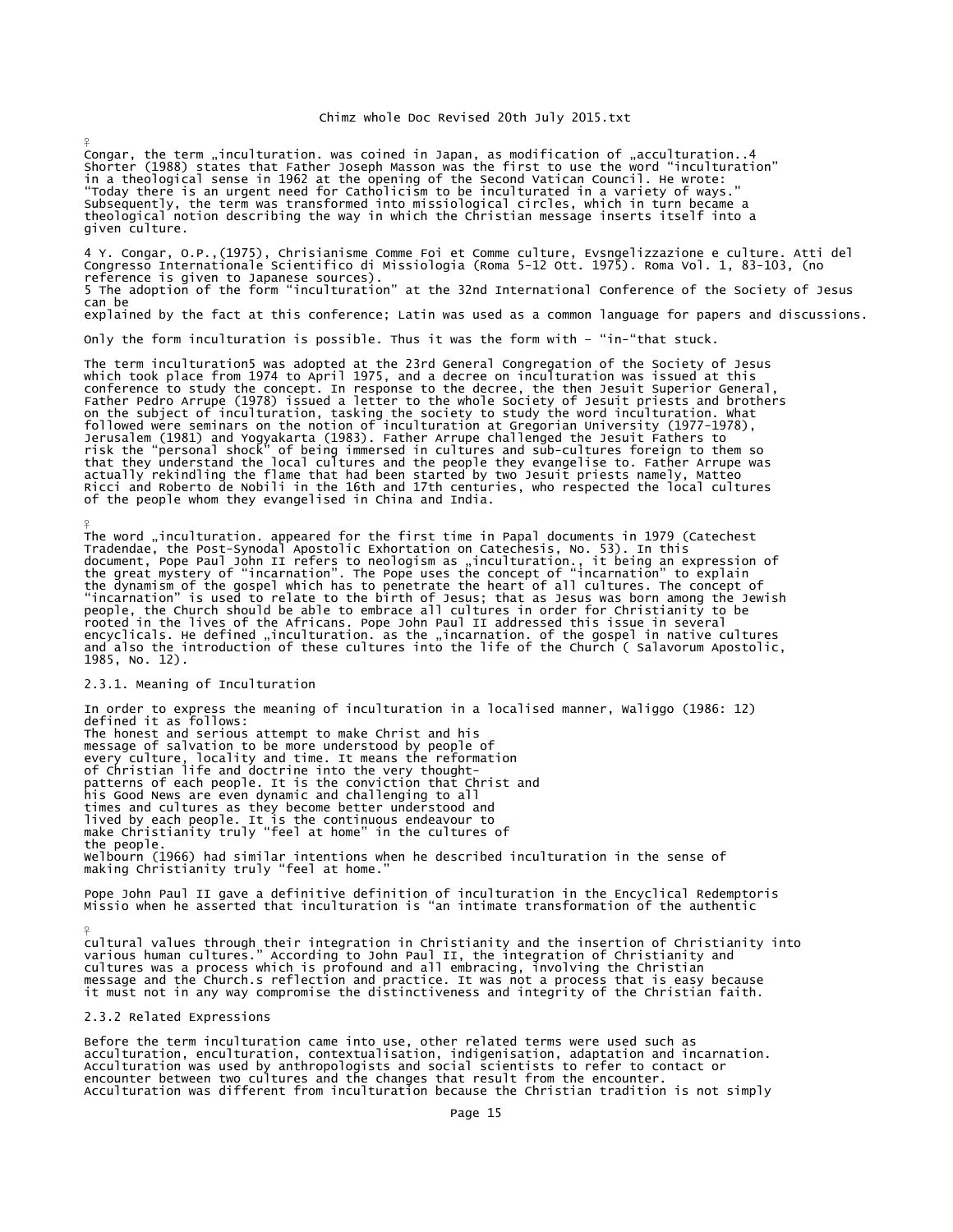another culture. In Church discourse, acculturation entails a dialogue with existing local<br>tradition, which, although it needs to be controlled, may lead to some adjustments to the<br>universal liturgical customs. The process insertion. The Christian message was to be inserted into that culture which is being<br>Christianised, just as Jesus Christ became flesh and dwelt among human beings (John 1:<br>14). Jesus instinctively took part fully in the cu

Enculturation was a term coined by the anthropologist, M. J. Herskovits. It referred to a process of learning about a new cultural tradition, for instance, the process of socialisation<br>into that new culture. Enculturation was not the same as inculturation because, in the case<br>of the latter, the Christian person

Church in a culture, rather than the individual. When inculturation was accepted as a tool in theological discourse, it enters into a system of language that was different from that of

cultural anthropology.<br>Contextualisation was used as a metaphor for the process of "weaving together., thus<br>Contextualisation was used as a metaphor for the process of "weaving together., thus<br>interweaving with the gospel

Adaptation has been used for a long time to mean inculturation. It was first used by a group<br>of African priests in 1956 who were studying in Rome; they called for the adaptation of<br>Christianity to the indigenous cultures o where the preacher attempts to adapt the message and the celebration of the liturgy to the customs of the people being evangelised. It had become a basic principle of missionary activity throughout the history of the Roman Catholic Church, and it was emphasised in the Second Vatican Council documents. The document on Sacred Liturgy speaks positively of

 $\frac{9}{5}$ adaptation. It states that adaptation was a basic principle of liturgical forms (Nos. 38-39).<br>The concept was also highlighted in other Vatican II documents such as Perfectae<br>Caritatis6, which deals with adaptation and ren that: The call to religious institutes to renew themselves and to adapt to the needs of the present time is not based on need to attract the entrants to religious life, but on the needs of the church in herself to be relevant to the world of the present day. Pope Paul VI called for a more radical adaptation. This was also echoed by Pope John Paul<br>II who pointed out that: "An adaptation of Christian life in the fields of pastoral, ritual,<br>didactic and spiritual activities is no

6 It is Decree on the Adaptation and Renewal of Religious Life.

¥

¥

Adaptation did not go far, as it has more recently been criticised. The critics say it was a subtle form of imposition and that it did not take the local culture seriously. Critics have observed that adaptation remains outside or above, and only willing to make or allow extrinsic, accidental, superficial changes in ways of being a Christian. Shorter (1977) observes that adaptation is an activity that is peripheral, non-essential, and even superficial.<br>It was realised that the concept of "adaptation. contained within itself the seeds of perpetual<br>western superiority and domin Adaptation does not really bring out the connection that was there between Christianity and

the local culture, as it selects certain rites and customs, purified them, and then inserted them within the Christian rituals where they found similarities (ibid). At the 1974 International Synod on Evangelisation in Rome, the African bishops strongly spoke against the theology of adaptation because it was outdated. They argued that a new strategy be found for effective evangelisation in Africa. The Roman Catholic Bishops of Africa opted for the expression of "incarnation. instead of adaptation and called it<br>"incarnating. the Gospel in Africa. They argued that what was needed was the incarnation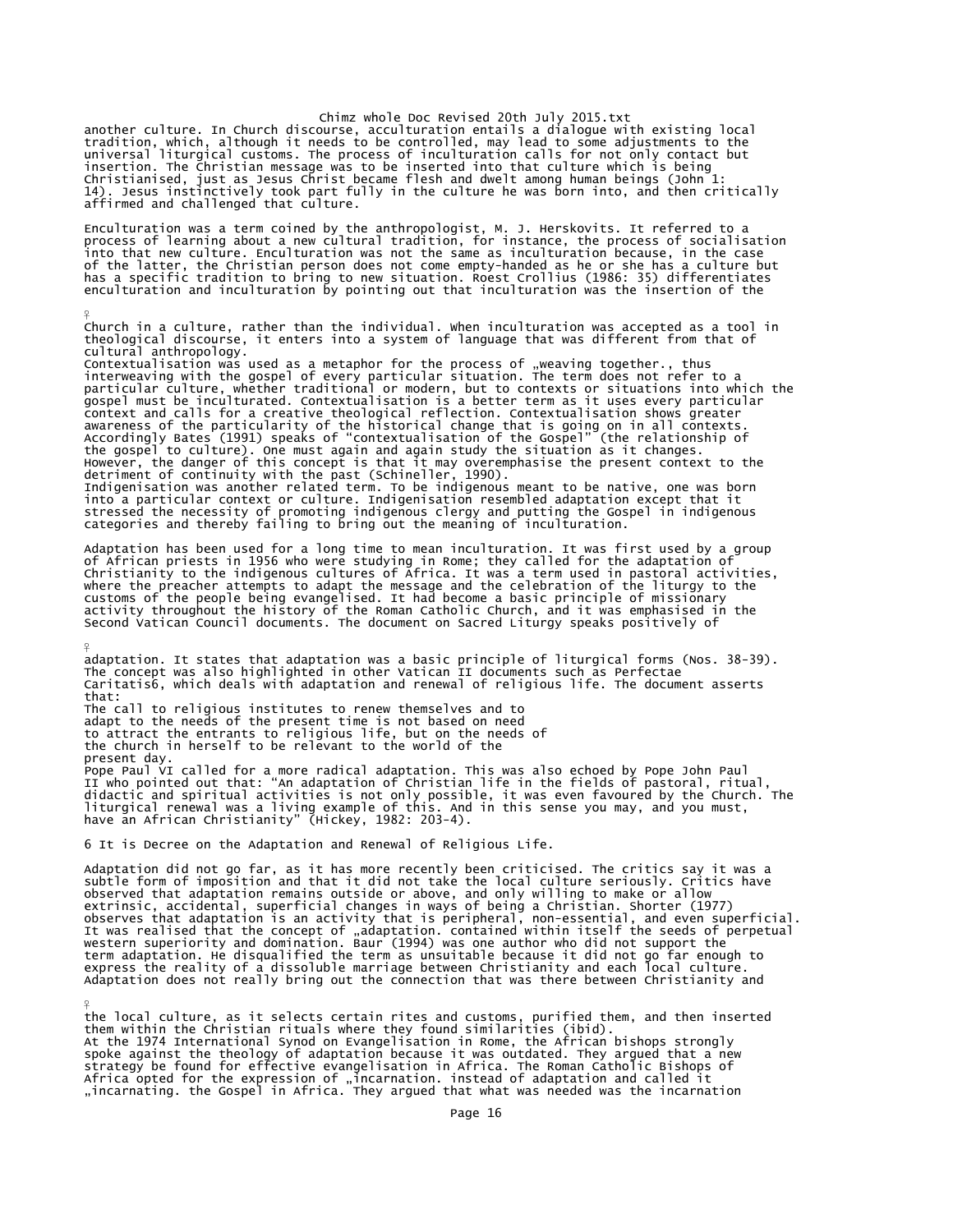Chimz whole Doc Revised 20th July 2015.txt of the gospel into the African culture, a process which was more difficult, more creative and more dangerous. What the bishops meant was that if the gospel was integrated into the African culture, the African Christians would become innovative and would be able to express Catholicism in their own African way. The African culture could also be reshaped as there would be a lot of creativity on the part of the implementers although of course, the process would not be an easy one.

Incarnation was a term many scholars prefer to use. Vatican II documents stressed reformation of the Christian doctrine in thought and language that could be understood by contemporary persons. As a result, incarnation came into general use. It could be regarded<br>as the most direct theological term to express the meaning of inculturation that is, "the word<br>was made flesh and dwelt among us."

7 Father Pedro Arrupe was the then Superior General of the Society of Jesus, he was appointed in 1954. He

directed his priests and brothers to integrate faith and culture. The Jesuits begun to study inculturation when it

¥ was still a new concept to many people in the Catholic Church. He challenged the Jesuits to risk the personal shock of being immersed in cultures or subcultures foreign to them.

The incarnation of the son is the primary motivation and perfect pattern for inculturation. Just like him, and because he did so, the Church will become incarnate as vitally and intimately as it can in every culture, being enriched with its values and offering it the unique redemption of Christ, his message and the resources for a new life. The Roman Catholic Church calls for the above understanding of inculturation. In the Second Vatican Council document, a Decree on the Missionary Activity of the Church states: If the church is to be in a position to offer all men the<br>mystery of salvation and the life by God, then it must<br>implant itself among all these groups in the same way that<br>Christ by his incarnation committed himself to the particular social and cultural circumstances of the men among whom he lived (Ad Gentes, No. 1). In the same document (Ad Gents, No. 22) the young churches are called to the "imitation of<br>the plan of the incarnation." when Pope John Paul II addressed the Nigerian Bishops, he<br>spoke of the divine message being incarnate people. Hence, when he returned to Rome after his visit to Africa, he observed that "African culture is a splendid substratum and awaits the incarnation of Christianity." The term "incarnation. gave way to the new term of inculturation.

## 2.4 History of Inculturation

 $\frac{9}{5}$ 

Having an Africanised Christianity has been a dream of some of the African Christians for a long time now; a Christianity that would make them feel at home, in which their needs,<br>aspirations would be part of the faith they practise. As waliggo (1986) points out, the<br>message of salvation should be more understoo

culture it was operating in, at the same time challenge the culture it is inserted in, as Jesus did when he was born into the Jewish culture. The first inculturation occurred at Areopagus. Paul was on a mission of preaching the Gospel to the non-Jews. He arrived in Athens, where he went to Areopagus and proclaimed the Gospel to the Greeks (Acts 17: 22-31). At that time, Areopagus represented the cultural centre of the learned people of Athens.

## 2.4.1 The Council of Jerusalem

When Paul converted to Christianity, he was given a mission to preach and convert the gentiles. At the Council of Jerusalem, a decision was made to allow gentiles (non Jews) to become Christians through baptism without imposing on them the Jewish law of circumcision. The decision to abandon the Jewish circumcision law created a problem as<br>some members of the Christian Jewish community did not support the decision. It was not<br>clear what the non-Jews were supposed to embrac council, Paul and his followers argued that faith in Jesus Christ and eventually baptism in his name was the way to salvation. It was agreed that it was unnecessary to lay extra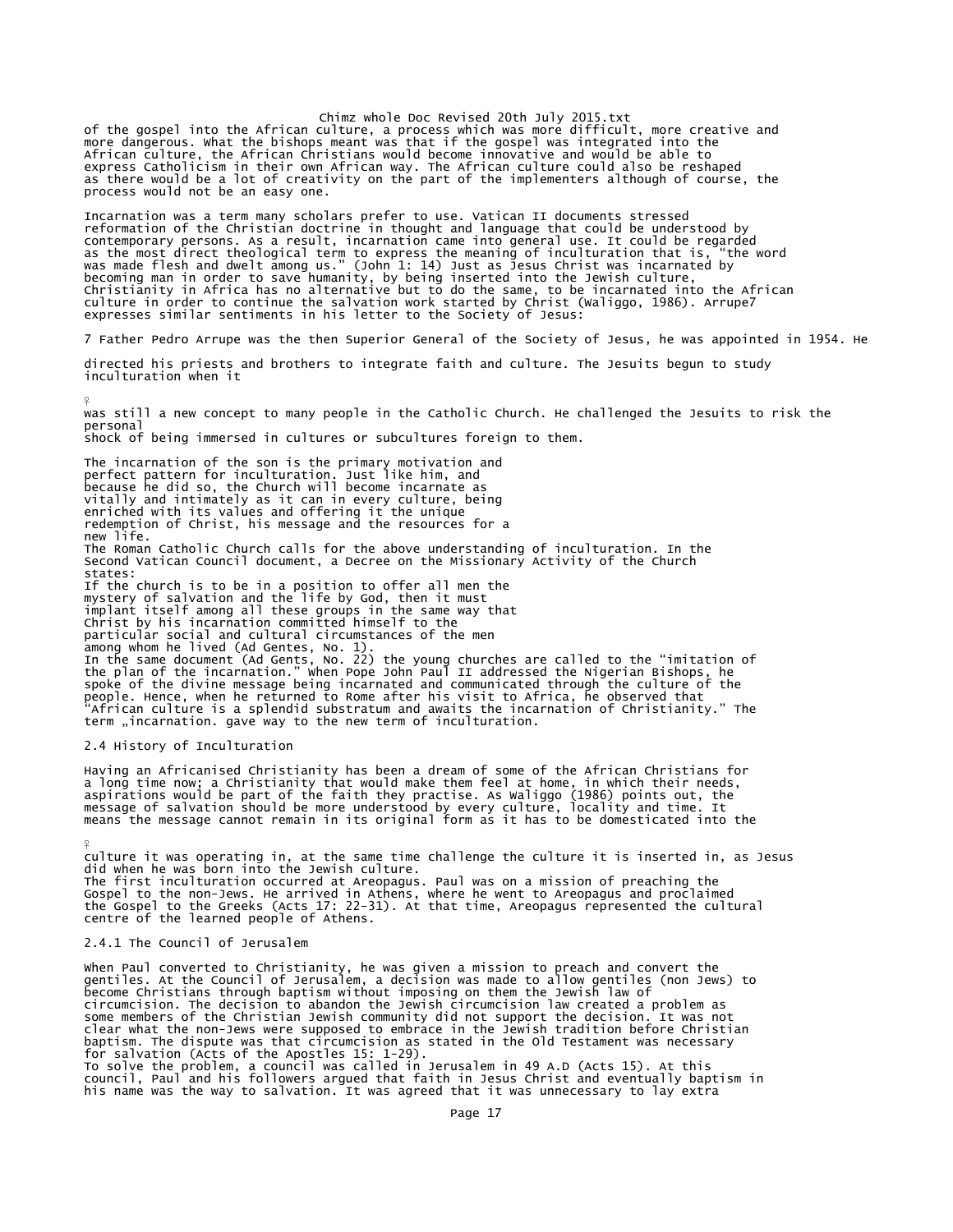Chimz whole Doc Revised 20th July 2015.txt<br>burdens on gentile converts. This was a liberating decision for the non-Jews because it<br>meant that they could convert to Christianity without being circumcised, it also affirmed t of Jerusalem not to subject the non-Jews to circumcision can be seen as an attempt to inculturate, and it was the beginning of inculturation in the universal Church.

## 2.4.2 Missionary Expansion (15th Century - 17th Century)

From the 15th century, the Christian missionaries began the expansion of missionary activities into other continents such as India, America and Africa. However, some of the missionaries had a negative attitude towards the people they encountered as they perceived other religions and cultures as being inferior to the European religion. It is this kind of<br>perception which made, in 1452, Pope Nicholas to direct the missionaries to invade, conquer<br>and expel the reigning kingdoms in Nor these areas. This was a reversal of what Paul (the Apostle) had done at the Council of Jerusalem (Schineller, 1990). Paul had ordered at the Council of Jerusalem (Acts, 15) that the non - Jews who converted to Christianity were not to be circumcised or forced to become Jews.

## 2.4.3 The Council of Trent (1545-1563)

The Council of Trent took place after the Protestant Reformation. It was considered as one of the Church.s most important councils because it set out in motion the counterreformation which was re-organising the Catholic Church in the face of the Protestant<br>challenge. A further objective was the execution of a thought of the inner life of the Church<br>by removing the numerous abuses that had e the reformers.

The most significant thing for the Fathers of Trent was to safeguard Catholic unity, and they did this by imposing a rigid liturgical and theological uniformity on the Western Church. They even decided to abolish liturgical variations in certain churches such as local rites and<br>usages which could be proved to have been in existence for more than two hundred years.<br>The Council considered and standardised

## 2.4.4 Matteo Ricci and Roberto de Nobili

During the Council of Trent, the Church encouraged unity in liturgy and theology as it was<br>afraid of the Protestant Reformation. Some missionaries who went to other continents to<br>evangelise attempted to inculturate or loca

### Matteo Ricci

¥

 $\frac{9}{5}$ 

¥

Matteo Ricci was an Italian Jesuit priest who was born in 1552 and died in 1610. He was a<br>missionary who introduced Christianity and western ideas to the Chinese empire during<br>Ming dynasty in the 16th century. He establish Catholicism. He was a pioneer in distinguishing between religion and culture and<br>recognised the potential of someone becoming a Christian without adopting European<br>culture at the same time. He lived and identified himself his teaching in a way that could easily be accepted by the Chinese people. Ricci wanted the Chinese people to understand the Christian message in their own culture. He believed that

the word of God or the Christian message was to be rooted in the cultures they encountered.<br>Therefore, dialogue and preservation of the local culture were encouraged (Robin, 1988).<br>Unfortunately, Ricci.s work was not appre Catholicism by adapting it to the Chinese culture. The Church ordered the expulsion of all<br>the missionaries involved. The Church in Rome rejected the development of native rites<br>and opposed other cultural adaptations in th 36).

Ricci.s methodology of preaching Catholicism was only recognised in 1958 by Pope John<br>XXIII by decree in his encyclical, Princeps Pastorum which proposed that Ricci be<br>regarded as the "model of missionaries" (Pope John 195

Roberto de Nobili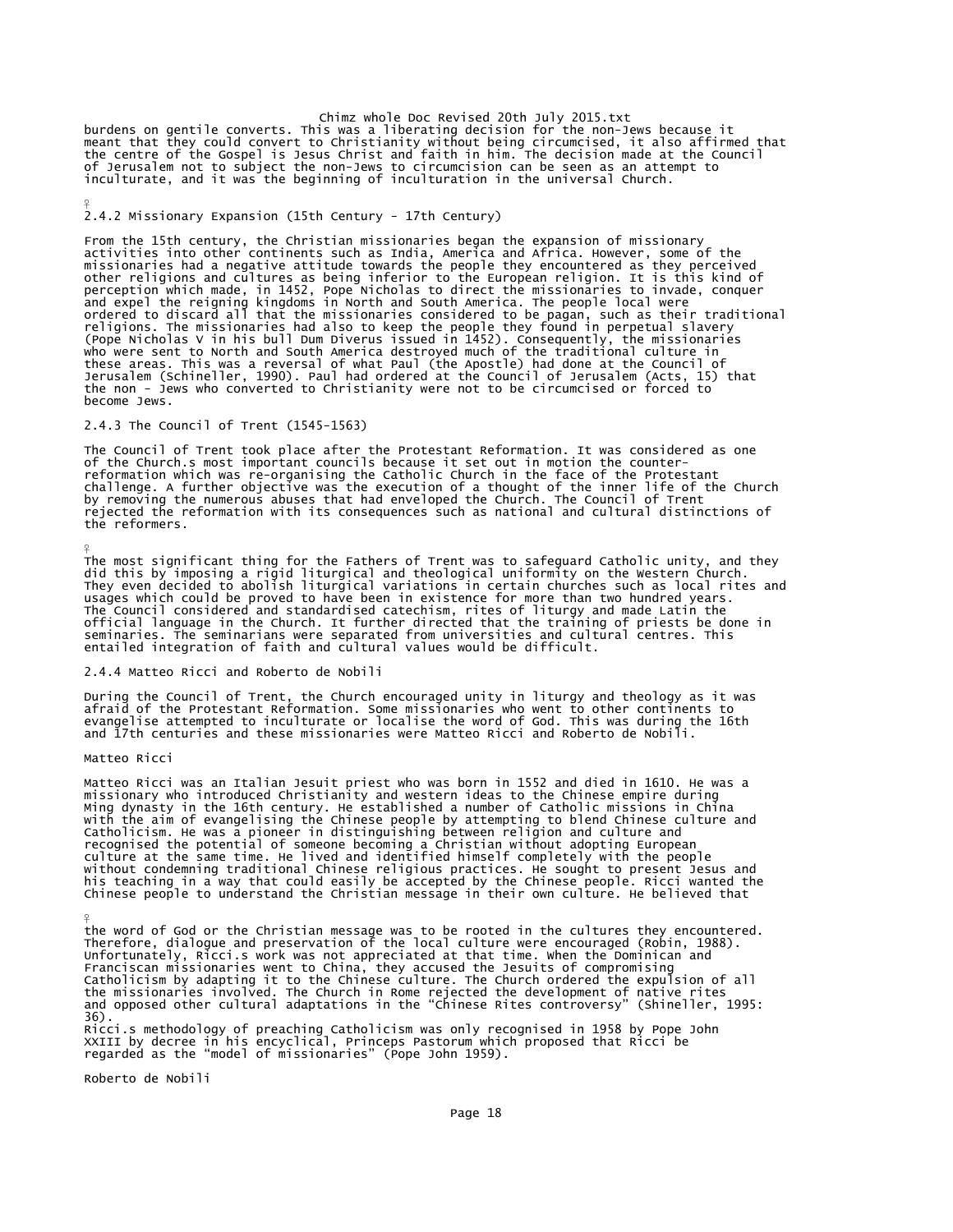Chimz whole Doc Revised 20th July 2015.txt<br>Roberto de Nobili was an Italian Jesuit priest who was born in Rome in 1577. He was also<br>another missionary in India who in the 17th century attempted to inculturate the Christian to do missionary work among the Paravas. The Paravas were a large tribe of out-casts who lived on the Fishery coast. He established a mission station among the Paravas and the Portuguese community who had earlier settled there. He imitated the Sannyasi (a Sanskrit<br>word meaning "one who has given up everything"), the holy men of India, by adopting their<br>dress, speech, diet, and way of life. He st

Like Matteo Ricci his predecessor, in China (Roberto De Nobili believed that, to make any impact on a highly sophisticated culture, he not only had to learn the language but also to

find ways of adapting himself to the way of life of the people. Unfortunately, his lifestyle<br>scandalised the established order of the Church in India. Consequently, his methods of<br>integrating the Christian message with the death, Rome accepted his method of preaching. The office of Propaganda Fide echoed<br>unequivocally, stating that European missionaries were to take with them not "France, Spain<br>or Italy, or any part of Europe but the faith,

## 2.4.7 Vatican I

¥

¥

 $\frac{9}{5}$ 

The first Vatican Council took place from 1869 to1870. It was the 20th Ecumenical Council<br>of the Roman Catholic Church. The Council was convoked by Pope Pius IX, and opened on<br>8 December 1869. The objective of the Council composed of bishops who were almost all Europeans, though the Church at this time had<br>spread to other continents such as Asia, Africa and America. The Council promulgated two<br>doctrinal constitutions; Dei filius, which was definitively that a doctrine concerning faith and morals was to be believed by the whole Church. At this Council, centralisation and standardisation were retrenched. The Council

was afraid of modern ideas, a new liberal attitude and the influence of enlightenment. The<br>Church was still not able to accommodate local culture.<br>The first Vatican Council was not officially dissolved because by 20th Octo

## 2.4.8 Promulgation of Code of Canon Law 1917

The Code of Canon Law unified various codes which were in existence however; it created uniformity and minimised popularism and diversity in Canon Law. Canon Law was an ecclesiastical law in the Roman Catholic Church which is not easy to change. The 1917 Canon Law did not take into account the differences in cultures and traditions. This was a drawback in the process of inculturation. In the 19th and 20th centuries the gospel was spread to other continents, in particular Africa. At the same time, missionary orders and congregations were established in Africa. Pope Benedict XV encouraged the local clergy and directed that it be trained to take God.s work as equals with foreign clergy.

The next Pope (Pius IX) encouraged the establishment of indigenous or local religious communities of both men and women. He had hoped that the local religious persons would be suited to a particular need of the area. Pope Pius XI did not encourage uniformity but said missionary activity should be a supernatural union in all. He called for the preservation and development of the local customs that were not clearly erroneous. The writings of Pope Benedict XV and Pope Pius XI prepared the Roman Catholic Church for a breakthrough, and this happened at the Vatican II Council. There was a gradual recognition of the

Councils of Trent and Vatican I. Vatican II Council had a sizable number of African, Asian and Latin American priests and bishops.

2.4.9 Vatican II

The Second Vatican Council (also referred to as Vatican II) took place from 1962-1965. It was opened by Pope John XXIII on 11th October, 1962 and closed on 8th December, 1965 by Pope Paul VI. Vatican II addressed relations between the Roman Catholic Church and the modern world.

The composition of Vatican II was different from first the Vatican I Council because in the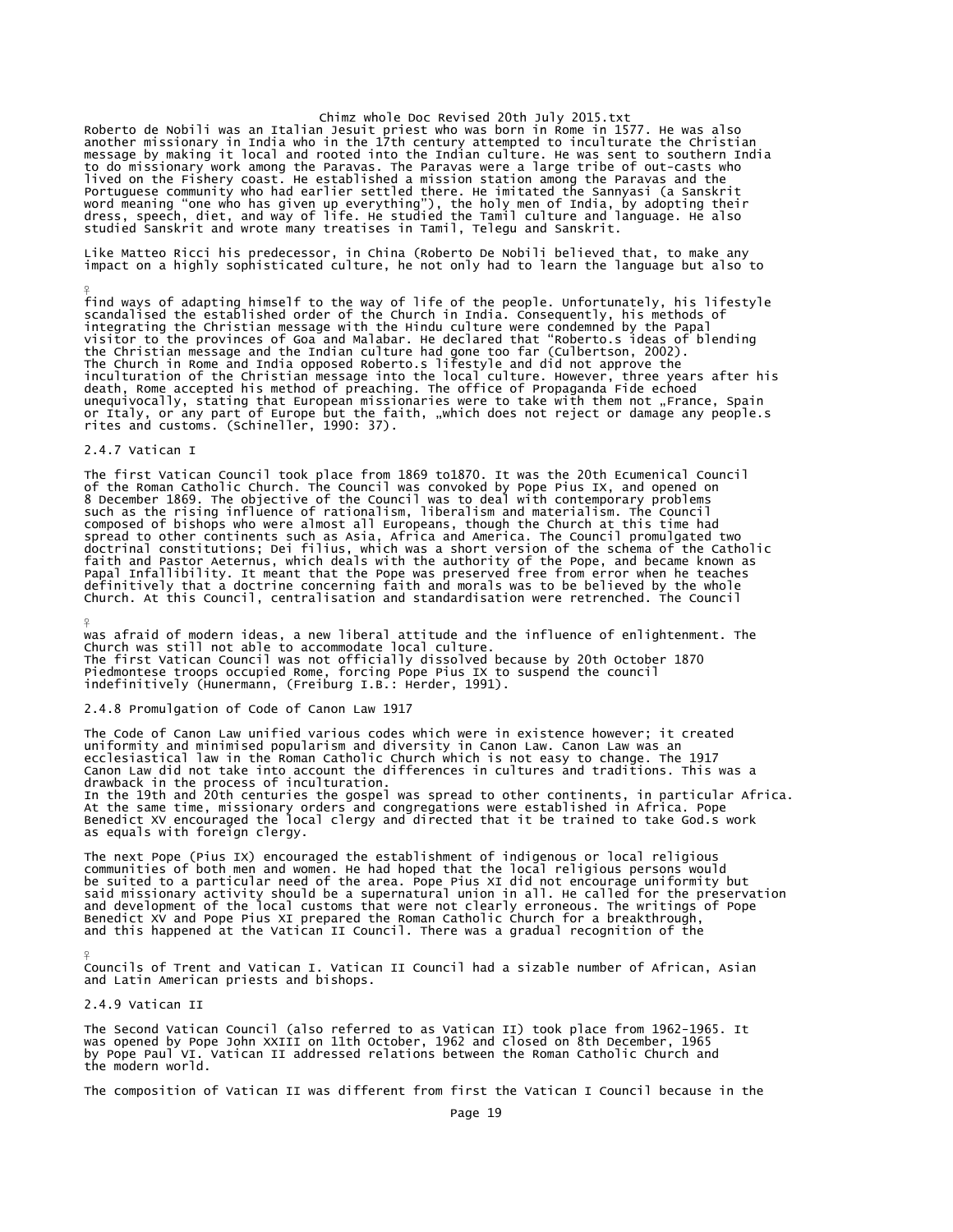second Vatican Council, there was an increase in membership from Central and Northern Europe and more than 100 bishops from Africa, Asia, Latin America and Orthodox Churches, and Protestant denominations sent observers, culminating in a representation of<br>many different cultures and traditions. This was probably a sign that the Church had began<br>to recognise other culturate. At the open of symbols, rites and prayers in harmony with the local situations.

8 Joseph Masson was the priest who addressed Vatican II at its opening.

In the previous Council, uniformity among all churches was retrenched; in the second Council the principle of adaptation was approved and encouraged (Sacrosanctum Concilium

no. 38-40: 131-132). In addition, the decree on missionary activity (Ad Gentes Divinitus no.<br>22: 476), called for more profound adaptation, including the evaluation of the local cultures<br>and customs and the retention of wh Gospel and that the laity and the clergy had to work together if the process of inculturation was to continue.

2.4.10 Pope Paul VI and Pope John Paul II

¥

Pope Paul VI and Pope John Paul II were the two leaders of the Roman Catholic Church who promoted and supported inculturation. Pope Paul VI was the first Pope to visit Africa in 1969. He challenged the African bishops to be missionaries to their own people and have an African Christianity. He declared: By now, you must have an African Christianity. Indeed you possess human values and characteristic forms of culture which can rise up to perfection such as to find in Christianity, and for Christianity, a true superior fullness, and prove to be capable of a richness of expression all of its own, and genuinely African (O.Reilly, 1993: 156). This was said at the all Africa Bishop Symposium in Kampala, Uganda. Pope Paul VI continued to encourage the inculturation of the Christian message for evangelisation of the people to be successful. At the International Synod of Bishops in 1975, he further declared that for evangelisation to be successful, it had to be inculturated. The evangelisers were to<br>consider the converts very important. They had to use their language, signs and symbols so<br>that the message of Jesus Christ coul were evangelising. Pope John Paul II travelled to many parts of the world and in many of his speeches he used the word inculturation. He stated:

¥ Inculturation, which you rightly promote, will truly be a<br>reflection of the incarnation of the word, when a culture is<br>transformed and regenerated the gospel brings from its<br>own living tradition, original expressions of Ch celebration, and thought (Schineller, 1990: 43). During the Extraordinary Synod of Bishops in December 1975, the Pope spoke of inculturation as follows: Inculturation is different from a simple external adaptation, because it means the intimate transformation of authentic values through their integration into Christianity and the establishment of Christianity in various human cultures. (Document 4: The Extraordinary Synod: 1985).

2.5 Synod A Synod was an advisory body of the Pope; it is designated as an "ordinary General<br>Assembly." However, extraordinary synods can be called to deal with specific situations.<br>A Synod holds assemblies at which bishops and reli to issue decrees, except in certain cases the Pope authorises it to do so, but even then, the<br>assembly requires ratification by the Pope (Code of Canon Law, Canon 343).<br>According to Baker (1994), a synod was a gathering of rest were ordinary.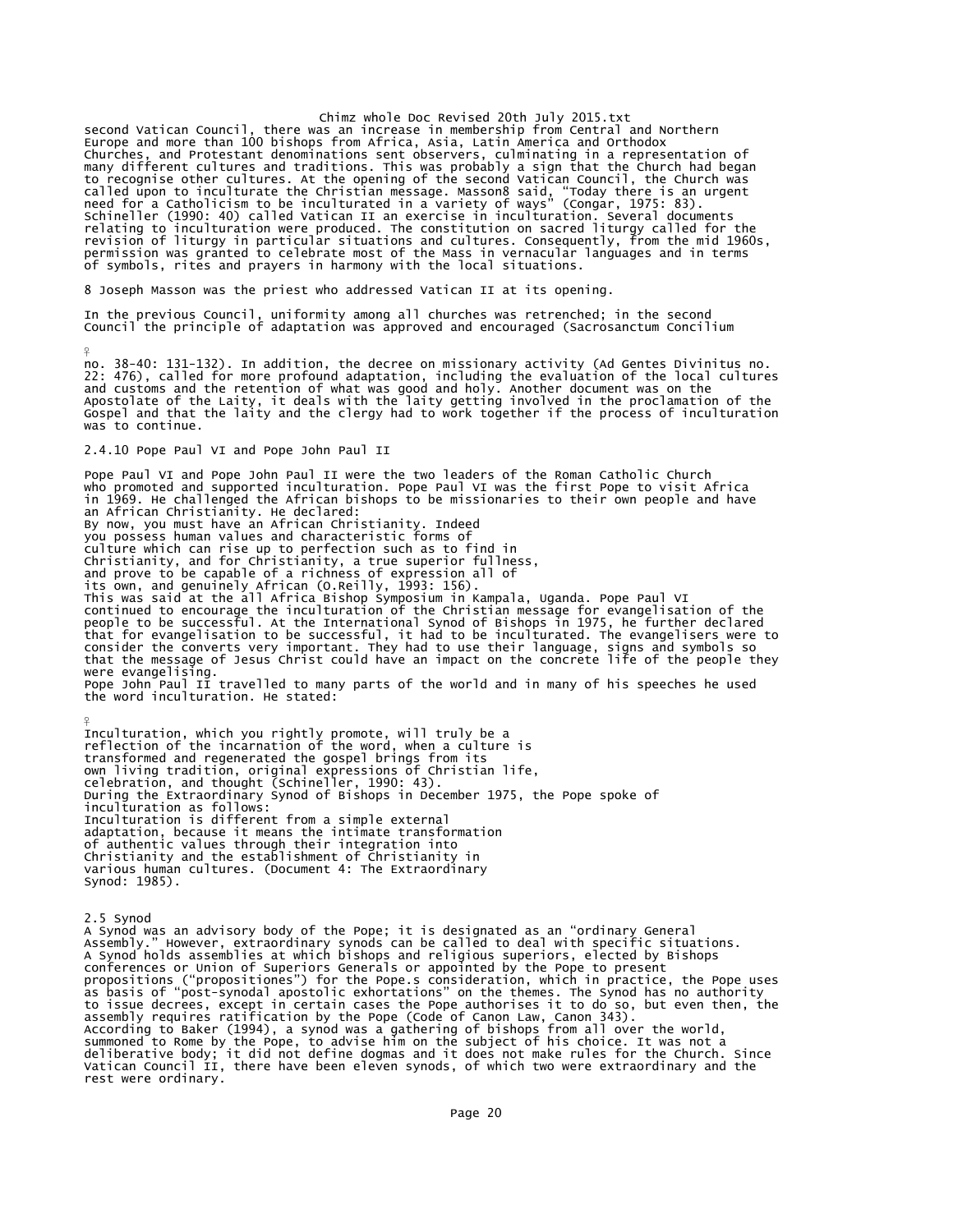2.5.1 First African Synod

 $\frac{9}{5}$ 

¥

The first African Synod took place in Rome, at the Vatican, from April to May 1994. This<br>Synod ended on the African soil with the visit of Pope John Paul II to Yaoundé,<br>Johannesburg and Nairobi. The Synod discussed five cr Church, namely: evangelisation, inculturation, justice and peace, ecumenism, and means of<br>mass communication. The theme of the Synod was "The Church in Africa and her<br>Evangelising Mission Towards the Year 2000: You Shall B

### 2.5.2 Steps Towards Inculturation in Africa

The Church leaders mentioned earlier (Popes Paul VI and John Paul II) stressed the significance of inculturating the Christian message in Africa so that Catholicism could be truly an African faith. This was a directive given to the African Bishops at the Symposium of the Episcopal Conference of Eastern Africa and Madagascar (SECAM) in 1969. Pope Paul VI said: The expression (of the one faith), that is, the language and mode of manifesting it, may be manifold. Hence, it may be original suited to the tongue, the style, the character, the genius, and the culture of the one who professes this one faith. From this point of view, certain pluralism is not only legitimate, but desirable. An adaptation of Christian<br>life in the fields of pastoral, ritual, didactic and spiritual<br>activities is not only possible, it is even favoured by the<br>Church. The liturgical renewal is a livi And in this sense you may, and you must, have an African Christianity. Indeed you possess human values and<br>characteristic forms of culture which can rise up to<br>perfection such as to find in Christianity, a true superior of<br>fullness, and prove to be capable of richness of express

The above challenge did not go unheeded. In 1974, at the Synod of Bishops, called by Pope John Paul II in Rome to discuss the meaning of evangelisation in the modern world, the

African Bishops rejected the "theology of adaptation" as being inadequate, because it<br>stressed modifying the interpretation of the Christian message in terms of different cultural<br>settings. The Africa adopt and theology of unity of faith, and consequently they must encourage, by all means, African theological research, opens to the aspirations of the people of Africa to help Christianity become incarnate in the life of the peoples of the African continent. To achieve this, the young churches of Africa must combine creativity with dynamic responsibility (Shorter, 1988: 213).<br>In order to heed the invitation of the popes: (Paul VI and John Paul II), to inculturate<br>Christianity, the African Bishops decided to localise Christianity by establishing Small Christian Communities (SCC).

### 2.5.3 Small Christian Communities

The origin of SCC is attributed to two sources, namely; the Latin American Church and<br>Independent African Churches. This was documented by the East African study Perin-Jassy<br>in the mid-seventies, commissioned by Maryknoll

### 2.5.4 The Amecea Countries in Eastern Africa

In order to actualise inculturation, the African Bishops in Amecea countries started the process of forming Small Christian communities which were to help localise Catholicism in Africa. This process of making the African Church truly local was started in Nairobi by the Amecea countries. Amecea is a regional organisation which stands for Association of

¥ Member Episcopal Conferences in Eastern Africa. The members are Ethiopia, Eritrea, Kenya, Malawi, Tanzania, Uganda and Zambia. Somalia and Djibouti are associate members. The aim of Amecea is to have collaborative study and reflection on pastoral issues of common interest. In 1973 the Amecea countries met in Nairobi to plan for the Church in Eastern Africa. The theme was planning for the Church in Eastern Africa in the 1980s. It aimed at making the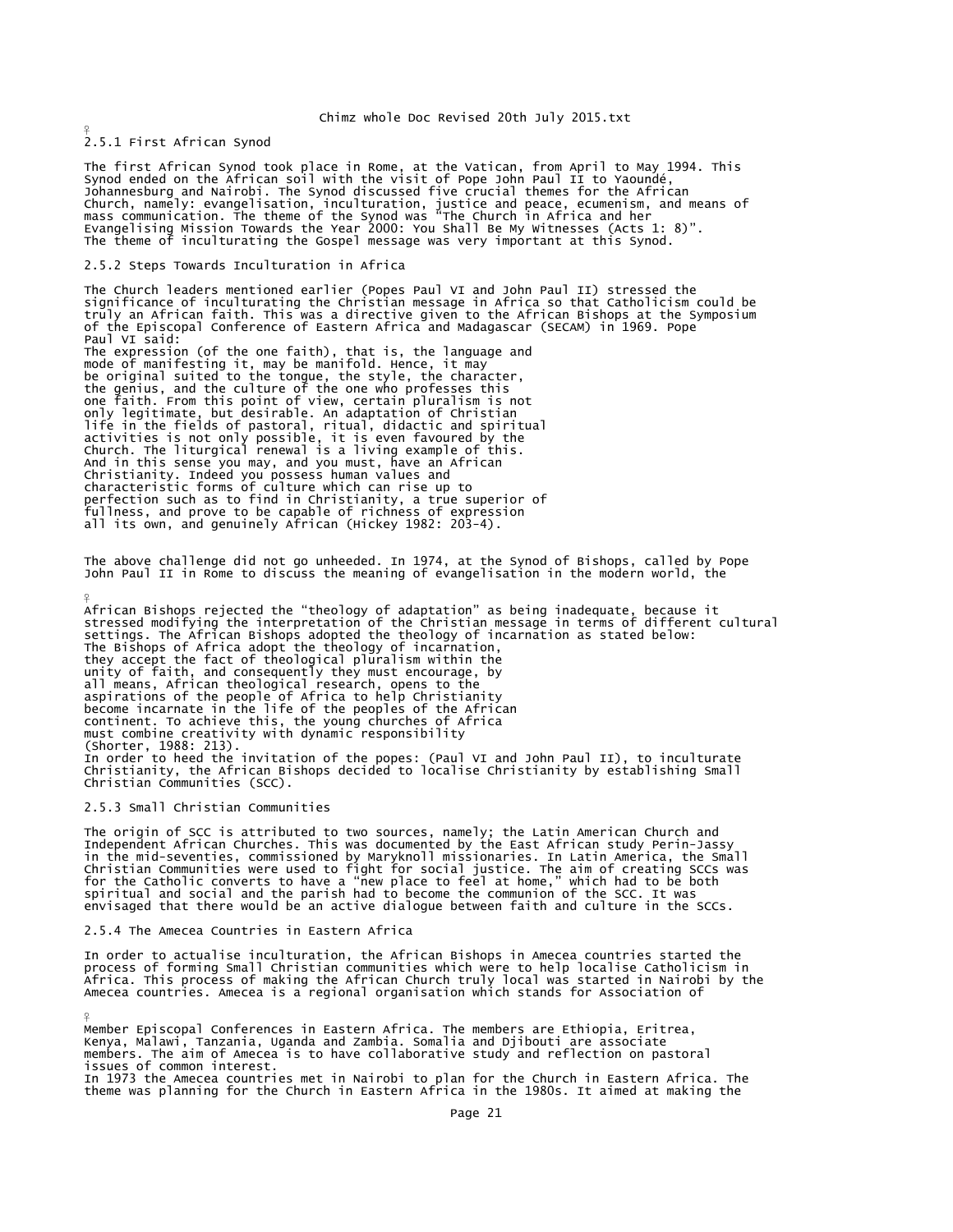Chimz whole Doc Revised 20th July 2015.txt Church truly local (Blomjous, 1974). At the plenary assembly of Amecea, it was resolved<br>that for the next few years, the formation of SCC, was to be a pastoral priority. At this<br>conference, Bishop Kalilombe (1999: 5) empha body. Kalilombe, (ibid: 98) described the SCCs in the following words: While the Church of Christ is universal, it is a communion of small local Christian Churches, communities of Christians rooted in their own society. From the Bible we learn that such local Churches are born through apostolic and missionary preaching. But they are meant to grow so that with time they become firmly rooted in the life and culture of the people. Thus the Church, like Christ<br>himself, becomes incarnated in the life of the people. She<br>is led by local people, meets and answers local needs and<br>problems, and finds within herself the resources need

The Bishops in Africa were convinced that for the Church to be truly local, SCCs were to be<br>formed. This view was supported by the Second Vatican document, Decree on the Church's<br>Missionary Activity (1965: No.3), which sta

God should raise communities of the faithful, who will be able to carry out priestly,<br>prophetic and royal offices, entrusted to them by God. In this way the Christian community<br>will become a sign of God.s presence in the w Communities (SCC) (Kalilombe, 1999).

The establishment of SCCs was also done in Francophone Central Africa; the lead was taken by Zaire. In 1961 the Church in Zaire decided to find "a new way of being Church by creating Communautes Ecclesiale Vivantes (living Ecclesia Communities) and to make them<br>the "crucible of the formation of the laity." By 1972, the Living Ecclesia Communities were<br>in operation. The Congo Republic also crea and national development. Other countries that established SCCs in Africa in mid- seventies were Cameroon, Rwanda, Burundi, Burkina Faso, South Africa and Zambia.

The idea of using SCCs to make the Church in Africa truly local and implementing<br>inculturation was adopted by the 1994 African Synod, it was emphasised at the Synod that<br>SCCs were to be strengthened to guide the Church for

### 2.5.5 The African Synod and Small Christian Communities

¥

¥

During the preparation of the African Synod of 1994, SCCs were seen as the best way of<br>being the Church as communion and truly local. The Second Vatican II had described SCCs<br>as a means of developing a participative Church the Church in Africa. They therefore, decided that the SCCs had to be incorporated into a<br>unit as the Church-as-Family as referred to by the Church at "Grass root level SCCs." They<br>agreed right from the beginning that, the reflect on different human problems in the light of God.

with the formation of SCCs, the implementation process of inculturation began in Africa, as<br>they were a means of integral evangelisation and a field of inculturation. Christ.s words,<br>"You shall by my witnesses," would be f The most visible elements in SSCs were the localising of the Church leadership and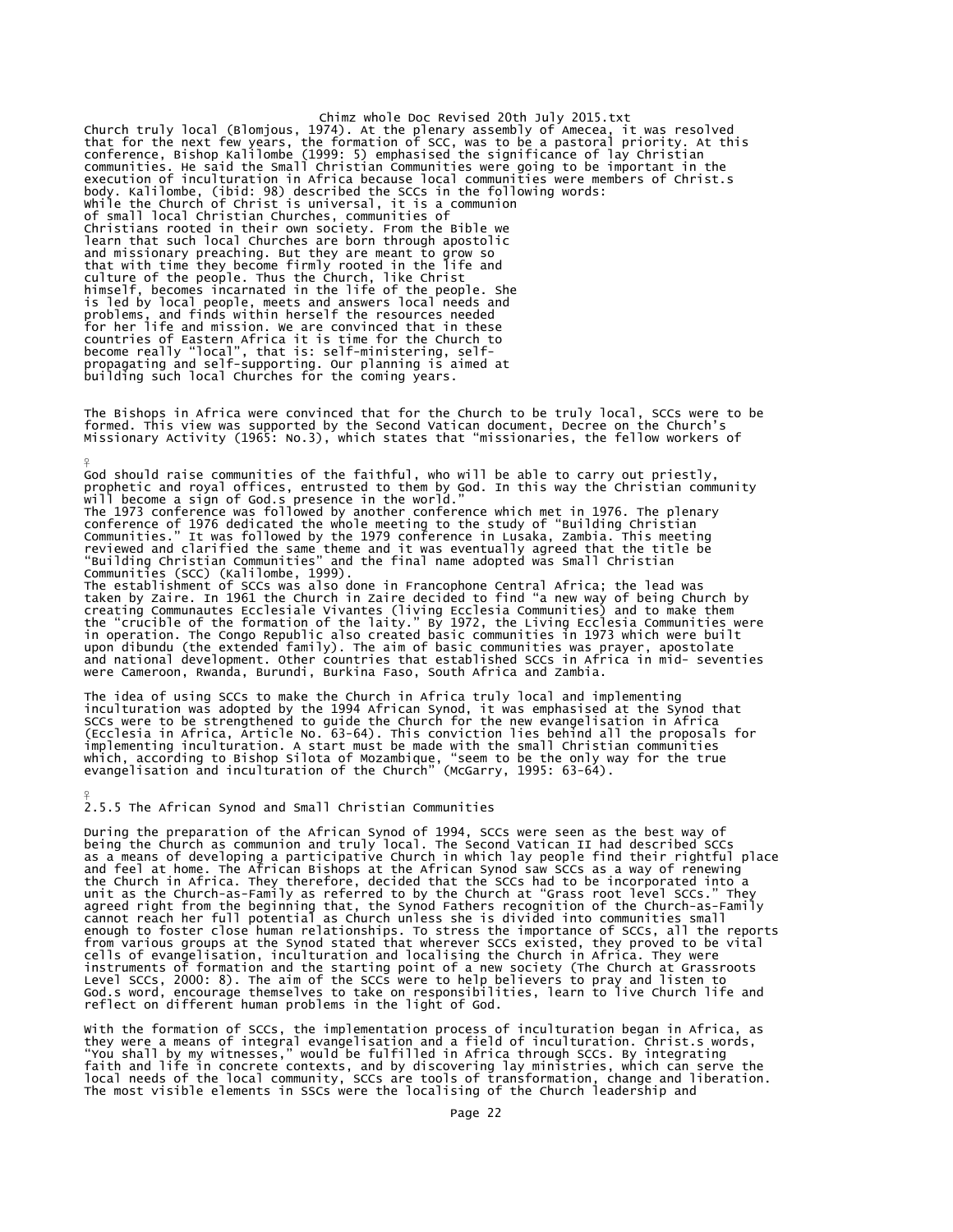Chimz whole Doc Revised 20th July 2015.txt<br>liturgical renewal, with the singing of hymns in local languages, in African tunes, as Vatican<br>II had requested in the renewal of liturgy (The Constitution of the Sacred Liturgy,

What follows is an example of some African countries that attempted to localise the liturgies.

### 2.5.6 African Liturgical Rites

¥

¥

¥

Although, after Vatican II, the Catholic Church appreciated foreign cultures and encouraged<br>African bishops to develop an African Christianity, it was not an easy task for the African<br>Church leaders to achieve this objecti obstacle. The language used during liturgical services was Latin and laws (rubrics) were to<br>be strictly observed, as they were regarded unchangeable unless Rome sanctioned such<br>change. So, at the beginning, the faithful on

In the late 1950s, combinations of African melodies with Latin texts were made. For instance, Missa Luba from the Democratic Republic of Congo and the Messe Des Pirguiers from Cameroon were developed. The first attempt of composition of text and melody was<br>Misa BaBa Yetu in Swahili by Stephen Mbunga. This was followed by Misa Kwango in<br>Lingala (Western Congo.s lingua Franca). In the late 19 embarked on localising the liturgy such as the Mass.

With regard to the celebration of the liturgy of the Mass, there were attempts in several countries such as Cameroon, the Democratic Republic of Congo and Zambia to localise the<br>celebration of the Mass. In Yaounde, a local priest by the name of Fr. Pie Claude Ngumu<br>made some innovation to the celebration of Mas sisters localised the liturgy of Mass and the Divine office; three local congregations (Sisters<br>of the Chil Jesus, Daughters of the Redeemer Sisters and the Handmaid Sisters of the Redeemer Sisters<br>Blessed Virgin Mary) in

2.5.7 Synod of Bishops on Religious Life and Consecrated Life

The Synod of Bishops on Consecrated Life took place in Rome, in October, 1994, four<br>months after the African Synod. The word "consecrated" was used in place of "Religious"<br>because it is broader and includes hermits, virgin

consecrated/religious life and to make it more understandable to the laity. The Synod<br>examined ten topics in relation to consecrated life, namely: the importance of consecrated<br>life in the Church and ecclesial communion; c especially through the practice of the three vows; a universal concern for inculturation, (all<br>members of religious institutes must love and obey the Pope and the Magisterium, women<br>to hold positions of consultation and de inculturation of religious life in a local Church and in particular cultures, achievements,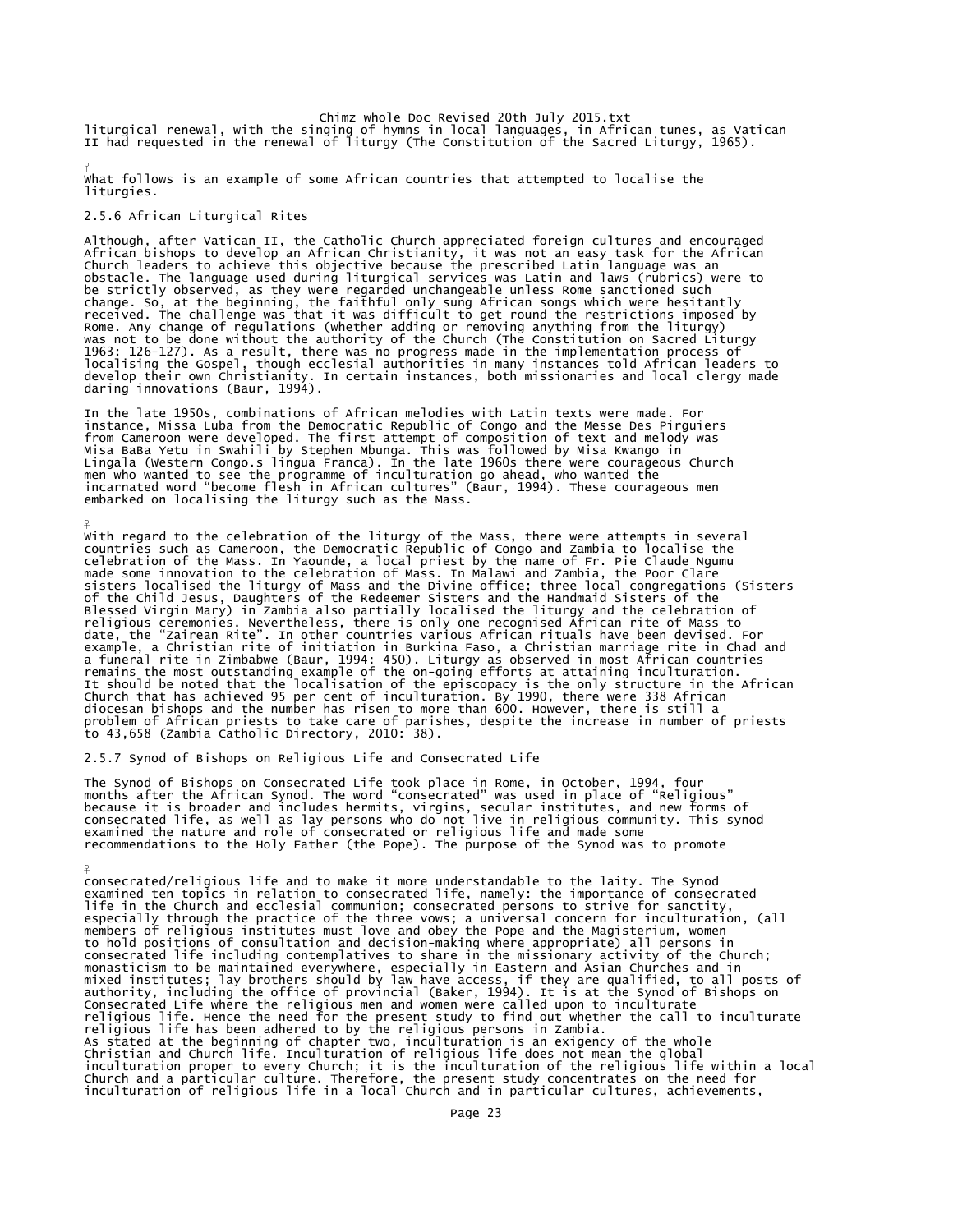Chimz whole Doc Revised 20th July 2015.txt challenges, and measures to improve the implementation process.

2.5.8 Inculturation in Zambia

 $\frac{9}{5}$ 

Among the Church leaders in Zambia who initiated the inculturation process was the then Archbishop of Lusaka Archdiocese, Emmanuel Milingo, one of the first bishops in Zambia to implement Vatican II reforms. After his installation as Archbishop of Lusaka in 1969, he embarked on inculturating the liturgy.

Liturgy within the Roman Catholic Church designates the official public worship of the Church. Liturgy in form of music is one way in which inculturation in the Catholic Church<br>had achieved great strides. The liturgical inculturation had made great strides in the country.<br>Some parts of the Mass such as Glori pilot liturgical choir which dressed in the traditional Zambian costume (Ter Haar, 1992). At<br>the beginning, the use of drums during services was not welcomed by the Christians, but<br>after some hesitation, it was embraced. A After the successful introduction of African music, the Church in Zambia seemed to have come to a liturgical standstill. The people had to get used to these changes in the liturgy after Vatican II. Some of the diocesan representatives became even reluctant to come to the meetings of the national commissions and those who did attend, only discussed matters of rubrics, new rules and regulations<sup>.</sup> The use of drums and traditional music, dancing of children and adults, carrying of the Bible<br>to the altar and offerings (which includes money and food stuff) are some of the practices<br>during the celebration of the Mass. I who has championed inculturation of the liturgy in the Archdiocese of Lusaka, pointed out that:

With regard to the area of liturgy, here at home in Zambia, something was done; a lot of effort was put into shaping of a liturgy that would speak the language, rhythm, attire,<br>artefacts and poetry of the indigenous life. It appears that<br>in most dioceses in Zambia, church choirs, small pastoral<br>committees got involved in the actualisatio

 $\frac{9}{5}$ singing at worship. Important to this sphere is the composers also. The Stellas and the Buombas as they are called, are also leaving no stone unturned to discover models of drumming, singing, clapping of hands, dancing in traditional local way to render to worship a more attractive, meaningful and deep-reaching face of the<br>liturgy in human life (Interview March, 2010).<br>The Africanisation of the liturgy in parishes is also noted by Hinfelaar (2004: 334):<br>The liturgical life of the parish be introduced and became very popular. The celebration of the Sunday Eucharist took longer without the faithful being bored. There were regular church and dance competitions. The Catholic population in Zambia has made music and dance part of its worship. This is so because music and dance are rooted in the beliefs and practices of Zambia.s ethnic groups. The inclusion of music and dance in liturgical celebration is not foreign to the Zambian Catholics because traditional Zambian music once had clear ritual purposes or it was an

expression of the social fabric of the culture. Songs were and are still used to teach, to heal, to appeal to spirits, and for mere entertainment. Through dance and music, beliefs and customs are passed on to the next generation, especially in rural areas. This is a very important part of the tribal culture and it preserves the tribe.s identity and beliefs.

Milingo was interested in spreading inculturation in Zambia, though several Church leaders<br>in the Zambian Catholic Church were still reluctant to embrace the idea. Brochman (1994)<br>asserts that Milingo wanted to bring the d Church and Christ.s message were to be integrated into the African culture, there had to be<br>the blending of the two (faith and culture). This implies that Christ has been welcomed in<br>that particular culture, by the indigen since there are many links between them. Vatican II has it that:

 $\frac{9}{5}$ There are many links between the message of salvation and culture. In his self-revelation to his people culminating in the fullness of the manifestation in his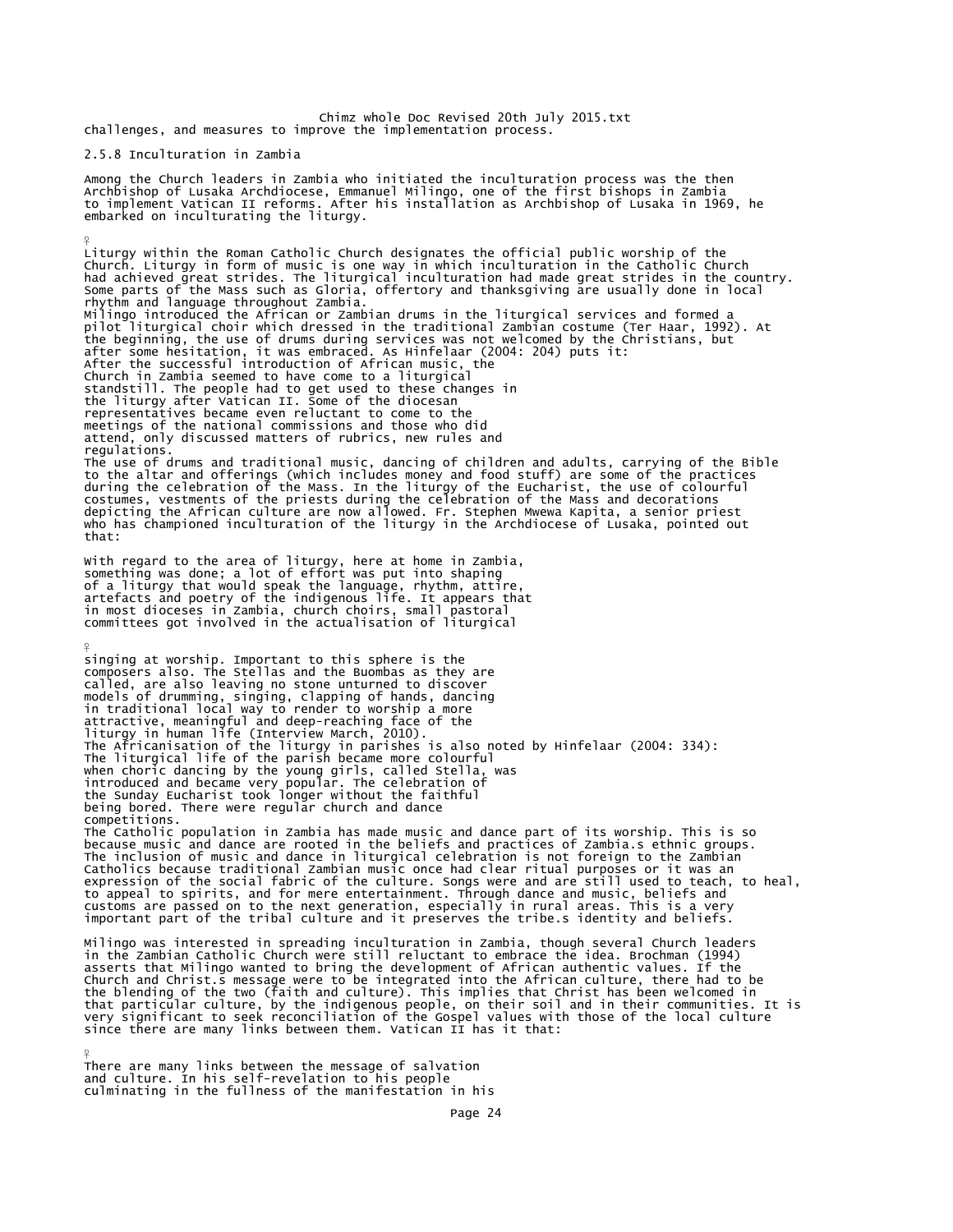Chimz whole Doc Revised 20th July 2015.txt incarnate son, God spoke according to the culture in his<br>incarnate son; God spoke according to the culture proper<br>to each age. Similarly, the Church has existed through the<br>centuries in varying circumstances and has utilis and explain the message of Christ, to examine and<br>understand it more deeply, and to express more perfectly<br>in the liturgy and in various aspects of the life to the<br>faithful, (Gaudium et Spes, 1965: no. 58: 234, The Church<br> Milingo challenged the Western control of Christianity and its cultural roots. The missionaries were not ready to accept what Milingo stood for in the area of inculturation.<br>Baur (1994) observes that Milingo found little sympathy in the Church he had been<br>accustomed to up to now. Brockman (1994: 94) adds

## 2.5.9 Inculturation in the Zambian Church

¥

Despite the opposition that Milingo encountered when he introduced inculturation in the Catholic Church in Zambia, the process did not stop. It continued to grow. This could be seen in the effort made at the celebration of VI who had emphasised effective evangelisation through inculturation as follows:

If it does not take into consideration the actual people to whom it is addressed, if it does not use the language, their signs, symbols, if it does not answer the questions they ask and do not have impact on their concrete lives, it means the message of Christ has not been rooted in the lives of the people. (Evangelisation Today (Evangeli Nuntiandi), 1975, No. 63). In the Pastoral Letter the Bishops acknowledged that more had to be done in the area of inculturation and an important aspect which they emphasised was the "evangelisation of the culture". It meant that the word of God was to bear directly on the values, norms and<br>customs of a particular culture (Evangelisation Today, nos. 19-20). The Bishops stressed the<br>point that the Living Word of God was to pu witchcraft (Komakoma, 2003:246). In order to show seriousness of the blending of faith and culture, in the Pastoral Letter, the Bishops asked the following questions: (a) Do our people really feel at home in the Catholic Church in Zambia today? (b) What aspects of our traditional arts, symbols, rites, teaching, prayer etc, should be reaffirmed and how should this be done? (c) How can we, as Church communities, commit and organise ourselves to deal with problems arising from some cultural beliefs, traditions and practices, such as witchcraft, spirit possession, and inheritance customs affecting our widows? (d) What values do we see emerging in our culture today and how do we evaluate them in the light of the Gospel? (e) What are doing in our families to communicate authentic values? (f) What values have most influence on our young people and where do these values come from?

(g) What can our Christian communities do to help bridge the generation gap

¥ In order to actualise and speed up the process of implementing inculturation in Zambia, some centres were established to help promote inculturation.

## 2.5.10 Centers Promoting Inculturation in Zambia

The Jesuit Centre for Theological Reflection (JCTR) has made attempts to promote the process of inculturation in Żambia. In 2000, JCTR formed a Task Force, whose aim was to<br>help people to be influenced by the Christian faith in the context of their culture. It was observed by the Task Force that although inculturation was already a reality on the level of liturgy, there was little reflection on culture and faith in the context of the Zambian situation. Therefore, the Task Force was spearhead reflection on culturally relevant topics in<br>the Zambian context, especially pastoral issues. It also inquired into how Africans viewed<br>their world and healing. What result pastoral experiences of traditional healing. The Task Force analysed why traditional healing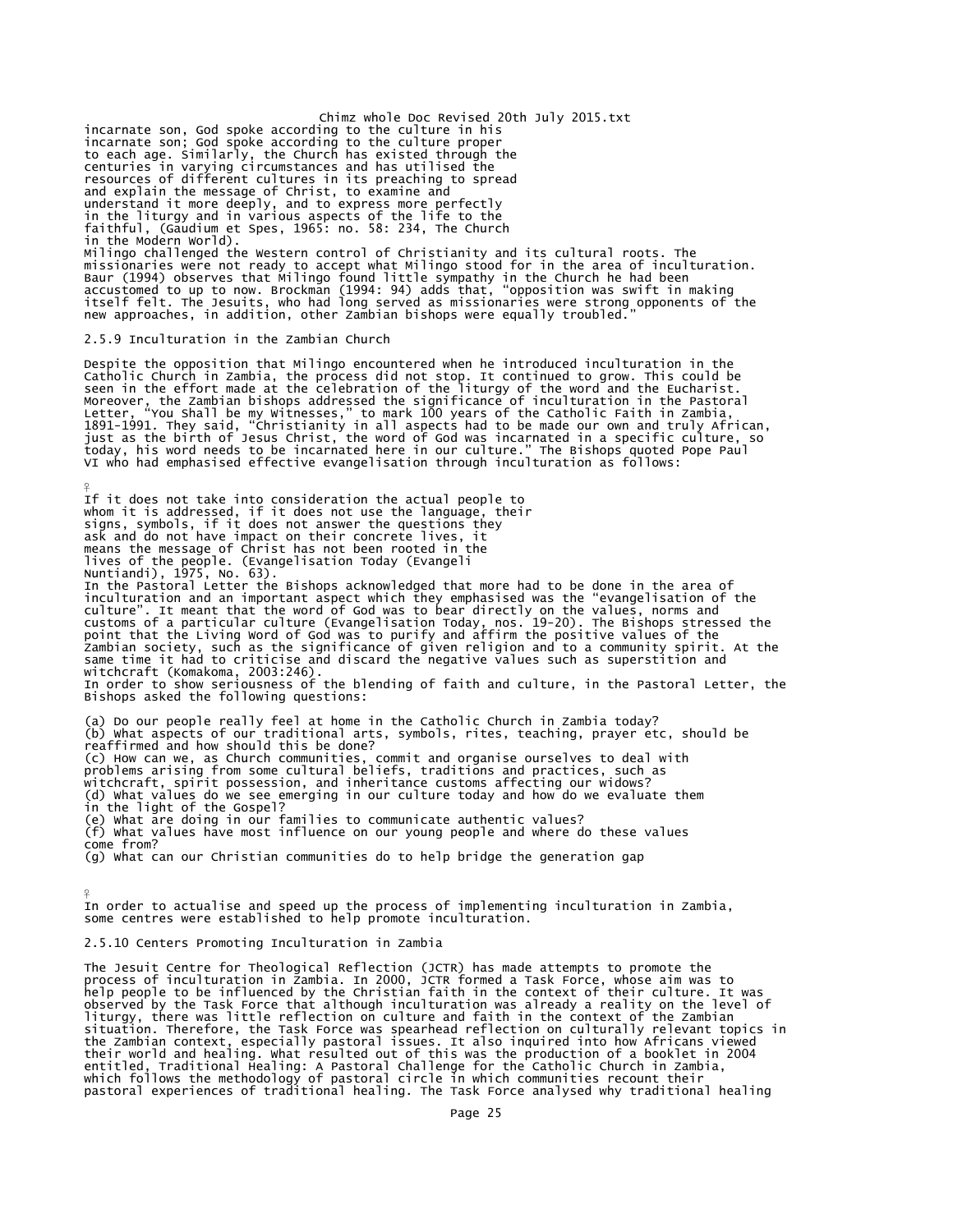was still popular and the communities were urged to reflect on faith and traditional healing<br>and how to respond to it. Guidelines were also formulated for healers. In 2008, another<br>pamphlet entitled Reconciliation with an to promote reflection, prayer, discussion and action to deal with the challenges of conflict and tension in families and communities.

Another Centre that was working on faith and culture is the Faith and Encounter Centre (FENZA), situated in Bauleni, Lusaka. This is a Catholic Resource Centre on faith and<br>cultures in Zambia owned by the Missionaries of Africa (white Fathers). The aim of the<br>Centre is to face in openness the challenges rais

¥ and workshops on the following issues: Zambia, African religions, witchcraft, missiology, inculturation, religious pluralism, Islam, African theology and research work on religion and culture.

## 2.5.11 Zambian Association of Sisterhoods

The Zambian Association of Sisterhoods (ZAS) was established in 1960 in Lusaka. It was a coordinating organ for international and local congregations in Zambia. The aim of the association was to foster communication and cooperation between member institutes, to<br>work on matters of common concern and to assist religious women in giving service to the<br>Church and nation in cooperation with the Zambi (AZACC), National Council of Catholic Women (NCCW), Religious Superiors Association<br>of Zambia (RSCZ) and other NGOs as well as with the International Union of Superior<br>Generals (Zambia Catholic Directory, 2010: 27). In 197 values.

## 2.5.12 Sisters' Claim

¥

Localising religious life was the desire of most Zambian sisters in the 1970s. Therefore, in 1972, they held a seminar to discuss the Africanisation of religious life. This was partly because they perceived the life they were living as Western too. At the seminar, the sisters expressed the following sentiment:

The religious life which the African sisters inherited from the West has to be contested and new ways have to be discovered, starting from a new experience of living the Gospel in an African way. The prophet Jeremiah was sent to uproot and destroy before he could plant and build. It seems that Africa has need for such a prophetic

experience in the field of religious life (Verstraelen, 1972:<br>175). 175).<br>What emerged from the seminar was that the African sisters were to search and identify the<br>African values which would deepen their religious life. The vow of poverty was given a<br>different meaning in the African socie In order to enhance the issue of localising religious life, ZAS held a meeting in 1973 to<br>discuss adaptation of religious life to the Zambian way of life. The meeting included<br>representatives from international congregatio life they were leading. The questions they asked themselves included:

(1) Which foreign ways have we adopted from the expatriates? (2) What would we replace them with? (3) Does Zambian Traditional Religion have something to offer? (Hinfelaar, 2004: 280- 281).

In order to realise the desire of integrating religious life with the local cultural values, the<br>Sisters of the Child Jesus held a workshop in 1989 to discuss the issue of inculturating<br>religious life. The theme of the wor

¥ be in contact with themselves and the people they served. According to Verstraelen (1975: 175), the Sisters said: We Bemba religious want our spiritual lives to be in contact with all the people and have genuine experiences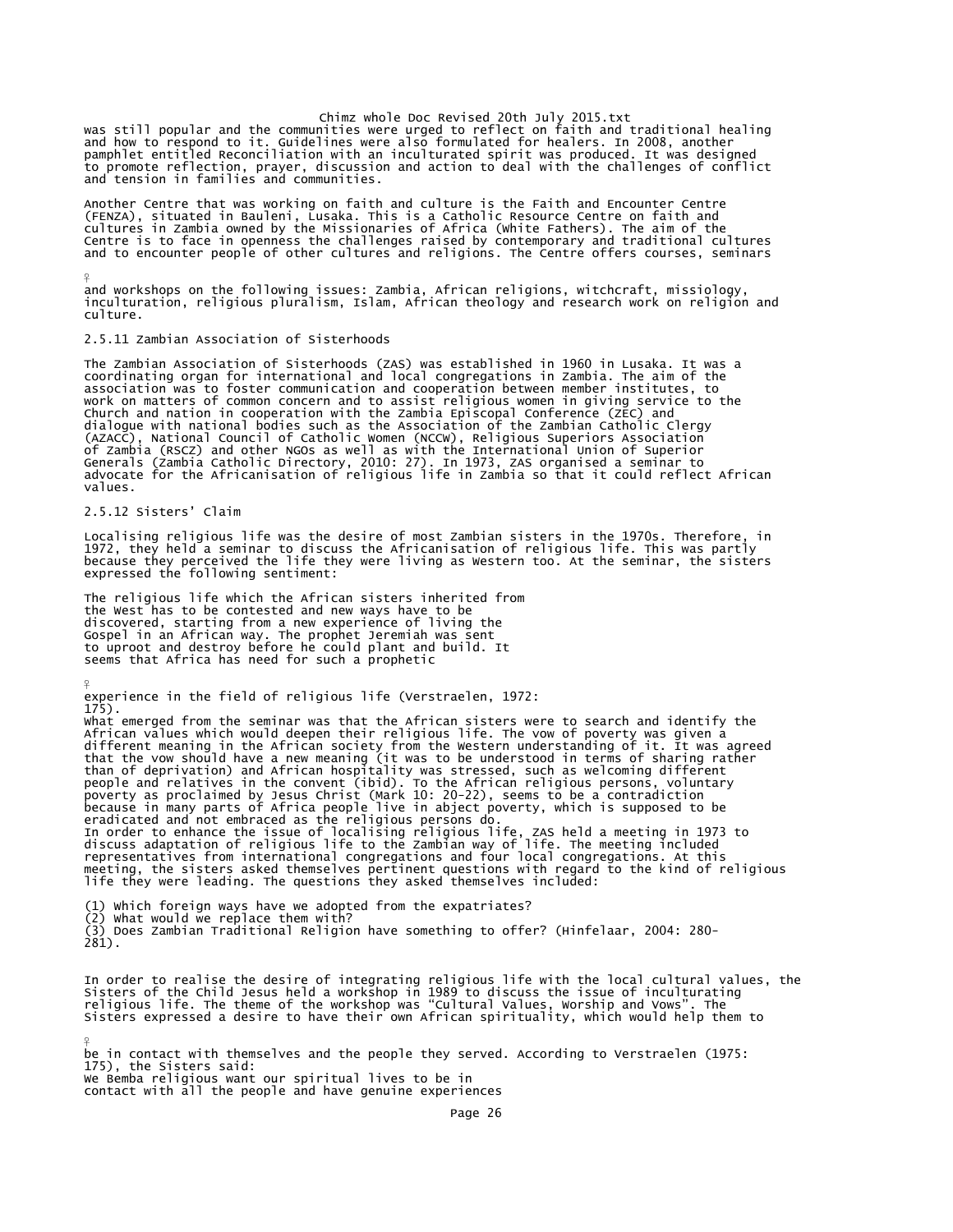Chimz whole Doc Revised 20th July 2015.txt in daily life. To be authentic Bemba we need a spiritual life which makes us happy, and which makes us "hopebears. and healers wherever we are. The Zambian sisters saw the need to have an African religious life, though Zambian religious life was in its early phase of development. What remains to be done by academic observers is to find out whether this idea of localising religious life has been realised in<br>Zambia. This, then, is the objective of this study; to determine whether the desire of<br>inculturating or localising religious life

### 2.6 Summary

In this Chapter culture has been discussed in relation to inculturation, followed by an<br>examination of the encounter between Christianity and African culture. The chapter further<br>discussed the concept of inculturation and notion of inculturation. The two African synods were also discussed in the chapter to show the steps that were made in the implementation of inculturation of the Catholic faith in Africa through the development of SCCs in the parishes. The Synod of Bishops on

¥ Consecrated Life of 1994, (which directed the religious men and women to inculturate religious life) was equally discussed. The Chapter further discussed inculturation in the Zambian Catholic Church. It was pointed out that the Bishops of Zambia acknowledged the significance and urgency of inculturation in Zambia, which was noted in the Pastoral Letter to mark 100 years of the Catholic Church in Zambia. To this effect, they have encouraged institutions such as FENZA, JCTR and ZAS to promote inculturation through various means. The Chapter concluded with an<br>ambitious statement made by some Zambian sisters in the 1980s advocating for a religious<br>life that is integrated with Zambian cultural value Zambian sisters. congregations.

¥ CHAPTER THREE

HISTORICAL DEVELOPMENT OF RELIGIOUS

LIFE FOR WOMEN

### 3.1 Introduction

¥

In the previous chapter an attempt was made to present the relationship between Christianity and inculturation and it also exemplified the implementation of inculturation in Africa by isolating various means that have been used and the efforts made in the Zambian Catholic<br>Church to implement inculturation. This chapter traces the development of religious life in<br>the Roman Catholic Church, with emphasis

In the Roman Catholic Church, religious life represents a form of Christian living by those men and women who follow Jesus Christ in a more exacting way as recognised by the Church. Religious life, a state in which priests, brothers, nuns and sisters live, has been<br>described by Connolly (1990: 14) as "a life lived by people who have been given a special<br>calling within the general call of God." of Canon Law, 1983). In Christian tradition, religious life has a distinctive meaning referring to sisters, nuns, brothers and priests, who profess public vows or evangelical<br>counsels namely; poverty, chastity and obedience or other sacred bonds whereby the<br>consecrated persons commit themselves, for the lov

longer time, live the religious life as hermits without ceasing to be members of the religious institute (Loudon, 1992).

3.2 The Development of Religious Life in the Roman Catholic Church

From the earliest centuries of Christianity, there have been different forms of religious life<br>in the Catholic tradition, but they were not highly structured as the Church was still in the<br>formative stage. Today, religious monastic and apostolic.

Although women Religious Orders and congregations have been founded by men for a long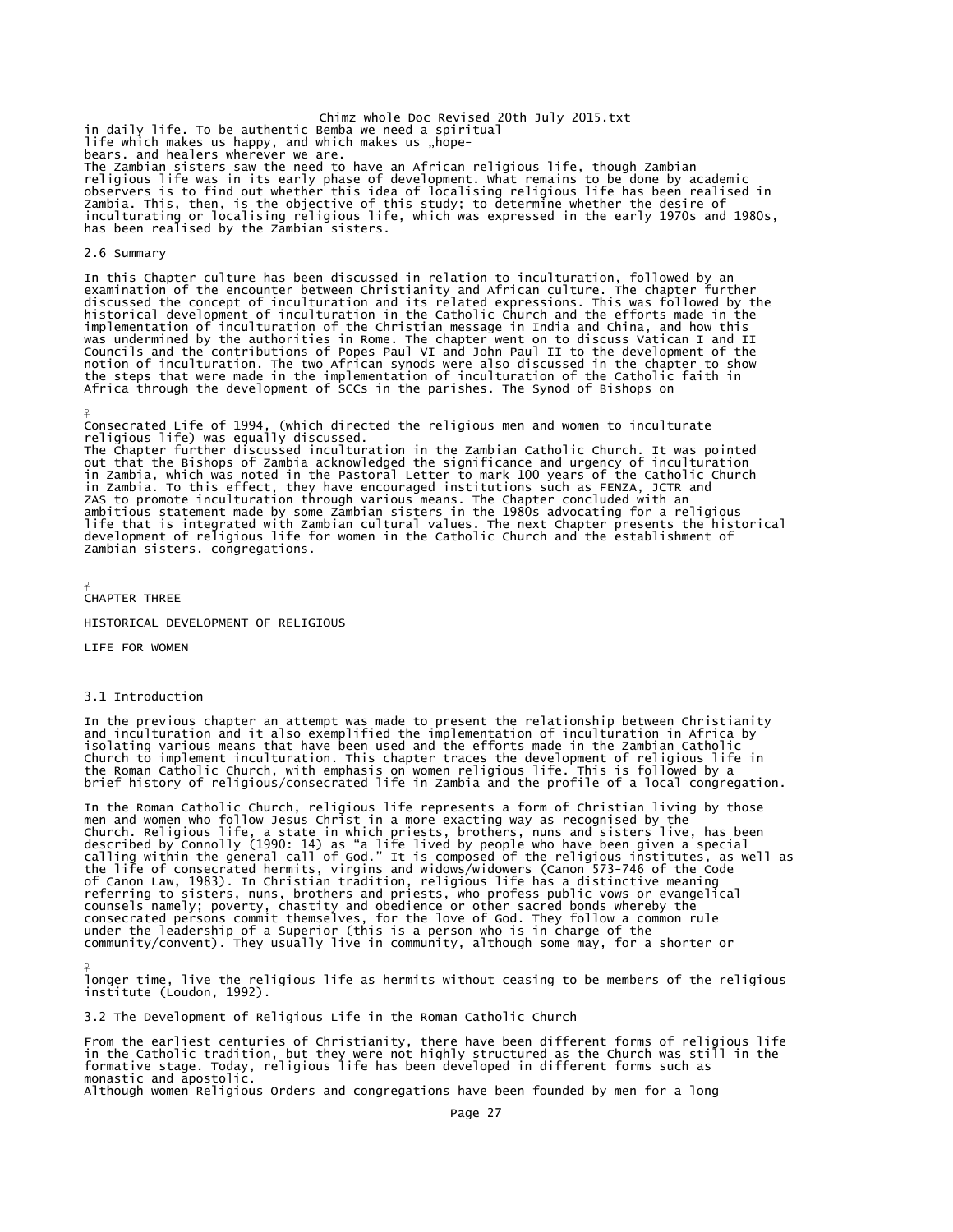Chimz whole Doc Revised 20th July 2015.txt<br>time, women preceded men in the development of religious life. In the Acts of the Apostles,<br>there is evidence of consecrated life. A good example is of Priscilla, Aquila and Prisc at home with their families. They did charitable works and gradually, they formed groups separate from their families, and it was these groups that were the first seeds of religious life.

### 3.3 The Eevolution of Religious Life

Religious life is said to have evolved in four stages, the first stage being of deaconess. This<br>can be traced from the New Testament in the Acts of the Apostles and epistles which speak<br>of women like Priscilla, Phoebe, Dor different capacities. These women were given official status in the Church as deaconess.<br>The work they did was similar to that of deacons; they visited and nursed the sick and gave<br>alms to the poor. These women were truste

The second stage in the evolution of religious life was Church.s recognition of those who vowed virginity. The consecration of virgins can be traced to the beginning of monastic life vowed virginity. The consecration of virgins can be traced to the beginning of monastic life<br>for women, in which the state of virginity was completed and confirmed as an expression of<br>an explicit profession of evangelical the Church. What followed were women monasteries, the first being founded by St.<br>Scholastica.

### 3.4 Women Monasteries

¥

¥

 $\frac{9}{5}$ 

In the early days, women in monasteries were very active and took part in both Church and civil affairs. The women monasteries were under the direction of a local bishop. Many of the nuns during this period were daughters of the nobility. Unmarried girls had to go to the

convent because that is what the family and society expected them to do. During this time<br>noble men established convents for their unmarried daughters (Kinsella, 1970: 17). The<br>activities of the women were more pronounced women monasteries by Pope Boniface). Men were forbidden to enter the cloister, convents became subject to the authority of abbots and bishops, (Brochman, 1990: 45-50). Suenens had the following to say on the enclosure of nuns: We command by this present constitution, whose validity is eternal and can never be questioned, that all nuns collectively and individually present and to come, of whatever order or religion, in whatever part of the world<br>they may be, shall henceforth remain in their monasteries<br>in perpetual enclosure (1962: 41).<br>Consequently, women were removed from the active ministry.<br>3.5 Other Fo

As a form of religious life monasticism dominated in the Middle Ages that other development of religious life such as the Beguine Movement were ignored. In the 13th<br>century, women came together for devout and charitable work, also for protection and<br>companionship. This was the beginning of the Beguine flourished in Northern France, Germany and the Low countries (Belgium and Netherlands).<br>The Beguines were groups of women practiced a new form of religious life. The women<br>who joined the movement renounced personal wealth 1993).

In the 12th century, the girls who desired to enter religious life were required to bring dowry. This dowry was to be used for their support in the convent. The girls who came from poor families found it difficult to raise the dowry to take to the convent and thus opted to join the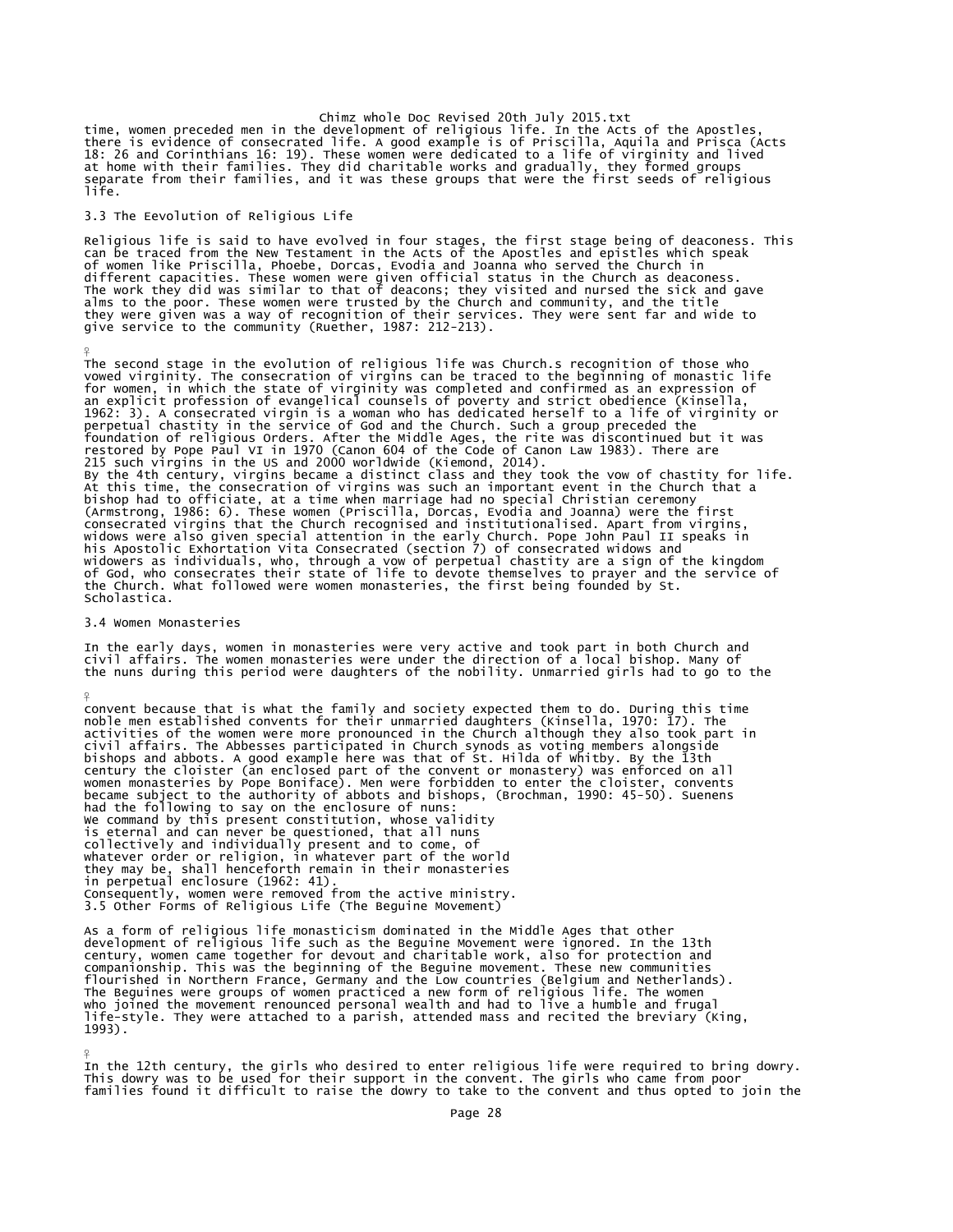Chimz whole Doc Revised 20th July 2015.txt<br>merely attracted to mysticism. The Beguine Movement was simple, and they were<br>merely attracted to mysticism. The Beguine Movement was offen attacked by the laity and<br>the more cons 1993). As alluded to above, the emergence of Beguines was due to non-availability of convents for<br>those who came from the poor social class. The women in this organisation devoted<br>themselves to prayer, meditation and spiritual re movement was Marie d.Ogignies, who was a mystic and Mother Julian (King, 1993: 98).<br>The women in the movement did spinning, weaving or embroidery.<br>The Beguines were not nuns, they were not affiliated to any religious Order follow monastic rule. The Beguines lived together in small communities under the<br>supervision of a local bishop. They did not profess irrevocable vows, but promised to live a<br>celibate life while in the community, they also Movement:

Because of higher male death rate and a large number of unmarried clerics, there was a surplus of female population. To make matters worse, there was scarcity of legitimate female vocations and comparatively few women could gain entrance into nunneries. The beguinal life was thus a perfect avenue for the unmarried to obtain occupation and a modicum of communal security. Lawrence (1984) gave similar reasons why a lot of women were attracted to the Movement. He explains that there were too many marriageable women and few men available to marry them. This imbalance is explained by the fact that females lived longer than men and the male population was reduced by warfare and clerical celibacy. The Beguinages offered a<br>refuge to the surplus daughters of the wealthier bourgeoisie. Since they came from wealthy<br>families, they were readily attracted by asc religious life offered an escape for girls who were forced by their families into marriages they did not desire (King, 1993).

3.6 The Decline of the Beguine Movement

¥

Although the Beguine Movement was not very popular among the leaders of the Church, a number of prominent religious scholars supported it. Good examples of these were an Augustinian Canon, Jacques de Vitry, who was their confessor and some Franciscan Friars. Lawrence (1984: 233) gives an example of a scholar who praised the movement as follows: There was an even higher form of holy poverty than mendicancy which was to live by the labour of one.s hands, he said, the Beguines have attained the highest perfection of holy religion, for they live by their own labour and do not burden the world with their demands.

¥ According to another scholar Lawrence (ibid: 234), Master Robert of Sorbonne echoed similar sentiments by stating that more Beguines were going to be saved at the last judgement than many of the masters and theologians of Paris. From the very beginning the movement was regarded as heretic. Before the 13th century, a<br>provincial synod was held to decide the future of the movement. The synod ruled that, the<br>Beguines were to remain in their houses, li life. The declaration only allowed those faithful women who were to follow a life of penance and live chastely in their hospices even if they had taken no vows. In other words, the Beguine Movement was allowed to exist as long as the members lived in the convents<br>and accepted clerical supervision. In many cities of Germany, Northern France, and the Low<br>countries (Belgium and Netherlands), the Beg sisterhood. In one way or another, the Beguines represented a movement of women.s liberation, which during that time, was difficult to achieve. The movement gave unmarried women freedom

and initiative that was not allowed in a traditional convent or lay household. The Beguine Movement came to an end during the Reformation period in the 16th century when a new form of religious life, the Mendicant Orders established by Francis and Dominic, emerged.

```
\frac{9}{5}3.7 The Mendicant Orders
```
For the first 800 years of the church, religious life was exclusively monastic. With the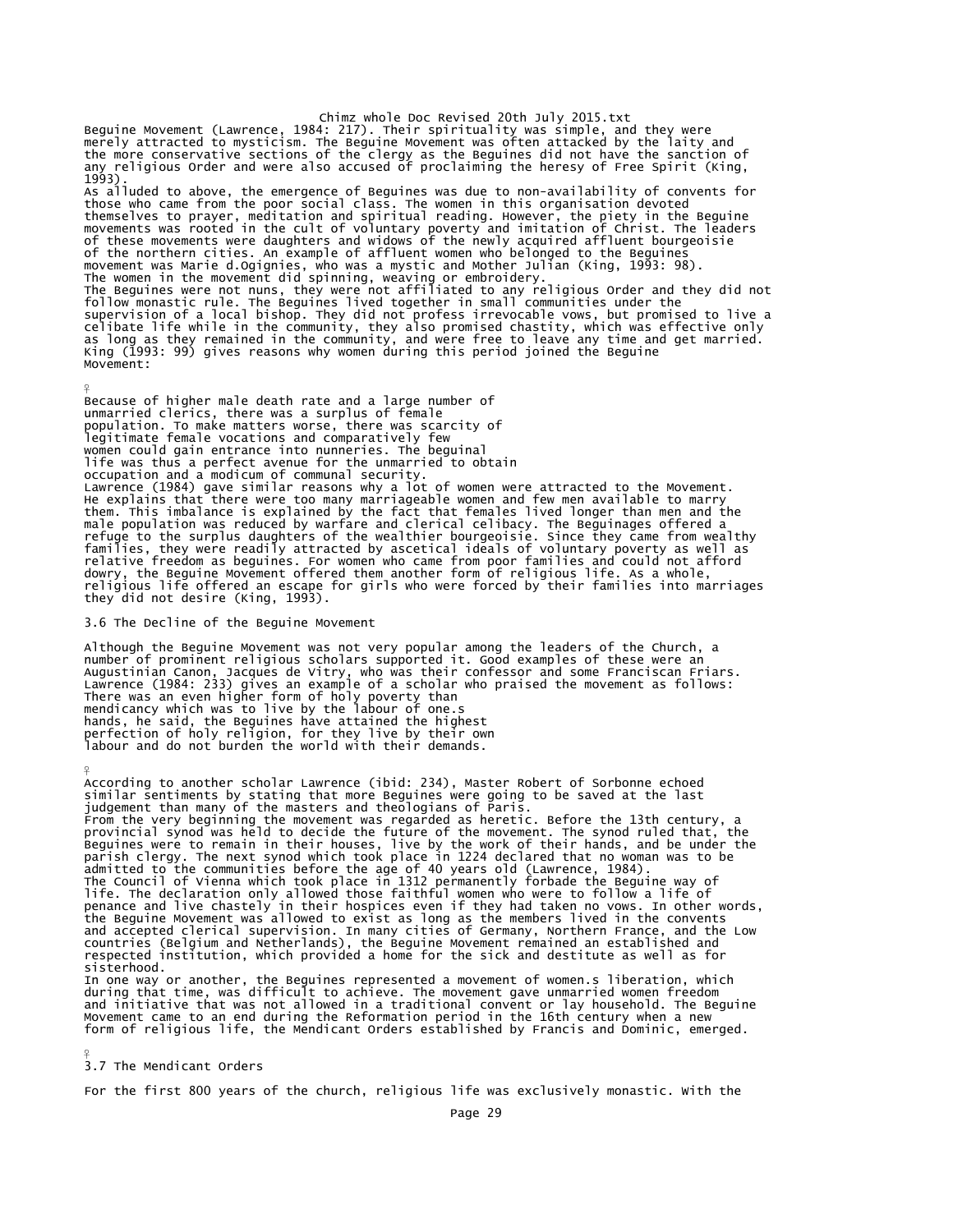Chimz whole Doc Revised 20th July 2015.txt emergence of the Mendicant Orders such as the Franciscans, Dominicans and Carmelites in<br>the 13th century, religious life started changing from contemplatives to apostolic, and it has<br>remained so ever since. Mendicant is de Therefore, the Mendicant Orders were also referred to as begging Orders because they<br>depended on the charity of the people for their livelihood. They did not own property, either<br>individually or collectively. Members of th persons became involved in the social and political affairs of the state. At this time the<br>Church had accumulated a lot of wealth and false teaching had emerged as a result there was<br>a sense of disilusionment in the Church preachers embraced poverty and committed themselves to uprooting the false teachings of<br>the time. As Lawrence (1984) puts it, heresy (Cathar) was wide-spread, for instance, in the<br>towns of north Italy and south France. The The monastic foundations were rural institutions while the Mendicants were urban foundations organised to engage in secular city life and to meet some of the needs, such as education and service to the poor and the sick.

St. Francis and St. Dominic founded the Orders of the second Order for women. With the help of St. Francis, St. Clare established the Poor Clares in 1212. St. Francis wrote a Rule<br>for nuns known as Formula Vitae under the guidance of Clare. The Poor Clares still live an<br>austere life of contemplation. The Ord Dominican Sisters are also working in Zambia. There are also other Mendicant Orders such<br>as the Servites (Servants of Mary) which were established by 1233 (Lawrence, 1984).<br>The Mendicant Orders are still in existence in th famous ones the Franciscans and Dominicans as follows:<br>Today too, there is a "charity and truth., intellectual<br>charity. that must be brought into play in order to illuminate minds and associate faith with culture. The commitment shown by Franciscans and Dominicans in mediaeval universities is an invitation to us to remain present in places where knowledge is produced in order to throw the light of the gospel, with respect and with conviction, on the fundamental questions that concern man, his divinity and eternal destiny (Pope Benedict XVI.s address to the General Audience, January 2010).

## 3.8 Changes in Religious Life

¥

¥

In the 16th century, Teresa of Avila (1515-1582) established the Order of the Discalced<br>Carmelite Nuns. The history of the Carmelite Nuns goes back to the 13th century, when<br>women took the religious habit (a religious dres 1450, when permission was granted to receive into the Carmelite Second Order a group of devout women to celibate life. The first to be admitted was a group of Beguines from

Gerdelan, Netherlands and Germany followed by those from France, Italy and Spain. Later,<br>the Carmelite nuns spread to other parts of the world (Smet, 1967).<br>By the 17th century, the cloistered nuns started teaching girls. 1990).

By the 16th century, corruption and abuses in the Church had reached a climax, and it was in<br>real need of reform. The reformation was led by an Augustinian Friar, Martin Luther, in<br>Germany, who bitterly attacked the moral result of Luther.s protest was that Western Christianity became divided into Catholic and Protestant. This had a negative effect on religious life, which almost came to an end. Some reformers regarded religious life as useless and beyond reform. They claimed that religious life had no meaning and the vows were useless. Marriage was seen as superior to celibacy, which, to them, was an unnatural practice. The convents and monasteries were closed and confiscated by royalty and nobility. The religious men and women were urged to marry. The elderly were sent away with small pensions (Ruether, 1987).

Due to the Reformation, the Church realised the need to reform. Therefore, a general council was convened at Trent in Italy. On religious life, the council legislated against a number of abuses. Those joining religious life had to be 15 years of age, to do a novitiate (a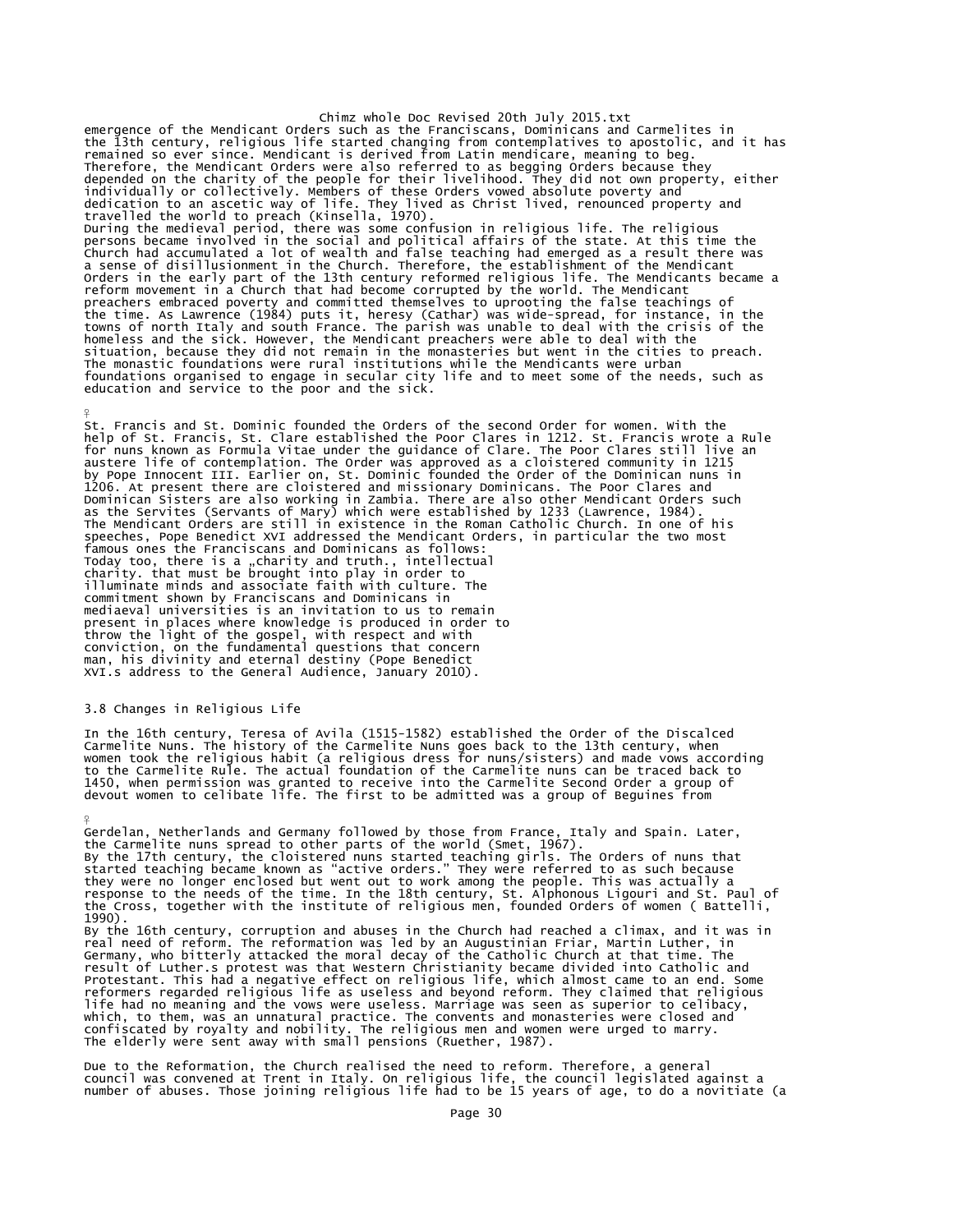house where nuns and sisters are trained/educated as religious persons), and had no personal<br>savings would be required. There would be insistence on the observance of poverty and<br>common life during the noviciate. The clois

by Kinsella (1960: 22) who says, "the enclosure of nuns was restated with the re-enactment<br>of the 1298 decree of Boniface VIII," and Ruether (1987: 219) who makes a similar point<br>that: the convent, is understood by such Ep

3.9 New forms of Consecrated Life (Religious Life)

In the 17th century a new form of consecrated life emerged in the Church; a form of life that<br>would be adopted by almost all the female religious institutes. From the 13th century women<br>were cloistered, but by 1600 things In 1633 St. Vincent de Paul established the Daughters of Charity in France as a secular congregation. These sisters worked among the poor and lived in a community, but they had<br>no habit or cloister. Later they professed evangelical counsels (chastity, poverty and<br>obedience) through private vows, to be renewed

3.10 The End of the Cloister

¥

 $\frac{9}{5}$ 

¥

One of the first "active" nuns was the English woman, Mary Ward, who founded the<br>Institute of the Blessed Virgin Mary in early 17th century. Instead of never leaving the<br>convent, Mary.s nuns worked "in the world", founding

though the sisters continued to live their private vows. The pattern was to be followed by<br>most modern congregations (Giles, 1912).<br>The Sisters of St. Joseph of Le Puy, founded by Bishop Henry Maupas (1606-1680), are<br>regar Industrial Revolutions in that these upheavals in Europe gave rise to urban poverty and<br>hardships among families. The establishment of these new congregations that were not<br>cloistered thus responded to this human suffering contextualisation par excellence because the sisters were adapting themselves not only to the contexts but to the local situation as well.

### 3.11 Secular Institutes

Secular institutes emerged in the 18th century in France. Secular institutes are another form<br>of consecrated life different from religious institutes in that their members live their lives in<br>the ordinary conditions of the

The form of consecrated life above was approved by the Church through the 20th century by Pope Pius in 1947. These groups are not religious institutes but institutes of consecrated life,

with bonds or vows accepted by the Church. This study shows that religious life developed<br>through different stages and due a variety of influences in Christian history.<br>Vatican Council II was to bring more changes to the u expressing the vocation and the vocation and their religious life to modern times. They were to find new ways of interpreting and expressing the vocation anew in today.s Church. The Church continued to encourage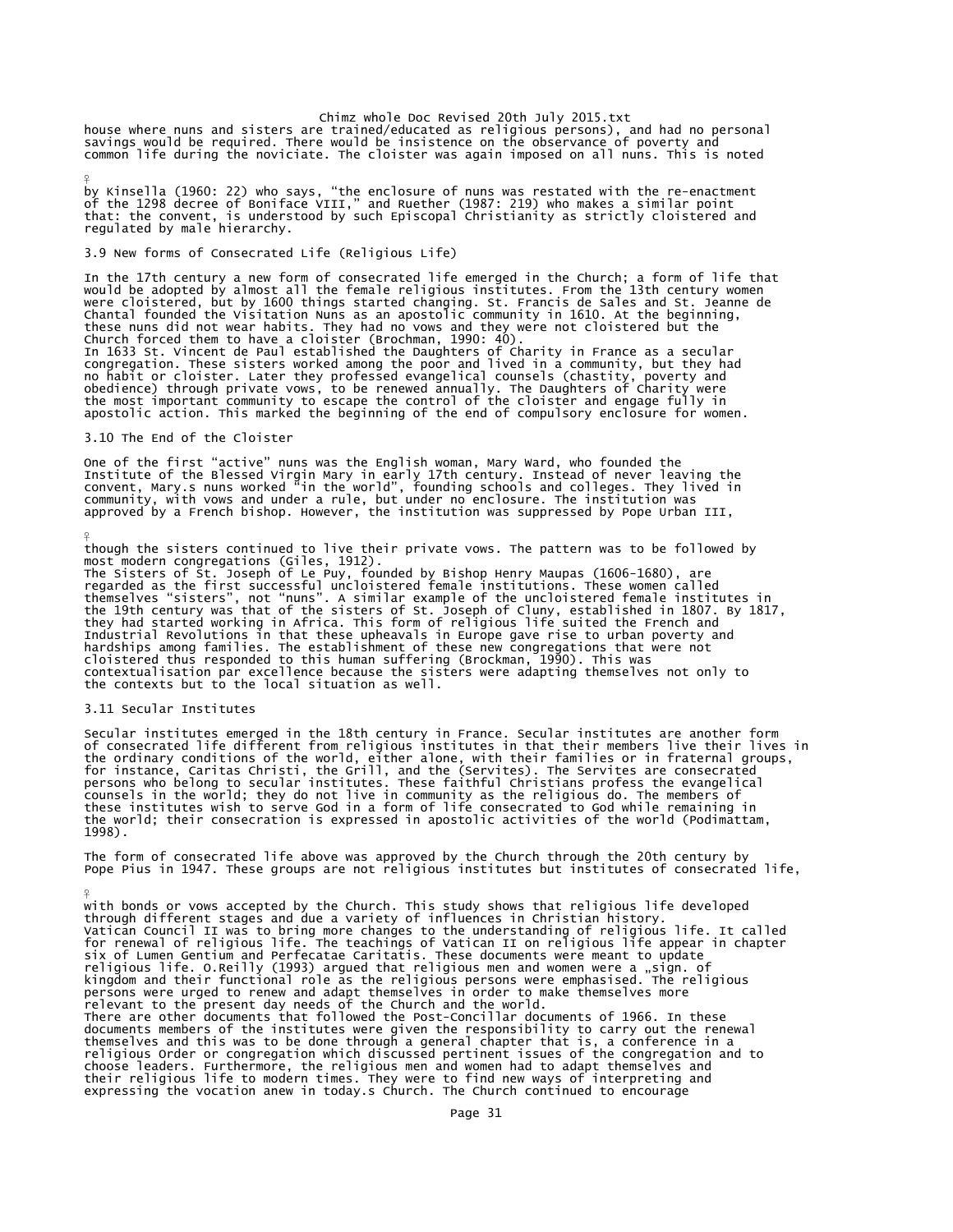Chimz whole Doc Revised 20th July 2015.txt religious persons to live a life that could integrate culture and the faith.

3.12 History of Religious Life in Zambia

The history of religious life in Zambia is traced from the arrival of male missionaries who came to Zambia to preach and spread the Christian message. What followed was the invitation of foreign sisters to come and help in the evangelisation of Zambians. This was followed by the founding of local congregations.

### $\frac{9}{5}$ 3.12.1 The Coming of Missionaries

The Catholic missionaries came to Africa to preach and spread God.s word as a<br>continuation of evangelisation which was started by Jesus. disciples. The evagelisation was<br>part of the great commission given by Christ (Mt 28: Directory for Catechesis, 1997). Vatican II Council explains evangelisation in the following words: God graciously arranged that the things he had once revealed for the salvation of all people should remain in the entirety, throughout the ages, and be transmitted to all<br>generations therefore, Christ the Lord, in whom the entire revelation of the highest God is<br>summed up (cf. 2 Cor 1: 20; 3: 16-14, 6) comm humans into God.s children who are imbued with the universal love which makes them<br>capable of embracing the whole of humanity, as the object of faith.<br>In order for the Church to fulfil the mission of evangelisation differe employed to spread the gospel message to the human race. The Church used congregations<br>of both men and women, including the congregations in this study such as the Franciscan<br>Sisters, Daughters of the Redeemer Sisters, Dom

¥ The first Catholic missionaries who came to Zambia were the White Fathers followed by the Society of Jesus (Jesuit Fathers). There were no female missionaries because traditionally evangelisation was done by men; priests, brothers and male catechists. In Catholic mission stations, sisters were invited to join the male missionaries for the purpose of establishing health and educational services. Gadsden in Chipungu (1992) observes that women missionaries, especially in Catholic mission stations, were invited to open schools and health centres. The point to stress is that international congregations of women were invited to help in the evangelisation process through pastoral services such as education, health and social services. Some of the women congregations who came into Zambia and from whom<br>the local congregations emanated are the White Sisters, the Little Servants of Mary<br>Immaculate, Sisters of Charity, and Sisters of Notre D Handmaid Sisters of the Blessed Virgin Mary came on the scene.

3.12.2 The Arrival of International Women Congregations

The first group of Sisters to arrive in Zambia were the Missionary Sisters of our Lady of Africa (MSOLA) commonly known as White Sisters. They were founded by Cardinal Lavigerie in 1869 to work in Africa. They arrived at Chilubula Mission in 1902. The White Sisters were called to set up health and educational services. They also did other works such<br>as teaching catechumen classes and taking care of the sick people. In short, the main<br>purpose of their coming was to help the Wh

Table 1 Year of Arrival in Zambia

Name of Congregation

First Mission Station

1902

¥

Missionary Sisters of Our Lady of Africa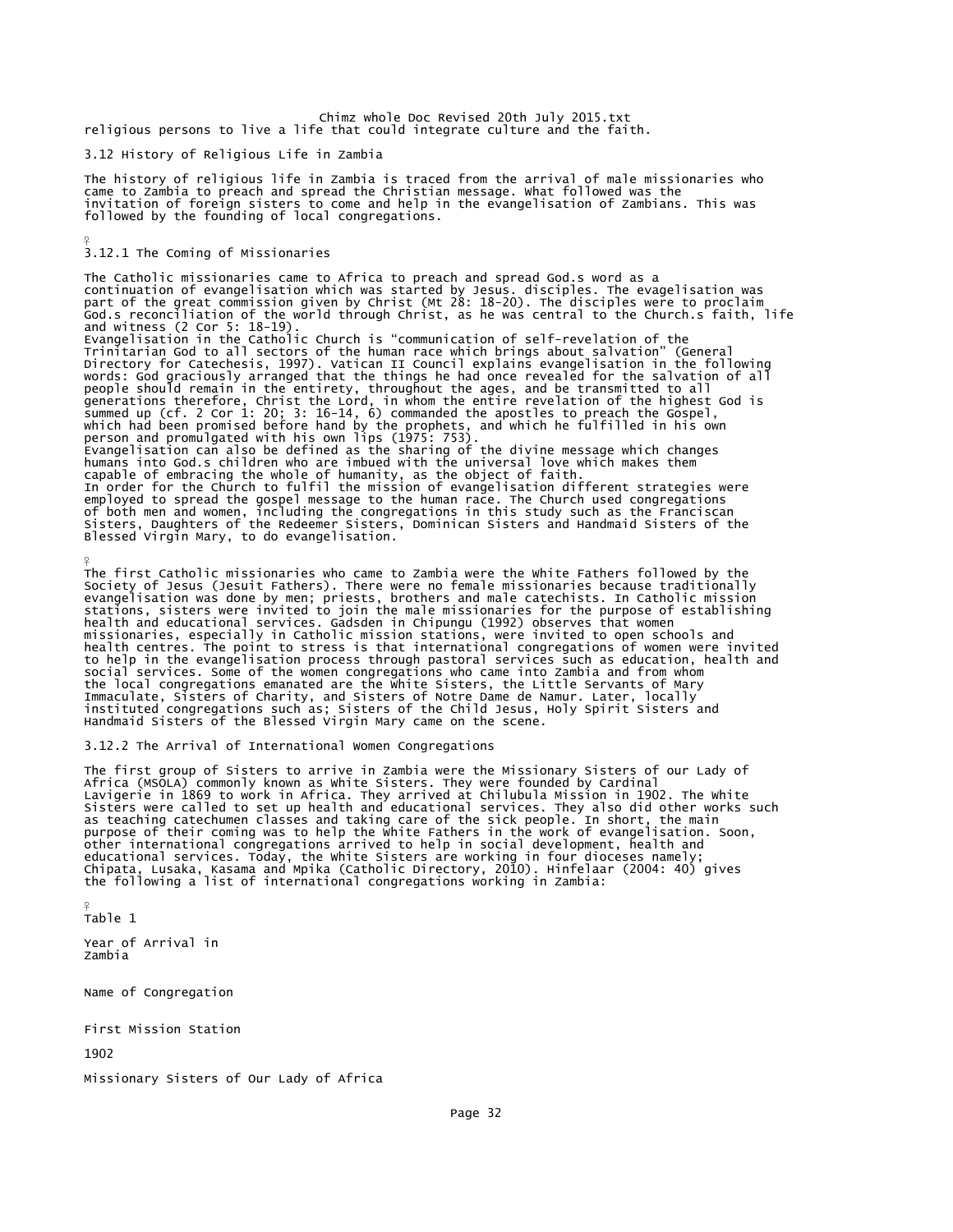Chimz whole Doc Revised 20th July 2015.txt Chilubula 1920 The Sisters of Notre Dame de Namur Chikuni 1924 Dominican Sisters Kasisi 1928 Little Servants of Mary Immaculate Kasisi 1936 The Sisters of the Holy Cross Livingstone 1948 Sisters of Charity from Ireland Chikuni 1956 Franciscan Sisters for Africa Livingstone 1956 Sisters of the Sacred Hearts of Mary and Jesus Mbala 1960 The Franciscan Sisters for Africa Ndola 1960 Dutch Sisters Mansa 1961 Sisters of Charity of Ottawa Chipata 1966 The Sisters of the Sacred Heart of Mary Monze 1967 The Charity Sisters of Milan Lusaka 1970 The Presentation Sisters Livingstone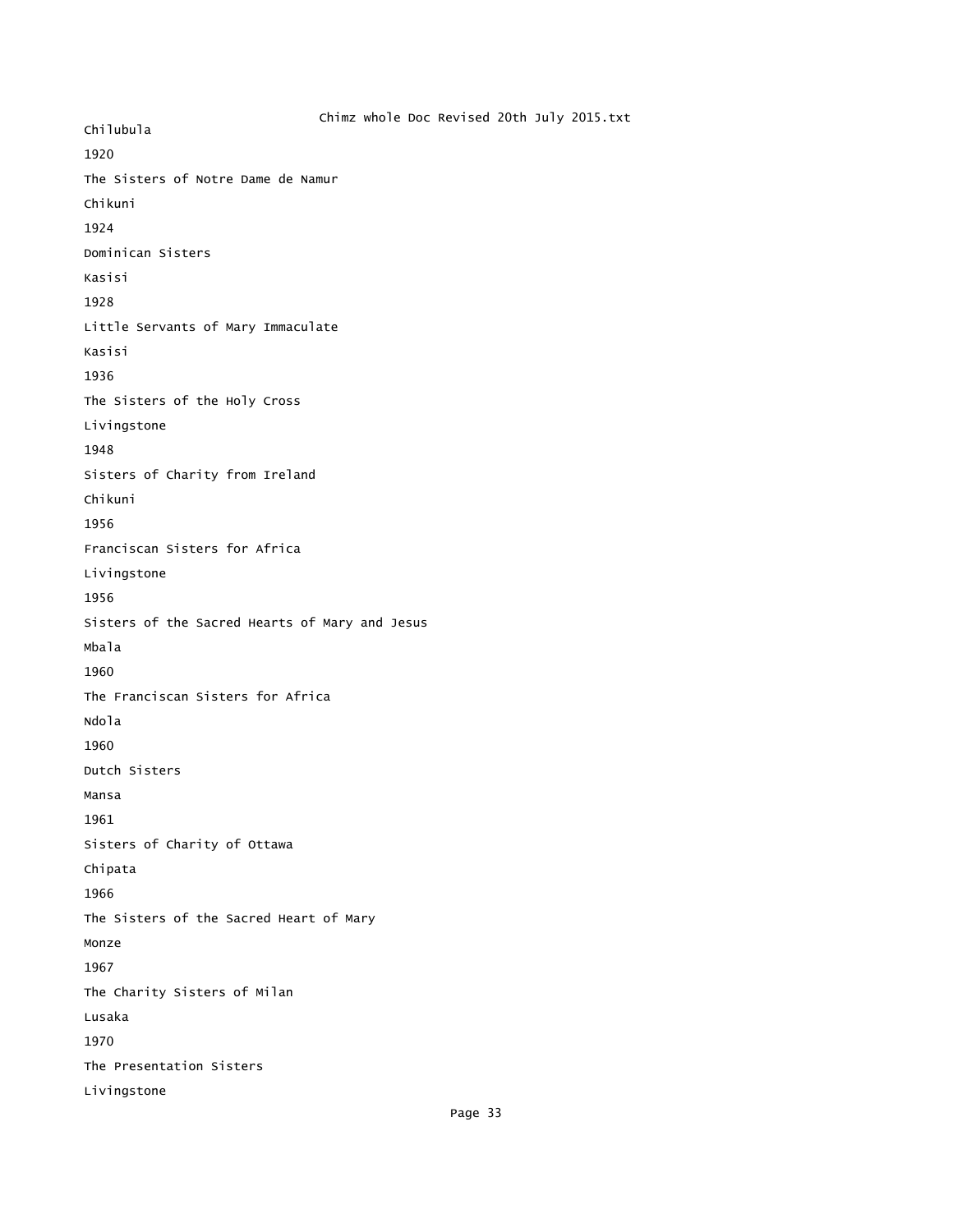1970 Holy Family Sisters Lusaka 1970 Teresian Chipata 1975 The Poor Clares and Comboni Sisters Lusaka 1976 The Queen of Africa Sisters Mbala 1979 The Franciscans Sisters of Philadelphia Lusaka 1979 The Irish Sisters Monze 1984 The Salesian Sisters Kasama 1989 Mother Theresa.s Sisters of Charity Lusaka 1994 The Daughters of St. Paul Lusaka

 $\frac{9}{5}$ 

Many local women congregations such as the Sisters of the Child Jesus (SCJ), Handmaid Sisters of the Blessed Virgin Mary (HBVM), Daughters of the Redeemer Sisters (DoR) and Little Sisters of St. Francis (LSSF) are strongly connected with three international<br>congregations namely; White Sisters, Dominican Sisters and Franciscan Sisters. These<br>congregations have been involved in the religious fo Redeemer Sisters, Handmaid Sisters of the Blessed Virgin Mary, Little Sisters of St. Francis (LSSF), Sisters of Mercy, The Good Shepherd Sisters and Holy Spirit Sisters) (Catholic Directory, 2010). All these Zambian women congregations were either formed by European Missionary Sisters or by Zambian Sisters trained by European sisters. As at 2010, there were 1,560 sisters and nuns in Zambia (Catholic Directory, 2010). A small number of these religious women or nuns belong to the Poor Clares Order. The Poor Clares Sisters have a monastery in the eastern part of Lusaka and live an enclosed and contemplative life. The rest of the sisters live in open or "apostolic. communities. The word<br>"nun" is still used as a blanket term for both nuns and sisters.

Before one becomes a fully-fledged nun or sister, there was a period of formation which was

Chimz whole Doc Revised 20th July 2015.txt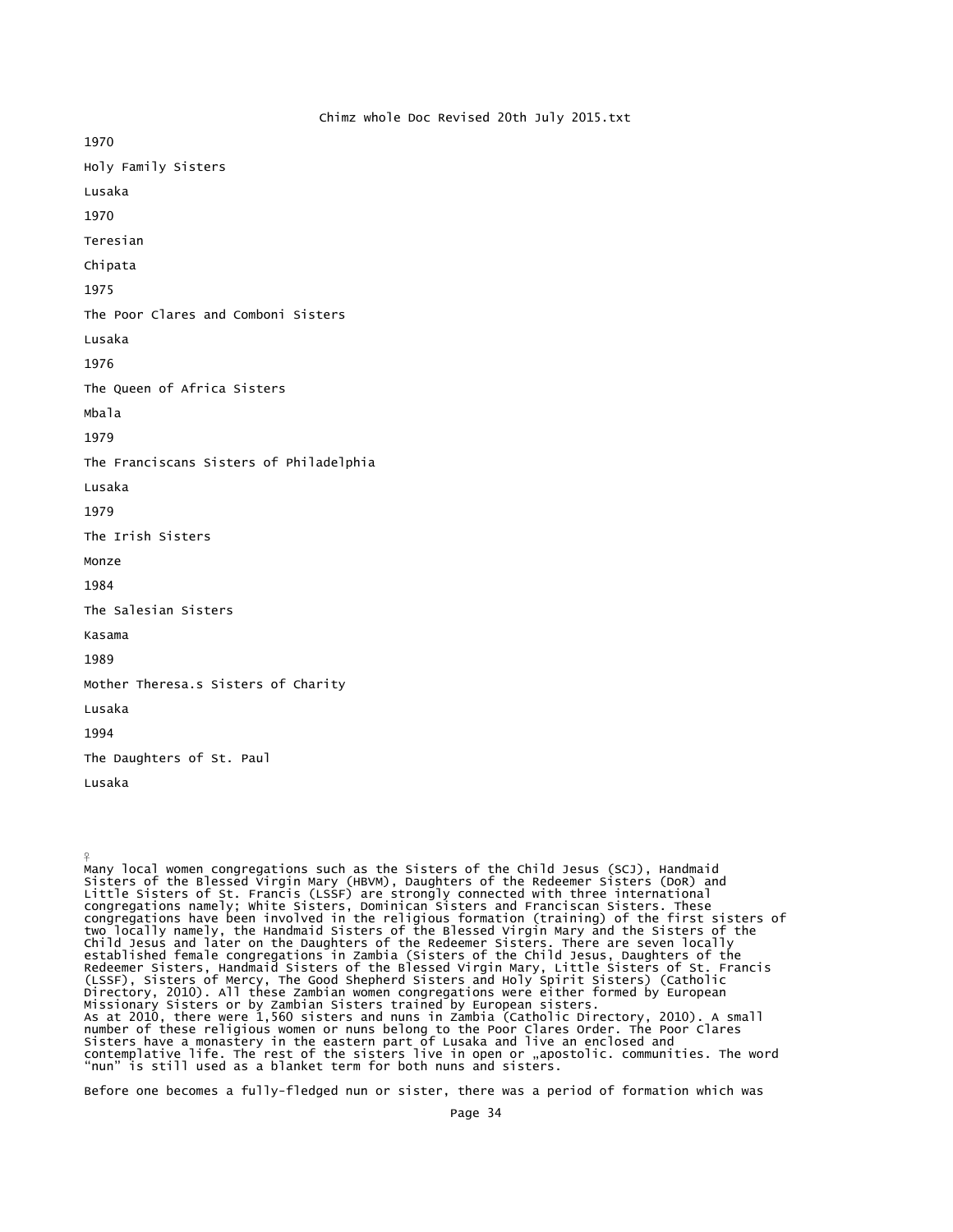done in the novitiate or formation house, which lasts up to three or six years. One spends the<br>first year as a "postulant. (candidate). After postulancy, one enters the novitiate or formation<br>house. The training in the nov formation period, one professes or takes the first vows or evangelical counsels of chastity,<br>poverty and obedience (Loudon, 1992). By chastity, one renounces marriage and promises<br>to live a chaste life. By poverty, one pro

not own anything. Lastly, by obedience, one promises to obey all the superiors of the congregation (Lobo, 1986). The post-novitiate period which lasts three to six years is generally regarded as a time of exploration and probation. However, not everyone who takes the first vows automatically proceeds to the final profession. Profession was the making of "temporary. or "perpetual.<br>"life. vows. In many congregations, a nun or sister received a ring to symbolise final or life-<br>long commitment. After final vows, t The fact that the Sisters in Zambian women congregations were formed or taught by European missionary sisters means that in many ways their organisations have been modelled on the European Sisters. congregations. Perhaps this explains why as early as the<br>1970s, as earlier pointed out some locally established women congregations started calling<br>for a lifestyle that would be Zambian. A

In 1973 a workshop about Africanisation religious life took place in Lusaka. At this workshop the Zambian sisters resolved that African Sisters needed to search, identify and specify the African values which would deepen their religious life. The vow of poverty was given a lot of attention. It is worth here repeating the point made on page 55 to underscore the point on the vow of poverty. It was suggested that the vow of poverty should have a new<br>meaning. It was now to be understood in terms of sharing rather than deprivation, and<br>African hospitality, welcoming people and re

religious life with the local culture, and later the directive by the Synod of Bishops on consecrated life in 1994 to inculturate religious life, has been realised in Zambia. Some local girls became interested in religious life and sought to become religious sisters,<br>though it meant that they were to give up married life and motherhood, a situation which<br>was unacceptable in the African culture. known in the religious setting of Zambia, lifelong celibacy was rather more exotic.<br>Parents were actually afraid to send their girls to boarding schools, especially those managed by the sisters, as they feared that they would be wooed to join sisterhood<br>(Hinfelaar, 2004). For example, it was observed that there was a drop in attendance from 28<br>to 12in the boarding school at Lubwe in 1928. T familiar with and were not in support of as it meant that girls were to give up marriage and motherhood.

Despite the opposition the African girls faced from their families and other members of<br>society, some joined sisterhood; some missionaries doubted even whether the African girls<br>would manage to live the challenging life of example of a missionary in Uganda, who doubted whether virginity would be possible among Ganda women and whether the parents would accept their daughters. choice not to marry.

3.12.4 Profile of the Local Congregation in the Study

¥

 $\frac{9}{5}$ 

¥

The Handmaid Sisters of the Blessed Virgin Mary is one of the locally founded congregations in the country. Its profile is presented here because it is a congregation in the study and it is hoped that the reader would be able to understand this religious congregation. The profile of the international congregation will not be presented because the congregation requested to remain anonymous.

3.12.5 Background History of the Handmaid Sisters of the Blessed Virgin Mary (HBVM)

The Handmaid Sisters. establishment goes back as far as 1946 when Monsignor (Mgr) Bruno Wolnik, a Jesuit priest from Poland initiated the idea of founding an indigenous<br>congregation for Lusaka Archdiocese. Mgr Wolnik was the then Ecclesiastical Superior for<br>Northern Rhodesia. He resided at Chikuni Missi educate African girls and women.

The congregation was to be situated at Chikuni Mission, and at that time, the Jesuit priests<br>had opened a school for boys. The Jesuit priests were only interested in the education of<br>boys, whom they hoped would become prie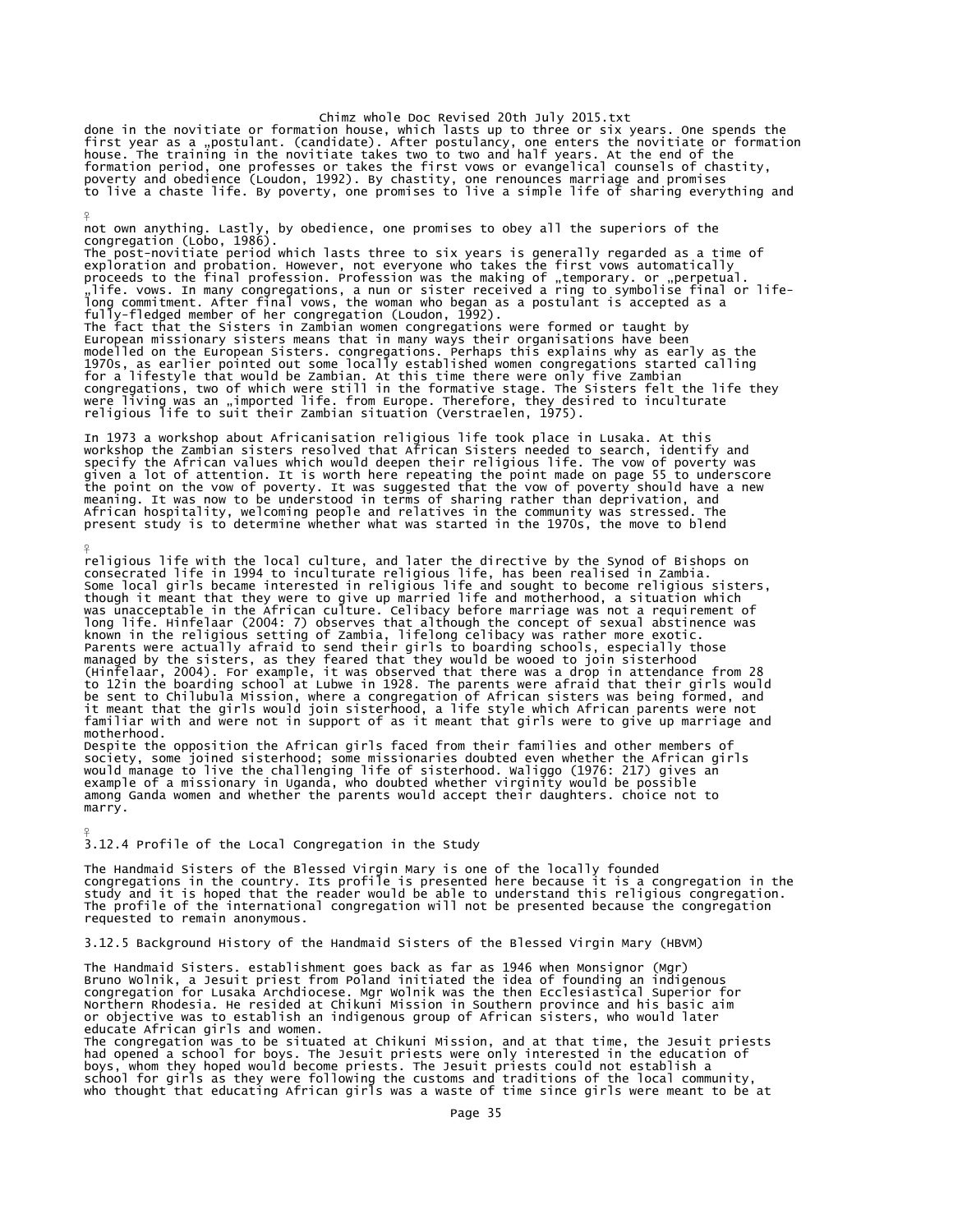Chimz whole Doc Revised 20th July 2015.txt<br>home to raise children and mind husbands. They often said, "girls don.t need the education<br>for staying at home." This apparently fitted very well with the thinking of Fr. Moreau, to interfere with the traditional way of life of the Tonga people. Cited by Carmody (1992: 41), Fr. Moreau argued:

¥

¥

... for the present the girls are not taught any school. It is the custom among these people for girls to remain constantly with their mothers, and they are all the better for being left under the maternal charge. At present it does not appear wise to disturb this custom by trying to get girls to school. The constitutions of the Handmaid Sisters were officially approved by Rome in 1961 and the same year is regarded as the official period of the congregation.s establishment. The first sisters received their formation (training) in Zimbabwe under the direction of the Dominican Sisters. The foundation of the Handmaid Sisters cannot be attributed to one person because there<br>was more than one founder; Mgr. Wolnik only formulated the idea of founding an African<br>congregation and thus laid the foundation for t congregation was to educate the local girls. Although a few Jesuit Fathers such as Mgr. Wolnik and Fr. Prokoph were interested in of educating African girls, it was not easy to get girls into school. In order to get some<br>information on the education of girls, Mgr. Wolnik sent Fr. Prokoph to Southern Rhodesia<br>to assess African education. In Southern Rhod schools with many girls. There, Archbishop Chichester had, in 1932 established a congregation of African Sisters, the Little Children of Our Blessed Lady (LCB). At the end of the tour of Southern Rhodesia, Fr. Prokoph had better ideas about solving the<br>problem of girls. education at Chikuni Mission. He asked Archbishop Chichester to "lend"<br>him a couple of African sisters from Sout ¥ that it was possible to become an African religious woman. Thus, the African Sisters of the Little Children of our Blessed Lady (LCBL) were sent to Chikuni and after meeting these African Sister, the local girls became interested in becoming religious sisters. In his memoirs, Fr. Prokoph wrote:<br>Archbishop Chichester was a rock of sense, a dynamo at work and difficulties did not seem to exist for him, except

as a nuisance that had to be put out of the way. Bishop Chichester took me round on a visitation of the missions in Southern Rhodesia, though there was strict petrol rationing. What struck me most was the great number of Girls at Driefontein, Holy Cross, Makumbi, Gokomere, and Monte Casino etc. Soon I saw through the secret. In a number of places in1932, there were African Sisters-his personal foundation against much opposition of the parents and even missionaries. He went ahead supported by Sr. De Mercede O.P. who became the first Novice Mistress. When I came back from the tour I thought I.d ask the impossible when I said, "My Lord, could you lend<br>me a couple of your sisters for a year or two, just to show<br>our Tonga Girls it is possible.. He said, he.d think about it. He was not a man to the Phrase to avoid the issue. He did think about it and a few months later, in February 1943 I got a post card from him: "The four sisters are ready, let me know when you want them." They came early in March and were for a time the talk of the Tonga country. Fr. Zabdyr the Manager of the Schools took them on a triumphant tour through most of our schools. That was the end of the reluctance in sending girls to school (Jesuit Fathers Archives). In 1946, three girls from Chikuni went to Makumbi to train as sisters. In 1948 the three girls made the first profession by taking three vows, poverty, chastity and obedience.

According to the Handmaid Sisters. constitution, a sister promises to live the vows for six years, renewable annually, and then after a period of six years or more a sister will apply to make perpetual profession. After perpetual profession, a religious woman becomes a fullyfledged member of the congregation with an active vote in the General Chapter.

After their first profession, the three sisters returned to Chikuni to work among their people. Since they had rudimentary education, the sisters did simple work such as helping at the<br>clinic, laundry, church work, gardening, home visitation and teaching catechism at the leper<br>camp. Apart from working at Chikuni, Sis Theresa Mulenga were sent to Kasisi Mission on 16 December, 1953. They worked at the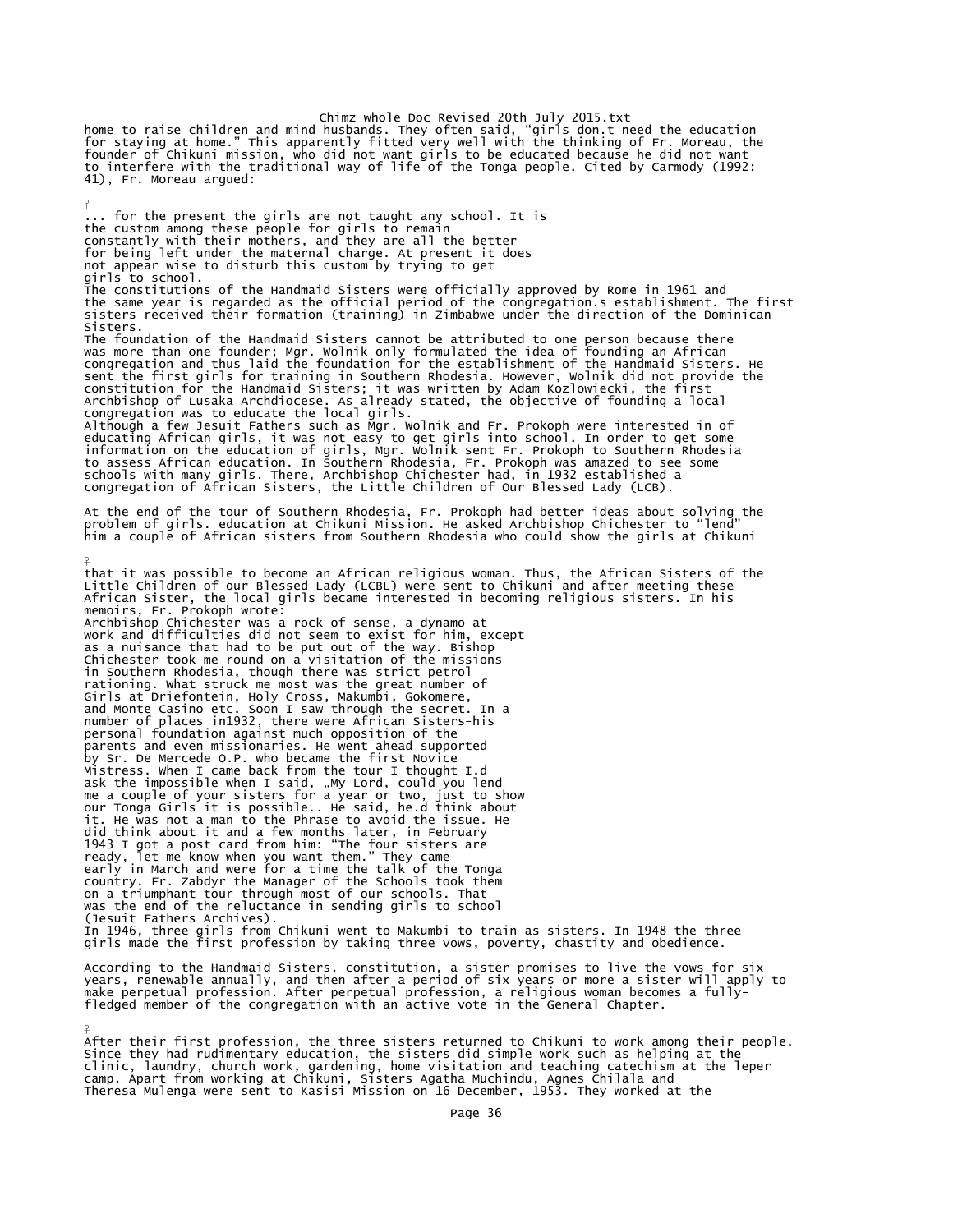Chimz whole Doc Revised 20th July 2015.txt school and orphanage and did other duties assigned to them by the Superior.<br>The three sisters still belonged to the congregation in Southern Rhodesia because the<br>congregation for African sisters in Northern Rhodesia had no Wolnik retired without having established an African congregation in Northern Rhodesia. He could have been the founder of the new congregation if circumstances had not prevented him (Milingo, 1994). When Archbishop Adam Kozlowiecki became the Archbishop of Lusaka Archdiocese, he took charge of the new congregation (the Handmaid Sisters) which was supposed to be established in Lusaka Archdiocese. Though the Archbishop was aware of the uncertainty surrounding the future of the LCBL native Sisters (the Northern Rhodesian sisters), he was<br>not interested in establishing a congregation for African Sisters. Instead on 24 April, 1951,<br>he requested to open a Novitiate for at Kasisi Mission and permission was granted and a novitiate was opened in 1954 (Handmaid Sisters Archive, Lusaka). There are a number of reasons which have been advanced to explain his lack of interest in establishing an indigenous congregation. Firstly, Archbishop Kozlowiecki was not the one who had initiated the idea of founding a new congregation for the African sisters; secondly, the Polish sisters at Karenda mission in Mumbwa had started recruiting African girls for their congregation (Sisters of Mary Immaculate). So he had hoped that the Salisbury trained sisters would join the Polish ¥ congregation. Archbishop Kozlowiecki was more interested in the Polish congregation and did everything possible to develop it. This is confirmed in a letter dated 24 April, 1951,<br>which states: "Adam intends to start his own novice ship under the servants of Mary<br>Immaculate Sisters." These were the Polish Sist Kozlowiecki when the new congregation for African sisters was going to be established. The letter from Archbishop Markall to Archbishop Kozlowiecki states the following: When the first three sisters were received at Makumbi in 1946, it was understood that Mgr. Wolnik would start a<br>congregation in Northern Rhodesia and these sisters<br>would join the new congregation. This has not been done<br>up to this date-January 1955. This matter ought to be<br>settl Therefore, Archbishop Kozlowiecki had no choice but to start a congregation for the African sisters. Since the congregation was supposed to belong to Lusaka Archdiocese, he was forced to draft a constitution for it. Afterwards, Archbishop Kozlowiecki wrote to the<br>Apostolic Delegate for the approval of the new congregation, dated 12 March 1960, states:<br>The reason why I am asking for the approv condition under which novices from our Archdiocese were admitted to the Novitiate in the Archdiocese of Salisbury, my predecessor, the former prefect Apostolic of Lusaka Mgr. B.Wolnik, S.J confirms it (Handmaid Sisters Archive, Lusaka). ¥ 3.12.6 The Name and Constitution of the New Local Congregation In the letter requesting for the approval of the new congregation, Archbishop Kozlowiecki enclosed copies of the draft constitution. It was copied from the constitutions of The Little Children of Our Blessed Lady, where the Northern Rhodesian African sisters had been trained. He stated in the letter that he only changed the title of the congregation and the<br>religious garb. The Sisters in Salisbury wore grey religious dress, which is also known as<br>"habit,. while for the new congregation I changed only the name, the habit, and introduced only very slight differences, of which the most important is that I propose to accept the age of 15 completed for admission to the Novitiate, according to Can. 555, 1, no. 1, whereas the Southern Rhodesia congregation demanded the completion of age of 21 (Handmaid Sisters Archive, Lusaka). Below are the general outlines of the constitution of 1960. It is divided into two Parts. Part one deals with the "Nature, End and Purpose of the Congregation and the way of entering<br>and living there in". This part has twenty-four chapters as follows:<br>Chapter 1 deals with the end and purpose of the congregation.<br>Cha Chapter 7-9 deals with dismissals of sisters Chapter 10-12 deals with administration. Chapter 13-19 deals with spirituality of sisters. Chapter 20 deals with general disciplines Chapter 21 deals with relations of sisters with the externs (external) Chapter 22-23 deals with the sick and the dead procedures.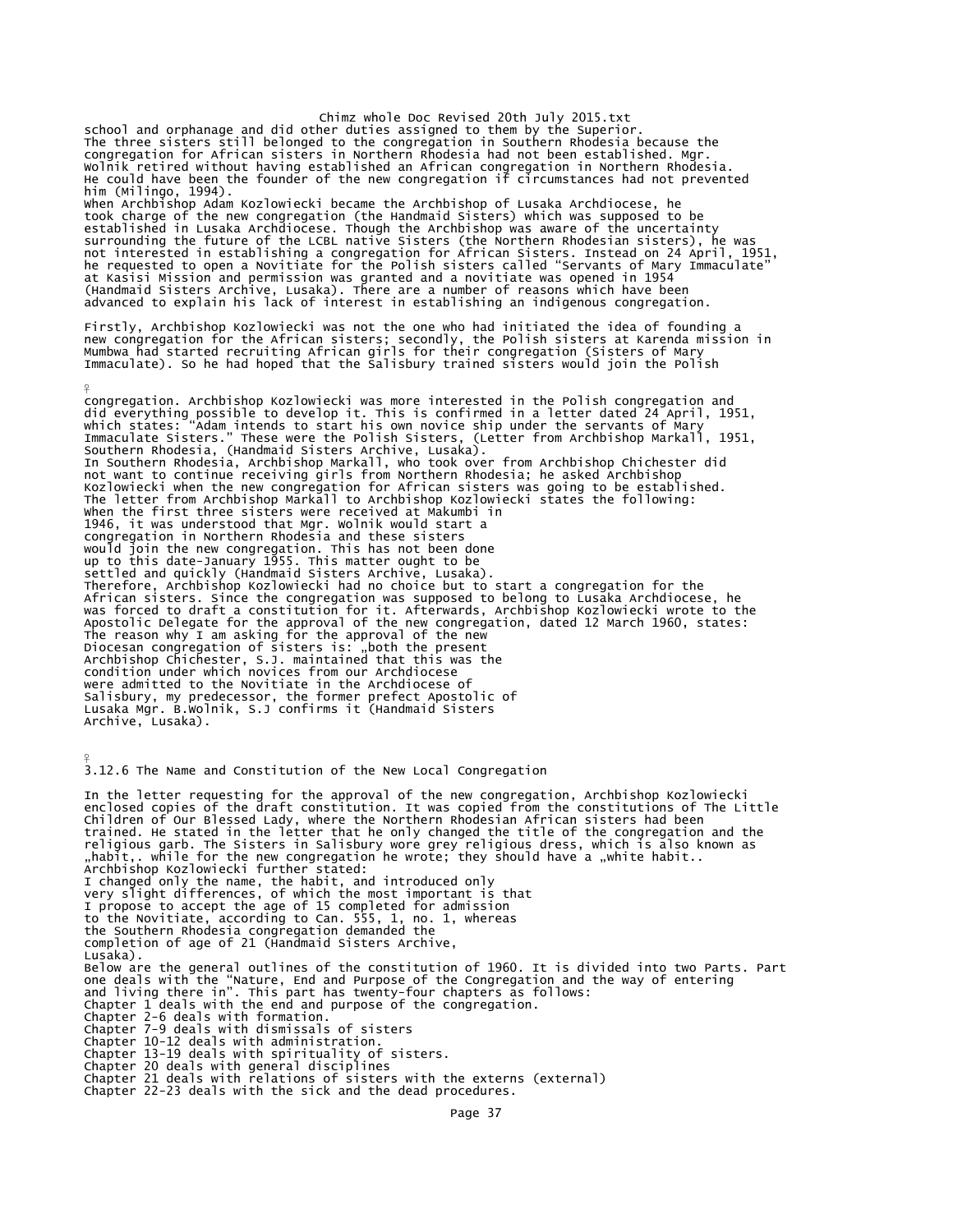Chimz whole Doc Revised 20th July 2015.txt<br>Chapter 24 deals with obligations of the constitution.<br>Part Two: deals with the Government of the Congregation. This part has ten chapters. Chapter 25-26 deals with Authority in the congregation Chapter 27-28 deals with election of the office bearers. Chapter 29 deals with business of the general chapter Chapter 30 deals with rights and duties of the Superior General Chapter 31 deals with the General Council. Chapter 32 deals with Secretary General and Econome-General

 $\frac{9}{5}$ 

¥

Chapter 33 deals with Houses and their Superiors. Chapter 34 deals with Mistresses of Novices and their Assistant. The above constitution was later revised in 1990. The structure changed from Parts to<br>chapters and articles. The current constitution has nine chapters with 176 articles.<br>Apart from the constitution, there is a chapter doc common pattern in the dressing. But three colours were chosen, namely, navy blue, cream<br>and white" (Chapter document, 1997). This optional point in the dressing has continued to<br>date unless it is changed in the 2015 Genera The name proposed for the new congregation was Handmaid Sisters of the Blessed Virgin<br>Mary (HBVM) and it did not take long to approve the constitution for the local congregation<br>in Northern Rhodesia. In July 1960 the Sacre the Apostolic Delegate to Archbishop Kozlowiecki: The Sacred Congregation for the Propaganda of the faith has granted permission to found with regular decree one religious congregation with the name Handmaid Sisters of the Blessed Virgin Mary of Lusaka, and at the same time<br>to accept into the new congregation, without being bound<br>to repeat their profession and novitiate, the nine professed<br>sisters and the four novices who had been sent t

This was how Archbishop Kozloweicki became the founder of the Handmaid Sisters of the<br>Blessed Virgin Mary of Lusaka. This was a great achievement because it was not easy for a<br>congregation to get approval with only nine si sisters.

The draft copies were sent to Rome in July 1960, by January 1961 and the constitution was<br>approved. Ordinarily it takes nine months to approve a constitution of a new congregation,<br>but, in this case it only took six months since copies of the LCBL constitution where the Northern Rhodesian sisters had been<br>trained were already deposited with Rome. As indicated above the time the new<br>congregation was founded, there were only nine professed sis Kozlowiecki for approval of the new congregation, had to get permission from the Sacred Congregation in Rome for the sisters not to repeat the novitiate in the new congregation. Normally, when a sister leaves or transfers to another congregation, she is under obligation to repeat the training in that new congregation, but the Salisbury trained sisters, they were exempted from this condition because of the request.

3.12.7 The New Congregation: Handmaid Sisters of the Blessed Virgin Mary

As already indicated the title of the new congregation was Handmaid of the Blessed Virgin Mary. Handmaid means servant. It meant that the sisters were to be servants of God and the people they would promise to serve at the profession of vows. According to the Handmaid Sisters Constitution:

¥ The sisters were to render works of mercy, particularly to the female sex, and improve their education. The revised constitution states that: This service is rendered to others through our ministry of teaching, nursing, social, domestic work or any other form of Christian service directed especially towards the women, whether children or adults,<br>both in and out of school (1991: Article No. 7, p. 7).<br>The other part of the title is Blessed Virgin Mary. The sisters were dedicated to the Blessed<br>Virgin Mary, an Handmaid congregation was inspired by the Marian theology. In the Roman Catholic Church, the Marian theology is traced from the Old Testament, especially in Genesis 3: 1- 24, where humankind disobeyed God. In order to restore that relationship, God sent Jesus Christ to redeem humankind, and Mary was chosen to be the mother of Jesus. In his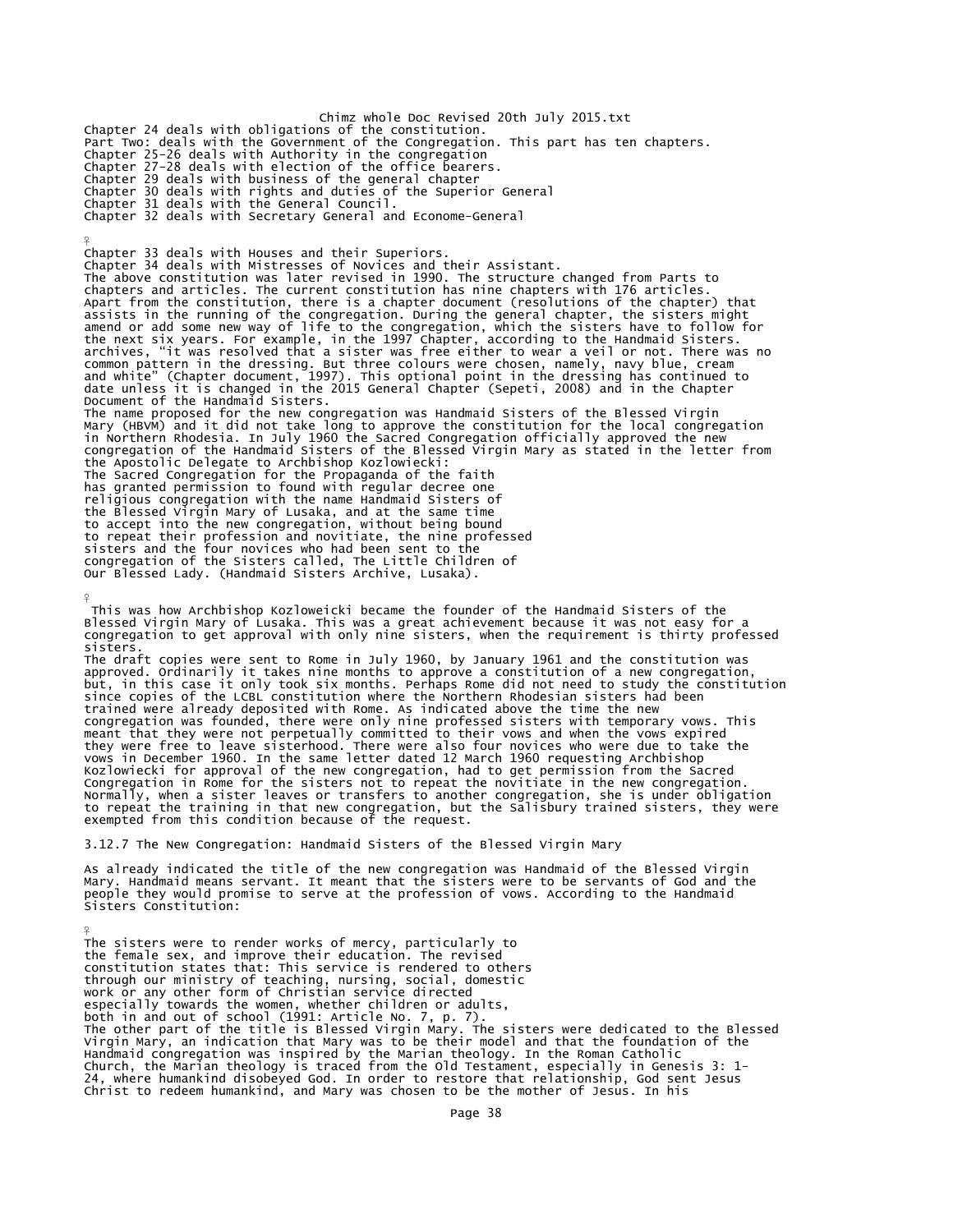Chimz whole Doc Revised 20th July 2015.txt argument the theology of Mary in the church comes from the scripture, Coyle (1996: 5) states: An understanding of the concept of the kingdom of God is essential for the study of Marian theology, for it is in the context of the kingdom of God that we try to understand the images Mary assumes in scripture and throughout the long history of the Christian tradition. The Handmaid Sisters were to serve the community they worked in and their special concern were the welfare of the girls and women, especially the under-privileged

# 3. 12.8 Establishment of Mother House and Noviciate

with the establishment of the congregation, a Mother House or Generalate9 and formation<br>house or novitiate had to be built. At this time Chief Mukuni of the Lenje people of Central<br>Province expressed his wish to have a boa

9 Mother House or Generalate is the residence of the Superior General and Headquarters of the congregation.

Four sisters; Sr. M. Muchindu, Sr. M. Mweeta, Sr. T.M. Mulenga and Sr. M.F Mooya of the new congregation were sent to Mpunde mission to open a school and a clinic. Sr. Mooya,<br>who was a trained teacher, opened Mpunde Primary School for girls. The opening of the<br>boarding school for girls would help realise the child. The Lenje girls and women were to stay at home and later get married. Zylka (1959) had the following observations to make on the same:<br>From what I see the ba-Lenje are not interested in the<br>education of their girls. According to their views, a girl<br>should stay at home and get married as soon as possible, notes). Apart from opening a school, Archbishop Kozloweicki decided to build a Mother-House at<br>St. Mary.s in Kabwe and a novitiate or formation house for the new congregation at<br>Mpunde in Kabwe. In 1961, Archbishop Kozloweicki req Salisbury to provide a Novice Mistress and a Superior to look after the affairs of the new<br>congregation. Consequently the Novice Mistress, Sr. Irenea, was appointed from the<br>Dominican Sisters to be in charge of the novitia

With the opening of Mpunde Primary School, the sisters were moved from Chikuni to Mpunde in Kabwe. This was a big change because the sisters were now exposed to different ethnic groups as the congregation was predominantly Tonga, for having been established in

¥ Tonga land. At present, other ethnic groups have joined the congregation though at the beginning girls from other tribes were discouraged from joining as the Tonga sisters felt that they were a superior ethnic group. They

#### 3.12.9 Self Government (1973 to 2014)

of the community.

In 1969 there was a change in leadership at the Archdiocese level. The founder of the<br>Handmaid Sisters of the Blessed Virgin Mary, Archbishop Kozloweicki retired. The country<br>was undergoing Zambianisation, after gaining po Sacred Congregation for Religious and Secular Institute in Rome to allow the Handmaid Sisters to have their own Superior General and councillors who would be overall in charge of the congregation and see to it that it developed both materially and spiritually.

In December, 1972 the Handmaid Sisters held the first election for the post of Superior<br>General. Sr. M. Xavier Miyoba was elected leader of the Handmaid Sisters and Sr. Fidelina<br>Mooya was the Vicar General; the three counc

¥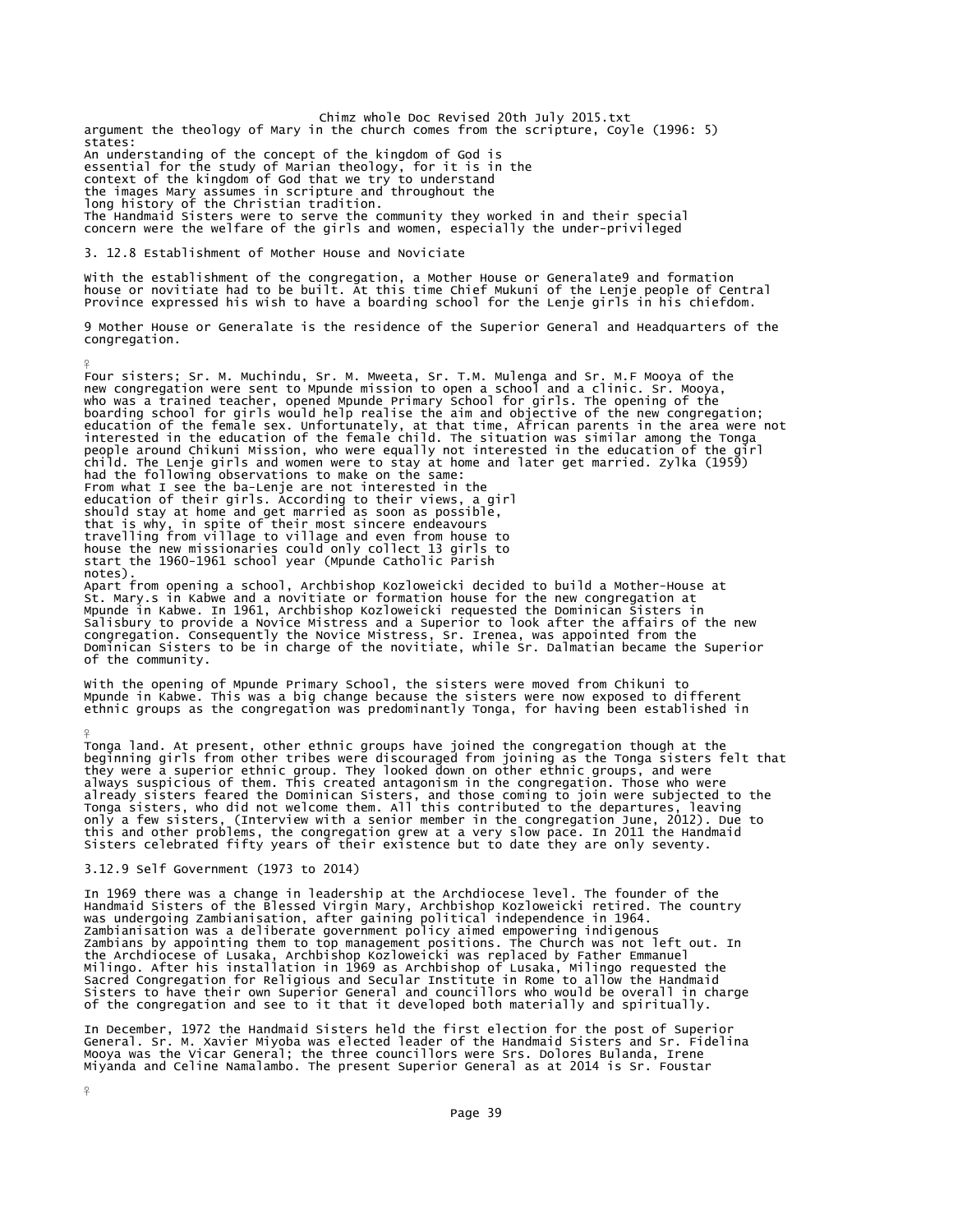Chimz whole Doc Revised 20th July 2015.txt<br>Mwila and she is assisted by four councillors. A novice mistress was also appointed to train<br>the novices. This was a big step for the young congregation. The number of sisters<br>inc Handmaid Sisters are involved in different types of work. The main goal of the congregation<br>is no longer the education of the female sex as the male sex has been included. As earlier<br>stated, the sisters are also involved i

3.12.10 Apostolic Activities of the Handmaid Sisters

The three types of activities above in which the Handmaid Sisters are involved also constitute their apostolic work or works of charity. In the next three pages an attempt is made to explain the sister.s works of charity.

Education

Education is very important for the development of the country. The Handmaid Sisters were<br>established to educate girls and women, and in line with their objective, they are managing<br>schools from pre-school to secondary lev institutions are found in Chikuni, Kabwe, Kapiri Mposhi and Lusaka. The schools they manage are Chikuni Primary School in Monze Stephen Luwisha Girls in Kabwe town, and Mpunde Girls Secondary School in Kapiri Mposhi District, St. Mary.s Secondary School, Mary Queen of Peace, Ibex Hill Primary and Secondary schools, and St. Patricks School in Lusaka District.

Of these, St. Mary.s Secondary, Mpunde Girls, St. Patrick.s, and Stephen Luwisha schools<br>are grant-aided. A grant aided institution is one that receives from government 75 per cent<br>of the costs of approved projects and an

Mary Queen of Peace and Ibex Hill Schools Primary and Secondary are private schools and therefore sustaining themselves. There were twenty eight sisters that were involved in<br>education at different levels as of 2014. The qualifications of teachers range from Pre-school<br>diploma to Bachelor of Arts degree and M

#### Health Care

¥

Apart from education, the Handmaid Sisters manage health centres. Nangoma Hospital in<br>Mumbwa District is situated along Mongu road, and it serves about 77,000 people. Mpunde<br>Clinic in Kapiri Mposhi District is another heal Handmaid Sisters constitution, which states: Nursing gives its own special opportunities for the apostolate. Patients may be given instructions, for example on the efficacy of recourse to the Blessed Virgin Mary, invited to pray to her for their recovery. The nursing sister prepares those in need to receive baptism and the sacrament of the sick. Those convalescing may be<br>taught arts and crafts (1991: article no. 76).<br>As sisters provide health care to the surrounding community, they are fulfilling what is<br>further stated in chapter fiv the service of the sick is the service of the suffering<br>Christ. Sisters who serve the sick in hospitals, clinic, and<br>dispensaries set the example of kindness and patience and<br>they continually improve their professional abi proficiency. They are also concerned about the spiritual welfare of the patients and encourage them to pray, to conform their will to the will of God and to unite their suffering with the suffering of Christ.

Social Services

¥

The sisters are also engaged in evangelisation, which is done through parish work and<br>community service. At the parish level, the sisters work with different groups such as Small<br>Christian Communities, Legion of Mary organ according to the directives of the parish priest in line with pastoral policies of the diocese (Article 43-46). The sisters are also involved in community development by teaching skills such as<br>designing and tailoring in home craft centres. Through the various developmental skills that<br>the sisters teach in the communities, the commu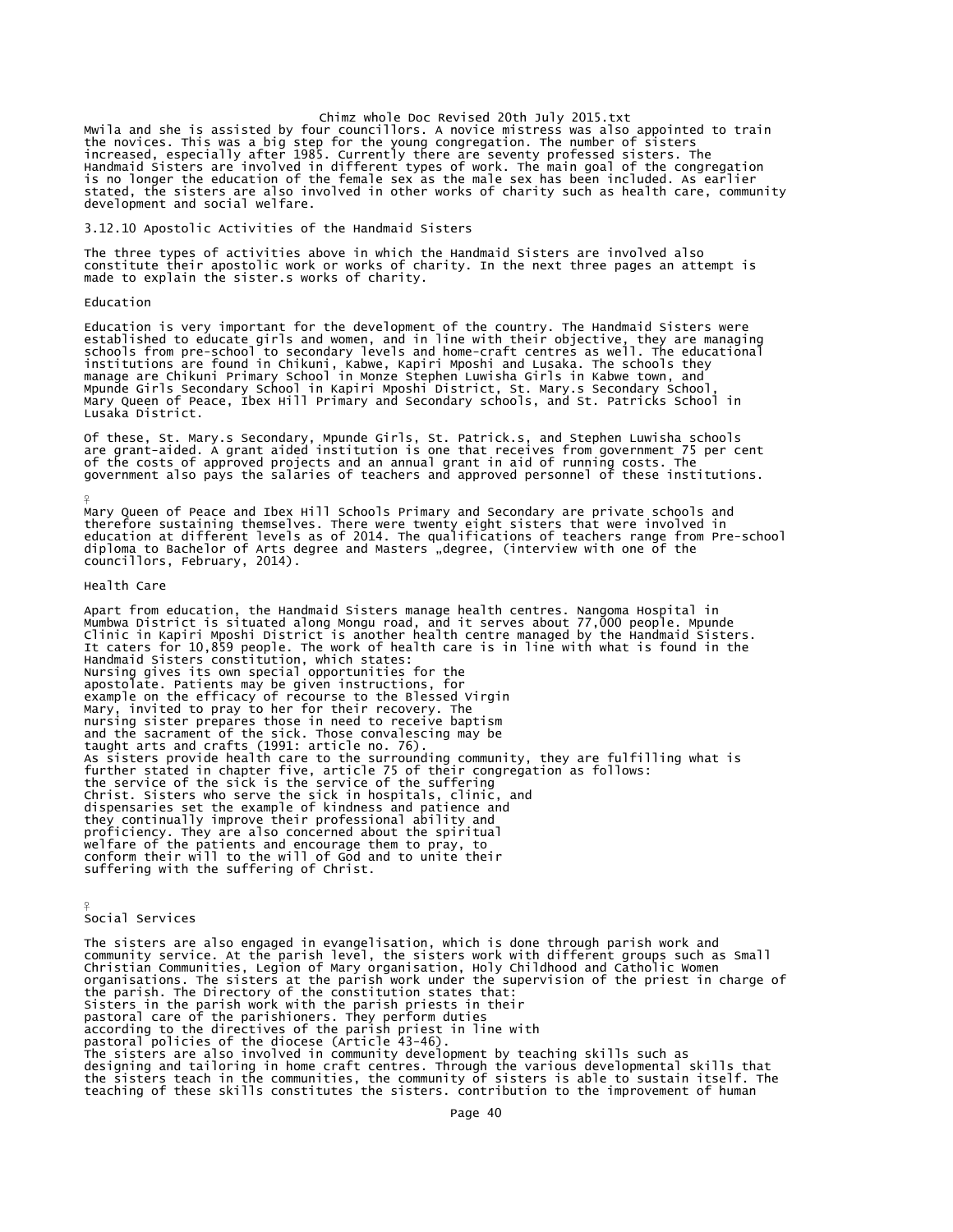society. The Handmaid Sisters are also involved in prison work. By serving the prisoners, the sisters imitate Christ who came to save the lost souls. In this way the sisters bring hope to them and proclaim the Good News of liberation (Handmaid Sisters Constitution, Chapter 5, article no. 86).

Currently, the Handmaid Sister congregation is serving in four dioceses, namely, Lusaka,<br>Kabwe, Monze and Mongu. There are three houses (convents) in Monze Diocese, two in<br>Mongu Diocese, eight in Lusaka Archdiocese, and th

Through the above services, the Handmaid Sisters have contributed to the empowerment of the communities they serve, in particular the girl child and women.

# 3.12.11 Summary

¥

This Chapter discussed the historical development of women religious life in the Roman<br>Catholic Church, beginning with the evolution of religious life to the foundation of secular<br>institutions. The discussion highlighted t movement, the establishment of Mendicant Orders and the changes that have taken place in religious life. This was followed by the history of religious life in Zambia, starting with the coming of the White Fathers in the north, followed by the Jesuit Fathers in the south. The<br>male missionaries later on invited women congregations to help in the evangelisation<br>process. What followed was the establishment o

#### ¥ CHAPTER FOUR

¥

LITERATURE REVIEW

# 4.0 Introduction

This Chapter presents a review of literature relevant to the topic under study. The literature on the inculturation of religious life in Africa, let alone in Zambia is scanty. What the<br>researcher has done is to review the literature on inculturation as a concept in the Catholic<br>Church because when the Pope (Paul VI)

# 4.1 The Debate on Inculturation

Since its inception, inculturation as a concept has provoked debate. The proponents of<br>inculturation see its value as a strategic tool for the localisation of the Christian message in<br>Africa and Asia. The following scholar inculturation: Aylward Shorter, John Baur, Joan Burke, Udeani Chibueze, Ary Roest<br>Crollius, Hugo Hinfelaar, Laurenti Magesa, Joseph Masson, Vincite C. Kiaziku, Emmanuel<br>Milingo, Pedro Arrupe, Mary Walligo, Okure Teresa and of the Christian faith in Africa. The Synod Fathers stressed that inculturation be considered as an urgent priority in the local churches for the firm rooting of the gospel in Africa (The Church in Africa, 1995: 45).

At the Synod of Bishops of Africa and Madagascar, it was stated that the Bishops wanted a change from the theology of adaptation to the theology of incarnation because the theology

of adaptation was completely outdated. The theology of incarnation meant that the Christian<br>faith was to be incarnated into the African cultures. This was because incarnation was the<br>most theological term to express the me enriched by it and offers the redemption of Christ, his message and the resources for a new<br>life. A second Vatican document (Decree on the Missionary Activity of the Church, 1996;<br>art no. 10: 458) attests to the significan Paul II spoke of the divine message being incarnated and communicated through the culture of each people. Waliggo (1986) expresses similar sentiments that the permanence of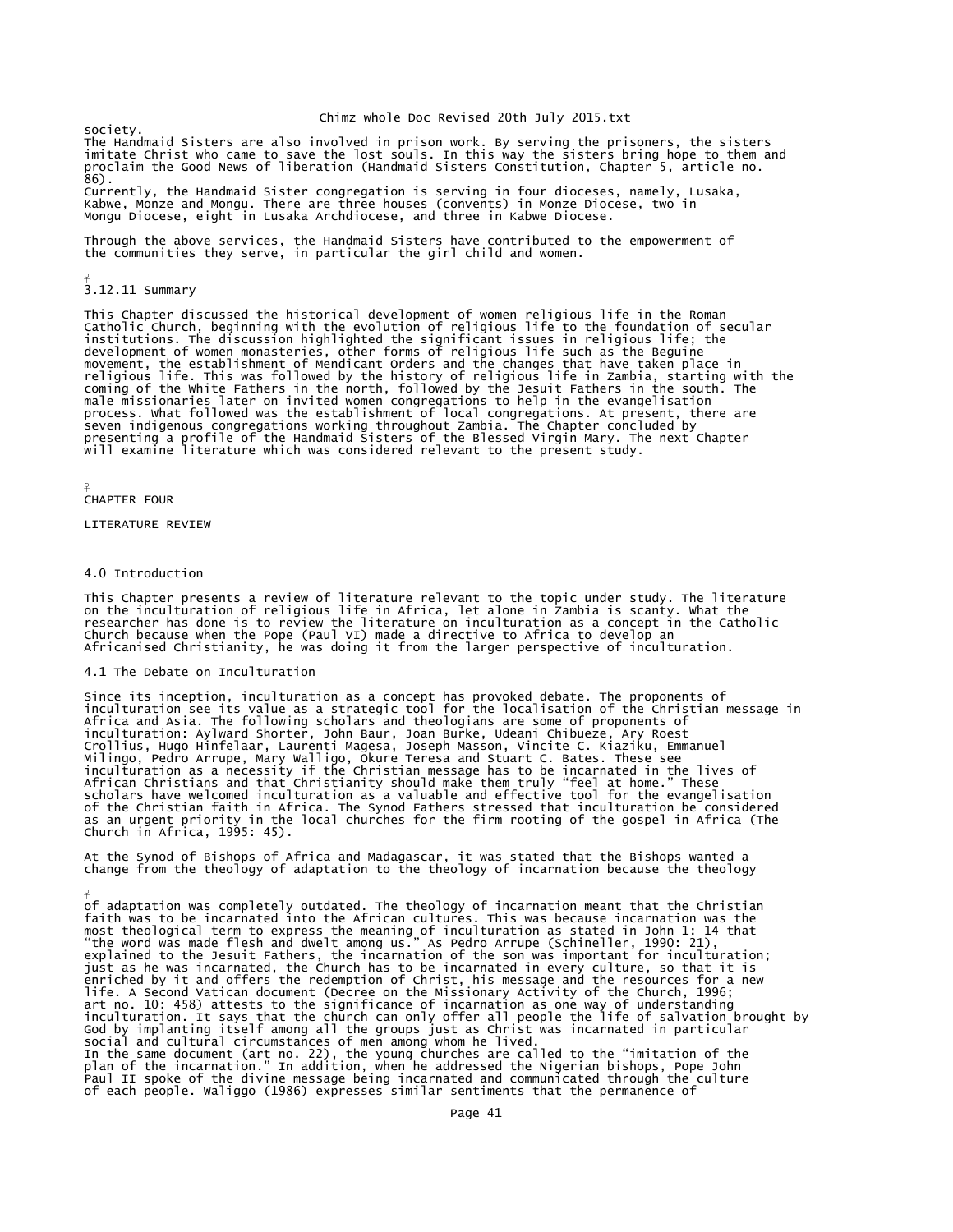Christianity will stand the test of time when African Christians make Christian ideas part of<br>their own thinking, when Africans feel the Christian vision fulfils their own needs and when<br>the Christian world view becomes pa African scholar, sees inculturation as an answer for the Christian faith to be rooted in Africa. He says inculturation would bring about a balanced encounter between the message of Christ and the African culture.

The above proponents of inculturation have welcomed it as they see it as a means to combat cultural alienation in the African Church. Inculturation would allow Christianity to be permanent among the African Christians as the Church has now recognised this to be important. When the Gospel values are incarnated in the African culture, the African<br>Christians will be firmly grounded in their faith and they will make Christianity their own.<br>However, those who oppose the concept of inc therefore, not surprising that even among African theologians and a bishop accountable to Rome, there appears to be no one common and strong sustainable position on inculturation.

One of the opponents of inculturation is Lado (2006), a Cameroonian Jesuit priest who has<br>authored several critical articles on the Roman Catholic Church as a scholar of religion. He<br>does not support inculturation because that it is not possible for African cultures to talk back when Christians discuss African<br>religions. He further argues that the three models have severe limitations because they<br>obscure the central reality of Christian wit

¥ when Christian missionaries came to Africa, they brought a civilisation which was meant to substitute African cultures for Western cultures and evangelisation came to mean replacing African religions with Christianity. He also cites globalisation as another reason why inculturation is not a suitable strategy for African Christianity. Other opponents are afraid of developing a "pagano-christain theolog would be diluted in the process of being mixed with other religions. The former Pope.s<br>responsibility was to defend the Catholic Faith so that it is not diluted or compromised. Over<br>The debate on inculturation over the las evangelisation, inter-cultural dialogue, and interfaith connection.

4.2 Second Vatican Council

¥

 $\frac{9}{5}$ 

The Second Vatican Council gave rise to the demand for the Roman Catholic Church to take a close look at the relationship between faith and culture in today.s world. Francesco (2010)<br>argues that the Second Vatican Council took a holistic view of culture in today.s modern<br>world. In his view, culture embraces ev and other facts are important aspects of human culture or what he calls "mass culture".<br>However, the Special Assembly of the Synod led by Pope John Paul II in 1985 defined<br>inculturation in more specific focus as reflected their encounter exchange. For all parties to benefit there should be mutual influence and adaptation in the process. However, this is a simplified perspective; the reality on the ground is more complex.

The debate on the inculturation of the Christian message has been extended to other areas of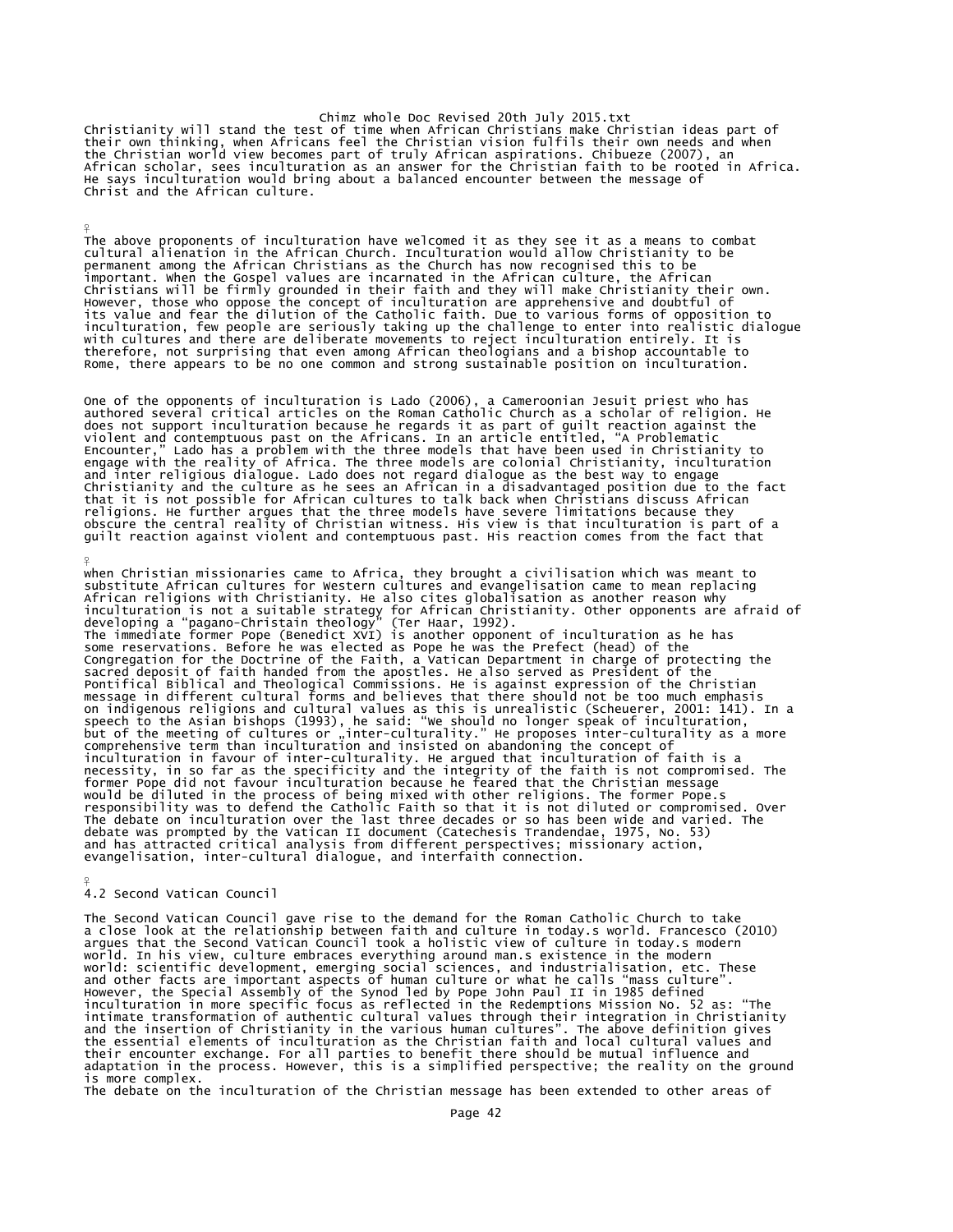Chimz whole Doc Revised 20th July 2015.txt<br>the Catholic Church, for instance, religious life. The call to renew religious life is found in<br>the Second Vatican Document. Perfectae Caritatis: 1965, article no. 3, urges the re and psychological conditions of the religious persons. The article emphasises on the importance of blending culture and the religious message, especially in mission territories.

4.3 The Need for the Inculturation of Religious Life

¥

 $\frac{9}{5}$ 

¥

The call for the religious to renew and adapt their lifestyle to the times of the day was<br>repeated in 1994 at the Synod of Bishops on Consecrated Life, as Proposal 40 (Second in,<br>1996). The synod insisted on the necessity inculturation of religious life as other sisters within Africa and other continents have called<br>for inculturation of religious life as the literature will show.<br>The following were some scholars of religion: Burke (2010, 20 Kiaziku (2007), Musonda (1997) and Kitewo (1994) who support the inculturation or<br>localisation of religious life, especially in Africa in order to make it more meaningful and<br>attractive to the religious persons and society

Similarly, Kitewo (1994) refers to the loss of African identity as cultural alienation which African religious women have experienced especially after acquiring formal education and

later on becoming religious sisters/nuns. The religious persons experience religious life as foreign. Kitewo (ibid) further points out that some African religious persons still feel strangers in their communities as the lifestyle they live was imposed on them, they are not<br>happy with the principles that regulated community life. The result was that a sister opposes<br>the regulating principles and suffer people and traditions.

The French Bishops acknowledged the significance of inculturating religious life by arguing<br>that the credibility and future of consecrated life was dependent on its capacity to be<br>inculturated. Among the final documents wh

In stressing the need for the inculturation of religious life Nwagwu (1997: 131) asserts that; "other aspects of ecclesial life had already manifested some concrete and laudable examples<br>of inculturation taking place, but very little had been done for the consecrated life.<br>Consequently, there was an urgent need for

consecrated life so that they can be permanent in African societies. She goes on to argue that<br>inadequate inculturation renders the members irresponsible and unconvinced of the entire<br>lifestyle, which also leads to persona

## 4.4 Aspects for Possible Inculturation

Academic observers such as Nwagwu (2008 and 1997), Kiaziku (2007), Burke (2001), and<br>Musonda (1997) suggest some aspects that could be inculturated, namely liturgy, religious<br>ceremonies, vows, community life, formation pro

## 4.4.1 Liturgical Aspects

The above cited scholars suggest that two aspects under liturgy that could be inculturated<br>are prayer and religious ceremonies. Prayer is one of the important aspects in religious life.<br>Musonda (1997) defines prayer as an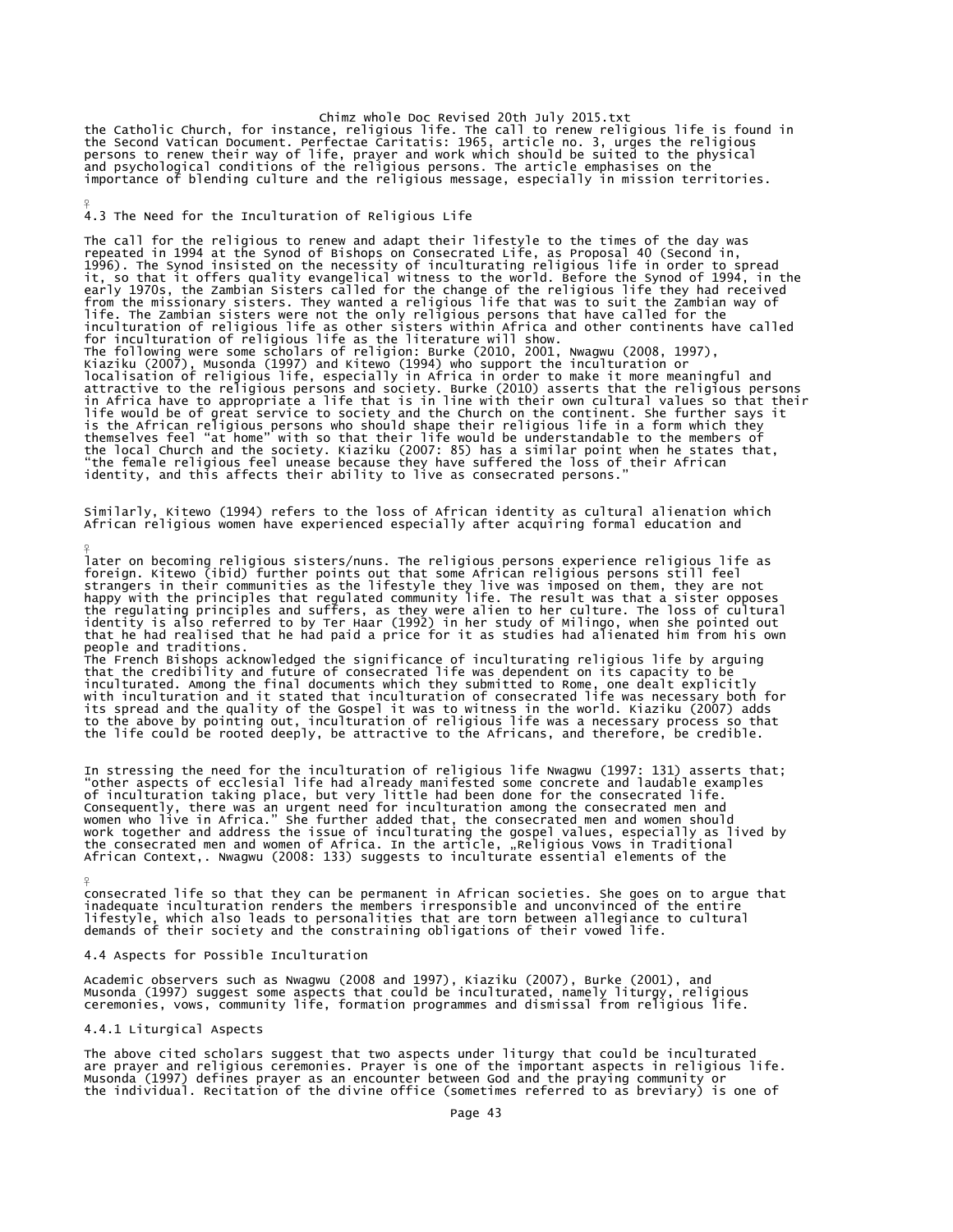chimz whole Doc Revised 20th July 2015.txt<br>consecrated or religious persons three to six times a day that are consecrated or religious persons three to six times a day that are at dawn, morning, midday,<br>mid-afternoon, even Deity at the local shrines.

Musonda (1997) suggests the use of symbols such as big trees, river banks, waterfalls, big rare rocks and big snakes, and domestic animals and birds, and artefacts that were used in traditional society, to represent the presence of the ancestral or nature spirits or that of the<br>higher beings. The use of these symbols is an expression of the giving of oneself to God or<br>higher beings. He adds that the s

#### 4.5.4 Religious Ceremonies

¥

¥

 $\frac{9}{5}$ 

The ritual of religious ceremony includes the rite of public profession of vows and celebrations of the jubilees which are some of the aspects for possible inculturation in religious life. A profession rite is a ritual of the public expression of the three evangelical<br>counsels. These are public ceremonies which are done during the liturgy of the Eucharist<br>where the religious persons have a ch

Burke (2001) notes that for a long time there has been persistent difficulties inhibiting the<br>inculturation of profession rites because the formal formation given to the incoming<br>cantedates to religious life was done in fo sisters to write the formulas of the profession rite in vernacular. On this, Burke (2001) notes<br>that in Nigeria, the current practice is that the First Profession formula for the profession of

vows is usually in English but there is an increasing number of sisters using vernacular for the formulation of their Final Profession.

4.5.3 Evangelical Counsels (the Vows of Chastity, Poverty and Obedience)

Nwagwu (2008) proposes the inculturation of the three evangelical counsels of chastity, poverty and obedience. As will be recalled, these are the three vows that the religious persons profess at the completion of the training which is done in the noviciate or formation house.

The Vow of Chastity Chastity was one of the three evangelical counsels the religious men and women profess after training. It was a vow which several scholars such as Nwagwu (2008), Kiaziku (2007) and others acknowledge as incomprehensible in African communities. As Burke (2010), explains by citing the Kongolese culture; it was difficult for the local population to understand the value of chastity. The greatest difficult that the local population had in accepting the Catholic Sisterhood was that a woman would freely choose to commit herself to live according to a vow of chastity which presents a choice that runs counter to the<br>cultural context. Kiaziku (2007) highlights the foregoing point by pointing out that in<br>African tradition, life-long celibacy was not consequently, they would not marry and have children. Chiogou (1988) further reports that one woman requested her daughter to leave at least one child before her final profession!

Although the above writers all agree on the need to inculturate the vow of chastity, they do not propose ways and means of how the vow can be inculturated or localised. The Vow of Poverty

Poverty was another vow that the religious men and women profess. It was also a vow that<br>is difficult to understand in Africa. As Brockman (1990) points out, the cultural differences<br>in regard to the vow of poverty are dif profess it. What makes it more difficult for the African religious person is that she is not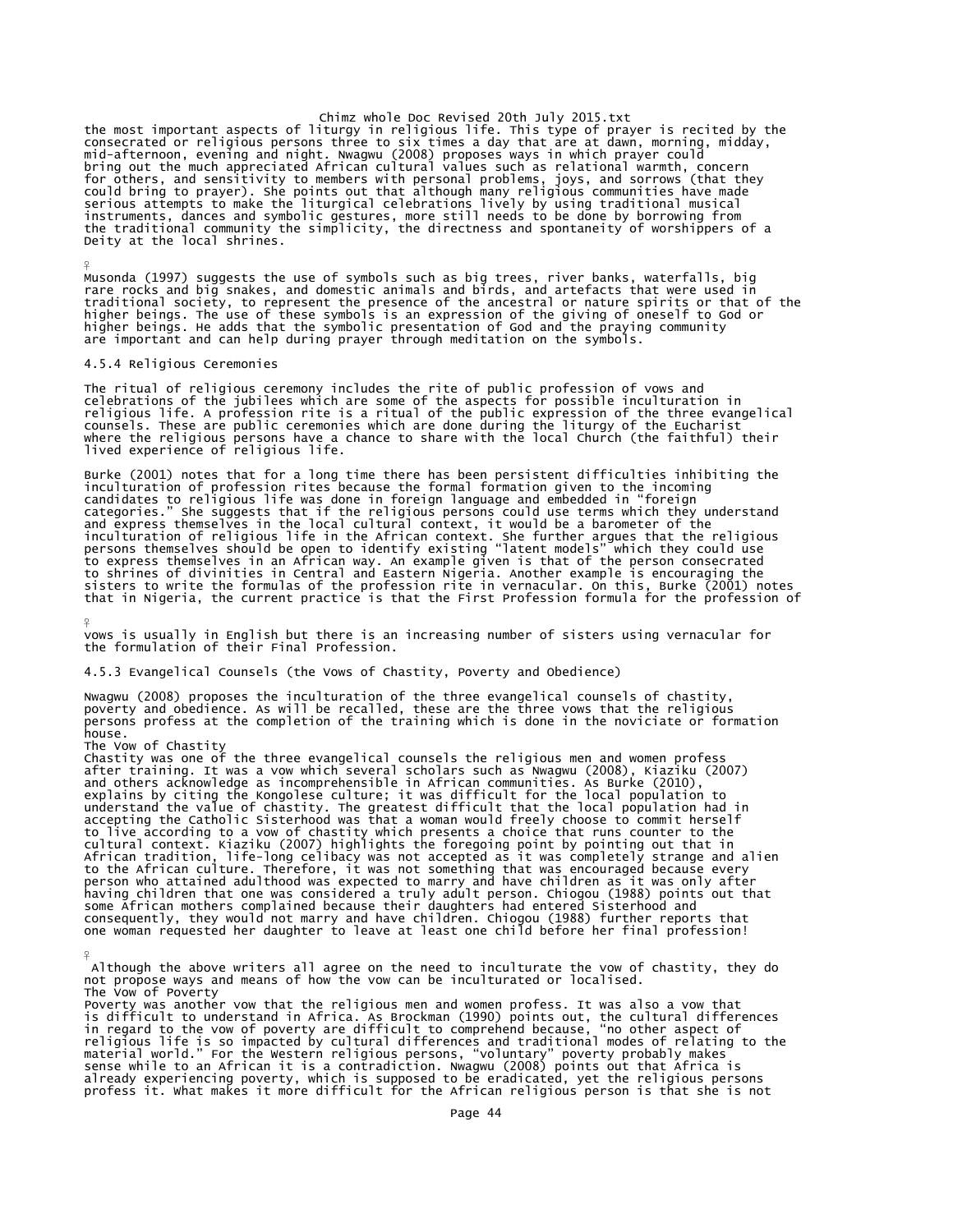Chimz whole Doc Revised 20th July 2015.txt<br>even able to help her family who might be living in poverty, while she has "all" that she<br>needs. According to African tradition, the off springs are expected to help their parents siblings and relatives but the religious persons cannot easily do so. In agreeing with the above Father Arazu in Isichei (1980: 53) observes, "Sisters pray and sing in the chapel,<br>sweep the corridors of the cloister while the aged and lonely mother ekes out a miserable<br>existence at home." Lumbala in Kiaziku (200

Kiaziku (2007) nonetheless, suggested how the vow of poverty can be inculturated. He<br>proposed enforcing the values of sharing and hospitality because the two values are<br>important in African traditional society and can easi

communities. Kiaziku (2007) further says that sharing and hospitality are two values whose<br>roots are deeply embedded in the soil of traditional cultural life, which could be emphasised<br>in the vow of poverty. Matungulu (198 lacking.

The Vow of Obedience

 $\frac{9}{5}$ 

¥

¥

Obedience is the third vow professed by the sisters, which some scholars have proposed could be inculturated. For Nwagwu (2008), there is need to redefine and reinterpret the practice of the vow of obedience so as to identify it and render it in practical form that can be imbibed within the cultural presupposition of members. Lumbala (1994) is of the view<br>that in a religious community, there is need of an authority and liberating obedience that is<br>in accord with human dignity; an authori situations, especially the oppression and exploitation that is very much present on the<br>African continent, and able to foster the advancement of people at all levels. According to<br>Lumbala (ibid) religious persons should im dignity.10

### 10 See Lumbala, Alliance avec le Christ Afriques, 309.

Nwagwu (2008) relates to the value of obedience in traditional African society, by stating that respect and regard for elders and those in authority were highly esteemed and upheld in African society. The traditional society appreciated the wisdom of the elders as they were

taken as pillars of truthfulness, fairness and justice. Since obedience is a value that was<br>appreciated in traditional society, religious life could benefit from this cultural value.<br>Nwagwu (ibid) compares traditional obed from the members as being at variance with the cultural model where the entire community of the village or community were part of the decision making process. However, there has been a change now as superior involve members in dialogue in order to arrive at a communitarian vision of what has to be done.

#### 4.5.4 Community Life

Nwagwu (2008) admits that community living is very important to religious consecration.<br>The new code of Canon Law refers to community as "fraternal living in common, all<br>consecrated persons are obliged to observe and (Cf C in relating to other members in the community.

In view of the above Nwagwu (ibid) propose, therefore, that religious communities should recognise traditional values such as caring and sharing because these values are very cardinal to religious life. Religious communities could use some of the traditional values<br>such as hospitality as they would be offering their members viable alternatives that would<br>make their religious community truly a f

and help in times of difficulty and problems. O.Reilly (1996), reports that religious communities should be places where African members should "feel at home." He further argues that if such a thing happened, it would be a sign towards inculturating religious life in Africa.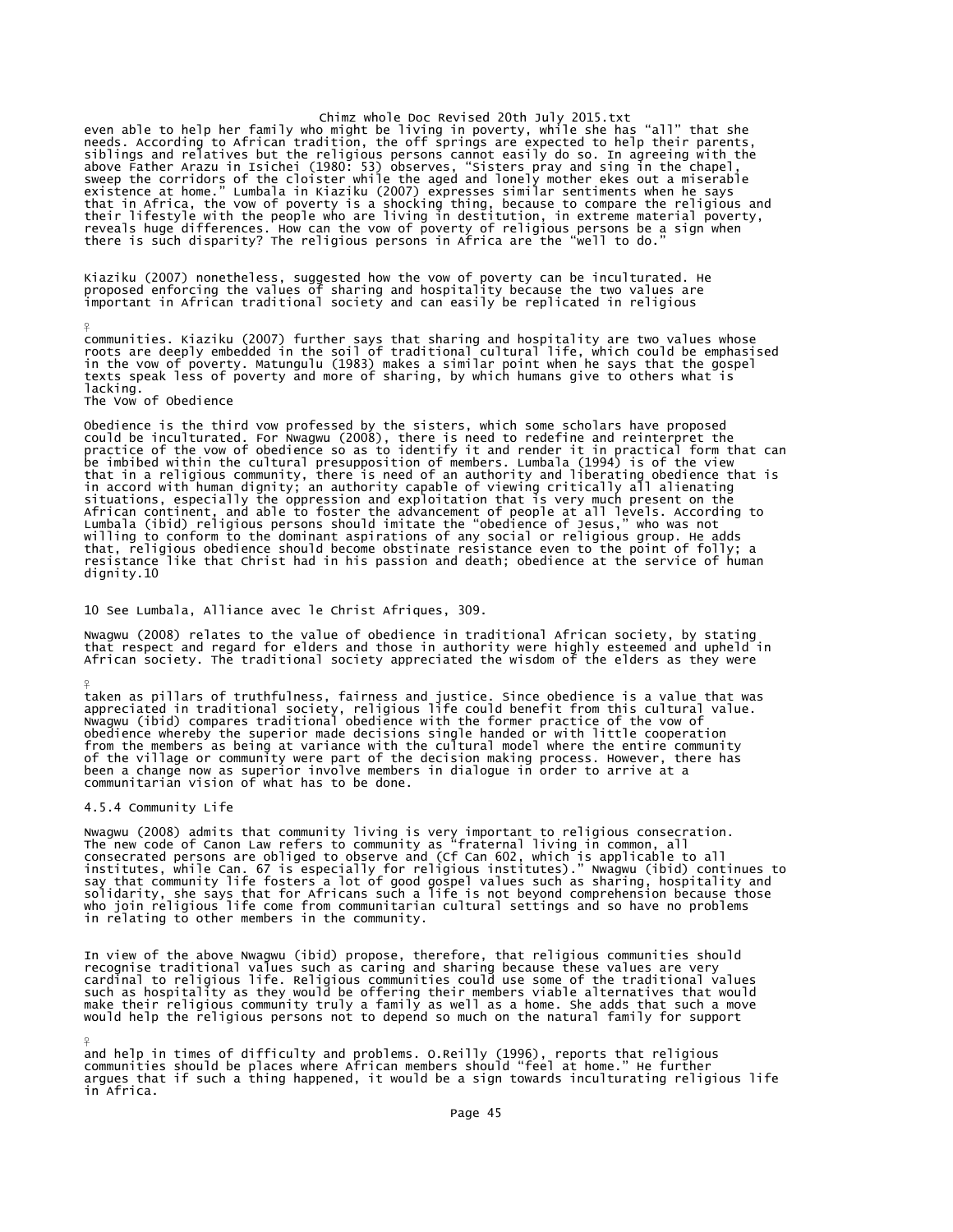Chimz whole Doc Revised 20th July 2015.txt<br>On community life, Musonda (1997) states that there are some elements such as mutual<br>help, visiting relatives and sharing meals that can be integrated into community life, of<br>cons life with their cultural conception of community life as lived in accordance to the code of<br>Canon Law which describes religious life as "one by which all members are united together<br>like a special family in Christ and a me women should build on the already existing African community values of mutual help. In<br>this way the religious persons will witness to Christ.s love of care for the needy, the poor<br>and the sick, the marginalised, the oppres

# 4.5.5 Formation Programmes

¥

Nwagwu (2008) was of the view that the formation of candidates who enter religious life<br>was very significant as the quality of the members depends on the depth and adequacy of the<br>formation provided. She said that in order person, there was need to initiate inculturation in the content and methods of the formation<br>programme so that the culture of the candidates is taken into consideration.<br>O.Reilly (1993) conducted a study in West Africa on found that to some extent the formation programme were of pre-Vatican II character. He<br>concluded that the main model of religious formation in operation was that by a pre-Vatican<br>theory and practice namely, introducing the

Similarly, Kiaziku (2007) calls for the need to have an inculturated curriculum for formation which combines the local and universal. The curriculum should allow the candidate to be rooted first in his/her own culture, during novitiate and initial formation, and later to form a<br>wider view of his own culture. For those who join international groups, the initial formation<br>should be done in their own cou

#### ¥ 4.5.6 Dismissal from Religious Life

Nwagwu (2008) proposed that the dismissal of the religious person whether temporary or permanent should be inculturated because separation can be painful and discouraging, not only because of the procedures involved (during dismissals), but also the causes and effects. Nwagwu further observes that, due to the way some dismissals were done, they left few chances for reconciliation or repentance on the part of the affected religious person. She gives the example of how a member in the traditional culture who was in the wrong was treated. Only abominations against the land incurred ostracism if the offence could not be averted by the performance of certain rituals to appease the gods of the land and to plead on behalf of the culprit. Nwagwu (ibid) therefore suggests that the religious communities could use an inculturated approach that was based on the manner in which disputes are settled in local traditional societies as that would be more humane. This researcher sees inculturation as a strategic tool for evangelisation of the Christian message and domestication of religious life. Therefore, the contention was that just as at the<br>advent of christianity those that converted to Christianity were not forced to take up the<br>Jewish practice of circumcision (Act

The review of literature agrees with the Second Vatican document or Decree on the Church.s Mission Activity (Ad Gentes Divinitus, 1965) that the Church must implant itself among all groups in the same way that Jesus Christ by his incarnation committed himself to a particular social cultural circumstances of the people among whom he lived. Apart from<br>Burke and O.Reilly almost all the scholars in the cited literature were simply theologising<br>on the culture. However, Burke (2001) car

¥ O.Reilly (1997) carried out his research in West Africa among different religious communities. Through this study, I hope to add new knowledge to the inculturation of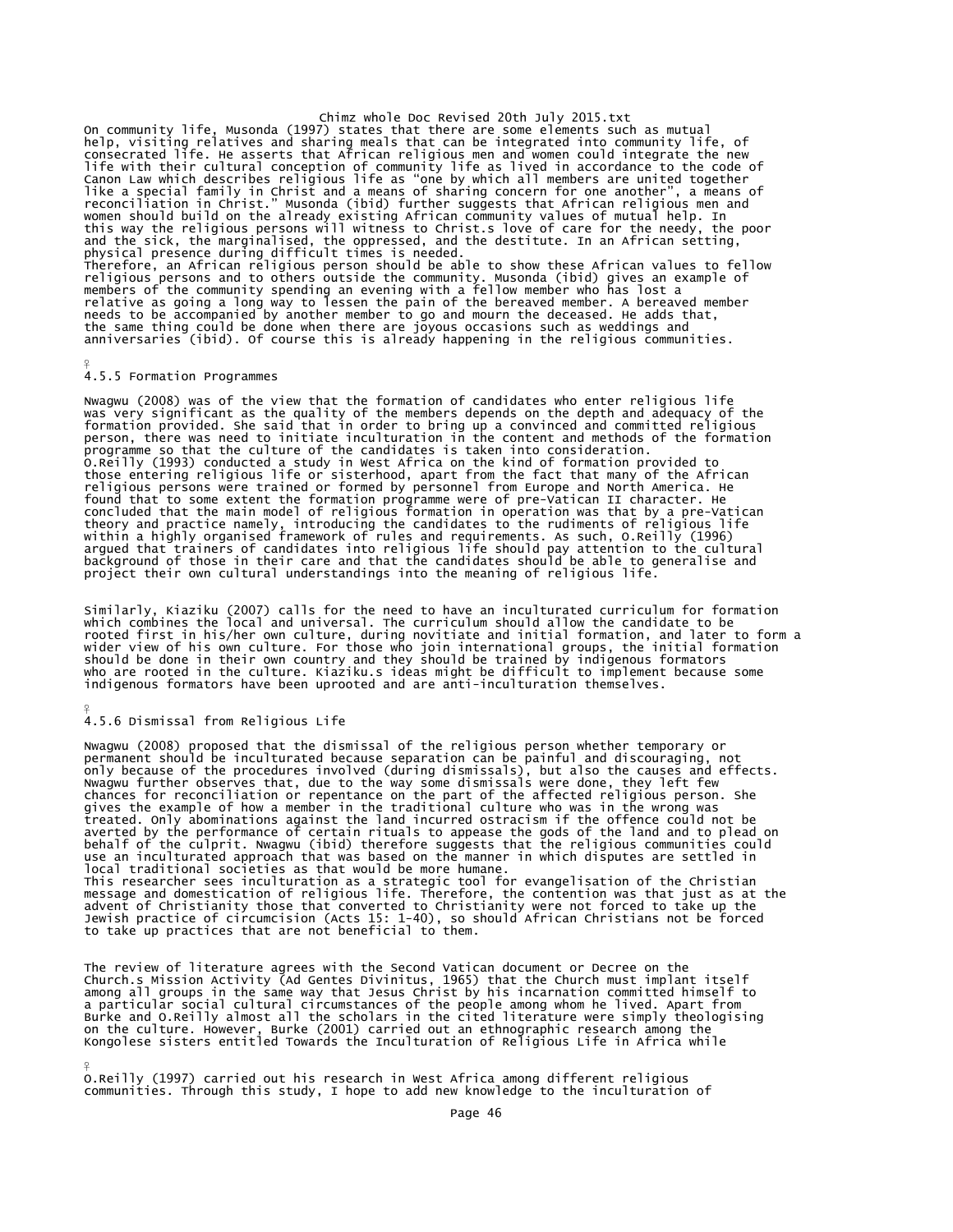chimz whole Doc Revised 20th July 2015.txt<br>cited literature did not carry out empirical term fifteen years. Since most of the scholars in the<br>existing body of knowledge that has been reviewed, such as the reasons for the i inculturation of religious life can be enhanced.

# 4.6 Summary

This chapter presented a review of the available literature that was considered to be of relevance to the present study. The first part discussed the debate on the concept of<br>inculturation. It further dealt with the rationale for the inculturation of religious life in<br>Africa and the need for localising some as values of the religious heritage of the African people, so as to re-fashion a culturally authentic life of the African religious persons. The next chapter presents the research methodology that was employed to collect data for the study.

#### ¥ CHAPTER FIVE

 $\frac{9}{5}$ 

METHODOLOGY

# 5.0 Introduction

The present chapter explains the research design and methodology that were employed in exploring the inculturation of religious life. The chapter further gives a detailed explanation of the research methods used to collect the desired data. It begins with a description of the qualitative research approach, research design, population, sample and sampling procedure, instruments for data collection and how they were administered and how the data collected<br>were analysed. It also deals with issues of validity and reliability. The chapter concludes<br>with a brief discussion of the challenge

# 5.2 Qualitative Research Methodology

The qualitative approach was employed in this study in order to satisfactorily answer the<br>research questions raised in chapter one. This methodology places emphasis on exploring<br>the richness, depth and complexity of phenom at by means of statistical procedures or other means of quantification. Although some of the data may be quantified as with census data, but the analysis itself is a qualitative one."

In this study, the qualitative methodology was found appropriate for collecting the desired data on the grounds that it seeks to understand human and social behaviour from the perspective of those living in the environment. The method was appropriate for describing and analysing the reasons for inculturation, successes and challenges to inculturation and measures to enhance the inculturation of religious life. It gave the researcher a valuable chance to access important information regarding the rationale, successes and challenges, and measures to help in the inculturation of religious life. It also enabled the participants to discuss freely and bring out valuable information, in most cases in the natural settings of the participants. This is the point made by Miles and Huberman (1994: 10) who state that qualitative data focus on natural occurring and ordinary events in natural settings, so that we have a strong handle on what "real life" is like. The next section explains the research design that was used in this study.

# 5.3 Qualitative Research Designs

Research design is the plan and structure of the investigation used to obtain evidence to answer research questions. It is the planning of scientific research and development of a<br>strategy for finding out something. It can also be said that it is the initial plan for getting<br>from here to there. Creswell (2009: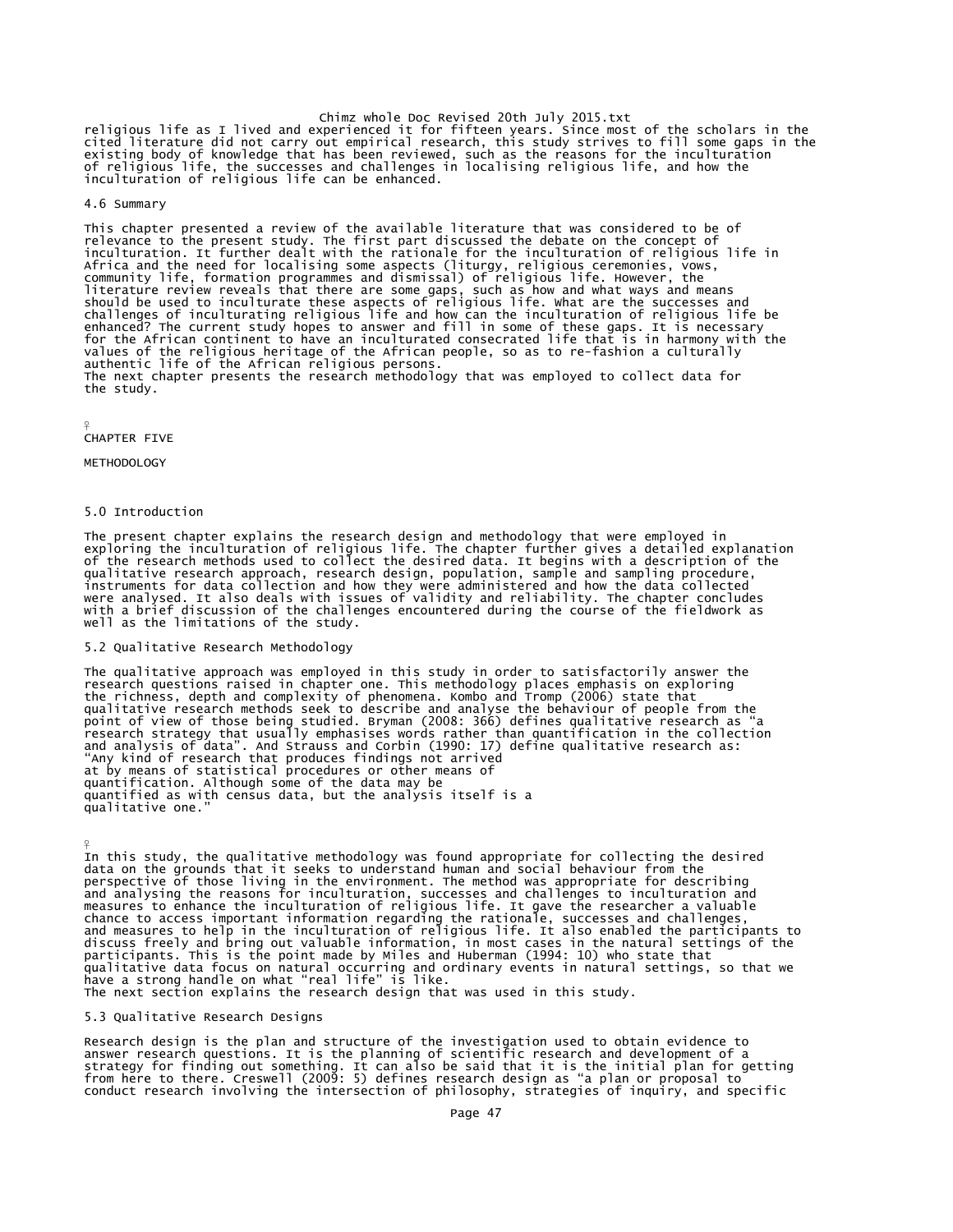methods." Qualitative research designs differ from quantitative research designs in that they usually do not provide the researcher with a fixed plan to follow. In qualitative research, the researcher will provide the research process and create the research design best suited to the research study. Denzin and Lincoln (1994: 2) define qualitative research as follows:

Qualitative research is multi-method in focus, involving an interpretive naturalistic approach to its subject matter. This means that qualitative researchers study things in their natural setting, attempting to make sense of, or interpret phenomena in terms of the meaning people bring to them.

Ethnography is a methodological strategy that is used in qualitative research. It provides descriptions of human societies and as a method it does not prescribe any particular method<br>(e.g., observation) but prescribes the nature of the study. Data is mainly collected through<br>ethnographic interviews and data anal prolonged period of time by collecting primary and observational data. Research Design

The study used a case study design in the collection of data. Case study is one of several ways of doing social research. A case study is a qualitative strategy in which the researcher<br>explores in-depth a programme, event, activity, or process of one or more individuals. Yin<br>(1989: 23) defines a case study as "a

It can be deduced from the above definitions that the case study is one of several ways of<br>doing social research. "It can also be an approach to research which utilises ethnographic<br>research methods to obtain and portray a

has little control over events, and (c) the focus is on contemporary phenomenon within a<br>real-life context. However, although case study research may be used in its own right, it is<br>often recommended as part of a multi-met research, sociometry, focus groups, content analysis, ethnography, participant observation,<br>narration analysis, archival data, or others). Anyway, the methods overlap in many ways as<br>they are not marked by sharp boundaries It is also important to acknowledge that case studies have been criticised for their inability<br>to generalise findings. However, some scholars such as Bryman (2004) and Yin (1989) have<br>argued that findings obtained in the s The researcher decided to use two religious women congregations which were taken and studied as one case. As the case study usually happens in natural settings and carries a<br>feature of holistic view, the researcher sought to investigate whether inculturation of<br>religious life occurred in Zambia. The resear

# 5.4 Population

¥

¥

¥

A population is a group of individuals, objects or items from which samples are taken for<br>measurements (Kombo and Tromp, 2006: 76). A population is the sum total of all the cases<br>that meet a given definition of the unit of

#### 5.5 Sampling

Sampling is a process of selecting a few (a sample) from a bigger group (the population) to<br>become the basis for estimating or predicting a fact, situation or outcome regarding the<br>bigger group in which one is interested.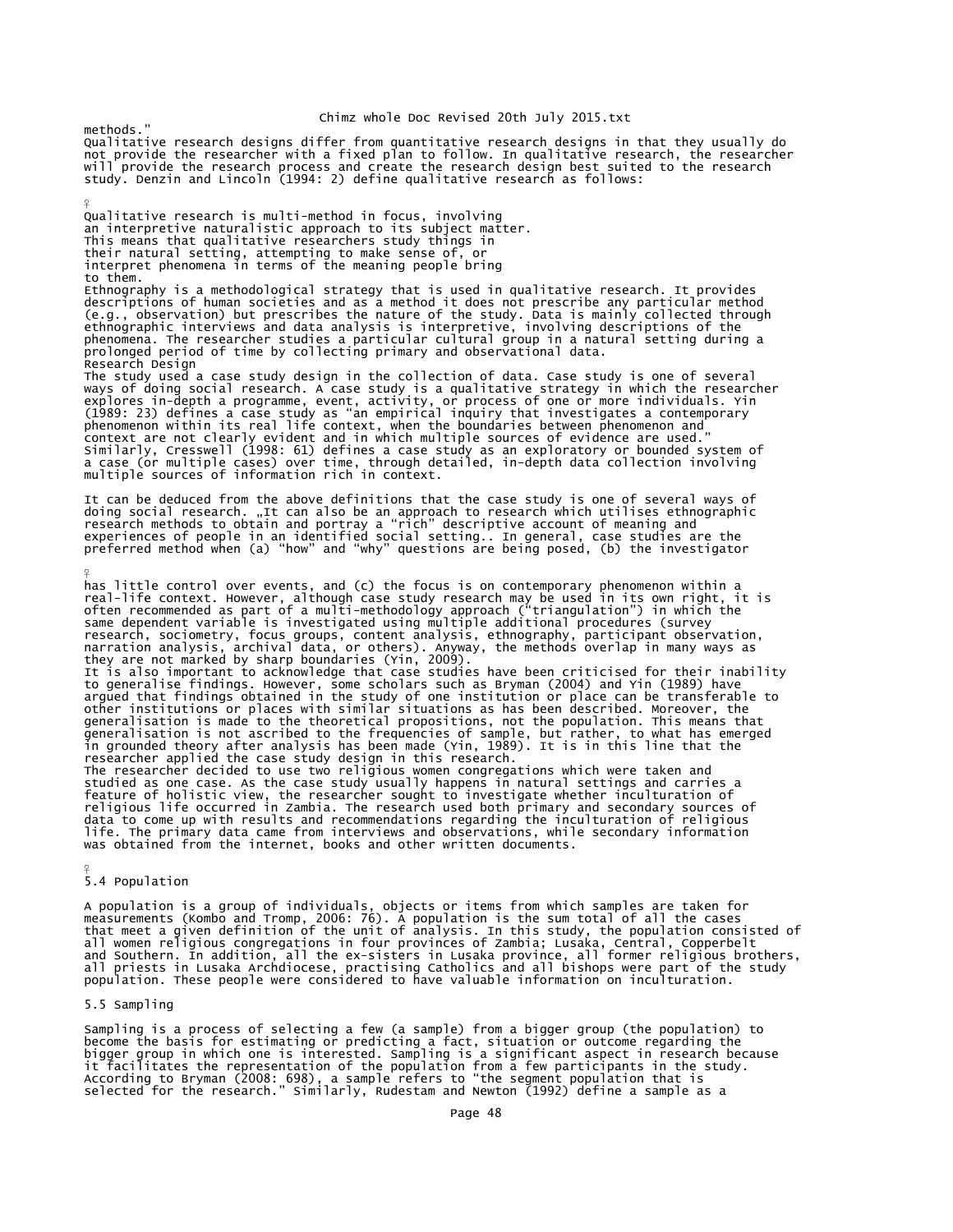Chimz whole Doc Revised 20th July 2015.txt<br>subset of the population that is taken to be a representation of the entire population. This<br>means that if a sample does not represent the entire population, it is inadequate for purposes and the results cannot be generalised.

According to White (2005: 252), a sample is a group of subjects or situations selected from<br>a larger population. Additionally Bless and Achola (1988: 60) define a sample as "the sub-<br>set of the whole population which is ac consuming.

5.6 Sample Size

¥

¥

Most of the researchers would agree that determining an adequate sample size is a very contestable aspect of sampling. In any given research, the larger representative sample used<br>the better. Nevertheless, when it comes to qualitative research, there are no specific rules to<br>determine sample sizes. In qualit (Robson, 1993: 217).

The sample for the study was drawn from two female congregations, in Lusaka, Southern, Central and Copperbelt provinces of Zambia. It comprised eighty-nine respondents as follows: fifty-nine (sisters from two religious congregations; local and foreign origin), two<br>bishops; (these are founders of two local congregations in Zambia), ten priests, four former<br>religious brothers, and eight forme

The two bishops were chosen because they were founders of locally established<br>congregations in Zambia and they were also indigenous. The two bishops were purposively<br>sampled because they had immense practical experiences w instance, one of the bishops had attempted to implement inculturation in the congregation he founded.

The four provinces were chosen on the basis that they represented both the urban and rural settings of Zambia.

# 5.7 Sampling Procedure

In this study, purposive sampling was used. A purposive sampling is one where respondents are selected according to a specific pre-determined criterion. Purposive sampling can be useful in explorative study or as a test of research instruments. Patton (2002), lays emphasis on rich information cases whose study would illuminate the questions under study. In

explorative studies, elements can purposively be selected to disclose data on an unknown<br>issue, which can be studied in a probability sample. The researcher employed the purposive<br>sampling technique/method in this study in in purposive sampling, valued information rather than the number of participants was important. The former religious brothers and sisters were included in the sample because they had experienced religious life and were knowledgeable in inculturation. The practising Catholics were stakeholders as they were members of the community where the religious sisters work and live.

5.8 Data Collection Methods, Instruments and Procedures

Data collection is the process of gathering and measuring information on variables of interest and using it to answer stated research questions, testing hypothesis and evaluating outcomes.

Kombo and Tromp (2006: 99) define "data collection as the gathering of information in<br>order to prove or refute some facts." In data collection, the researcher must have a clear<br>understanding of what they hope to obtain and

that the researcher must have a clear vision of instruments to be used, the respondents and the selected area. It is important that the researcher uses appropriate instruments in collecting valuable information because some instruments, for instance, questionnaires, may not be effective in illustrating people. Details of the total sample are shown in the table below:

Table 2: Respondents by Province

Respondents

¥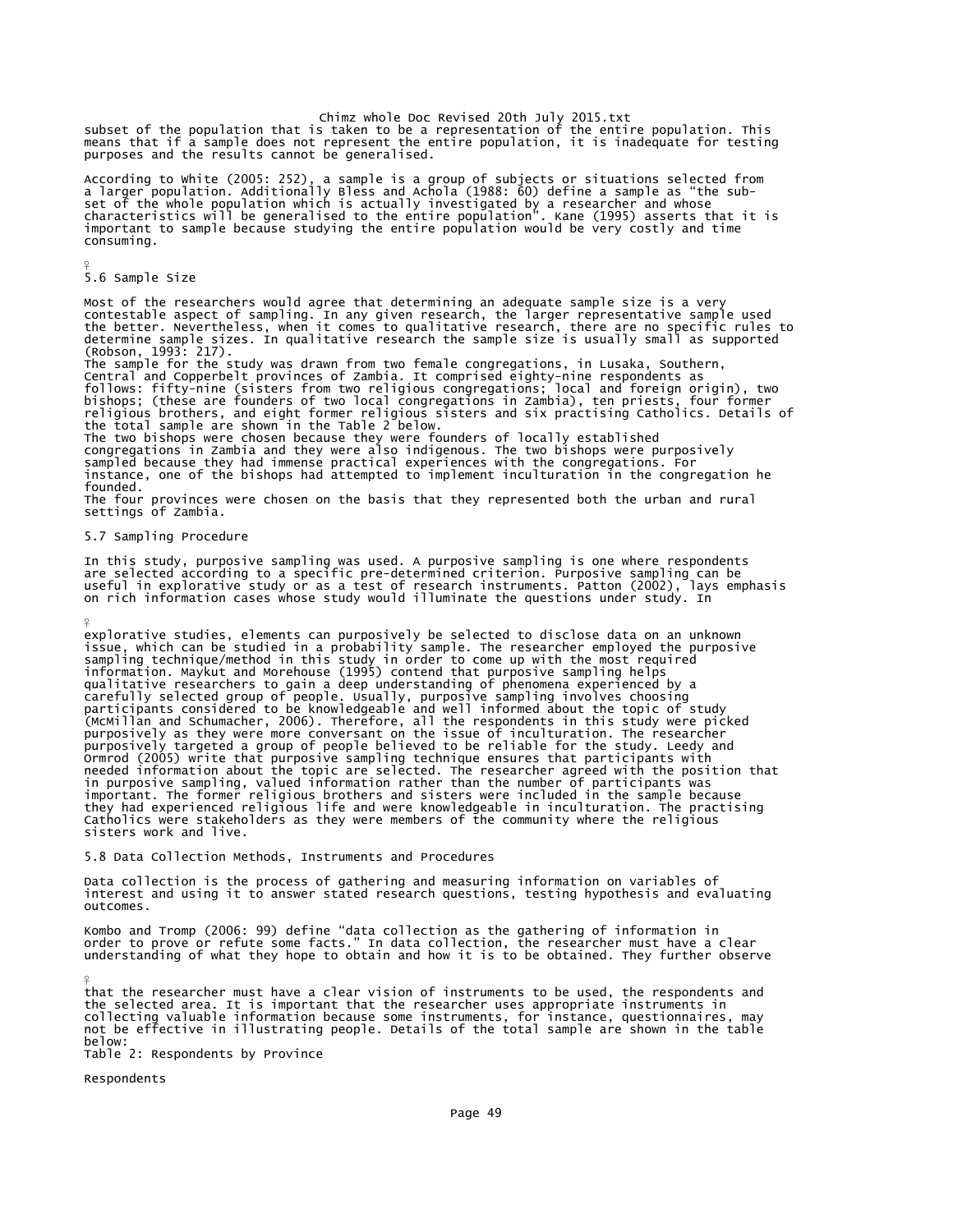|                    | Chimz whole Doc Revised 20th July 2015.txt |
|--------------------|--------------------------------------------|
| Lusaka             |                                            |
| Central            |                                            |
| Copperbelt         |                                            |
| Southern           |                                            |
| Total              |                                            |
| Grand total        |                                            |
| Nuns-Congregations |                                            |

| $32\,$                   |  |
|--------------------------|--|
| $\bf 8$                  |  |
| $\overline{\phantom{0}}$ |  |
| $\boldsymbol{9}$         |  |
| $47\,$                   |  |
| 47                       |  |
| International            |  |
| 02                       |  |
| $\equiv$                 |  |
| $10\,$                   |  |
| $\equiv$                 |  |
| $12\,$                   |  |
| $12\,$                   |  |
|                          |  |
| Bishops                  |  |
| 02                       |  |
| -                        |  |
|                          |  |
| $\qquad \qquad -$        |  |
| $02\,$                   |  |
| 02                       |  |
| Priests                  |  |
| $10\,$                   |  |
|                          |  |
|                          |  |
|                          |  |

Page 50

Local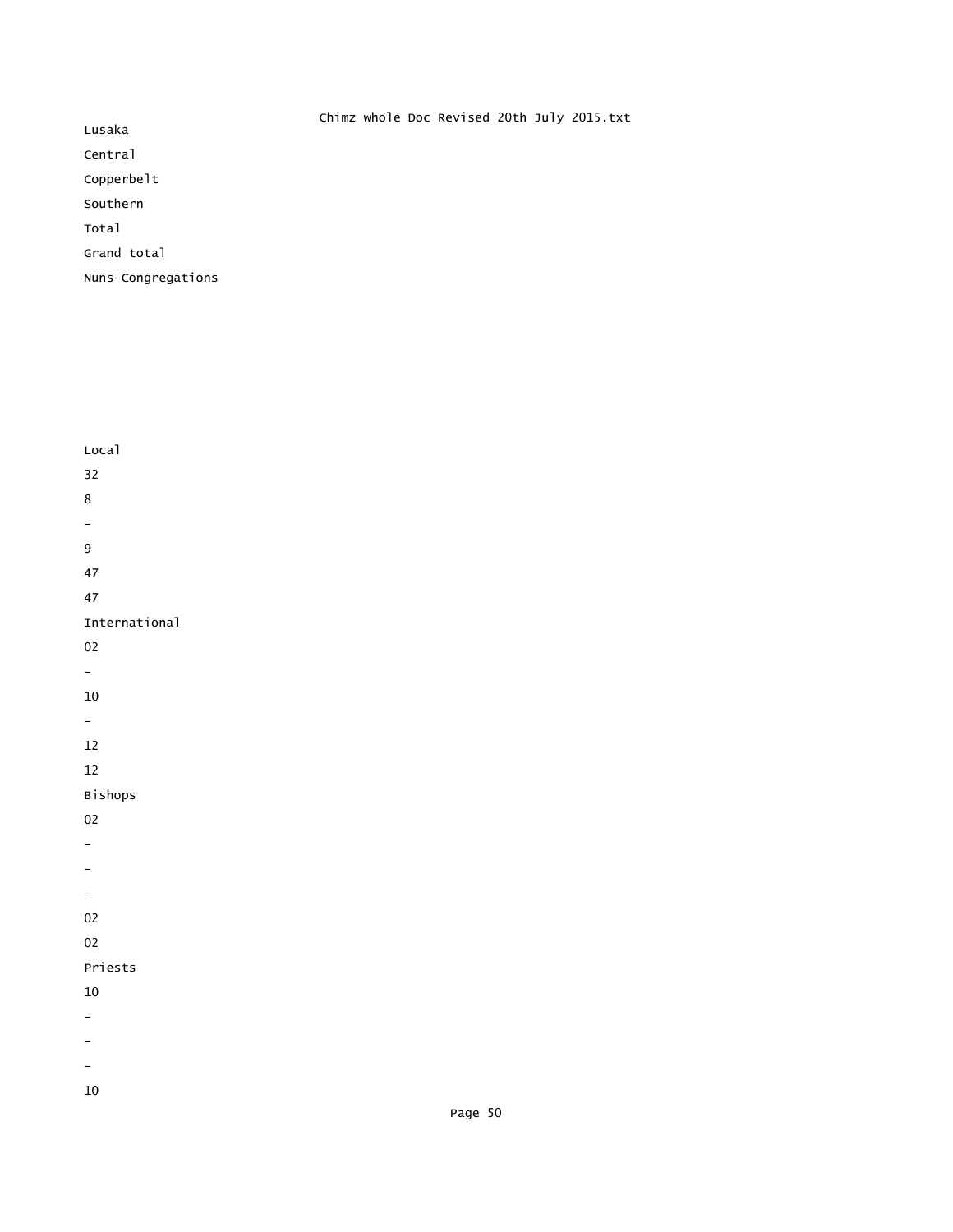10 Former Sisters 08 - - - 08 በ8 Former Brothers

- 04
- -
- -
- -
- 04
- 
- 02

# Practising Catholics

- 06
- -
- -
- -
- 
- 06

06

# Grand Total

- 64
- 8
- 10
- 9
- 89
- 89

¥

The two bishops were chosen because they were founders of locally established<br>congregations in Zambia and they were also indigenous. The two bishops were purposively<br>sampled because they had practical experience with the l settings of Zambia.

In qualitative research, many methods and instruments can be used. In this study, four<br>methods were used to collect data. The researcher used research instruments namely:<br>interviews (fully structured interviews and semi st instrument to research was the first criterion as it determined whether the method chosen was capable of producing the results needed to answer the questions posed in the study.

# Chimz whole Doc Revised 20th July 2015.txt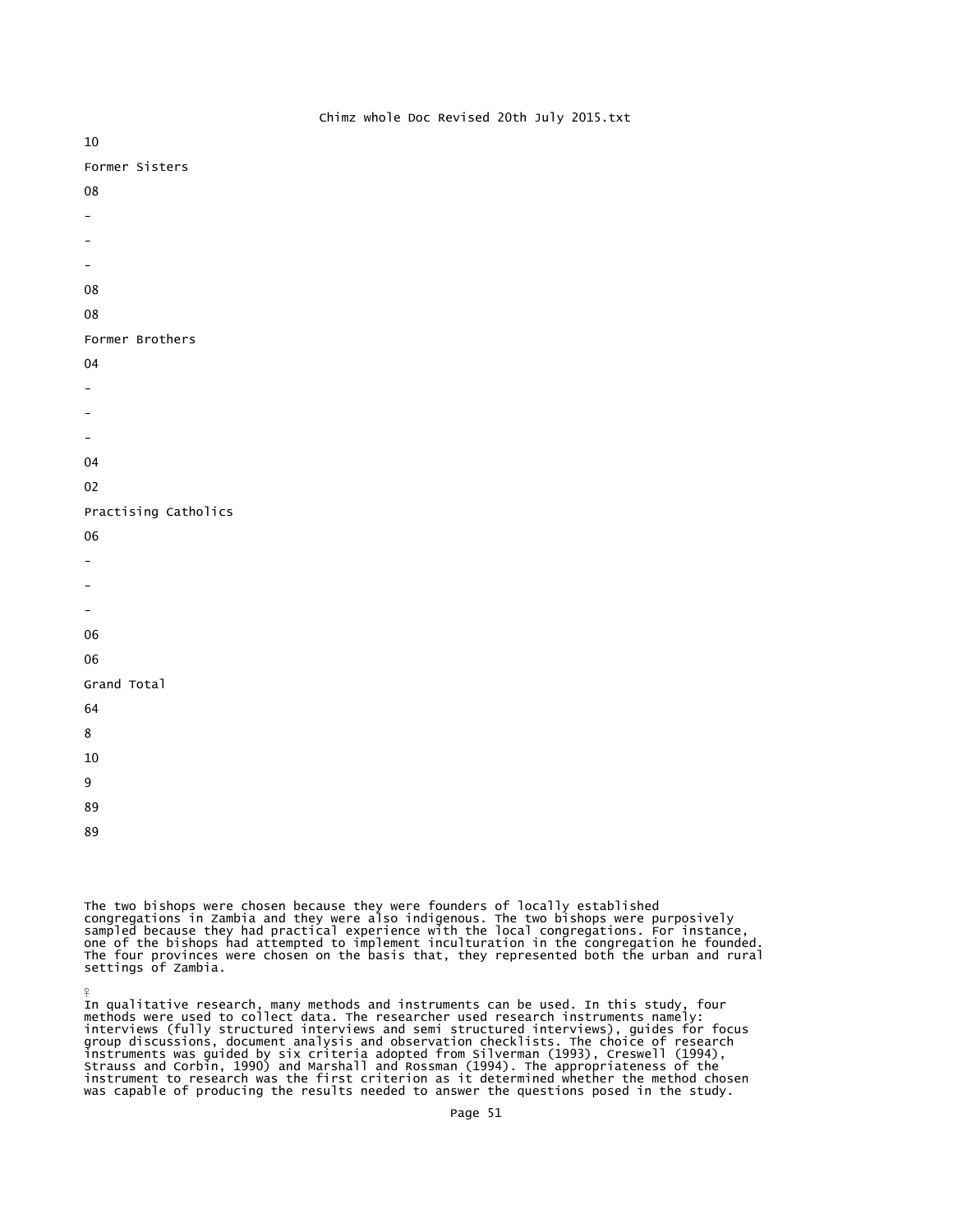Reliability was the second criteria to consider: it determines whether or not the method, if repeated by a different person at the same time, or the same person at a later stage, would yield the same results.

Another important criterion is validity when collecting data, which shows whether or not the<br>researcher is able to obtain data that he or she, is seeking to obtain. The fourth criterion is<br>the representativeness or general administrative convenience involves considerations of cost and speed of obtaining the required data.

Each of these criteria played a key role in guiding the researcher in choosing the qualitative<br>research method, which was considered sufficient in addressing the research problem in a<br>satisfactory manner. Specifically, fou

In order to gather adequate information on the inculturation of female religious life, four different data collection techniques were used and these are interviews, focus group discussion, observations (participant and non-participant) and document analysis. The<br>researcher used more than one method of data collection in order to strengthen the validity<br>of the data collected. Webb, et al. (1966) i

#### 5.8.1 Interviews

¥

¥

¥

One most popular method of data collection employed in qualitative research is the use of<br>interviews. According to White (2005: 143), an interview "provides access to what is inside<br>a person.s head, makes it possible to me

Kvale and Brinkmann (2009) point out the importance of an interview in terms of its<br>tendency to move away from seeing human subjects as being manipulated and data as being<br>external to individuals. An in-depth interview doe this study, interviews were used to solicit information from all key informants. The<br>questions in the interview guide were aimed at collecting comprehensive data that would<br>address the issues raised in both the objectives

## Semi-structured Interviews

One of the four methods used to collect data for the present study was semi-structured interview. Kane (1995) observes that semi-structured interviews do not have a standard format but there is an agenda that is used as a reminder to ensure that basic points are covered. An interview guide was used which had a list of questions and topics to be covered in the interview. Using this method, one is able to pursue useful information by asking questions relating to why and how a given phenomenon occurs. According to Minichiello<br>(1995), an interview guide is developed around a list of topics without fixed wording or<br>fixed ordering questions. The context of the in

#### In-depth Interviews

Personal interview was another method used to collect data in this study. The purpose of interviewing as already stated is to find out what is in and on someone.s mind since we

cannot observe feelings, thoughts and intensions. In-depth interviews are usually longer more detailed, customised to individual respondents. The researcher relied on the interview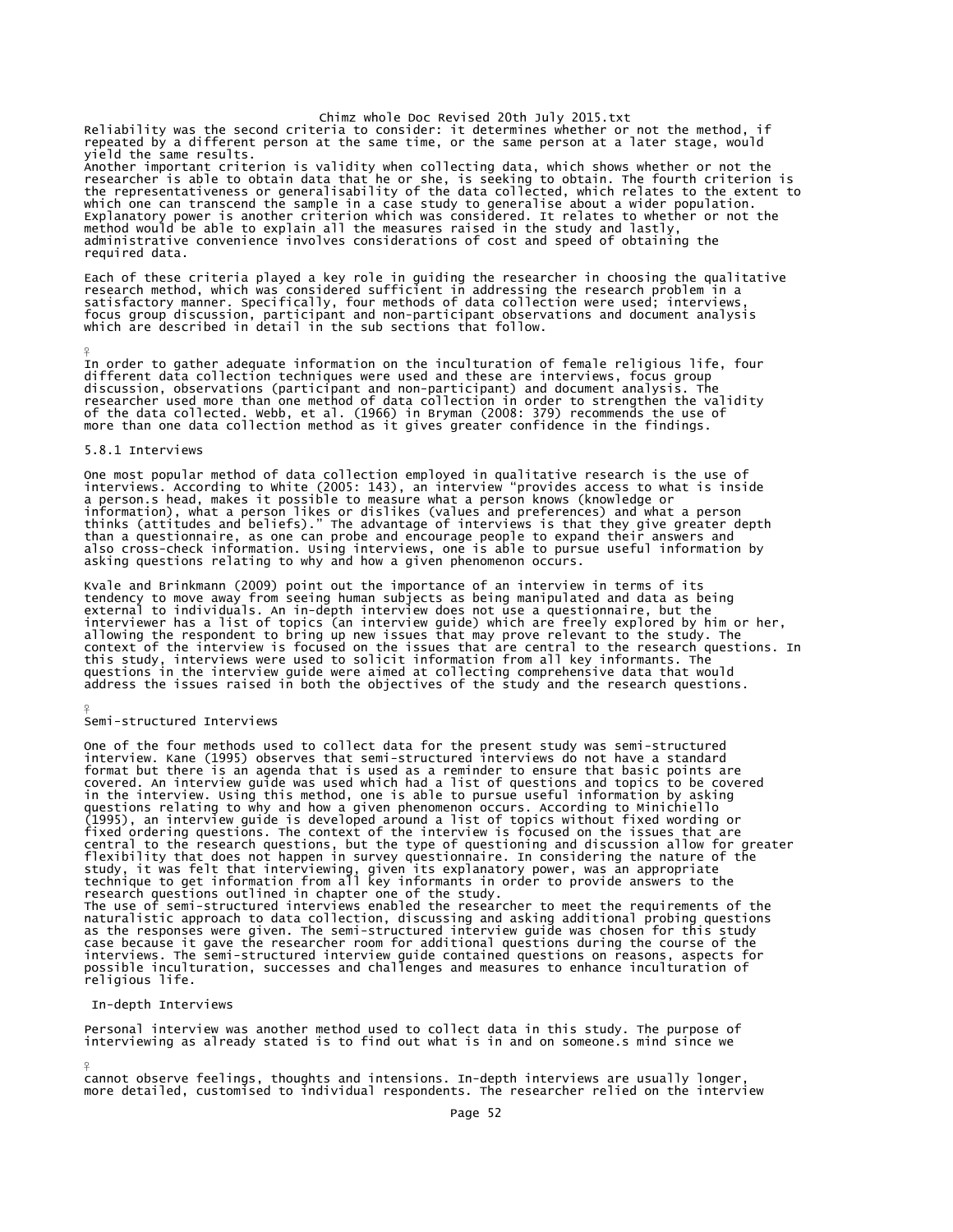guide to do in-depth interviews. As already stated an interview guide is a list of questions or items that are to be explored in the course of the interview. The strength of the interview guide is that it ensures that the same information is obtained from a number of people by covering the same material. The interview guide helps to make interviewing across a number of different people systematic and comprehensive by delimiting in advance the issue or issues to be explored. In the present study, the content of the interview guide was based<br>on the main research questions in line with the research objectives as presented in Chapter<br>One of the thesis. The personal inter measures to enhance inculturation.

During fieldwork, the researcher conducted personal interviews (in-depth interviews) with<br>the respondents (finally professed sisters, bishops and priests) who had been purposively<br>selected between June 2009, and November, professed sisters were thirty-five. The rest were junior sisters or temporary professed sisters<br>and these were twenty (sisters who had not yet taken their final vows and are free to leave any time either voluntarily or are asked to leave). Purposive sampling was used to select

11 Finally professed sisters are sisters who have already taken their final vows; these sisters promise not to leave sisterhood until death. However, the reality is that sisters do leave sisterhood even after final vows.

those who were interviewed. The interviews were conducted wherever the respondents felt most comfortable, their homes, convents, formation houses or in their offices for (Major<br>Superiors and priests) and other places. Thirty in-depth interviews were recorded on the<br>Dictaphone and later transcribed by the rese information on certain issues raised during previous interviews. The following guided interviews were used:

(a) Interview Guide (1) (research instrument 1 (Appendix 1). The questions were used to interview major superiors and sisters of two religious congregations. It was designed to yield information on history of the congregation, policy of the congregation on inculturation of religious life,<br>what aspects of the sister.s life could that be incultured, the church.s help<br>in inculturating religious life and challenges and measures to impr challenges to inculturation and measures to improve the situation.<br>(c) Interview Guide 3: (Appendix 3). The questions were used to interview<br>priests (both diocesan and religious). It solicited their opinions on<br>inculturati inculturated, the role of the Church in inculturation of religious life in Zambia and measures to enhance inculturation. Ten priests were interviewed. (d) Interview Guide 4: (Appendix 4). The questions were used to interview eight former religious sisters. and four former brothers from both international and local congregations. It sought information on inculturation of religious life, aspects of religious life for possible inculturation and what aspects of religious life are localised in their former

¥

 $\frac{9}{5}$ 

congregations, factors that could hinder or slow the implementation process and measures to help improve the situation.<br>(e) Interview Guide 5: (Appendix 5). This instrument was used to collect data<br>from practising Catholics. It solicited information on meaning of<br>inculturation, the need fo could hinder or slow the implementation process and measures to enhance inculturation.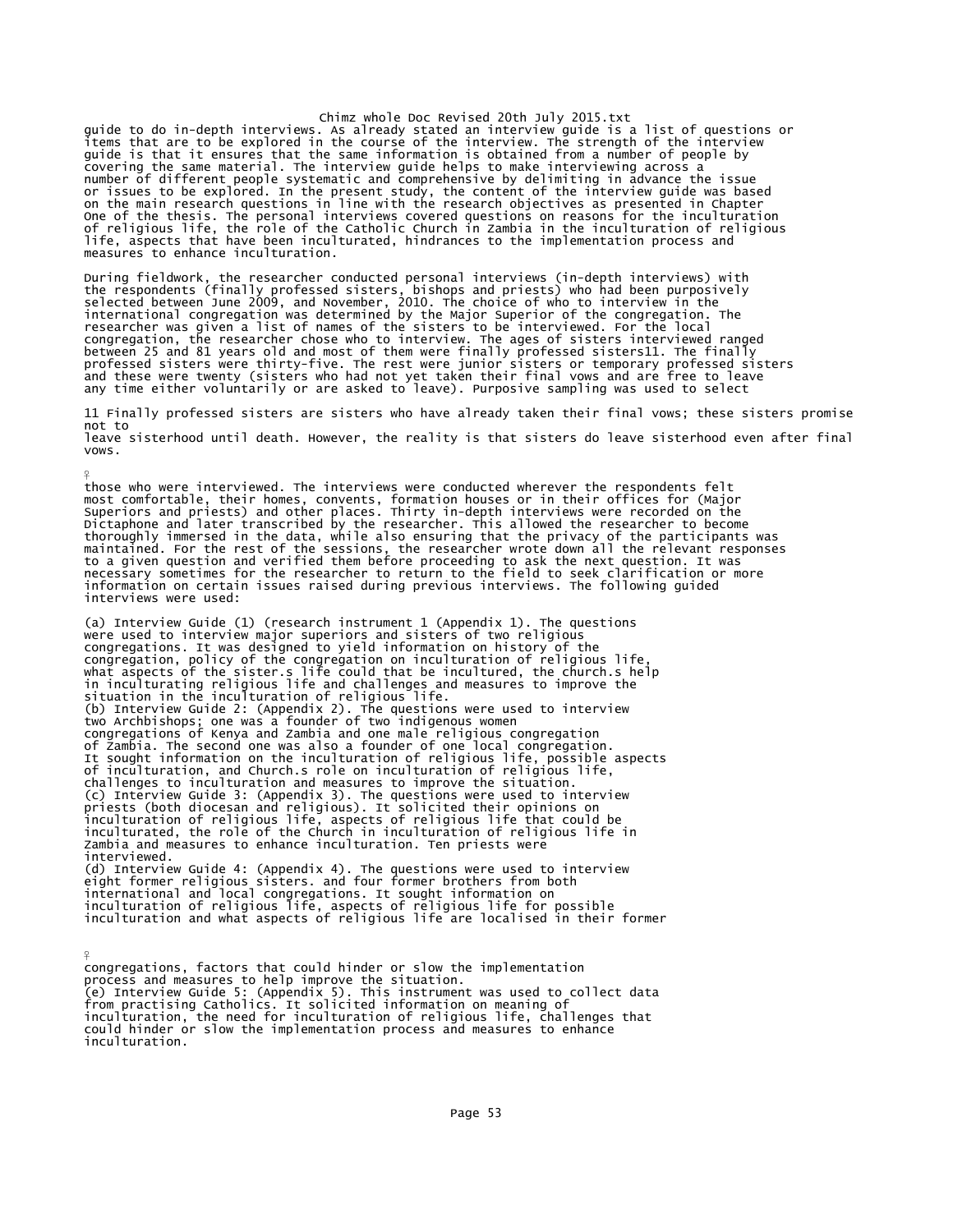5.8.4 Focus Group Discussion (FGD)

Focus group discussion was one of the methods used to collect data. This was particularly used with young sisters. This group comprised twenty sisters who were not finally<br>professed, in other words they were not permanent in the congregation, were free to leave anytime and they did not have a vote during the chapter meetings. During the interviews, the<br>sisters were put in groups of four; each group comprising five sisters. The researcher had a<br>focus group interview guide which co in Zambia, successes and challenges in inculturating religious life and measures to help in the implementation process.

### 5.8.5 Observations

¥

¥

Another technique that was used to collect data was observations. Observational research<br>techniques solely involve the researcher or researchers making observations. Observation<br>seeks to ascertain what people think and do themselves in various situations and activities. There are many aspects of the observational<br>approach. Observations are flexible and do not necessarily need to be structured around a<br>hypothesis; they are a more natural way

type of observation to use. In the early stages of an investigation, it is necessary to allow maximum flexibility in observation to obtain a true picture of the phenomenon as a whole. At the beginning, the observation is wide and unstructured but it gets structured as the investigation proceeds.

In terms of validity, observational research findings are considered to be strong. However, there are challenges to this type of research method. There are limitations to observational research. These include: relations in assumed that the researcher might see what they want to see. Nevertheless, observations are a valuable tool for research and the researcher used this method to collect data for this study.

5.8.6 Participant or Non-participant Observation

Observation can be either participant or non-participant. In participant observation, the researcher (observer) becomes a member of that particular group he or she is trying to<br>observe, for example, if the research is on prisoners, the researcher joins the group so that he<br>or she understands them better. In non from the group. An observer is not part of the group.

The positive and negative aspects of participant and non-participant observation depend<br>largely on the situation. It might be true that for one to understand the life of religious<br>women, one has to continuously live with t

lived with the sisters for one week in the convents where the research was conducted so as to acknowledge the differences that have occurred since the directive to inculturate religious life was pronounced in October, 1994. The participant observer might forget his or her role<br>and become blinded to the peculiarities which he or she is supposed to observe. The<br>observer might lose his/her neutrality, object instances, the researcher participated in the activities such as prayer in the morning and evening. Through observations the researcher solicited information on aspects that have been inculturated in the congregations in the study. During prayers the researcher had an opportunity to observe the surroundings and have an idea of what has been inculturated and what has not been inculturated.

The observation method also gave the researcher an opportunity to triangulate the methods<br>in order to determine whether there was a link between what was said and the reality.<br>However, observation has negative aspects as w Consequently, she recorded only those actions that were thought to be relevant to the study. The observation method therefore, helped the researcher to gather information on the reasons, successes and challenges, extent of inculturation, and the measures to enhance inculturation. Observations were a valuable guide in counter-checking and verifying the information collected through interviews.

# 5.8.7 The Use of Documents

In addition to interviews, focus group discussion and observations, relevant documents related to the study were reviewed or analysed. The analysis of documents helped to provide insights in the various policy strategies that have been initiated towards the development of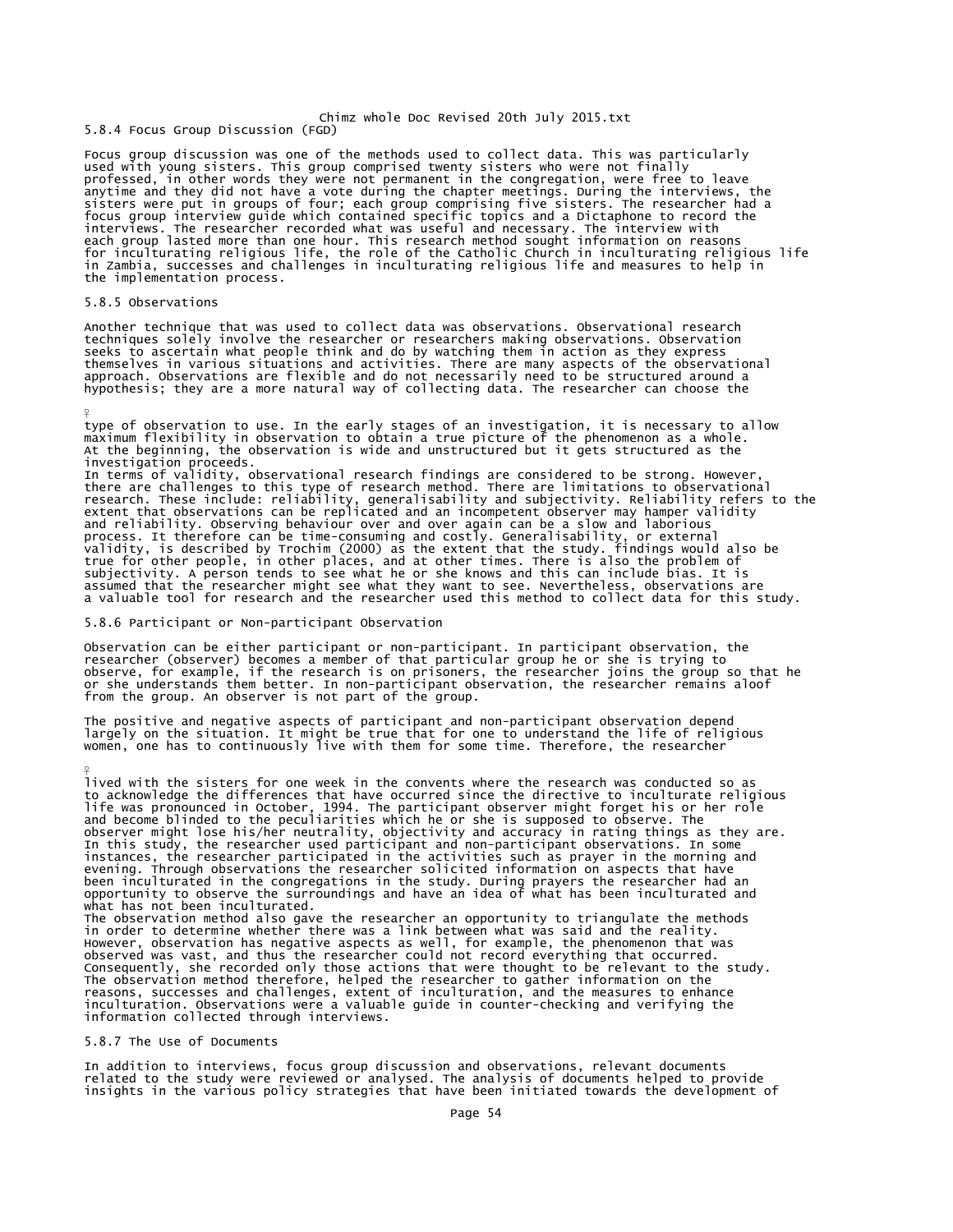a given topic: an investigation of the inculturation of religious life in two women congregations of Zambia. Some of the documents that were used in the study to gather data were constitutions of the congregations, letters and books. The researcher also employed the use of other related documents and literature from sources such as libraries and the internet to give a broader picture of the subject under study.

### 5.9 Reliability and Validity

For any form of research to be authentic, issues of validity and reliability are important and, therefore, cannot be left out.

# Reliability

¥

Reliability addresses the degree to which empirical indicators or measures of a theoretical concept are stable or consistent across two or more attempts to measure the concept<br>(Bryman, 2008). In this study, the indicators or measures of a theoretical concept were<br>instruments used to collect data on the views of s possible aspects for inculturation, factors that hinder the implementation process and measures to enhance inculturation. In order to enhance the reliability of the findings, the data collected were verified by triangulation of data collection methods and respondent validation. Triangulation was done by comparing of data from different instruments to check whether they collaborated. Respondent validation was done by verifying the results with respondents and by relating the findings with the evidence from the available literature.

# Validity

 $\frac{9}{5}$ 

¥

Validity was also taken into consideration in this study because reliability of a measure is<br>only useful if the validity of it is also considered. Validity is concerned with questions such<br>as; are you measuring what you ar

study validity is the degree to which the findings of the study accurately represented the<br>views of respondents in relation to the objectives of the study stated in Chapter One.<br>In order to ensure that the findings were va responses with those of other respondents obtained through a different instrument. For<br>example, the data collected in interviews with the sisters were cross-checked with data<br>obtained through observations and focus group d

### 5.10 Data Analysis

Data analysis refers to the process of gathering, modelling and transforming data with the<br>goal of highlighting useful information, suggesting conclusions and supporting decision<br>making. According to White (2005), data ana to remember that data analysis; in particular, interviews starts during the research process<br>itself. Silverman proposes that under all research circumstances, it is advisable to start<br>analysing research data in the light o In this study, data analysis started in the field where the researcher verified information in the notes taken during personal interviews with respondents. Thematic analysis was used to analyse qualitative data. Major themes were drawn from interviews and focus group<br>discussions. Descriptions of each theme was done, for example, reasons for the inculturation<br>of religious life, inculturated aspects of reli

This being a qualitative study, the findings are presented in the relevant chapter, in form of descriptions with direct quotations in many cases. Analysis addressed the research questions and set objectives.

# 5.11 Problems Encountered During Data Collection

when carrying out any form of research, one is bound to experience one kind of a problem<br>or another. The researcher had a lot of difficulties in collecting data. One of the problems experienced during this study was that two of the four congregations that the researcher had targeted to research on, refused to participate in the study. As for the international congregation studied, it took one year for them to give the researcher permission to conduct<br>the research. The sisters had their own reasons. One Major Superior said that, the researcher<br>was making a mockery of religious l is a closed society, thus some sisters were not ready to subject their congregations to research. Consequently, the researcher was forced to settle for two congregations instead of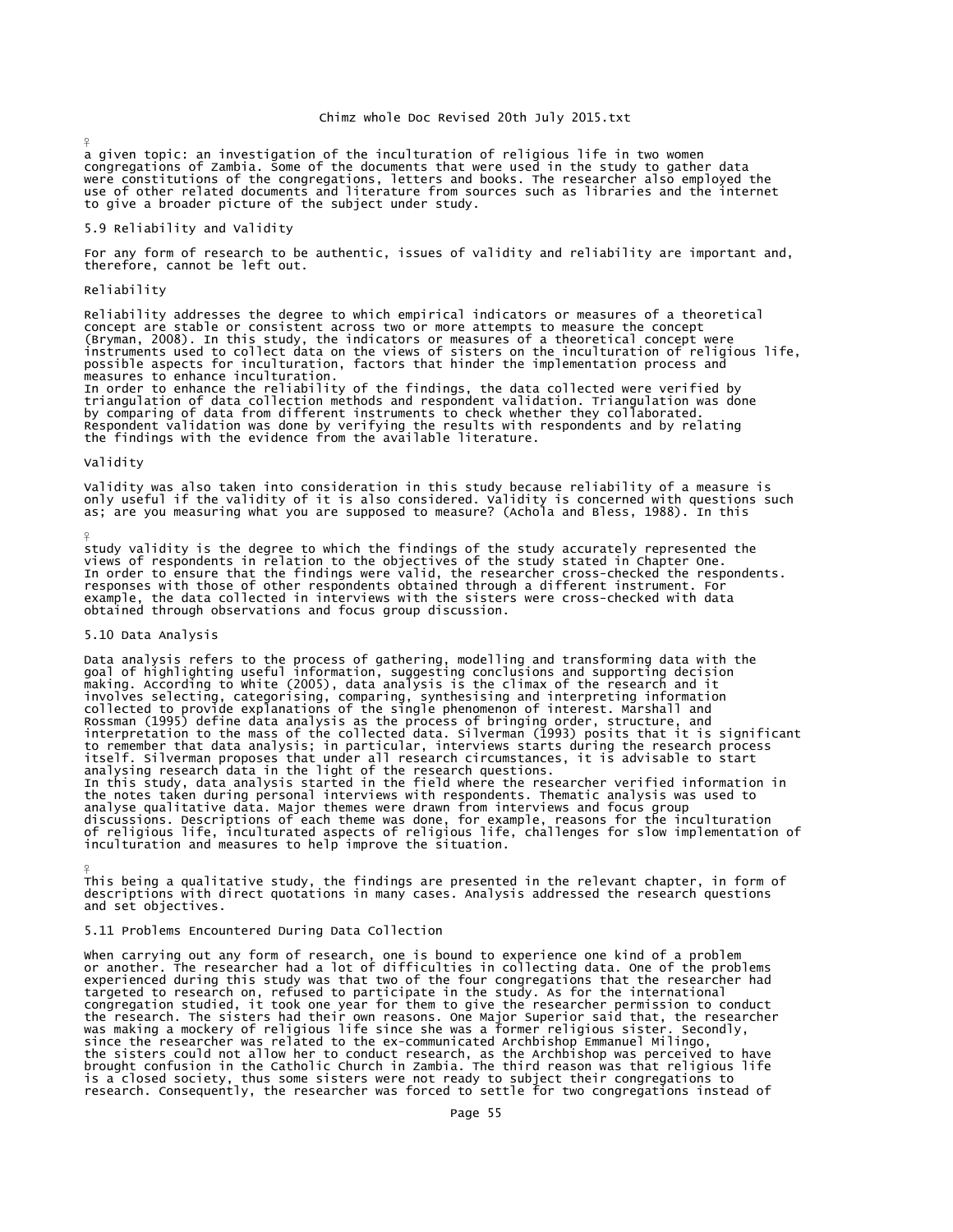four as originally planned.<br>It was also difficult to find suitable time and venues to interview some of the informants,<br>especially, the former sisters, former brothers and the practising Catholics. The exercise proved to be quite difficult. In some instances two or three trips were made to interviewees. places to find suitable time and venues to conduct the interviews. This resulted in loss of valuable time that could have been used on other research-related activities.

## 5.12 Limitations of the Study

¥

 $\frac{9}{5}$ 

¥

There are significant benefits in the qualitative research paradigm but there are also critical limitations. Therefore, these limitations must be taken into account when interpreting findings and making conclusions. There are thirty religious congregations in Zambia<br>(Zambia Catholic Directory, 2010), but only two were studied as indicated in the sample and<br>only four provinces were covered. Thus the sai of qualitative research, the researcher has the opportunity to make and adjust decisions,<br>exercising a great deal of discretion. As such it is difficult to replicate studies in qualitative<br>study like this one due to the fl human behaviour is contextual and dynamic makes replication difficult, it is virtually<br>impossible to replicate the social setting. Another point is that the researcher is intimately<br>involved in the collection and analysis Another limitation is the similarity of the variables under analysis. In case of documents, choice of data to record from them was based on the research questions, which constituted the major themes from the investigation. Although being a former sister was a big limitation, it was also an advantage because the researcher was able to easily understand some of the issues in religious life and about the congregations. The self was actually the crucial source.

Despite the above limitations, the findings of the study were consistent with the reviewed literature. In addition, the sample was fairly representative. Therefore, the findings of this study can still be generalised.

# 5.13 Ethical Considerations

Although, in all fields researchers are faced with ethical decisions in the course of their work, there is no consensus concerning the researcher.s duties and responsibilities to those being studies. Therefore, the study took into account all possible and potential ethical issues, and these included keeping the identity of respondents confidential. To conduct the study, the researcher sought and obtained permission from the Major Superiors of the two congregations. This is in agreement with Kombo and Tromp (2006: 98) who emphasise the<br>fact that a researcher requires permit before embarking on the study. Wimmer and Dominick<br>(1994) identify the principle of autonomy or s responses were neither interfered with nor contested by the researcher. Informed consent was obtained from both the participants and the people in charge of the places where the research was conducted and all the participants were treated equally.

## 5.14 Summary

This chapter presented approaches employed in the study. The study used a case study design. Qualitative methods were used to collect data from respondents using interviews focus group discussions, observations and document analysis. Semi-structured interviews were used to collect data from former sisters, brothers and practising Catholics and ten<br>sisters, while interview guide and focused group discussion were used to collect data from<br>the sisters, priests and bishops. Purposiv analyse the collected data.

Several problems were encountered in the process of collecting data such as the reluctance of some sisters and priests to be interviewed; some respondents complained that they did not understand the concept of inculturation. While others felt it was a waste of time to do the interviews which could not yield results. Some sisters also felt the researcher was intruding in their closed society. In addition, being a former religious sister proved to be an obstacle.<br>This study is limited in its determining factors and challenges that contribute to the<br>inculturation of religious life, possib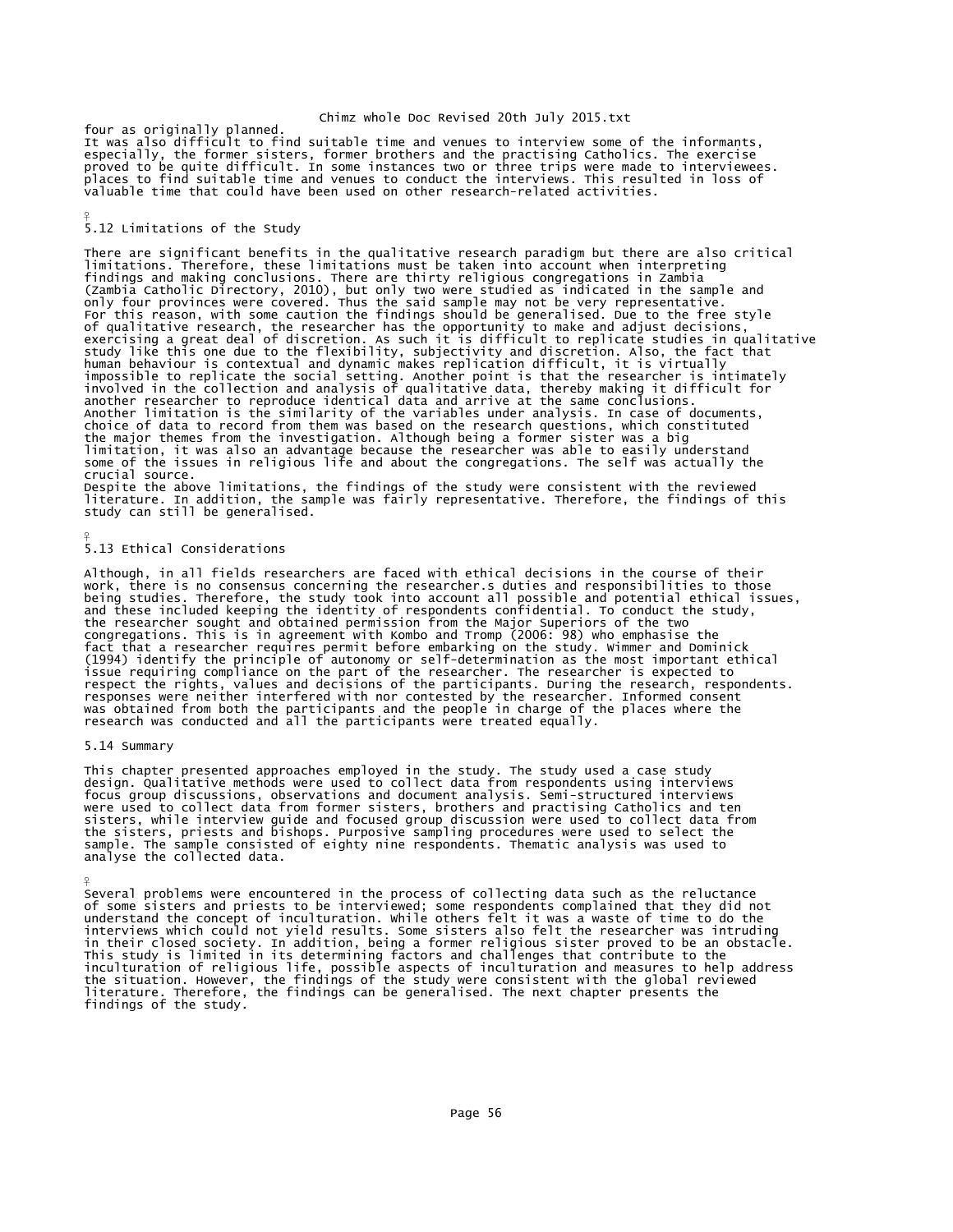¥ CHAPTER SIX

 $\frac{9}{5}$ 

PRESENTATION OF FINDINGS

6.1 Introduction

This chapter presents the findings of the study on the inculturation of religious life in<br>Zambia. The findings are presented according to headings derived from both the objectives<br>and research questions of the study. These enhance the inculturation of religious life. The findings are presented in narrative form, with the use of relevant quotations from the respondents.

6.2 Reasons for the Inculturation of Religious Life

This section presents the reasons for the inculturation of religious life given by all the respondents. Data gathered showed that all the respondents except one supported the inculturation of religious life, good reasons w unhappiness, and eventual disintegration of religious life.

The participants in the study were of the view that religious life should be inculturated. Another sister said: "I believe religious life should have a meaning that is relevant to the time and culture of the people and that it should carry the richness of the local culture into it." Referring to the relevance of religious life, one former brother said: "when religious life

is inculturated, it will be relevant and valuable to the Church in Zambia according to the time and circumstances." It is important to note that the sisters who took part in the study were mostly those with final vows. They had joined religious life as young girls and had known no other adult life other<br>than religious life. It is also significant to note that the future of the Church is in Africa,<br>Asia and Latin America. This is al One sister stated that once the foreign elements were removed, sisters would be able "to bring into religious life the good Zambian values so that the life they were living would not appear foreign and European, and they would also get rid of the Roman thing and European<br>influence." A practising Catholic had a similar view when he said: "inculturation will help<br>the sisters to live according to their tr the sisters would be rooted in the African culture.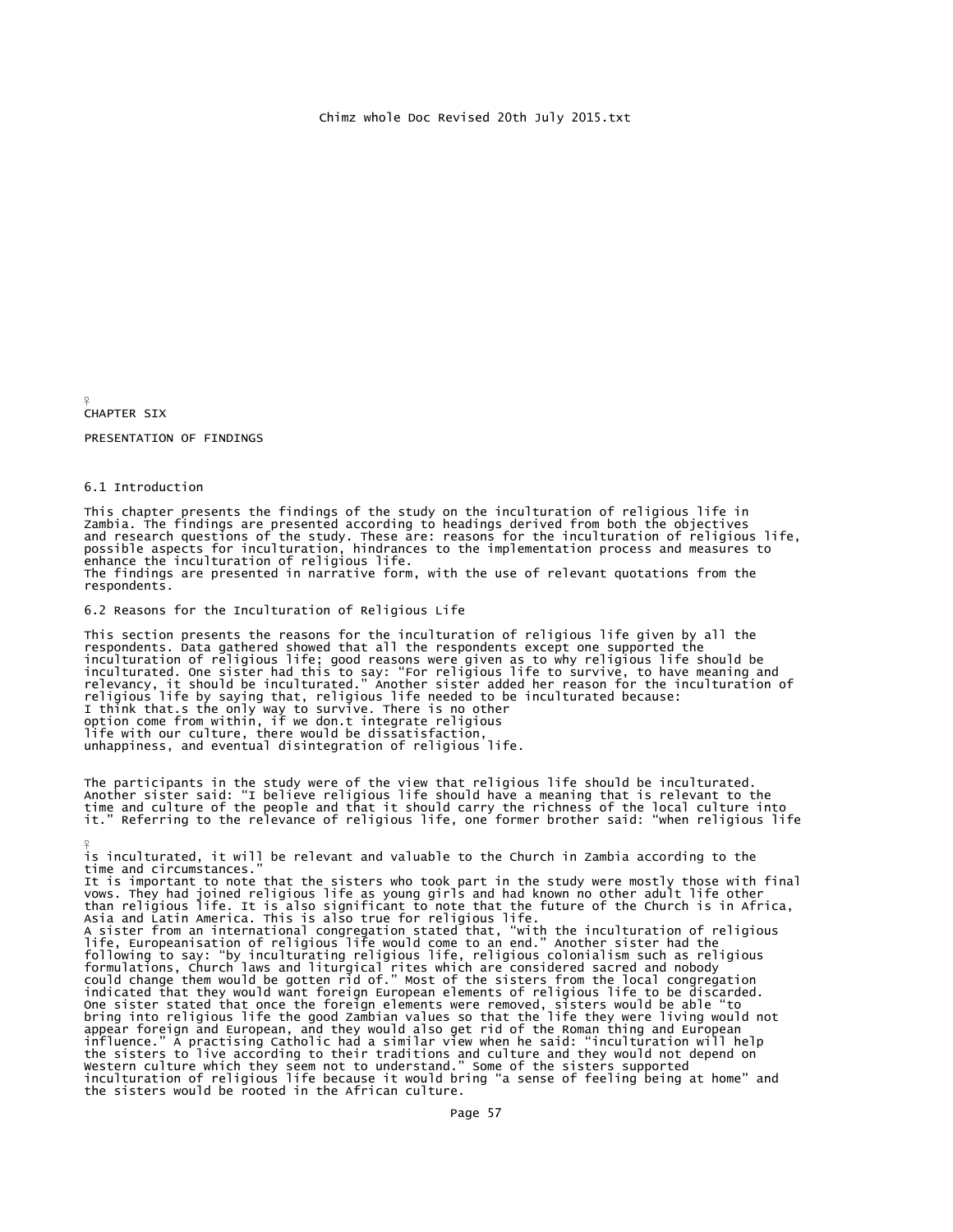Referring to the "sense of feeling of being at home" and being rooted in the African culture, the bishops, priests, former religious brothers and sisters said that inculturation of religious

life would create a sense of feeling at home and therefore, the sisters would be rooted in the African culture. Consequently, other African values such as "family., "joy., "umunthu.<br>(people) respect for culture and family would be experienced. The above respondents also pointed out that inculturation would make religious life become rooted or grounded in the<br>African culture and experience, which seems to be missing now. The respondents (former<br>sisters) went on to say that if the religious would live a fully African Christian life.<br>Another reason cited for the inculturation of religious life was that it would be rooted into<br>the African experience and will not be separated from the lived experience of their p One sister had a contrary view, she said religious life would not be inculturated because it<br>was a foreign life that has been imported into Africa, though it would be difficult to<br>inculturate it. Below is a presentation of

6.3 Inculturated Aspects of religious Life

The findings revealed that the church has made strides in inculturating for instance, liturgical aspects such as prayer and religious ceremonies.

 $\frac{9}{5}$ Prayer

¥

inculturated.

¥

The sisters reported that they have incorporated the use of local music, dance and drums in their worship in the morning, midday, evening and night. This was done when they recite or sing the breviary (also referred to as Divine Office). The worship takes place at different times of the day or night. They recite and sing psalms and other prayers and listen to the passages of scripture (and other sources). The researcher was able to verify this information passages of scripture (and other sources). The researcher was able to verify this information<br>as a participant during prayers that the sisters conducted.<br>During the recitation of the breviary, the sisters have integrated t chapel from our own environment. Sometimes we use pictures of what is happening around us. So we use a lot of symbolism. The sister went on to give another example of the groundnuts on symbols and creativity in prayer. I take the example of a groundnut and the theme of prayer could be bearing much fruit as I have already said. It will help me share from my understanding and from my own experiences. The sharing of experiences makes prayer beautiful as it comes from deep within. There is a change in the way of praying because when I joined sisterhood we would not pray the way we are praying today. I mean the inclusion of cultural symbols.

"The dancing, use of vernacular language when praying and singing during prayer makes a<br>lot of sense now because we are able to express ourselves using our local languages," said<br>another sister. In the chapels, the researc drums, traditional mats and local traditional stools, which agreed with what the sisters said.

The researcher visited ten convents and made observations in regard to the chapels; of the ten convents only four chapels had some cultural adaptations. The chapel in the formation house (this is where the novices are trained) had made few adaptations to the local situation. The crucifix was made of local wood and not was the usual traditional crucifixes which are imported. There was a drawing on the wall near the tabernacle (where the Eucharist is<br>placed) depicting the annunciation of the birth of Jesus Christ (Luke 1: 26-38). The drawing<br>was done on a traditional Zambian mat. The in the chapel. The other items depicting adaption to the local situation were the drums and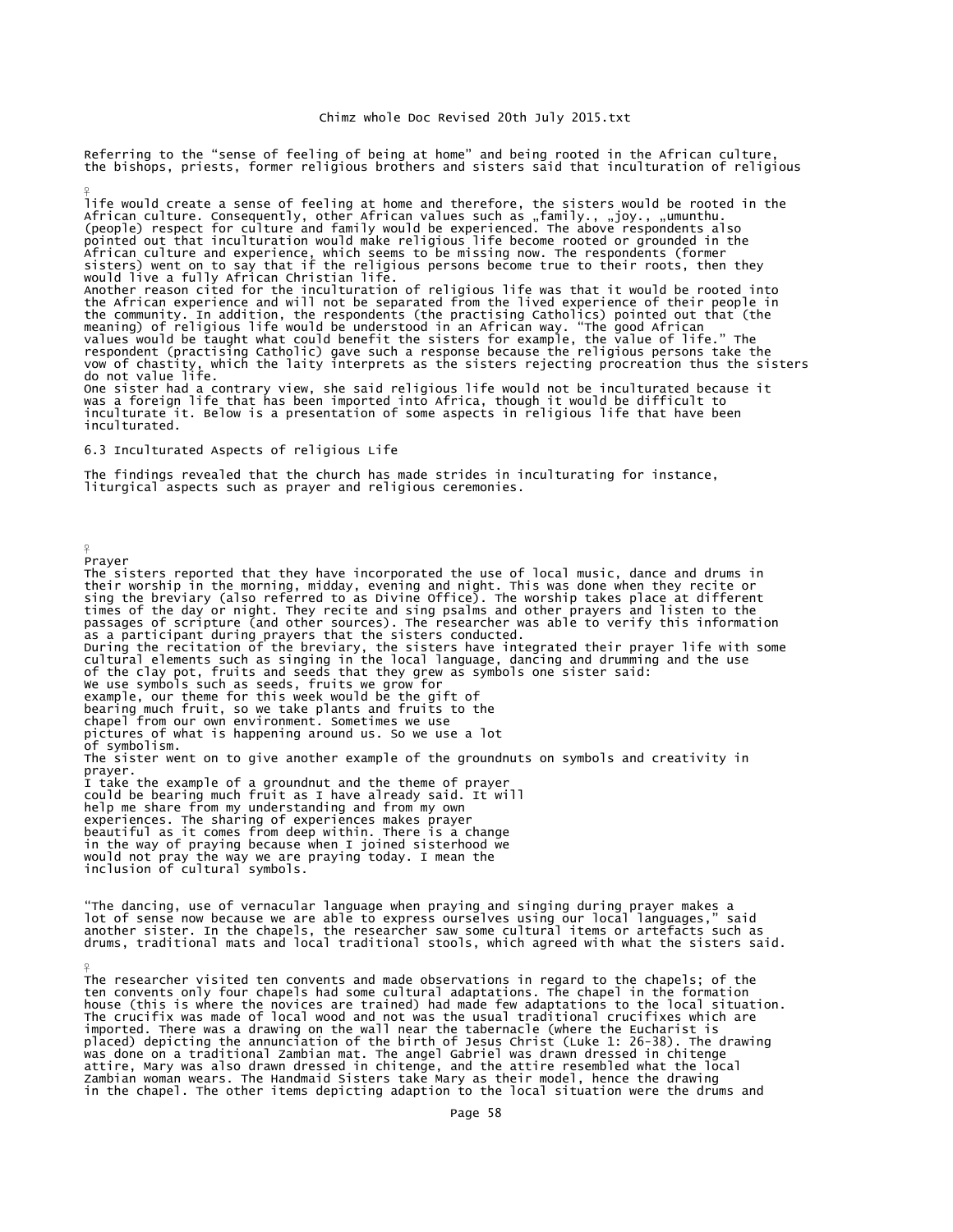the shakers. In the chapel of one of the convents, there were few items that indicated adaption to the local situation; these were the tabernacle and the stand where the tabernacle is placed. The tabernacle was made out of local materials such as wood, dry reeds and grass. The<br>tabernacle was made in the same chapel, there were drawings depicting the clay pot and water<br>Zambian villages. In the same chapel, there wer they have been inculturated. Religious Ceremonies

An example of a religious ceremony was the profession (pronunciation) of vows which were<br>the three evangelical counsels namely; chastity, poverty and obedience. The vows can be<br>either private or public and are pronounced p

 $\frac{9}{5}$ 

¥

sisters indicated that they had indigenised the profession of the vows by using some local<br>elements such as the clay pot and the use of inkula (red ochre) or impemba (white ochre).<br>Inkula (red ochre) was dug from the anthi girl, to help her as she embarks on teaching the girl about her duties as an adult, marriage<br>and family life. During the initiation cremony, it was used as a symbol of achievement. A<br>girl who completed three months of marr smearing was a sign of appreciation for the heroic performance or act.

Impemba (white ochre) is white fine clay, which is collected from the bottom of a stream. It was used to invoke the spirits or God. The white ochre was not collected from a stream anyhow but a rite precedes it. White beads were thrown in the stream as the guardian spirits

are involved. After the invocation of the spirit then white ochre would be collected from the stream. Additionally not everyone can collect impemba. As it was only collected by the<br>one entrusted with that job (Interview with Mr Musonda 16 April, 2010).<br>Impemba is also used in the baby naming-ceremony, but specifica jubilee, it is a sign of achievement for the many years that the sisters have lived their religious life especially those celebrating jubilee (interview with Sr. Dolores 1 March, 2010). For the Zambian people, a clay pot has many uses such as storage of items, carrying water

and cooking. The sisters have adapted the clay pot during the ceremony of the final<br>profession by using it as a symbol to offer themselves to God. The major superior, Sr.<br>Mweshi pointed out to the researcher that there wer that:

There are certain things that we have inserted in the celebrations, let.s say the profession of vows and it varies<br>from group to group. At times you may use inkula, the red<br>and white stuff, what does it mean in our African culture?<br>It is the purity and kingship, for instance, represents the kings so we are part of the royal kingdom, so we are not simply "a nobody.; we belong to the<br>kingdom of God. The white powder is for purity, it means

¥ that what we have embraced we have to hold on to and be faithful as we possibly can. Another sister pointed out that during ceremony of the vows cultural elements were used: For me, I was lucky actually, I went through initiation when I was preparing for my final vows, and I had what we call imbusa. A clay pot was used. It symbolises many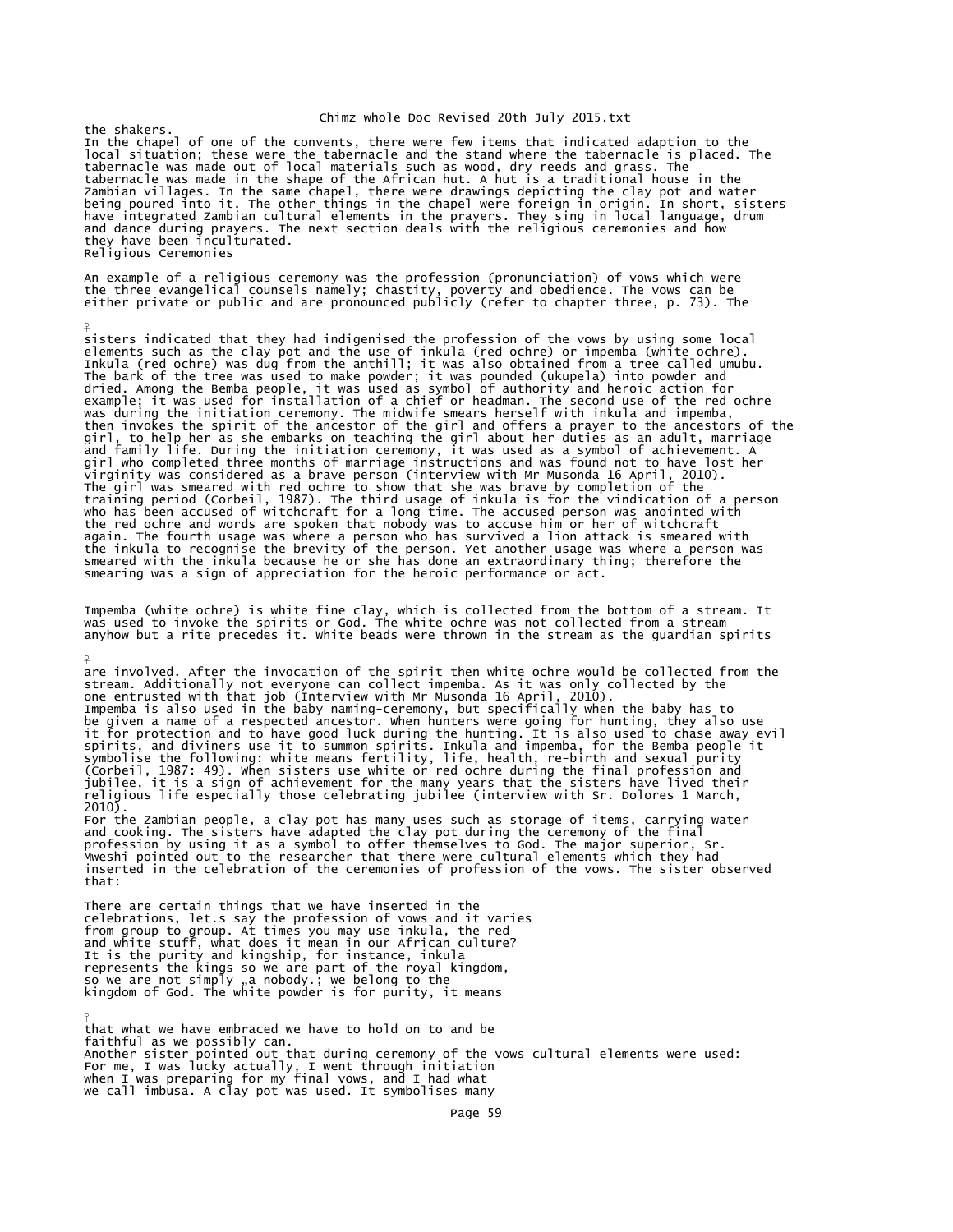Chimz whole Doc Revised 20th July 2015.txt things. It symbolises community and we feed from the clay pot like the way we do at home. In the clay pot we put a lot of gifts and at the same time we receive gifts. In the African context we cook together and share it out the food, so it is a symbol of community and sharing. During the final profession rite, the sisters use a small clay pot (this example is from the local congregation studied). The sisters were called to the altar where they knelt down holding the pot in their hands and a piece of paper. The sisters wrote on pieces of paper all<br>the negative things, the blessings they would want to receive from God, and what they want<br>to get rid of in their lives before t community.

 Sisters who are about to make final vows covered with a black cloth symbolising the sisters dying to negative elements in their lives just as Jesus Christ died for humankind. The use of the clay pot is an adaptation from the Bemba tradition. In the Bemba tradition, when a girl reaches puberty, clay pot called Nsonge (the millet), with white beads around its<br>neck was used. The name Nsonge is a kind of millet and the emblem symbolises offering to<br>the ancestor, who was requested for fav rite.

E:\TOMAIDA PIC30001.jpg

 $\frac{9}{5}$ 

¥ The above prayer was offered by the midwife to the honoured ancestor of the girl. When<br>making their final profession also call on God to help them in their life and the work they<br>do. Just as the midwife says, "help us in o example where congregations of sisters have attempted to do inculturation. This has been done through the use of local language, dance and drumming. The (white powder called) inkula or impemba is applied on the forehead of the jubilant(s). During the celebration of the jubilee or profession of final vows, traditional women from the community are invited to give amapalo (blessings), encouragement and some advice to the sisters; they use (the white<br>ochre, called) impemba in doing so. The sister who explained this to the researcher went on<br>to say that amapalo were blessings in ¥ The Dress Code The religious dress referred to here is the religious garb or habit. The views of the sisters indicated conflicting responses because in the local congregation, most of the junior religious persons have changed from the traditional religious dress to wearing civil clothes,

while older generation had not. The sisters had changed the dress code from the religious<br>habit to wearing simple skirts and blouses and did not use a veil. The older generation<br>preferred keeping the "Roman identity" as co senior sister pointed out: Yes for me, it doesn.t make sense, but at the same time, getting rid of the religious dress without weighing the consequences is not the ideal. We should reflect why we<br>are making changes and how the community (the public)<br>will react to the change. Therefore, taking off the religious<br>dress without looking at the values or keep on wit

knowing why we are wearing it makes no sense.<br>For the veil, some sisters wore citambala (simple headgear) which was worn by most<br>Zambian women. One sister pointed out that the material for the habit had become too<br>expensiv The responses indicate that the sisters were not very clear and united about their religious dress; some of the sisters supported the traditional religious dress, while others did not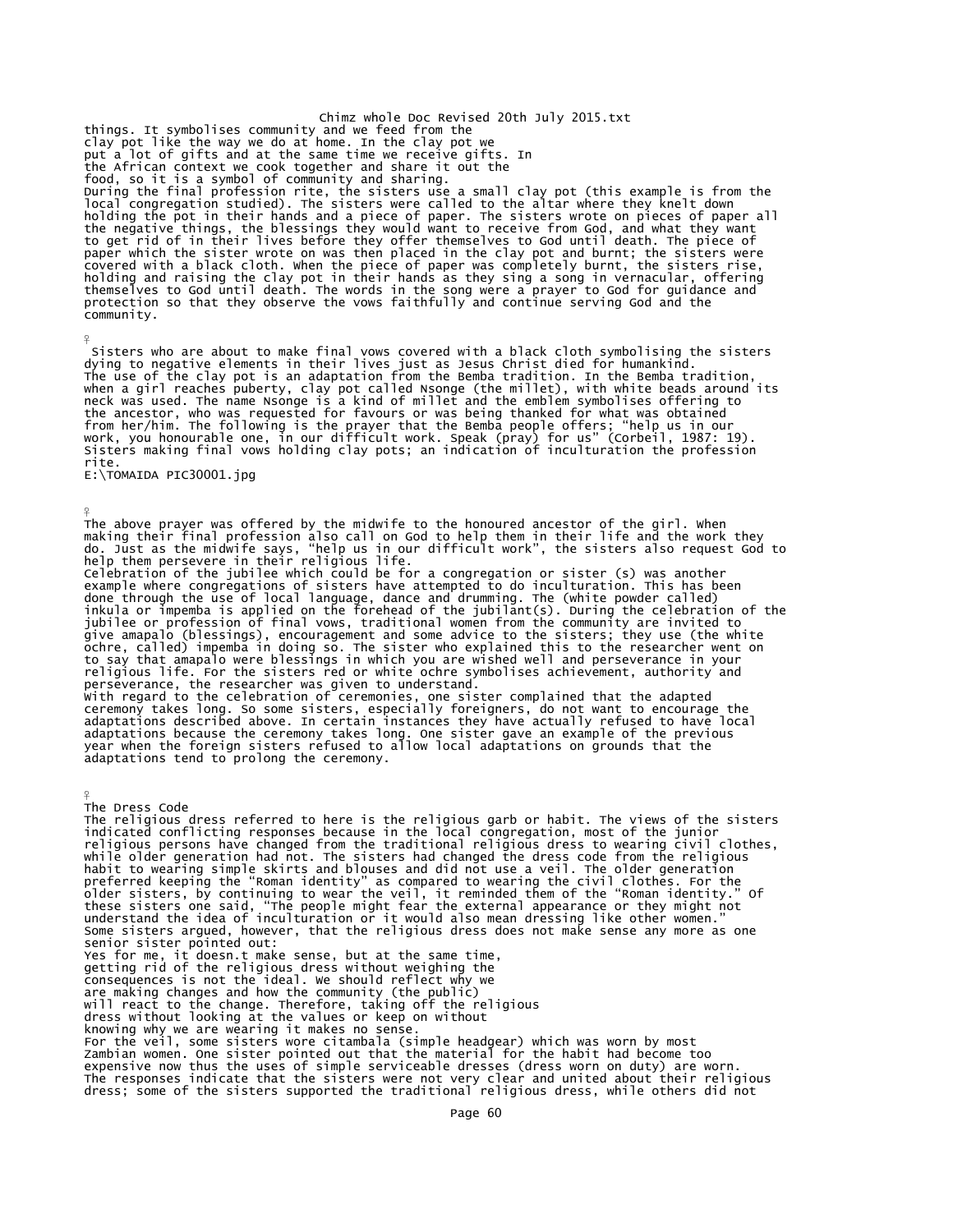Community Living<br>As well known, the religious persons live in communities, the new code of Canon Law<br>refers to community as "fraternal living in common; all the consecrated persons are obliged<br>to observe." Canon 602 is app religious institutes. Depending on the size of the congregation, a community of sisters<br>ranges from three to ten. The sisters indicated that community living was partially<br>inculturated or domesticated in both congregations When we talk of community being family we mean that we should employ those African values (hospitality, caring and sharing) that actually can make us witness that which had brought us together; concern and faithfulness. Another sister said more had to be done in inculturating community life. She said: There has to be deep sharing and a communal spirit that our culture promotes. Like sitting around the fire place where everybody has a place, everyone can take from the pot that is cooking. That way, it will be a community of sharing and caring and I will be my sister.s keeper.

The foregoing data show that more still needs to be done while some inculturation has taken<br>place, especially that the sisters would want to base it on the African family life values. The

next section deals with the aspects that were yet to be inculturated, namely the three evangelical counsels or vows.

# 6.4 Aspects Not Yet Inculturated

¥

 $\frac{9}{5}$ 

¥

The findings suggest that the three evangelical counsels which are poverty, chastity and obedience which the religious persons pronounce publicly were not yet inculturated in both<br>congregations. The responses from the sisters showed that the religious persons would like to understand the vows in an African way, meaning that they would want the vows to be domesticated or localised. One sister had this to say: The three vows are values that we hold on to dearly from home as Africans and as Zambians, we want to understand them in the light of our tradition, I think it would be helpful if they are incultured. The sisters referred to the three vows (chastity, poverty and obedience) as values because<br>African traditional society expected members to be chaste before marriage, to share and care<br>for each other (poverty) and to obey t explanation the researcher did not receive concrete examples of inculturating chastity especially. One sister said that she would want the vows to be understood in an African way and in her explanation she gave the example of the vow of chastity:<br>Like chastity, the value of life, the value of loving, the<br>value of being free for others, you know, if I understand it<br>from my African context and apply it and live could be re-interpreted to make it understood in an African way.

The sisters wished that the vows could be explained in an African way or domesticated. They wished that the explanation of the vows be start at the time they joined sisterhood as postulants, they understand them. Chastity was given as an example because it is the vow

that separated them from their families and they were not very free among themselves for<br>fear of contravening the vow. As Simpson (2003: 73) observes "Particular friendships. were<br>considered a great evil in religious life, friendship and to the community itself." One of the major superiors attempted to give a detailed example of how the vow of chastity or celibacy can be inculturated; she indicated how the living of the vow could be done: Living chastity in an African set-up, I am a Bemba by tribe and there are people who were set apart by society to be guardians; the custodians of the clan. In our tribe we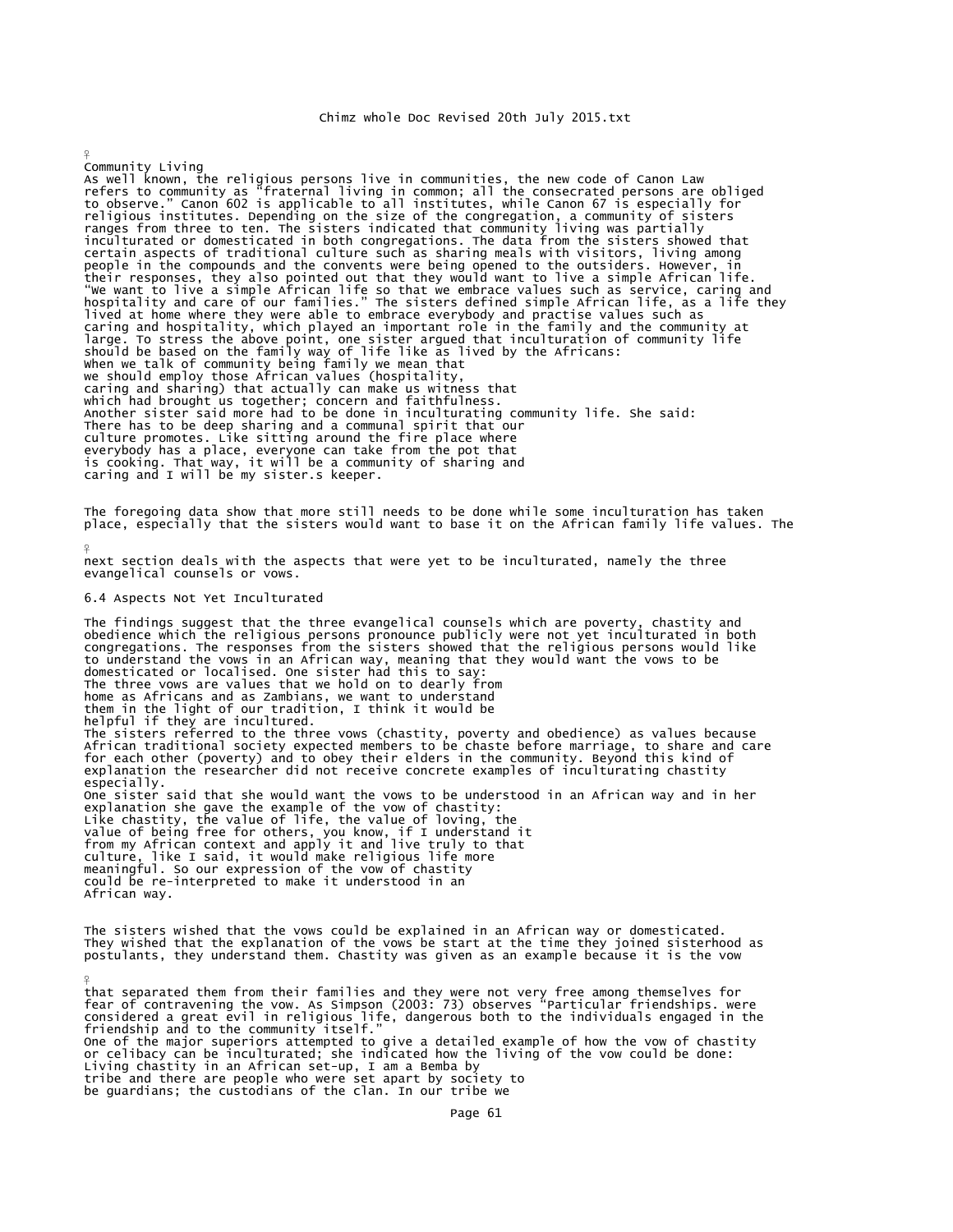Chimz whole Doc Revised 20th July 2015.txt call them ba benye. These lived at the shrine to guard the spirit, to pray that ill omen doesn.t befall the tribe or village, and to do whatever needed to be done inside to appease the spirits and so forth. They would do the offering and one of the conditions was to remain unmarried. So I think the vow of chastity would be<br>understood by an African in that set up, that the religious<br>persons are set apart for the Lord and they are not meant<br>to engage in marital affairs because their role is to and serve the community. Perhaps the difference with the Church.s celibacy is that the practice is from outside the African society and for a long time it was unacceptable in the African community. In the African community those who were set apart as guardians were chosen by the community whereas for religious life an individual makes a decision to join religious life without the involvement of the community. Therefore, Christianity introduced individualism to the<br>African society, which was a new concept. African converts could now approach God on<br>their own and pray to Him (Gray, 1971). Simpson (20 The sisters also explained how obedience and poverty can be understood in an African way. For them obedience was to be used to enhance the value of the dignity of the person obeying ¥ the instructions. One sister explained that, religious life could borrow the example of the African traditional society where a mother will respect a daughter when she is grown and at the same time treat her as a fellow adult. She said: At this stage I will not kneel to my elder sister or mother because in Bemba, there is a saying that: wakula mayo wansanga (it means you are now an adult). I am considered a fellow adult at this stage. We can talk but in<br>a respectful way. I acknowledge them as adults but they<br>will not treat me as a child. I would like to see this set up<br>in religious life where as sisters we enter dialogue when it comes to obedience.<br>With regard to the vow of poverty, the respondent.s views were that the vow had no<br>meaning in the African culture because most of the religious persons might have come from a background that is poor. Some sisters said that the choice of poverty in religious life was difficult to understand because when one comes from a humble background, voluntary poverty which the religious persons professed was sometimes incomprehensible. This was because the sisters were aware that they lived a comfortable life compared to that of the people they served. Actually the convents in compounds and rural areas did not reflect the poverty they professed. The vow of poverty that the sisters professed was voluntary poverty as proclaimed by Jesus<br>Christ in the Gospels. However, most of the respondents suggested that the vow should be<br>explained in a localised way so that it is sharing until it hurts because that is what we have in our culture, in our background, to share not because I have excess but to be able to share whatever I have. The sisters further suggested that sharing should be accompanied by caring, caring for parents, siblings and other members of the extended family. The sisters were not able to ¥ explain further how the three vows above could be concretely inculturated and this was the case in the literature reviewed in which researchers, scholars and academic observers

remained inconclusive on this matter. There were varying responses on to the extent of inculturation between the local and international congregations. Some sisters from the international congregations indicated that inculturation could easily be achieved in a local congregation because it would be easier for<br>the local sisters to embrace their African values. One sister from the international<br>congregation said, "It is perceived by some foreign congregation said:

Yeah, I would feel the local sisters would be more inculturated because for them, there are no barriers like another culture from outside Zambia. They come with their local values and traditions from home. For example, the sisters from Chilubula,12 it is straight forward; you see it from beginning to end, they are more inculturated than us. The Chilubula sisters belong to a local congregation which was the first to be locally founded in Zambia.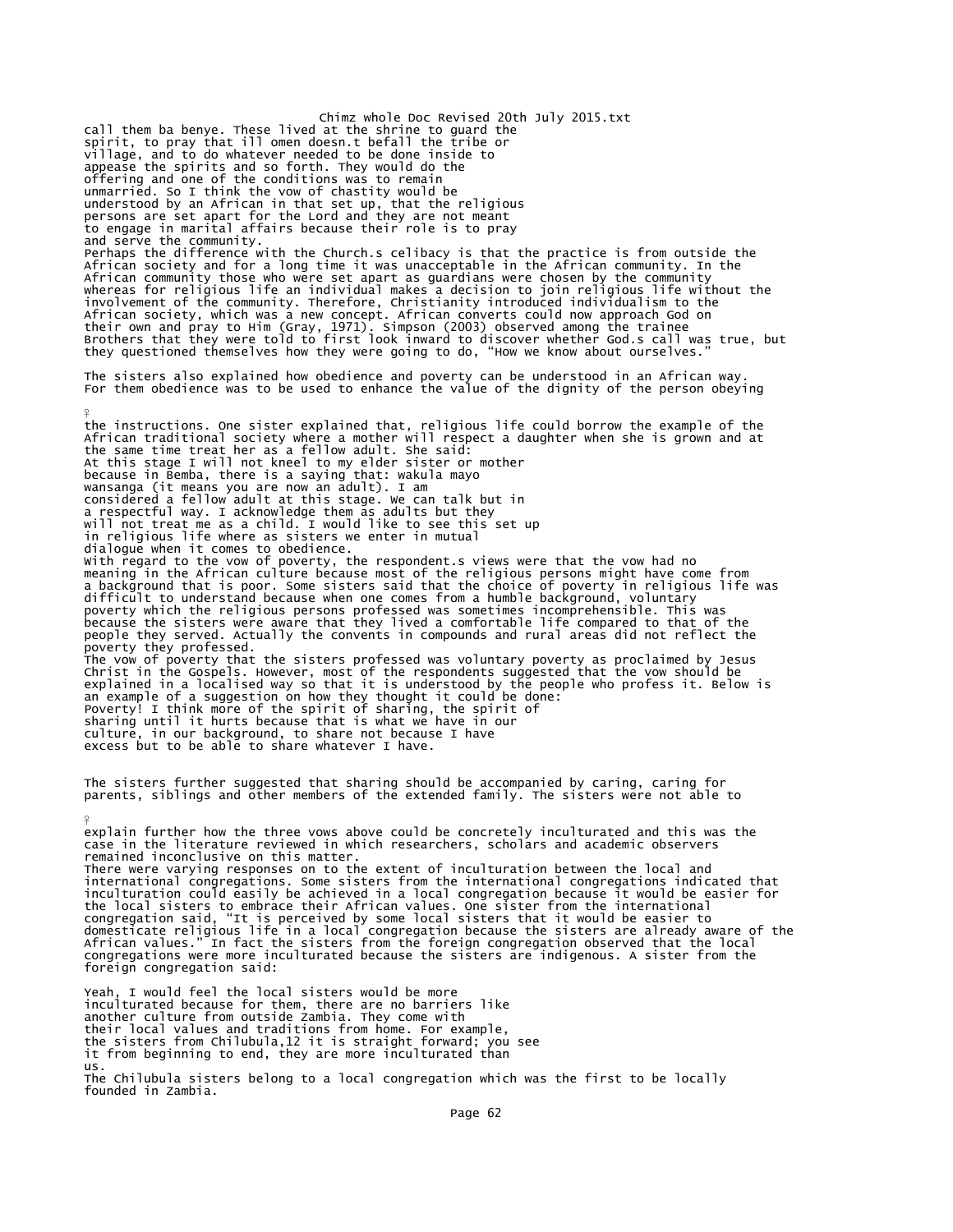12 The sisters from Chilubula are called Sisters of the Child Jesus; they are a local congregation who were established in Northern Province in 1926. These sisters are the ones who led the advocacy for a localised religious life in the 1970s.

A former brother had a contrary view because he observed a different scenario; he said in some local congregations, there was no inculturation because the life the sisters lived did not

reflect African values. "If one had walked in the communities of most local congregations, it<br>would be difficult to see much of the local climate or way of life being localised."<br>Some sisters from the international congreg congregations to promote inculturation of religious life because the congregations follow Western culture which at times contradicts African culture. The foreign sisters promote their<br>way of life and some sisters have failed to blend in the Zambian culture in the way of life of<br>their communities though they are than the local ones. One sister explained:

You might find the local congregations are even worse! Wasanga (find) local congregation ilyo baya kucililo13 (when local sisters attend funerals) they have to be in their<br>outfit. They can.t even be practical to fit the set up. They<br>would say: "we can.t sleep at a funeral in a dorm, we are<br>sisters; look for another place for us.. inculturation. The respondent was trying to point out that some local sisters do not want to localise their way of life.

13 The phrase means that the local sisters are not ready to embrace the local situation, for example, when they

go for funerals, they would not want to mix with the local community.

¥

¥

¥

The foregoing findings have revealed that it is difficult to make comparisons between local and international groups because some international groups are open to inculturation, while<br>others do not want religious life to be domesticated. Some expatriate sisters have not<br>encouraged or supported the integration of

be due to long establishment of the congregation, hence the reluctance to change. Nevertheless, even in the local congregation inculturation has not been easy. With regard to the three evangelical counsels (vows), no inculturation had taken place in the two congregations studied. Medium of Communication

Data shows that the medium of communication was another aspect that had not been localised. English is the medium of communication in the congregations. The sisters said they had continued using English for communication because it is much easier to use it than vernacular languages as all the sisters spoke English. The sisters had not decided to use any vernacular language because they have many ethnic groups in the congregations so it made it difficult to use one particular vernacular language. The sisters from the local congregation pointed out that at one time, one ethnic group was predominant in the congregation and the language of that ethnic group became the "official" language for that congregation. The sisters from other ethnics groups felt out of place and some even left the congregation for that reason. That was why during prayer the sisters still used English although the Divine Office has been translated into Bemba and cichewa and copies can be found at the offices of<br>the Archdiocese of Lusaka. Anyway, during prayer, the sisters occasionally sing and say the<br>intercessions in vernacular language.

6.4 Reasons for Hindrance or Slow Implementation Process of Inculturation of Religious Life

The study found there were some issues that adversely contributed to the slow and in certain cases non-implementation of the inculturation of religious life. These issues or reasons

included the following: leadership in both Church and congregations, fear of religious<br>syncretism, lack of understanding of the concept of inculturation, lack of appreciation of<br>African values by some local and expatriate reasons will be presented in detail below.

6.4.1 Divided Leadership: Church and Congregation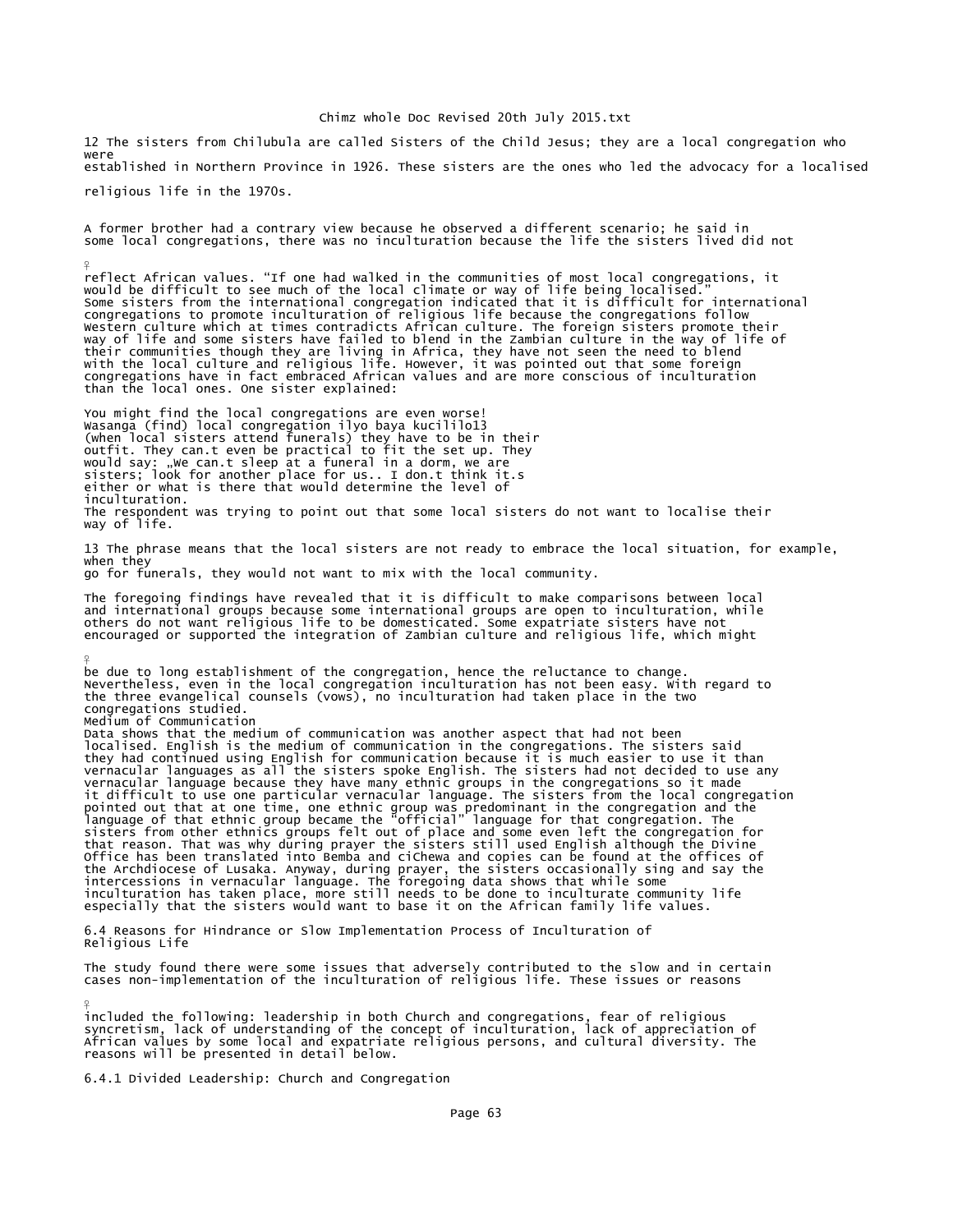Chimz whole Doc Revised 20th July 2015.txt The findings revealed that several reasons contributed to slow or non-implementation of the inculturation of religious life. Some leaders in both Church and congregations supported inculturation while others were conservative. The Church Some of the data collected showed that the Church in Zambia has not been very supportive of the process of inculturation of religious life. One of the church leaders stated that<br>inculturation in the Zambian Church was seen as a threat to the Church tradition. The Bishop said: The Zambian Church regards inculturation as a threat to Church Tradition. The Church believes that what is established has been well thought over, so no change is needed. But people must feel at home in the Church. This can only come about if faith and culture are integrated.

The response above came from a Church leader who initiated inculturation of liturgy in<br>Lusaka Archdiocese. One other Bishop did not support inculturation of religious life<br>because he thought it would dilute religious life.

¥ However, he pointed out that he was not hundred per cent in favour of inculturation because the dancing and singing prolonged the celebration of the Eucharist during mass. The majority of the sisters in the study agreed with the view of the supportive bishop that<br>the Church in Zambia had not been helpful in the inculturation implementation process. For<br>example, one sister said that: "some le Another reason given why the implementation of inculturation of religious life had been<br>slow was that "somehow inculturation becomes more difficult and a delicate task since it<br>raises the question of the Church.s fidelity No! The Church has not encouraged the inculturation of<br>religious life. The official Church, I think it is biased and<br>male dominated even now, because even the voice of<br>women is not heard. There are a lot of things that we still have the mentality that men are the ones who are supposed to run the show, they pay little or no attention to inculturate religious life.

In focus group discussions the sisters went on to say that the Zambian Church had hindered or slowed the inculturation of religious life because it had not supported the implementation process and the aspect of culture had also contributed to this slowness. For instance, in most African cultures women are supposed to be quiet and take orders from men, in response to

the question: why has the Zambian Catholic Church not so readily supported the inculturation of religious life? Not at all, they don.t even know what it means, the only inculturation they know is to undermine the sisters if they can and say as African women, they are supposed to be silent! I don.t think they even have an understanding or even the desire to inculturate religious life, or can they allow the religious women to have their own voice, to have their own say without thinking they have to be directed by the men? In addition, the sisters stated that, the Church in Zambia had not done much in the inculturation of religious life because the leadership was afraid of the higher authority in Rome without whose directive they would do nothing.

¥

One sister and a former brother cited rigid constitutions, Canon Law and structures as<br>obstacles to inculturation of religious life. "The Church Law (canon) can be very rigid,<br>hence hindering the advancement in inculturati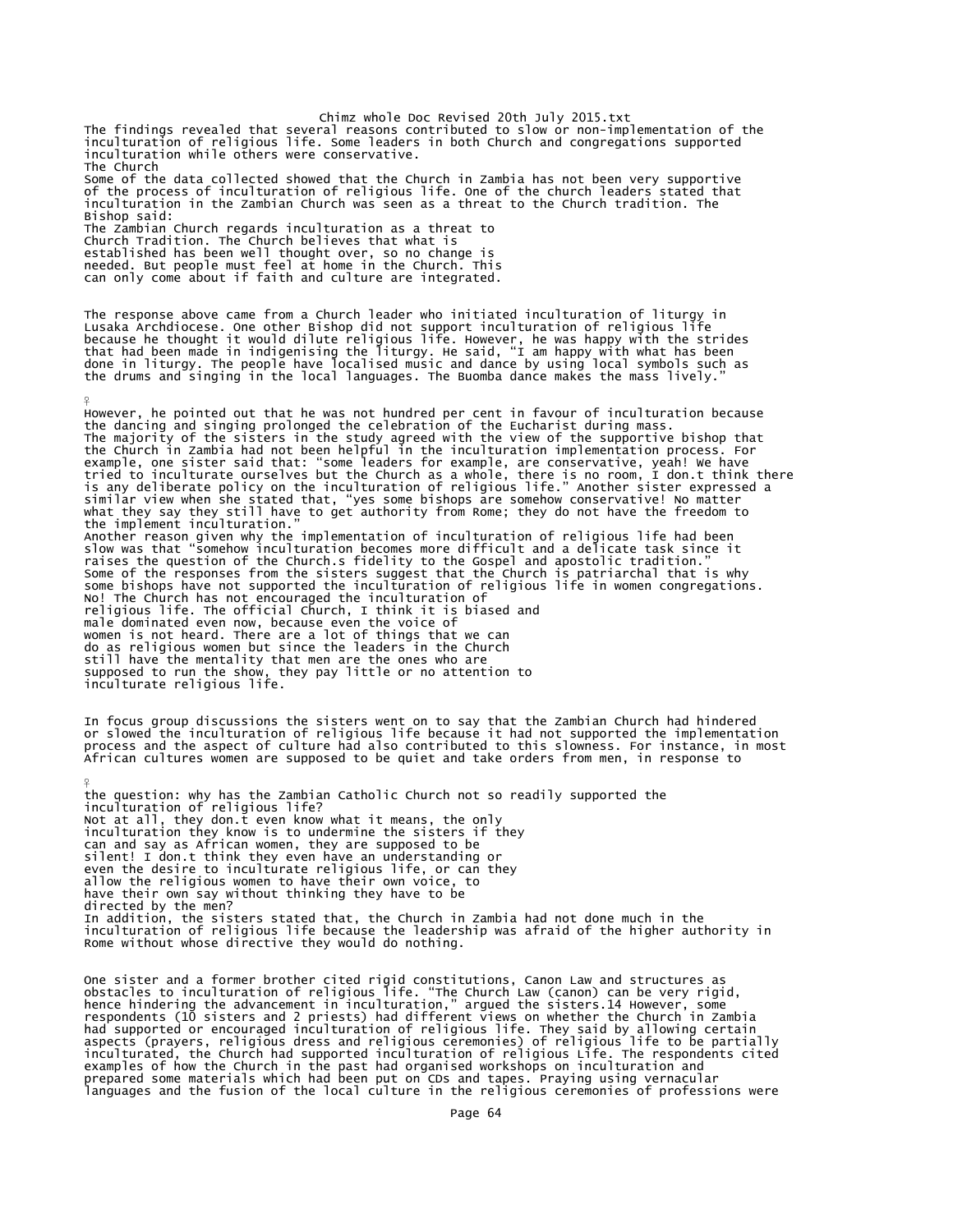Chimz whole Doc Revised 20th July 2015.txt also cited as indications that the Church had to some extent supported inculturation though at a slow rate. However, one priest blamed the sisters themselves for not being enthusiastic

14 Canon Law is the ecclesiastical law in the Roman Catholic Church which is very difficult to change. The 1917 Canon Law was last revised in 1983.

¥ enough to take advantage of the platform provided by the Church. He was referring to sisters not attending meetings in their deanery15 where they could make their views known. The above responses clearly show that the religious persons are divided in opinion on whether the Church in Zambia has facilitated the inculturation of religious life or not. This could also mean that there was no clear policy for the inculturation of religious life in Zambia.

Congregations

¥

15 A deanery is an ecclesiastical body comprising neighboring parishes, headed by the dean, appointed by the bishop in consultation with priests exercising ministry in the deanery. The boundaries of a deanery lie

in a

particular diocese.

16 These are sisters who are in charge of the religious communities or Superior General of the congregation

Within the congregations, the data showed that some superiors16 were conservative, and were not interested in inculturating religious life. In addition, lack of knowledge of the concept of inculturation has contributed to slow implementation process of the inculturation of religious life. Some sisters pointed out that they were not sure of the concept of<br>inculturation or domestication of religious life because there had not been any guidance on<br>the directive given by Rome. Going through t was clear that there was nothing dealing with localising their religious life.

6.4.2 Fear of Religious Syncretism

Syncretism was the blending of two or more religious belief systems or incorporating into a<br>religious tradition some beliefs from another tradition. Schreiter (1987) defines syncretism<br>as the mixing of elements of two reli both, of the systems lose the basic structure and identity. In regard to inculturation,<br>syncretism is one of the greatest fears of the Church; there is the fear of diluting the Gospel

¥ values. The other way of looking at it is that through syncretism, the message of Jesus Christ is compromised as it is not just being merged with another culture but with other religions such as animism and ancestor worship. One sister pointed out that inculturation<br>would dilute the faith and religious life as the "young generation regard inculturation as<br>pagan." Consequently, they would not supp did not want religious life to be diluted.

6.4.3 Lack of Understanding of the Concept of Inculturation

The responses from practising Catholics and some former religious sisters suggest that they<br>did not understand the concept of inculturation. They said the concept of inculturation was<br>unclear and still new. It was pointed the meaning of inculturation. The concept was still unclear to most adherents of the Catholic<br>faith, because its meaning and employment have not yet become standardised by frequent<br>and repeated use. One respondent pointed One sister explained: As long as inculturation is not embraced by the religious persons, it will not be regarded important and it will not<br>be considered as valuable thus it becomes a problem. So<br>these are the things that really hinder inculturation, most<br>of the Catholics do not understand the term. Ho support it?

The lack of understanding and interpretation of the term have contributed to the slow or lack of implementation of inculturation of religious life. In fact some respondents refused to be interviewed because they did not understand the concept and its implications. However, there were some respondents among the sisters and priests who were able to define and<br>explain the concept of inculturation, even though it was interchanged with two different<br>concepts namely, Africanisation and indigenisat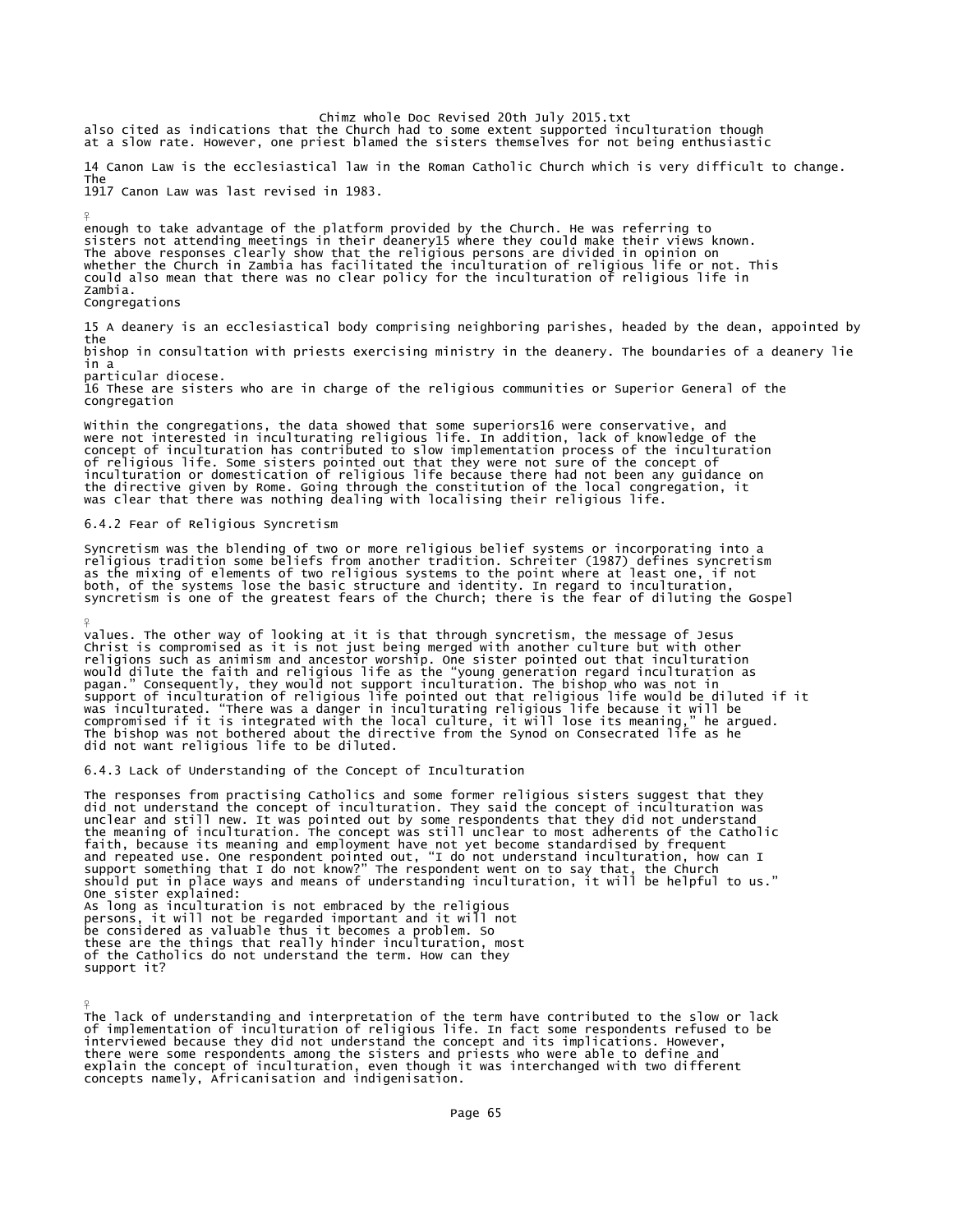6.4.4 Cultural Diversity

Cultural diversity was another obstacle to the implementation of the inculturation of<br>religious life. In Zambia there are 73 ethnic groups (Kashoki, 1990). In a congregation there<br>were usually more than 5-7 ethnic groups a study came from these different ethnic groups. Actually, the foreign based congregations too had different nationalities. One priest cited cultural diversity as an obstacle to the implementation of the inculturation of religious life. He stated: Lack of trust and openness among religious sisters from different cultures block inculturation process. Some people think their cultures are superior to others and such mentality breeds fear and suspicion.<br>A sister had the following to say on cultural differences as a hindrance to the<br>implementation process: "Because of different beliefs and customs, sisters might not<br>understand each othe inculturation. From the foregoing obstacle, it was clear that the cultural differences can be a hindrance to the implementation process of the inculturation of religious life. The fact that sisters come from different cultural backgrounds and that African cultures are diverse, means that there ¥ are differences in beliefs and customs which could lead to misunderstanding of each other. This could be a hindrance to inculturation of religious life. 6.5.5 Non-appreciation of African Values by Some Religious Persons Non appreciation of African values by some respondents was cited as an obstacle to the<br>implementation process in the inculturation of religious life or the integration of African<br>values with religious life. One major super following to say on this:<br>I take Zambia for instance; it is a battle that the older<br>generation is having with the younger generation. The<br>older generation wants to bring back the young generation<br>to the roots (appreciating the African values and the young generation are saying no!, these things are in the past, we need to move forward; so they are embracing other foreign cultures and these cultures are being passed on to their own children. In addition, the respondent indicated that Pentecostalism had contributed to the nonappreciation of inculturation because Pentecostal churches look down on African tradition. In some cases girls who join sisterhood come from Pentecostal backgrounds, therefore they find it difficult to accept and support inculturation which tries to integrate African values<br>and the Christian message. Some sisters, former sisters and brothers pointed out that some<br>local and foreign sisters do not just they would not co-operate or support the integration of African values with religious life.<br>Having discussed the possible reasons for the slow implementation of or hindrances to the<br>process of inculturation of religious li

6.4.5 Measures to Enhance Inculturation of Religious Life

In this section, the measures to enhance inculturation of religious life are presented. The research findings revealed that the sisters needed to do a lot of work in order to overcome some of the challenges highlighted in the previous section.

6.4.6 The Significance of Localising Religious Life

The respondents, especially the sisters, pointed out that there was need to sensitise the religious persons and communities on the need and value of the inculturation of religious<br>life. One sister said: "I think we have to awaken to the realisation that the inculturation of<br>religious life is crucial to religiou

### 6.4.7 Formation of Programmes

¥

The sisters suggested that having inculturated formation programmes in place would help in aiding and supporting the inculturation of religious life. As already stated, the training of religious persons is done in the novitiate or formation houses and training takes two to two<br>and half years. At the end of the formation period, the novices take or profess the three<br>evangelical counsels (vows of poverty, trainee sisters are sensitised and taught to appreciate their culture as soon as they are introduced to religious life. Below was a response that was given to stress the significance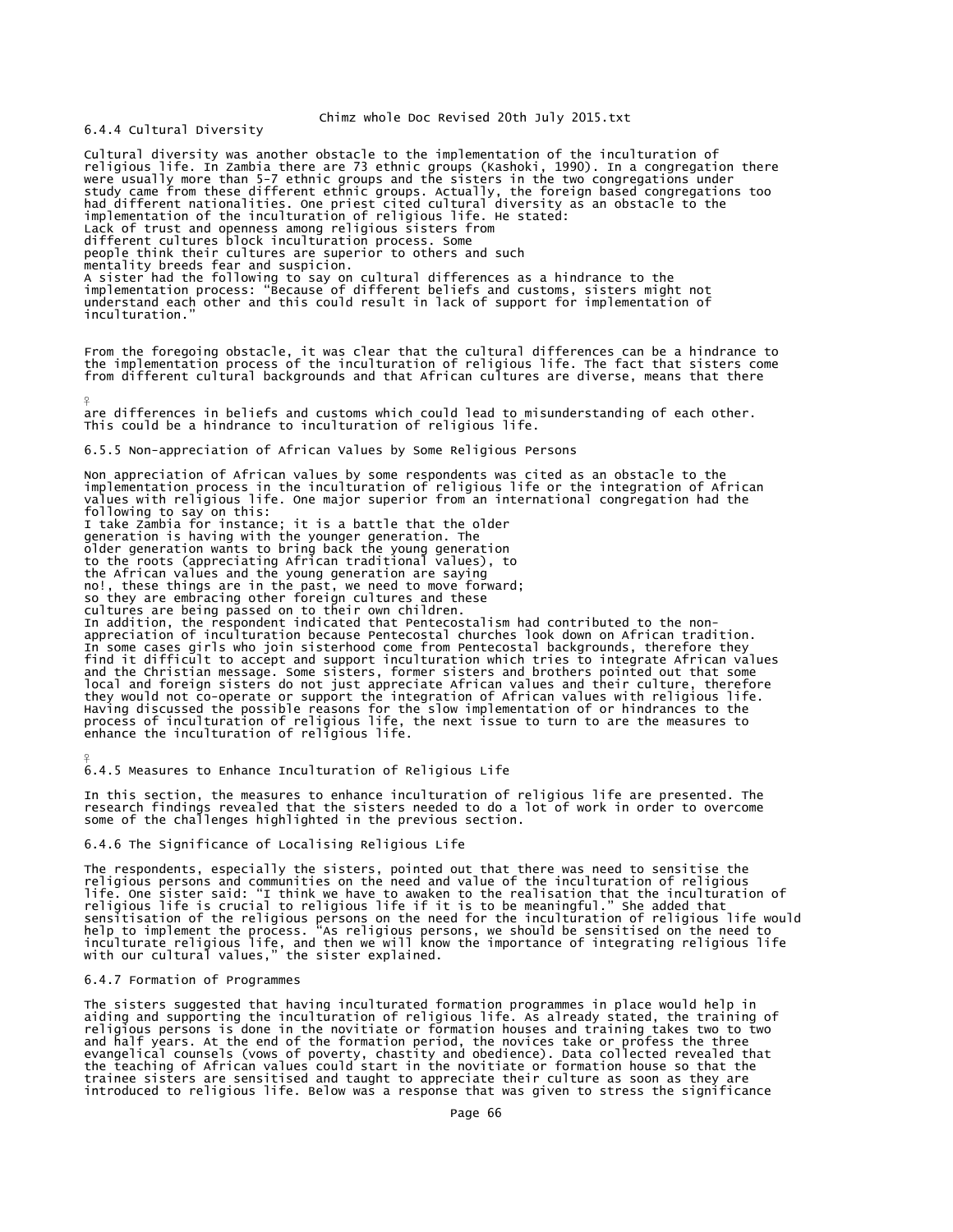Chimz whole Doc Revised 20th July 2015.txt of culture to the trainee sisters or those joining religious life.

¥ So we need to uphold and emphasise in our formation houses the need to be Africans even as we embrace this Christianity so that the young religious persons can appreciate inculturation. The sisters emphasised the need for teaching culture in formation houses so that the novices would be able to understand and appreciate their culture.

### 6.4.8 Putting in Place a Deliberate Policy

In their responses, the sisters suggested that in order to enhance the inculturation of religious life, there was need to put in place a deliberate policy on inculturation of religious life in<br>both congregations as directed by the Synod of Bishops on Consecrated Life (1994). To<br>stress the point, one of the sisters had Most of the sisters, priests, former brothers and sisters said that there was no deliberate policy in congregations on the inculturation of religious life. In line with what the respondents said, the accounts and documents studied did not show any policy on the inculturation of religious life. Below is an example of a response from a sister on this question: Not that I have come across it. There is no deliberate policy made to say, this is what we are supposed to do and whatever, there is no policy on inculturation of religious life, I must say.

The above sentiment indicates that the congregations do not have a deliberate policy on the inculturation of religious life which should be able to improve the situation.

6.7 Summary

 $\circ$ 

This Chapter has presented the findings of the fieldwork carried out to investigate the inculturation of religious life in Zambia. The study sought to find out the reasons for inculturating religious life and how successful inculturation of religious life has been as well as challenge to the inculturation process. The study also sought to find measures to enhance<br>the inculturation of religious life. The findings of the study show that inculturation of<br>religious life was imperative if the li and attract more girls to join sisterhood. The findings also revealed that certain aspects of<br>religious life (liturgy, dress and religious ceremonies) had been inculturated. However, in<br>both congregations the evangelical c of inculturating religious life were volunteered as necessary in enhancing the process of inculturating religious life. The next Chapter discusses the findings of the study.

¥ CHAPTER SEVEN

DISCUSSION OF FINDINGS

### 7.1 Introduction

The chapter discusses the findings of the study which was conducted in two women<br>congregations of Zambia, to investigate, using a scientific inquiry, whether inculturation of<br>religious life has occurred. This has been done of the study namely: to determine the reasons for the inculturation of religious life; identify aspects of religious life for possible inculturation, identify the reasons for slow implementation or hindrances of the inculturation process and propose measures that would enhance the inculturation of religious life in Zambia.

7.2.1 Reasons for the Inculturation of Religious Life

The study sought to provide reasons for the inculturation of religious life in Zambia. These reasons are discussed under the emerging themes; meaning, relevance and survival of religious life and the "sense of feeling at home. and being rooted in African culture.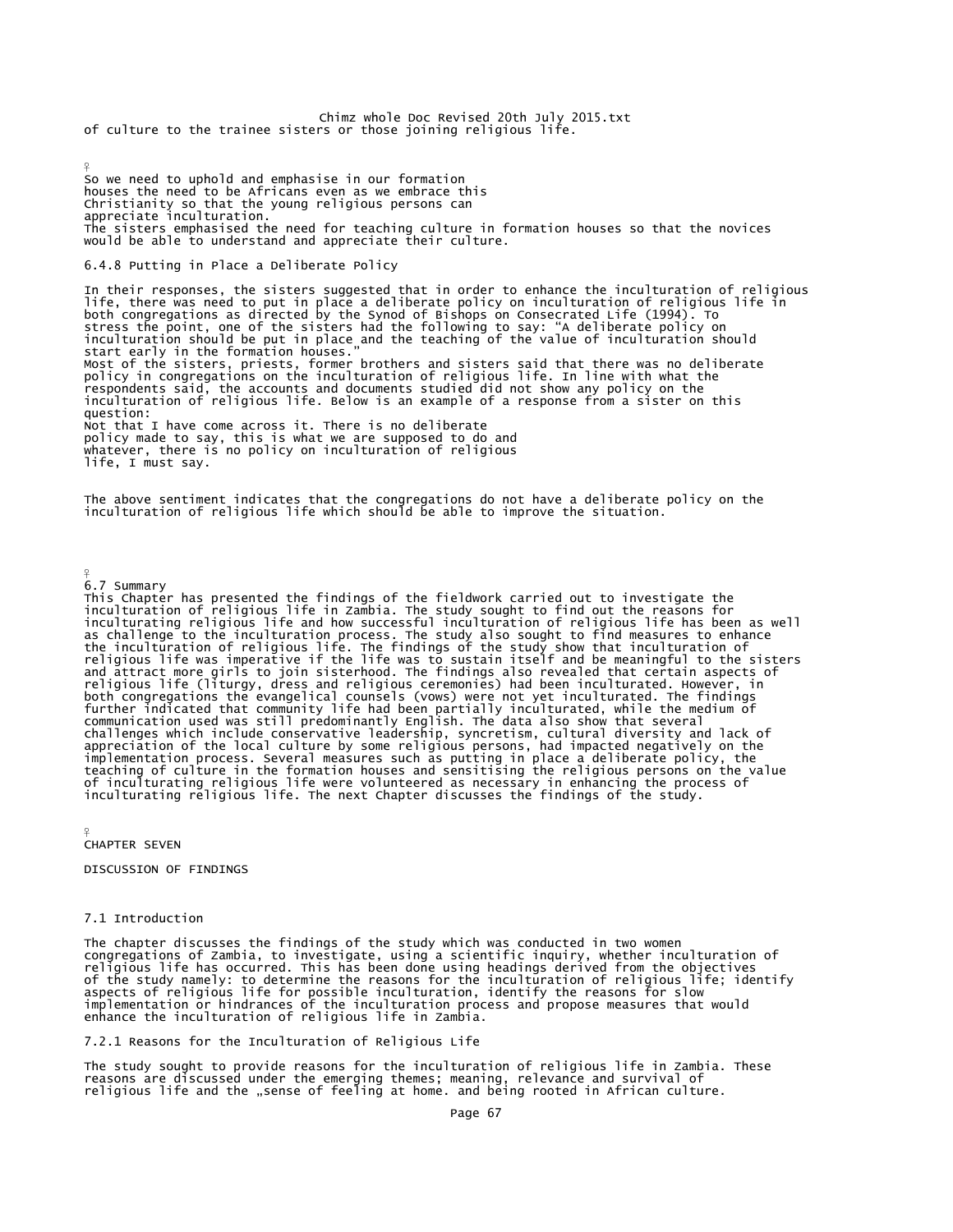Chimz whole Doc Revised 20th July 2015.txt Meaning, Relevance and Survival of Religious Life with regard to the meaning, relevance and survival of religious life, all the respondents<br>indicated that for religious life to be meaningful, relevant and able to survive, it needs to be<br>inculturated. In other words it is it. This finding is consistent with Kiaziku (2007: 22).s view point that the religious institutes<br>or congregations in Africa have an urgent need to inculturate religious life.

¥

In addition to the foregoing views, some religious women had stated that the religious<br>persons were dissatisfied and frustrated due to cultural imperialism and in order to help end<br>this problem and make the religious perso This was consistent with views of the sisters expressed in the 1970s that their religious life<br>needed to be domesticated so that the foreign elements which they had inherited from the<br>white missionaries could be shed off. life by stating that: The task of expressing consecrated life in the cultures is today one of the great challenges for its future, in the face of great diversity of environment, races and cultures, and the mission of the Church to evangelise all the people of the earth.

The above quotation expresses the significance of inculturating religious life so that it could bring vitality and meaning to religious life. Inculturation was a necessary process and if it<br>was genuinely carried out, religious life would be deeply rooted in African culture and its<br>witness would be valuable and attrac

¥ formation, prayer and liturgy, the principles and values of the spiritual life, the structures of<br>government, the forms of the apostolate and the style of life." Similarly, the Instrumentun<br>Laboris, par 93 of the Synod of inculturation in the same words: Inculturation, therefore, involves the whole of consecrated<br>life: the charisma that characterises a vocation; the<br>lifestyle; the manner of formation and of apostolate;<br>prayer and liturgy; the principles of the spiritual li The reasons for this problem are perhaps historical. According to O.Reilly (1996: 5),<br>"religious life was presented to Africa as a pre-packaged deal offered to Africans on a take-<br>"or-leave it basis, it was a form of life  $\frac{9}{5}$ 

The lifestyle that is generally followed within the institutes of consecrated life is widely seen by the African<br>members as an "importation from outside.. A feeling of unease seems to spread throughout religious communities, where the religious sisters seem to suffer loss of their African identity and their ability to live as consecrated persons in the totality of unity of their being. It was true that when one enters religious life there was a loss of the African identity<br>because the life that one embraces in the convent is not African. So inculturation would<br>bring about good African or Zambian values i appear to be "foreign. or "European.. Currently, important African values such as the care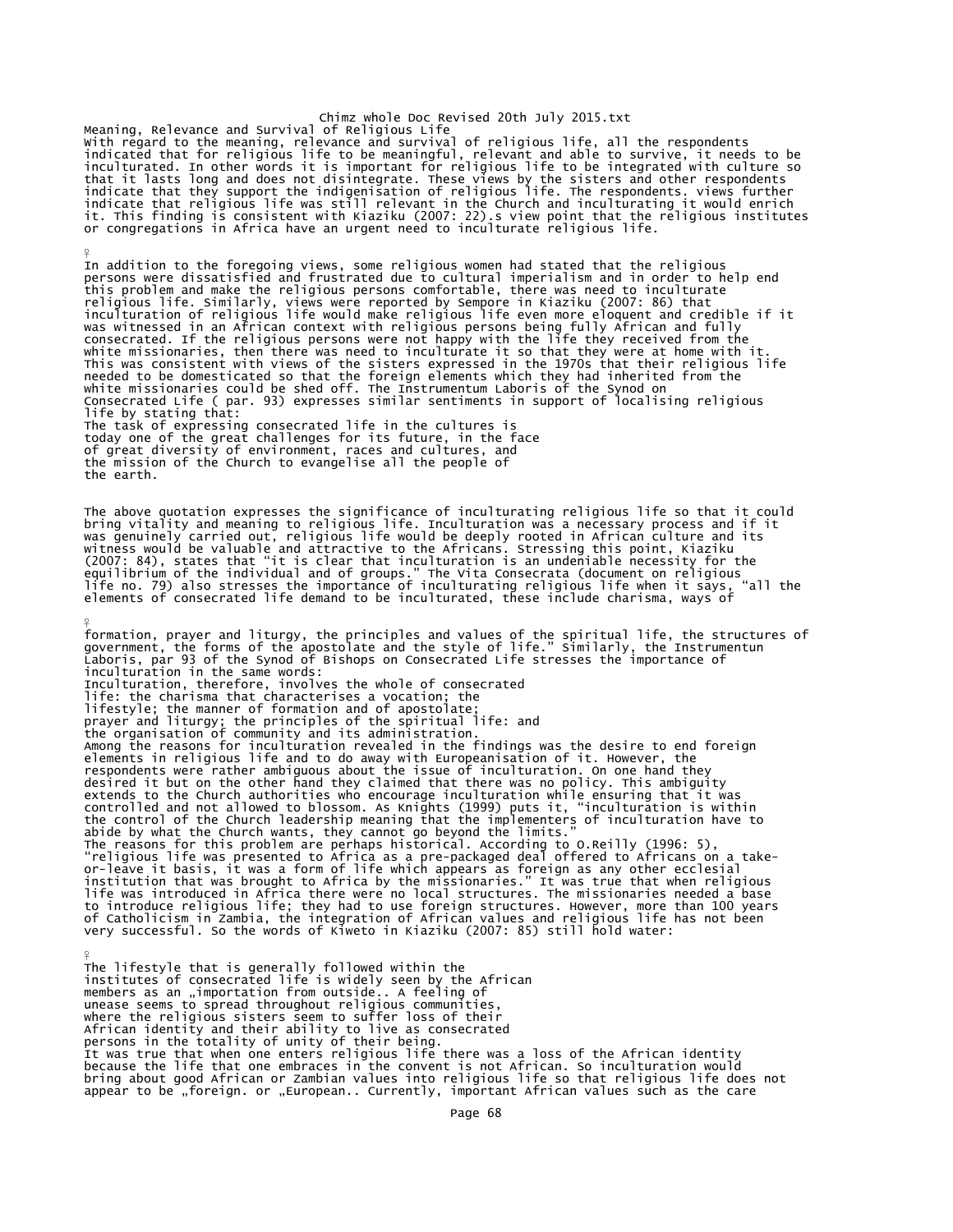Chimz whole Doc Revised 20th July 2015.txt<br>Would ensure that in religious at the good Zambian values are retained and appreciated.<br>Indeed the Synod of Bishops at the frican Synod (1994: 372) pointed out that inculturation<br> life would be rooted in the local culture. Worth noting is the fact that the Bishops pronounced inculturation as a panacea to cultural alienation, yet as early as the 1970s, the Zambian religious women had begun to advocate<br>for the inculturation of religious life to suit the Zambian situation. In 1973, the Zambian<br>sisters questioned the religious life the African situation.

Concerning the end of Europeanisation of religious life, the researcher noticed elements<br>which were still foreign in the congregations where the study was conducted. The sisters<br>still used many of the things that they inhe

the community, there was a superior who was in charge of the community and sisters who could number 2-10. Prayers and meals were done and taken together, while community meetings are conducted once a month. Even the structure of the government in the congregation was still European-oriented. The onus was on the sisters who wanted to get rid of European influence to change a number of things in the congregations (such as the structure) and adapt them to their African culture. Though care should be taken that it was not just change for the sake of change, it had to be meaningful change. Some basic organisational structure was the same elsewhere because the universality of the church should be prominent. However, they had to be careful so that they did not do things against<br>the authorities in Rome, just as Pope Paul VI stated in 1975, that the integration of faith and<br>culture had to remain Catholic.<br>Th

An important point related to the foregoing was that inculturation of religious life would<br>create a sense of feeling at home. According to the respondents African values such as<br>"family., .joy., .ylohantu.and respect for t

African values could be taught to the religious persons who would benefit from them and value African culture especially those who do not appreciate African culture.<br>On the other hand, while it was good and important to integrate the African culture with<br>religious life, it was a difficult task because the you secular process that has no regard for religion. So the congregations have to work hard to<br>change some of the values or ideas that potential religious persons go with to the convent.<br>Another problem was that there are time encouraged the appreciation of the African values and in some cases they have even<br>removed from the constitution anything to do with African. As O.Reilly (1993: 251) puts it:<br>"They set about removing from the constitutions not impossible.

# 7.2.1 Inculturated Aspects of Religious Life

¥

¥

¥

In line with objective two, which was to identify aspects of Catholic sisters. religious life<br>that which could be inculturated in religious life, a number of aspects of religious life were<br>indeed identified that could be i volunteer ways of doing so. Analysis of the findings reveals that the sisters would want the<br>above to be fully inculturated. However, they are not clear about "how.. This illustrates the<br>nebulousness of the concept of incu

Liturgy of the Hours (Prayer)<br>Breviary or divine office was the official prayer said by the religious persons (priests,<br>sisters, nuns, monks and brothers). Breviary or divine office was an important daily prayer of the religious persons. On the liturgy of the hours, (daily official prayer said by the religious persons) the respondents indicated that recitation of the divine office was more meaningful with dance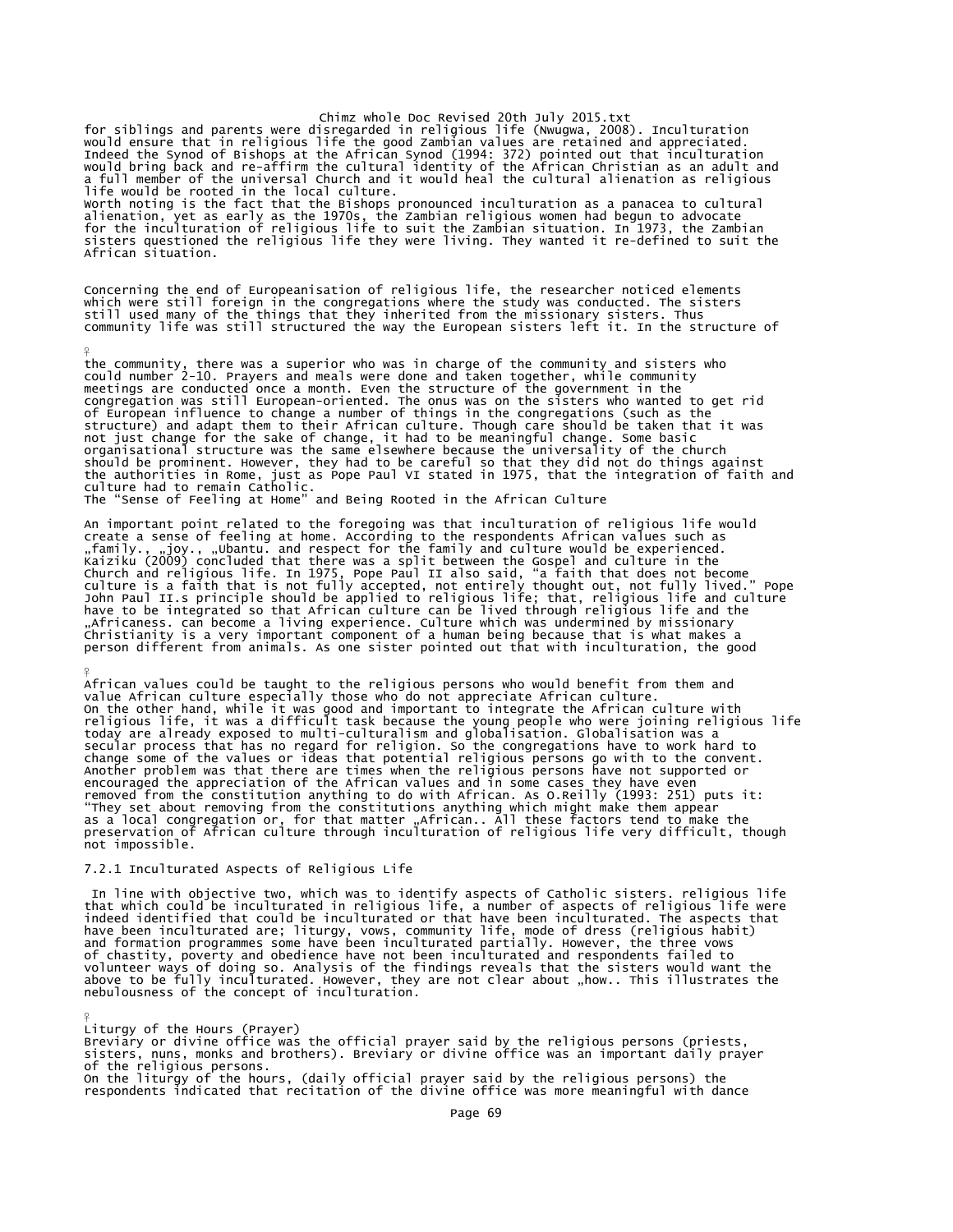Chimz whole Doc Revised 20th July 2015.txt<br>and drum because this is the celebration of people.s inner being in Africa. The responses<br>from the sisters indicated that there had been partial inculturation in liturgy. It was p offices in Lusaka have translated breviaries in Bemba and cichwewa). In both congregations<br>where the study was done, the breviaries were in English and the sisters had not yet come up<br>with an inculturated version (of the b their mother tongues.

However, both congregations have made adaptations in the recitation of the breviary for<br>example intercession are sometimes also done in local African symbols such as, singing of<br>vernacular hymns, use of drums and local dan

¥ life. Musonda (1997) gives examples of big trees, snakes and big stones as symbols that African ancestors used during worship. All this was an indication that the Church has to some extent had allowed the integration of some cultural elements in the prayer life of the sisters. In addition, in line Nwagwu (2008)s. suggestions that divine office should go<br>beyond mere reading or singing, it was observed during prayer sessions in both<br>congregation cultural values of relational warm, concern congregations that had been adapted to the local situations. They include the crucifix, the<br>tabernacle and the drawing of the annunciation of the birth of Jesus Christ. The first<br>objective that deals with the reasons for t represented in the community, in order to make their prayer more African, and aiming to have more authentically African contemplative life. A little at a time, they substituted personal compositions, genuine creations, for these "pseudo-adaptations": what rises up from the depths of prayer and the silence of the cloister is authentically African. The daily offices are accompanied by dance and symbolic gestures, expressed more freely and with rejoicing on the great feast days. The decorations of the Chapel are all taken from African symbolism.

 $\frac{9}{5}$ Profession Rites

The two congregations have inculturated the profession rites. The religious persons were able to use local models in the expression of religious life. Burke (2001: 224) supports this<br>approach because: "The profession rites offer a wonderful opportunity for the congregation<br>to offer to the people of God a "peda They used local models during the preparation of the sisters for the final vows. They used<br>inkula or impemba (red or white ochre) which was used in traditional society for various<br>purposes, for example, the Bemba people of as evil by the early missionaries but now the Church had allowed the use of these items during the religious ceremonies. The ceremonies were done during the Eucharistic celebration (Mass). This was a sign that the Church has began to acknowledge the importance of culture among Africans and the need to blend cultural values and faith in<br>order for faith to be deep-rooted in the lives of the Africans. This was in line with Pope Paul<br>VI who emphasised the need to use the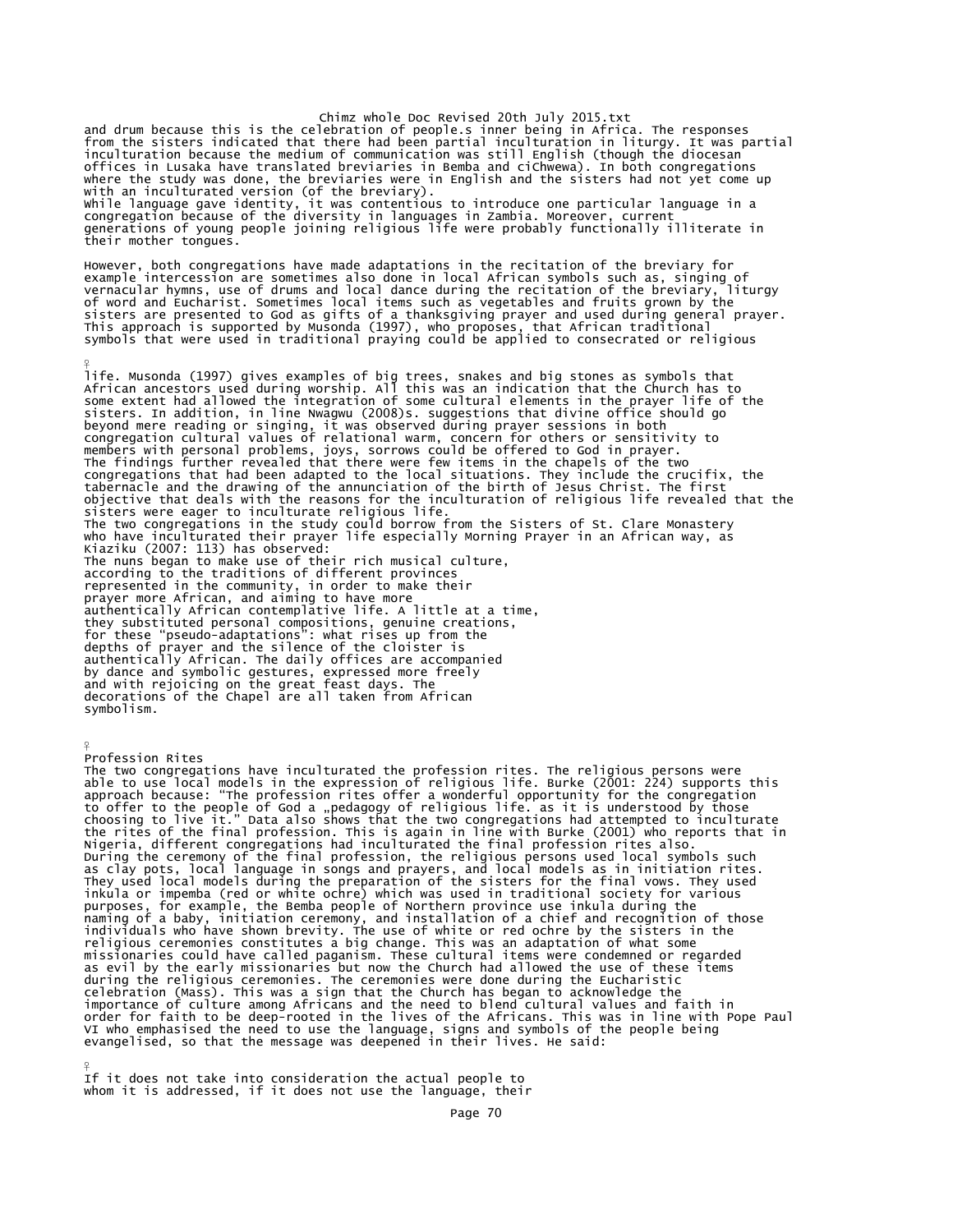Chimz whole Doc Revised 20th July 2015.txt signs, symbols, if it does not answer the questions they ask and it does not have impact on their concrete lives, it means the message of Christ has not been rooted in the lives of the people (Evangelisation Today, no. 63).

¥

¥

¥

The clay pot was a significant item in Zambian traditional society; its uses include for example cooking, carrying water, storing water and food, etc. In the Bemba traditional<br>society the clay pot is also used in the initiation ceremony as described on p. 132. The pot is<br>named Nsonge.17 The sisters from the lo D:\Picture 001.jpg

17 The name of this emblem comes from "Nsonge., a kind of millet, symbolising an offering to the ancestors, who are being asked for favours or being thanked for what was obtained from them. Corbeil J.J. (1982: 19).

An African symbol used in profession rites (Corbeil, 1982). The sisters use the clay pot<br>during the profession of the final vows.<br>This is consistent with Corbeil.s (1982) description of the Bemba traditional initiation<br>cre profession, she was able to use some cultural items, which brought her close to her local way of life.

In the final profession ceremony, the black cloth symbolises the dying to sin, just as Jesus Christ died and was raised from the dead; the sister (s) rises and offers herself/themselves to God. Then the clay pot is broken, symbolising that she has thrown away all the negative things that would disturb her in her service to God and the community. This was followed by all the finally-professed welcoming her/them by singing a praise song and dance. This<br>gesture was also done at the end of the rite of passage (initiation rite) in African traditional<br>society. So it was an adaptation of Gennep.s work, as the reintegration stage when the neophyte returns to the community. celebration takes place to welcome back the neophytes to the community. This was also in line with Burke (2001).s description of a similar stage in Nigerian religious sisters

celebration. After the profession of vows, all the finally-professed sisters of the congregation present come forward and pronounce an act of covenant over the sister (s) and embrace her as a sign of welcome. Furthermore, in line with the traditional marriage rite, the sisters to make vows were escorted to the ceremony by their parents or the elderly relatives, just as a bride was taken to the bridegroom by her maternal uncle or father. Thus the role of the family was<br>acknowledged. The gesture of accompanying the sisters to the altar by the family was not<br>done at the time religious life was introduced to Zam inculturation. Another example of inculturation of the rite of consecration adopted by some Congolese<br>congregations was the African "blood pact." Kiaziku (2007) points out that in women<br>congregations, a symbolic sum of money, as a kind o to the pledge. This was similar to the bride-wealth that the family of the groom gives to the<br>family of the bride as a guarantee of stability and of the sincerity of the two young people in<br>their mutual self-giving and acc wealth was one of the things that was lost when a female child joined sisterhood. Jubilee Ceremony

In the local congregation, the sisters indicated that the celebration of the jubilee was also<br>ritualised by using local symbols i.e. that is inkula or impemba during the ceremony. The<br>jubilant was blessed with the sign of

involved in the ceremony. The elderly women of the community are given the responsibility<br>of inscribing the sign of the cross using inkula or impemba on the fore head of the jubilant.<br>This is a blessing given to the sister The inclusion of the elderly traditional women in the ceremony was a way of telling the people that the sisters are part of the local community. This was a new cultural element that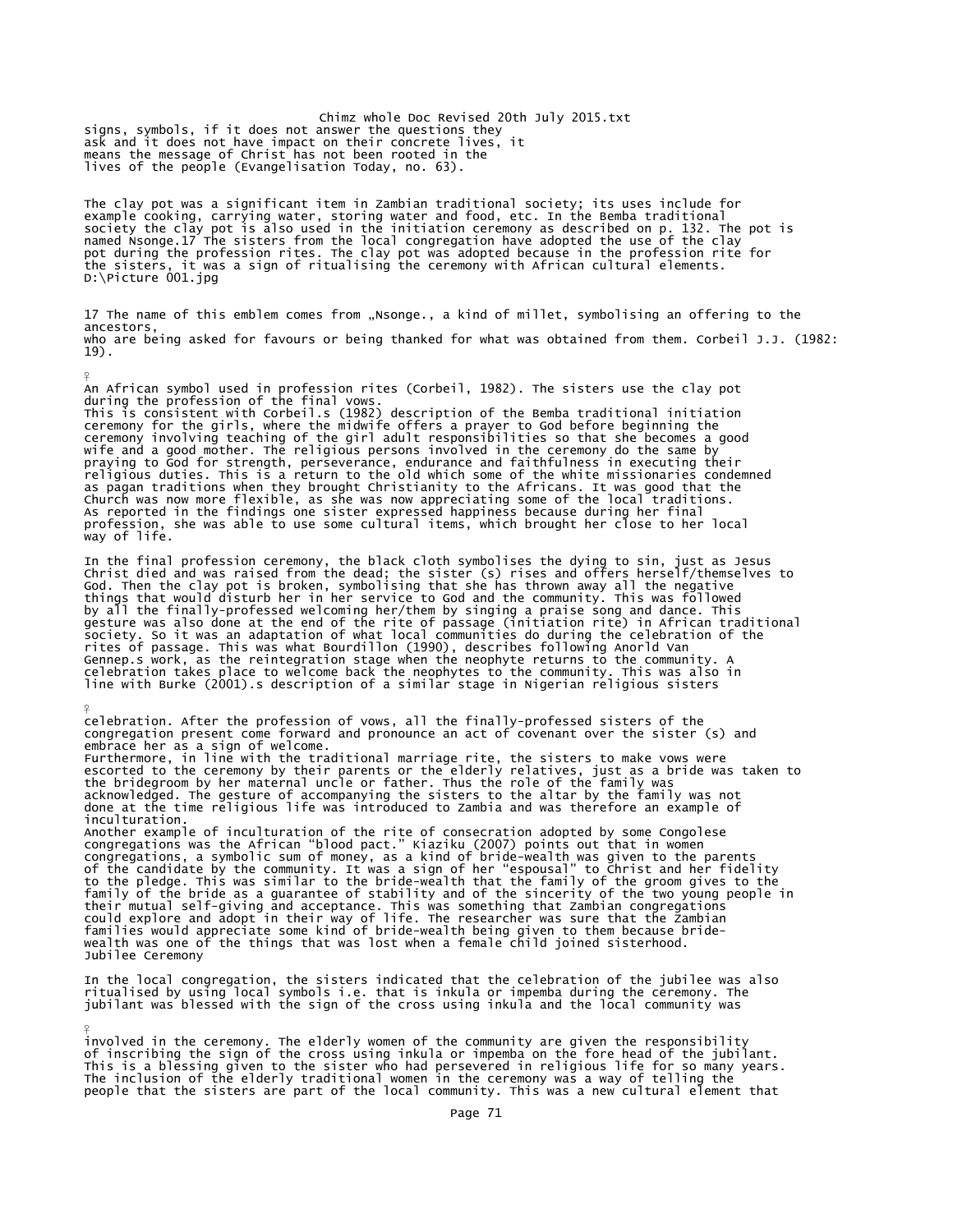Chimz whole Doc Revised 20th July 2015.txt<br>had been added to the ceremony and which would not have happened in the 1960s, 1970s<br>and early1980s. It was addition to the cultural elements of inkula or impemba in the ceremony.

¥

¥

¥

Inscribing the sign of the cross using inkula or impemba on the forehead of the jubilant. Mode of Dress

The second aspect of the sisters. religious life that had been partially inculturated was the mode of dress. In spite of the Church requesting the religious persons to inculturate religious<br>life, most of the locally-established congregations did not want to lose the "Roman Identity..

There were conflicting responses from sisters on whether the religious dress should be<br>inculturated or not, some said; "the religious dress did not make sense any more". "I can<br>take it off, I can leave it on, and for some This was not surprising as some local congregations not only in Zambia, but elsewhere too feel that if they did not wear the religious dress then they were not really religious sisters (O.Reilly, 1996). Nevertheless the religious dress that the sisters in the local congregation<br>claimed to have inculturated was not adapted to the local Zambian dress. The clothing that<br>the sisters have adopted is not reall congregation has nothing that is uniquely Zambian perhaps this is because as Taylor (2006:<br>89) aptly notes: "In Zambia there is no national costume, and generally there is only a<br>narrow range of designs and styles that is three ethno linguistic groups."

Despite the foregoing, there was an indigenous congregation in the country called Daughters<br>of the Redeemer Sisters (DoR), who, from the foundation of the congregation, adopted local<br>attire as a way of identifying themselv

inculturating the religious dress was problematic because of the people.s expectations that religious men and women should wear some form of religious dress, the attire adopted by<br>the DoR is closer to common Zambian dress worn by women. This was also in with what<br>happened during the French Revolution when the sis adopted a religious dress based on the dress won by the French women of the day

(Brockman, 1990).<br>Another example of inculturation of the religious dress can be cited from the Democratic<br>Arepublic of Congo, where the mode of dress of the sisters was closer to that of other women<br>but was at the same ti

A number of sisters said, there was need to be cautious when inculturating the religious dress. In dress because most lay Catholics still wanted the sisters to wear the religious dress. In addition, responses from the practising Catholics showed that they would prefer sisters to continue wearing the religious dress.

Though there were conflicting statements about the mode of dress, the local chitenge attire adopted by the Daughters of the Redeemer Sisters in Zambia as their religious dress has

been accepted by the Zambian society as their attire (chitenge) this was what the local women in Zambia wore.

Community Living Community living was very important to religious life. The current code of Canon Law refers to community living as "fraternal living in common." In Perfectae Caritatis, it was referred to as common life fashioned on the model of the early Church. All the respondents indicated that there was partial inculturation of community living. In

especially the two congregations studied, the sisters shared meals with relatives and visitors, while some sisters lived among the people in the compounds. In the two congregations studied the sisters allowed their relatives to spend nights in the convents. Although this was novel as in the early foundations of the congregations, the Church would not have allowed the sisters to share meals on the same table with visitors or allow the visitors to spend nights in the convent or building a convent in the compound. There was still a disparity in the lifestyle between the sisters and the people in the compound. By Zambian standards, sisters lived an affluent life. The sisters would have to show in their way of living what they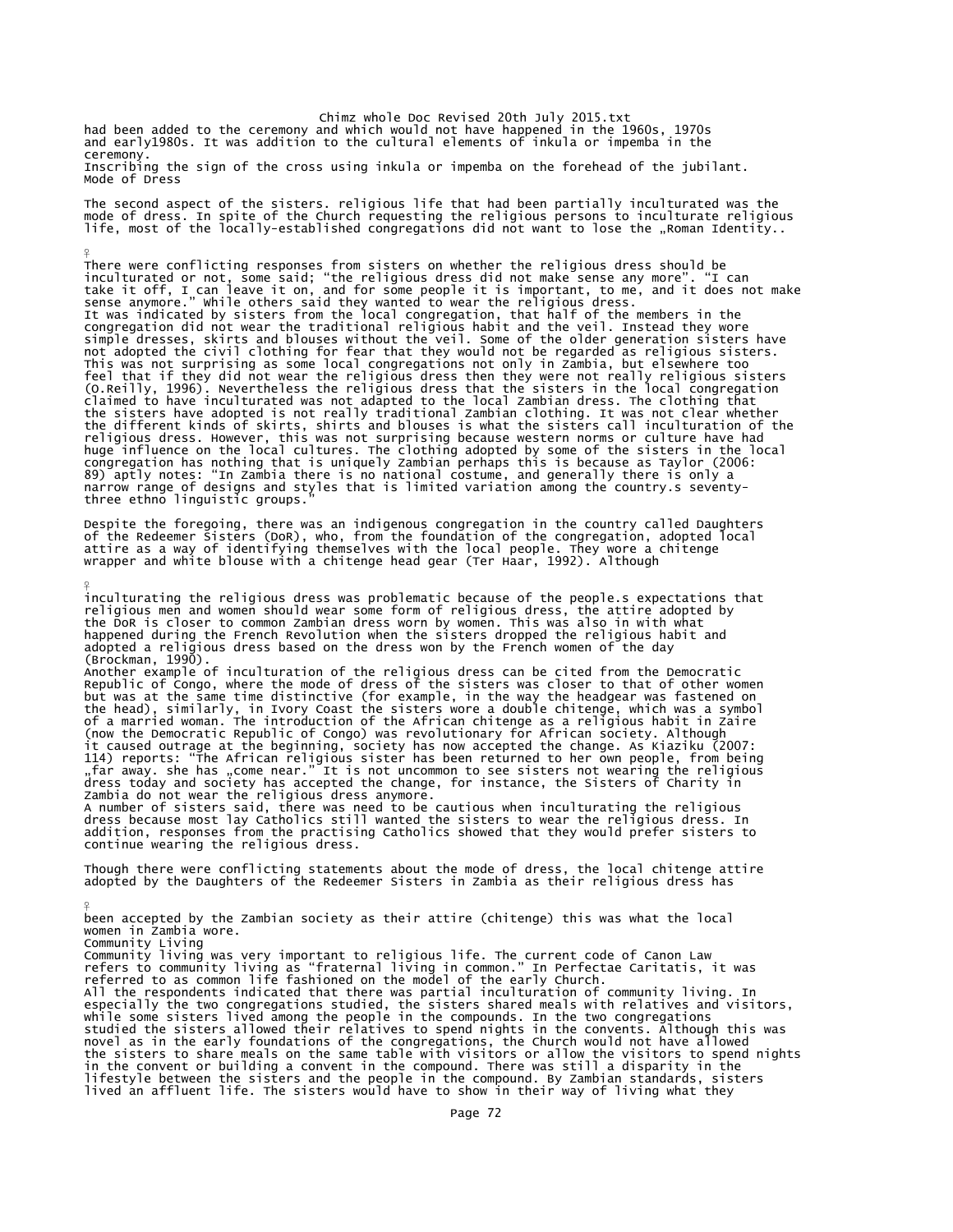# Chimz whole Doc Revised 20th July 2015.txt

wanted to do away with, inherited from the missionary sisters, as they claimed in the 1970s.<br>As at now the sisters have not realised their objective of doing away with the elements of<br>community living they inherited from t

The researcher.s argument on this was that, the 1970s sentiments by the African sisters in<br>Zambia could be located in the nationalist discourse which was a carryover from the 1960s.<br>The educated and perhaps the not so educ

to be liberated not only politically and economically but also culturally. This implied<br>indigenisation. Although Kiaziku (2007) reports that in some congregations, some of the<br>African cultural values such as assistance to them. A related point is when the sisters. relatives were sick or the sisters have bereavement. There were times when the other sisters did not seem to care to accompany the distressed sister to visit the sick relatives or attend the funeral. This has hurt some sisters to the extent of eventually leaving the convent. Such sisters feel that their religious life has gone against their African traditions and values. In African society, when a member of the community has problems such as sickness and bereavement, the community will be there to<br>support him/her in such difficult times. With regard to this, the respondents may have under<br>reported the changes or degree of incultu are very cardinal to religious life. Therefore, religious communities could inculturate some<br>religious life, as they would offer their members viable alternatives as a religious<br>community that is truly a family as well as document, Fraternal Life in Community (paragraph 14-20) states:

The love of Jesus Christ has gathered us together. This love is the theological foundation of community life. Among those disciples, those gathered together in tribes and peoples and tongues (Rev. 7:

¥ 9) have been and still are particularly an eloquent expression of this sublime and boundless love. This was the kind of love that was expected to flourish in community life. In religious life<br>people come from different tribes and cultures. The religious persons should therefore be<br>able to live together well as they are

7.3 Aspects of Religious Life not yet Inculturated

¥

Among the aspects of religious life not yet inculturated were the three evangelical counsels<br>namely, poverty, chastity and obedience. The researcher would start by explaining how<br>African traditional life looked at the vow.

benefit and success, a person consulted a divinity and when the request or prayer was<br>granted, the person returns to offer sacrifice to the divinity. The second example was that of<br>pledges given during initiation. The thir expected to be faithful to the vow as infidelity to the vow can bring a curse (Kiaziku, 2007).

As may be recalled, the meaning of the three evangelical counsels or vows were that ... ( see<br>page 68). This understanding of the religious vow was in harmony with the African<br>mentality. So the African religious person cou including vows and conform to the realities (including cultural values) of their country of

 $\frac{9}{5}$ origin. To underline the significance of rooting the religious vows in the African reality, Kiaziku (2007: 122) states that: If our vows are not rooted in our African reality, purified, of course, in the<br>light of Christ, they will have no meaning for our society. The African<br>religious must not lose sight of his or her own identity as a living hu the context in which we live.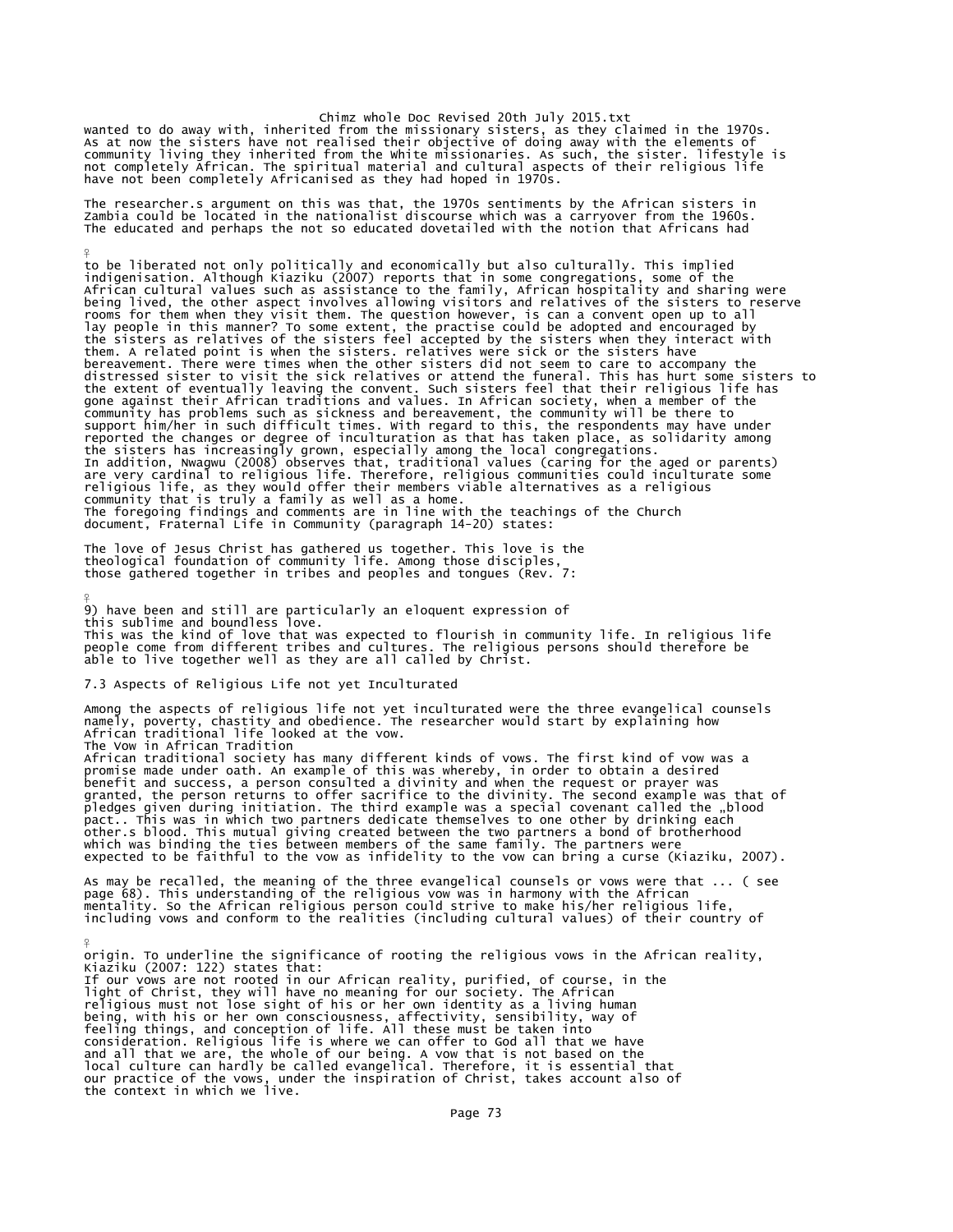Chimz whole Doc Revised 20th July 2015.txt It is in the light of the above that African religious persons need to inculturate the three<br>evangelical counsels of poverty, chastity, and obedience. However, the vows have not yet<br>been inculturated in both congregations vows should be inculturated. The responses showed, as explained by Kiaziku above, that inculturating the vows would be helpful and meaningful. Currently, it seems to be very difficult to understand the vows and relate them to the sisters. African cultural values. The Vow of Poverty

The vow of poverty was the most controversial of the three. It was one that poses challenges<br>to religious life in the countries of Africa. Even before the Zambian Sisters expressed the<br>desire to inculturate religious life, most difficult to understand and to explain in the African society, in particular to the families of the sisters.

¥

 $\frac{9}{5}$ 

¥

The sisters. responses included the following: "We cannot eat with our families, nor<br>contribute to their celebrations, nor do them favours." "If they lack necessities, it was<br>difficult to go and ask the superiors for help. receive a great deal more than what they left at home, yet they were unable to share this<br>when people ask for something. It was difficult and hard to bear, because relatives did not<br>understand how their son or daughter, wh the meaning of the religious vows. As one becomes religious their life changes and they<br>become special consecrated people and some aspects of life in the community may not<br>apply to them. For instance, when visitors come to the prayer life to which they have not been exposed. Besides communities are so structured that ordinary people may feel out of place since they have not had similar formation.

Actually, there was a big difference between the West and Africa in regard to the<br>understanding of poverty. Brochman (1990: 36) states: "No other aspect of religious life is<br>so impacted by cultural differences and traditio for Western religious persons, professing voluntary poverty is a normal thing as most of<br>them come from relatively well-to-do families as explained under the historical<br>development of religious life in the Catholic Church.

contradiction and does not seem to make sense as poverty is something one wants to run away from.

The vow of poverty becomes even more difficult in terms of practice. In the African mind it was understood that when one has attained formal western education and has a good job, he or she will lead or lived a better life than most of the members in both the nuclear and extended family. He or she was actually expected to help the less privileged members in his<br>or her kinship. In few cases where a religious person asks for help from the superior of the<br>community or the Major Superior so th poor salaries of the sisters as well as the dwindling help from the Church in the West. The situation is thus complex. Father Arazu in Isichei (1980: 53) complained of sisters "not helping their parents, yet they spend their time praying in the chapel, sweeping the corridors<br>of the cloister while their aged and lonely parents eke out miserable existence at home."<br>This was the predicament of many Afri the painful separation from their families; it prevents them from<br>sharing with their families what they enjoy from a material<br>standpoint within their congregations. The vow of poverty is the<br>real stumbling block in African opposition to clan solidarity.

As already stated, religious poverty in Africa poses serious questions to the meaning of voluntary poverty for the Kingdom of God. There are no easy answers to what it actually

meant for African religious persons as well as society, what language was to be used to<br>adequately present poverty as a value without falling victims of hypocrisy. In order to solve<br>this dilemma, some missionaries as well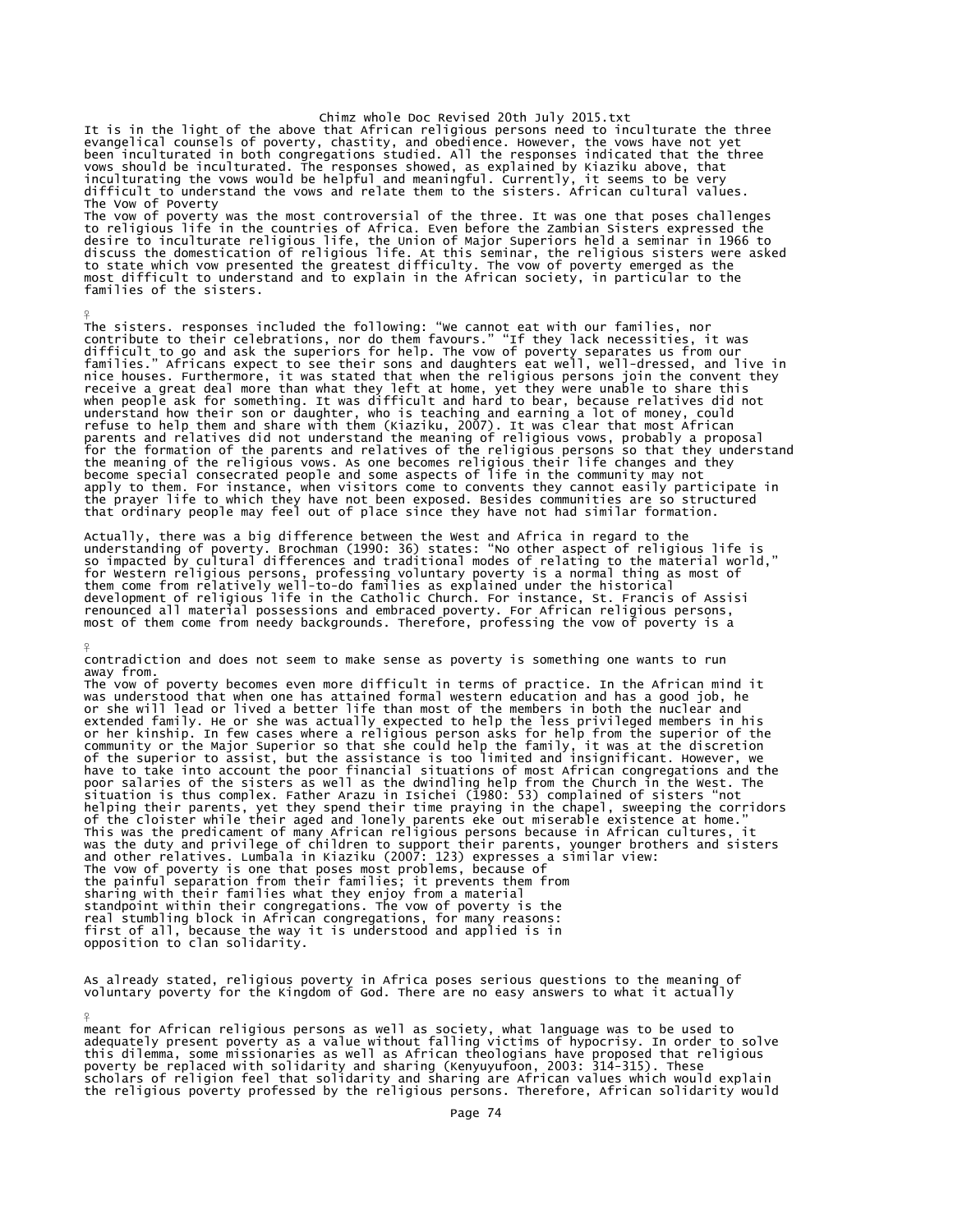chimz whole Doc Revised 20th July 2015.txt<br>In Europe or the west, there are faculturation of the vow of poverty.<br>In Europe or the West, there are facilities such as the social welfare or old people.s homes,<br>which are there determine. Chastity

Chastity, which was also referred to as celibacy, was the second vow that the religious<br>persons profess. It is a vow that represents a choice but is often difficult to comprehend by<br>families and African society as a whole.

¥

¥

 $\frac{9}{5}$ 

needs to be inculturated so that society can understand and appreciate its value and could<br>also be regarded in a different way rather than biological. Since it was not easy to<br>inculturate chastity, it would be more of the reasons.<br>According to the respondents, since the vow had not been understood in the African culture,<br>According for the African woman chastity was like rejecting motherhood, which is a fundamental value<br>in the African cultu whether one was fertile or not. Weinrich (1975: 228-9) also reported similar views some by African religious women on giving up marriage: When we go to the convent we reject the greatest value of our society to have children of our own. An African woman wants nothing in life than children. Our whole up bringing is geared towards it. It is our highest ideal ... we do not mind much of poverty in the convent, nor do we find obedience hard, since<br>married women too must obey their husbands and mother in-law.<br>But perpetual chastity is extremely difficult; it is the complete<br>reversal of our traditional value

From the quotation it can be deduced that procreation in Africa is a cardinal value which<br>religious women reject by embracing the vow of chastity. According to Burke (2001), it is<br>through marriage that a Congolese woman fo when she becomes a mother of children. Similarly in Igbo society in Nigeria, any person (or woman) who is unmarried and "without issue. or having no children is "living alone.. So for woman) who is unmarried and "without issue. or having no children is "living alone.. So for<br>Igbo sisters, the vow of chastity contradicts the very nature of human society (Burke, 2001:<br>229).

Although, some sisters in this study and the studies cited above regretted not having married<br>so as to bear children, one would argue that the sisters chose that kind of life out of free will<br>and they were not forced to en it.

In order to understand and appreciate chastity, Shorter (1998: 15), a celibate himself, gives<br>the following recommendations: "Celibacy should be lived in an African way and not in an<br>alien manner." He suggests of how celib life. The celibate person should be convinced and be initiated into celibate living but she/he should be able to develop mature relationships. He adds that the laity should be involved and be taught to appreciate and esteem celibacy vowed by priests and religious persons so that they are are able to understand its complementary relationship to marriage. He further says celibacy be taught along with marriage and on special occasions, such as vocation

Sunday18. The point by Shorter was making was that celibacy should be also explained to the people. The celibates have also a duty to give explicit witness to their consecration. The support of the laity was very important because it would make celibacy credible and even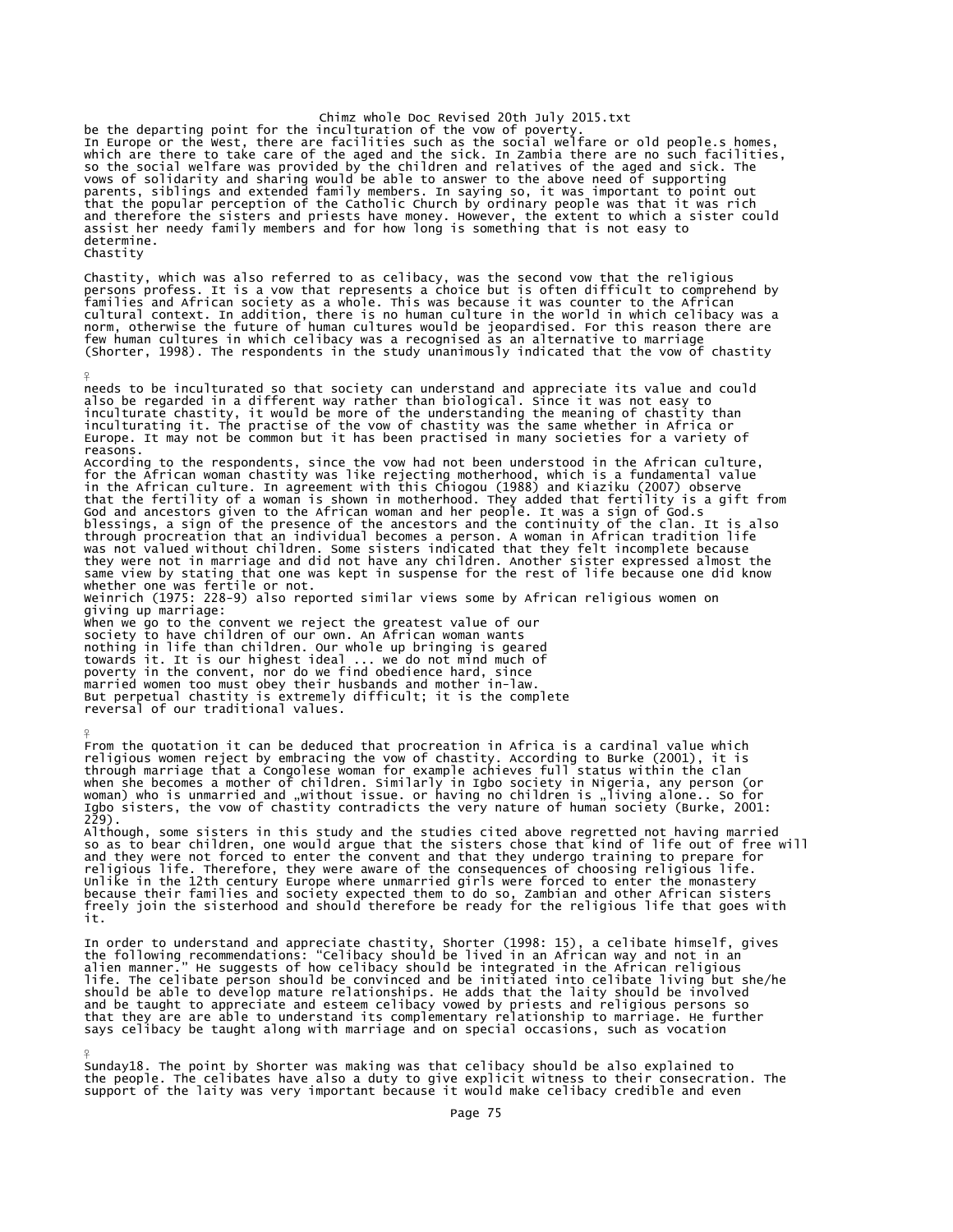Chimz whole Doc Revised 20th July 2015.txt possible. Shorter continues to recommend that parents and relatives need to be taught not to<br>discourage their children to take up priestly and religious vocations. t was important that<br>parents and relatives share indirectl to African values such as marriage and motherhood. For them, sisterhood was a life that they were happy with. They have chosen to serve God and be of service to their fellow human beings and that the sisters have chosen "living free in order to love all people without<br>getting attached. By "living free., one is seeking freedom to live one.s choice of life, to be<br>different from what society expe value namely, marriage and motherhood. This was also prevalent in other cultures as Armstrong (1986: 7) observes:

18 Vocation Sunday is a day dedicated to the recruitment of young boys and girls who would want to become

religious persons.

¥

 $\frac{9}{5}$ In all cultures women have been seen as inferior beings: they are men.s chattel and have no independent rights: their whole duty in life is to ponder male comfort. To be a wife and mother is a woman.s whole fulfilment and she must not ask for anything more. Her place is in the home.<br>While some sisters said professing the vow of chastity was proclaiming the presence of the<br>Wise nord to the world and was vowed for the sake of the kingdom of God, the profession<br>was about t since they are realities which are seen as veritable curses for the people."<br>It was not easy to inculturate the vows of chastity, poverty and obedience as it has been<br>observed in both the literature review and collected da represent them in local models. As Burke (2010) points out, most religious women find the actual wording of the vows as very problematic. The Vow of Obedience

One respondent indicated that obedience had many facets in African society because in some cultures there is dictatorship while in others there was democracy and that in some societies a woman had to be submissive to the man. Consequently, some respondents stated that it would be difficult to domesticate the vow of obedience.

Obedience in African traditional society is a fundamental human value. In African tradition<br>society, a child from its very first years learns to obey not only his parents but also everyone<br>of his parents. generation. A chi esteemed and upheld in African society. In their obedience the religious persons were to imitate Christ who was obedient unto death on a cross. It was filial obedience like that of Jesus to his Father. The respondents indicated that there was need to inculturate the vow of<br>obedience. Some scholars of religion who are religious persons had proposed how the vow<br>of obedience in religious life could be r African religious persons. Religious obedience was different from African obedience which was timid and fearful. It has been proposed that religious communities could adapt the African palaver where all the members had a right to speak, though the head of the family has the last word. The African palaver aimed at restoring damaged unity and reconciled all members to one another (Kiaziku, 2007).

7.3 Reasons for Slow Implementation or Hindrance of the Inculturation Process

The third objective sought to establish reasons for non-implementation or slow implementation process in the inculturation of religious life. As indicated in the last chapter,<br>some of the reasons that emerged from the responses included: Leadership; Church and<br>congregations; fear of religious syncret diversity.

7.3.1 Leadership: Church and Congregation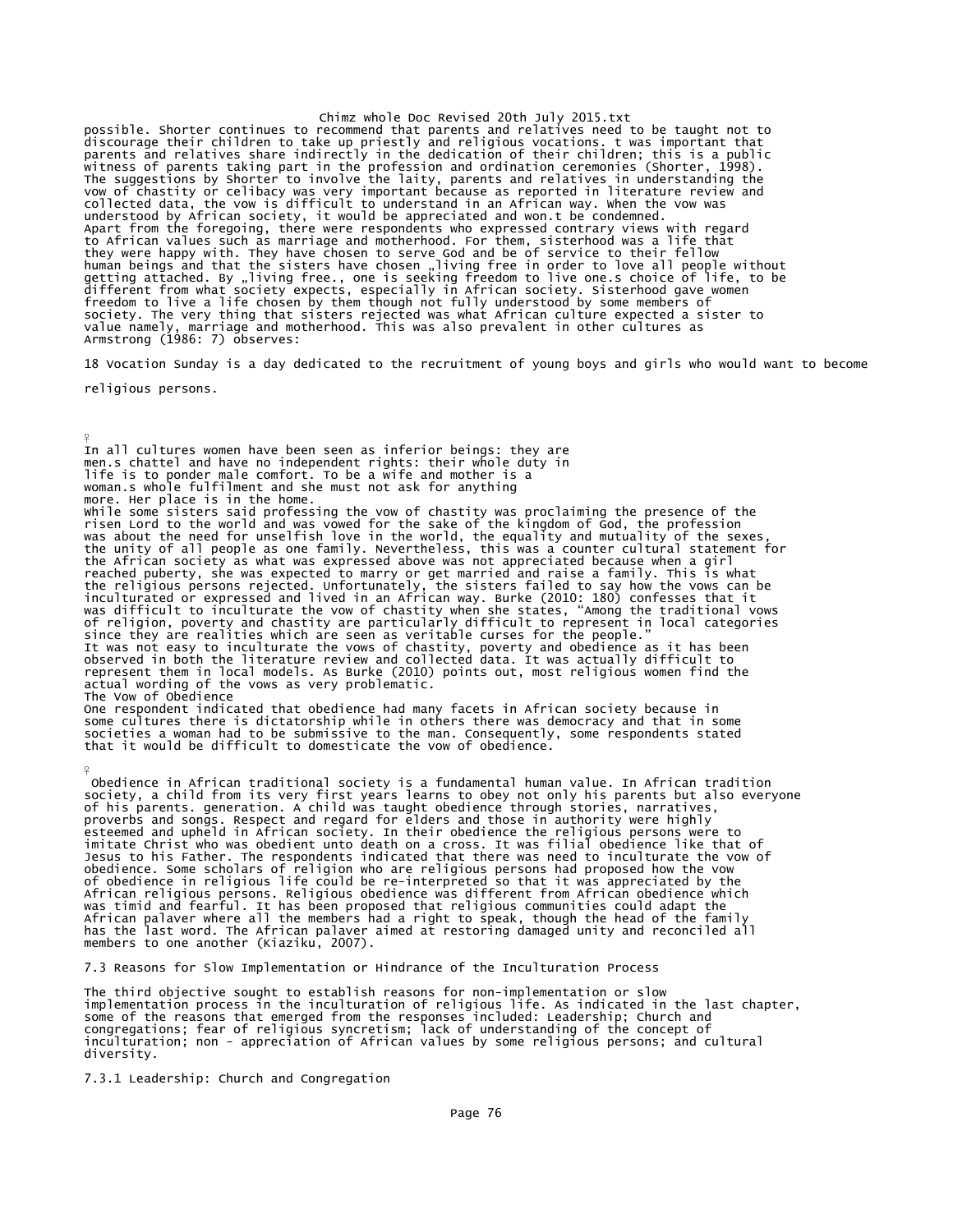Chimz whole Doc Revised 20th July 2015.txt<br>With regard to the above reason, some of the sisters, former sisters and former brothers and<br>the bishop cited both Church and congregations as major contributing factors to the sl

¥

¥

non implementation of the inculturation of religious life. As already indicated, Canon Law was also cited as an obstacle to inculturation as already indicated. Canon Law is an ecclesiastical law in the Roman Catholic Church which is very difficult to change. Canon Law deals with liturgy, pastoral work, discipline, appointment of bishops, religious and<br>clergy. The 1917 Codex Luris Canonici is divided into five books. The matters relating to<br>the religious persons are found in Book II, training of candidates, dismissal of members and societies of men and women living in<br>common without public vows. The 1917 Canon Law was last revised in 1983. Due to this<br>rigidity, the law hinders the implementation of inc Due to the rigidity of Canon Law, there had been no move to revise Canons to make changes. Perhaps not much had been accomplished in terms of inculturating religious life because a synod does not have authority to make decisions or decrees; a synod is only a consultative body as stated in Canon 343: The function of the synod of Bishops is to discuss the matters proposed to it and set forth recommendations. It is not its function<br>to settle matters or draw up decrees, unless the Roman Pontiff has<br>given it deliberative power in certain cases; in this event, it rests<br>with the Roman P In line with the above, theologians had noted that there was no Canonical Structure that called for a council instead of a synod. Therefore, the synod deliberations have had little influence in enhancing the inculturation of religious life.

Going through the constitutions of the local congregation, there was nothing dealing with domesticating its life. However, at the General Chapter of 1977, the local congregation that

participated in the study decided to localise the religious dress, but made it optional. The<br>sisters could wear the veil and a simple dress or skirt and blouse or dress. Consequently,<br>some sisters of the older generation h Similarly, were some Church leaders who were conservative and do not support inculturation. They were afraid that through inculturation the Church would tamper with the<br>apostolic tradition, resulting into unfaithfulness to the Gospel values. The Church leaders<br>concerned would not want the Gospel me of inculturation, there were still some doubts about whether the African Christians should be<br>given complete charge of the task. So, it is difficult to integrate culture and faith because,<br>firstly, the Church authorities i Kiaziku (2009: 119) explains this fear in the following statement:<br>How are we to receive fidelity to the one essential heritage,<br>consisting of the very teaching of Christ professed by the<br>authentic and authoritative tradit the need to have this Christianity penetrate the genius and culture of Africa to the very depth, according to the demands of a legitimate pluralism.

Furthermore, some Church leaders were afraid that the implementation of the inculturation of the Christian message would lead to the Church compromising with the Gospel and traditions of the Church. Although the Church has encouraged and insisted that inculturation<br>is a necessity for the survival of the Church in Africa, in practice it had not been supportive;<br>rendering the implementation pro

¥ which is found at all levels of the Church both at home and abroad thereby forming an impediment to the inculturation process. To some extent this may be true because during the<br>field work, there were some religious persons and priests who did not want to be<br>interviewed because they did not simply subscribe (1999: 61-2) explains: In order to promote the inculturation process the universal Church has to be more open and ready to change its own pattern of thinking and allow local churches the freedom to think and act in response to concrete life situations, guided by the Spirit and led by<br>the local hierarchy. Rigid rules and regulations, in regard to local<br>conditions, will put restrictions of the interest of inculturation and<br>will hamper What this means is that Church leaders, especially in Africa, should be open and supportive of inculturation. Additionally, data showed that the religious persons were divided in opinion on whether the Church in Zambia had facilitated the inculturation of religious life or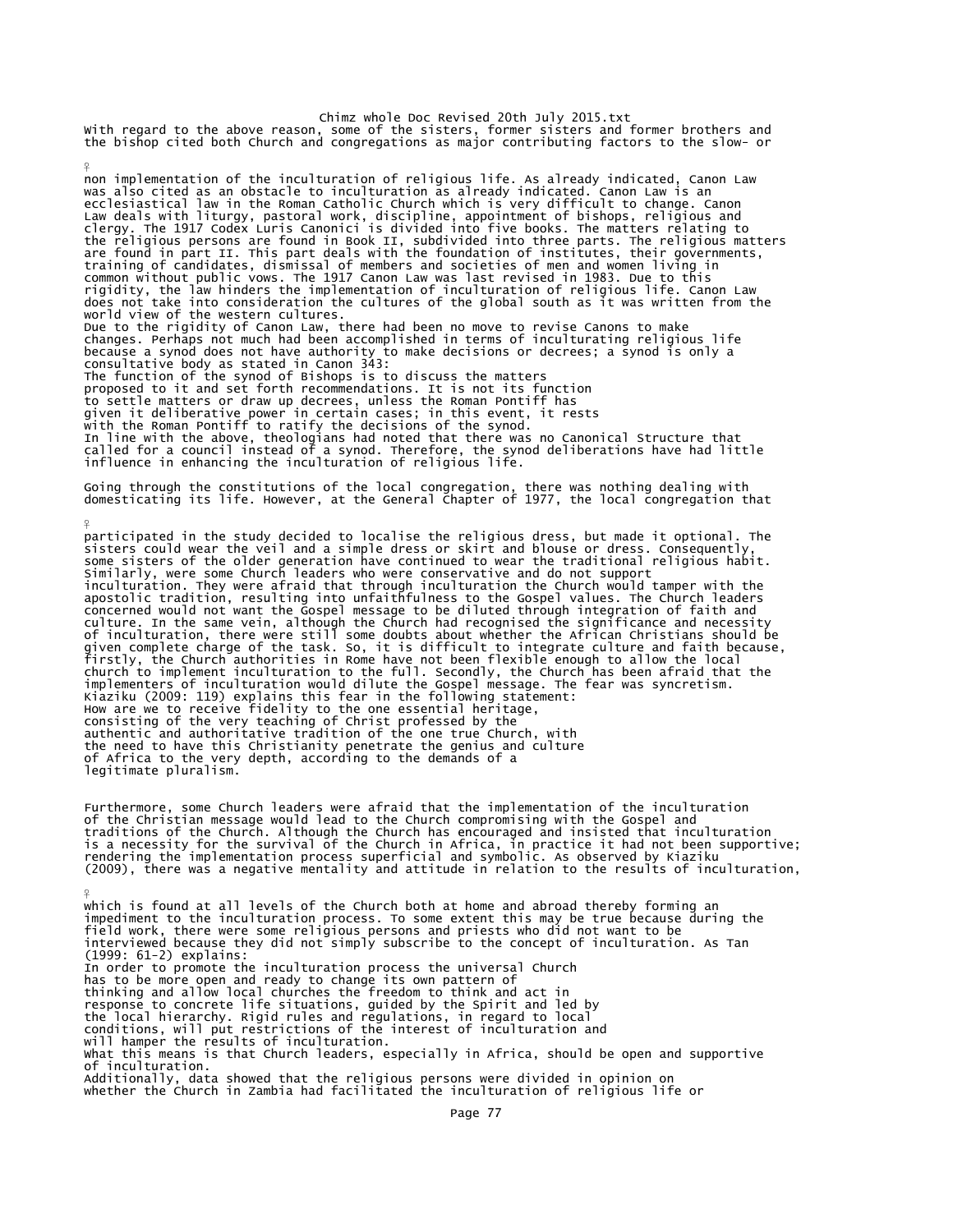Chimz whole Doc Revised 20th July 2015.txt not. Some respondents were of the view that the Church had supported the<br>inculturation process while others thought that it (the Church) had not. This can be<br>taken to mean that there was no clear policy on the inculturatio Zambian Church.

Nevertheless, it should be acknowledged that some bishops such as Milingo had implemented inculturation in some areas of religious life in the Daughters of the Redeemer Sisters, the congregation he established. 7.5.2 Fear of Religious Syncretism

One of the greatest fears of inculturation is having a weak Church as a result of syncretism, which would dilute the Gospel values. Religious syncretism is the blending of two or more religious belief systems into a new system or incorporating into a religious tradition of belief<br>from unrelated tradition (Schreiter, 1987). The other way of looking at the problem, was that<br>through syncretism, the message 20) also expresses similar ideas on this when she observes that, some people are afraid of developing a pagano-Christian theology through inculturation and the young generation too

regard inculturation as pagan. However, MacGaffey (1994:141) did not support the reasons advanced by the former Pope, Benedict VIX, because he points out that "most practitioners of the study of religion are<br>strongly influenced by Christianity and tend to see syncretism as an illicit contamination, as<br>a threat or a danger, as taboo or a s between religion and culture. He asserts that while the institutional Church despises syncretism, anthropologists expect it, and see it as unavoidable. Arbuckle (2010) concludes<br>that: "At no point in time is there ever a pure Christianity." Shorter (1998) agrees with<br>Arbuckle in his statement that no cultur something cultureless and pure to be adhered to once people had given up their cultures.

The point was that Catholicism was not brought to Africa in its "pure. form because<br>Christianity was founded in the Middle East, spread to Europe, and later to Africa. Although

¥ the Church had constantly encouraged inculturation in many of its documents, it had not given the necessary freedom to the African Church to carry out the task of inculturating the Christian message.

7.5.3 Inculturation: an Unclear Concept

¥

The concept of inculturation was still unclear to most adherents of the Catholic faith. Many members do not understand how culture reinterprets the gospel message in the light of new cultural experiences. Some sisters and practising Catholics admitted that the concept of inculturation was still new and unclear. Therefore, its meaning and employment had not yet<br>become standardised by frequent and repeated use by the Christians. The second reason why<br>inculturation was unclear was that the wo cannot support the application or implementation of a concept. Some respondents refused to<br>be interviewed because they did not understand the term and its implications. That was why<br>some respondents suggested that there wa with Kiaziku (2007) who stated that inculturation was still unclear to many people. In<br>addition, religious persons should value their culture as Kiaziku (2007) states: "the main<br>enemy of inculturation is, and will always b

19 The General Congregation meeting took place between December 1st, 1974 and April 7th 1975.

¥ to effective inculturation." The concept was still unclear to most adherents of the Catholic faith.

7.5.4 Non-appreciation of African values by Some Religious Persons

Non- appreciation of African values by some religious persons was cited as an obstacle to the implementation process of the inculturation of religious life or the integration of African values with religious life. Some of the local sisters did not appreciate their local culture, especially the young religious persons, who are "modernised. and thus do not support inculturation of religious life. The respondents reckoned that cultural alienation had<br>contributed to this situation because when the missionaries planted Christianity in Africa in<br>the 19th and 20th centuries, some mission by the media. The media has mostly promoted the ideology of consumerism and hedonism.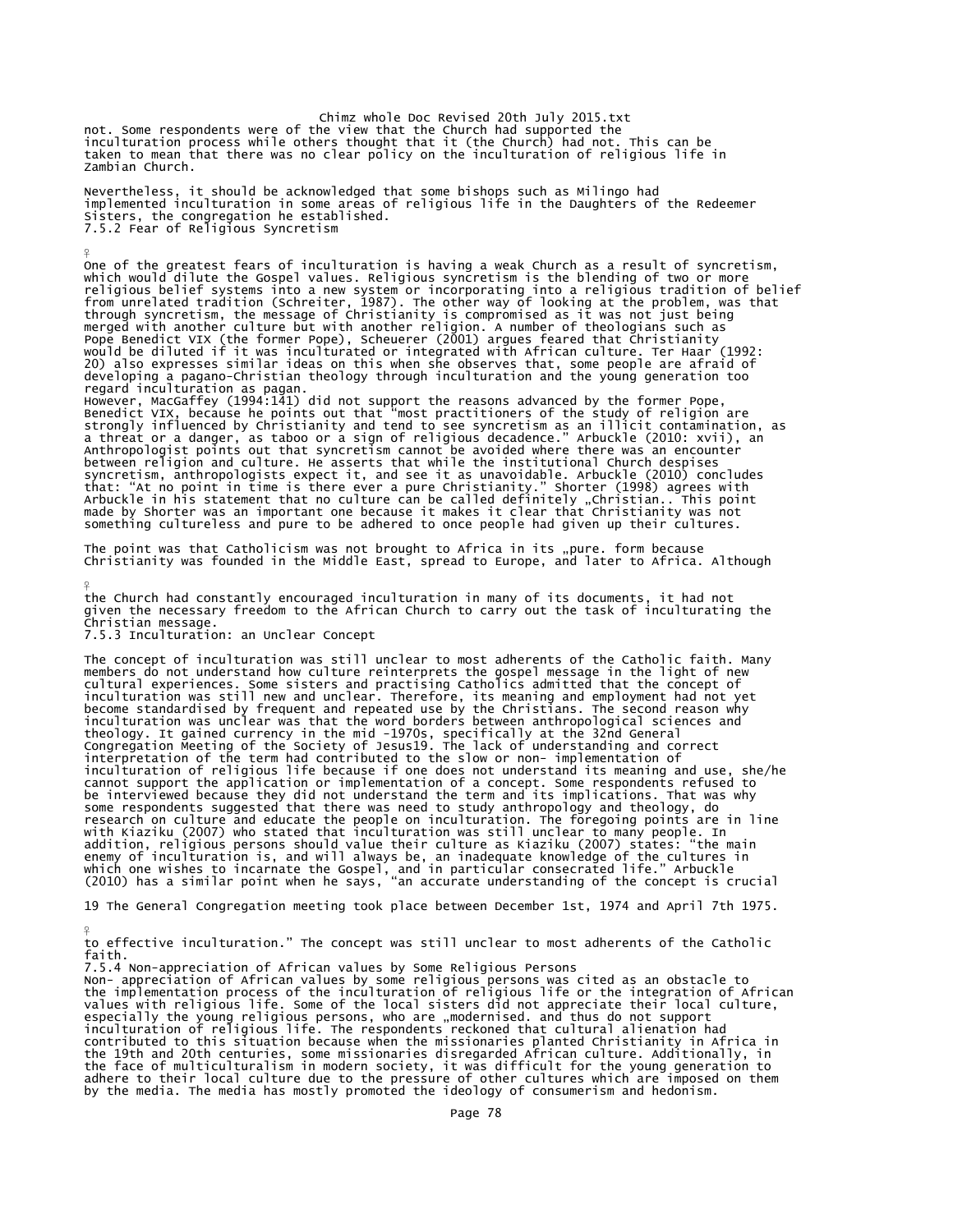Chimz whole Doc Revised 20th July 2015.txt<br>As a result, the process of implementing inculturation has been difficult and the main<br>opponents were the religious persons themselves. As Kiaziku (2007: 109), points out, "it is<br> researchers and experiences in inculturation comes from African personnel themselves, members of the clergy or of religious institutes." Some sisters and priests expressed the view that modernity has also contributed to the<br>disappearance of traditional values and this raises the fundamental questions about the<br>foundations of the inculturation process. One w spearhead or implement the inculturation process.

Cultural Diversity

¥

¥

A related obstacle to the implementation of the inculturation of religious life is cultural diversity. In Zambia there are seventy-three ethnic groups (Kashoki, Ī990). The sisters in<br>the two congregations studied come from these ethnic groups and for the foreign based<br>congregation there are different nationalitie obstacle to inculturation. As Kiaziku (2009) observed, a diversity of cultures had hindered the implementation projects even within the same country. However, cultural diversity could be turned into a positive aspect the inculturation process<br>as Zambia was an example of both unity and diversity. Although there were many ethnic<br>groups in the country, the Zambian people s different cultures enrich each other by merging or fusing while preserving the characteristics<br>which made up their people and cultures." Therefore, in order to foster inculturation,<br>religious persons in Zambia could focus

7.3.2 Measures to Enhance Inculturation

As earlier stated the last objective was to identify measures that could help to improve the process of implementing inculturation. This section therefore, discusses these measures.

used in the inculturation process. This could be in line with Scheuerer (2001) who referred to this as interculturality.

7.6.1 The Significance of Localising Religious Life

One of the measures that would help enhance the inculturation of religious life was to<br>sensitise the religious persons and the community at large. One respondent put it this way:<br>"Something needs to happen to make us reali systematised as it emerges and grows. To wait for Rome to give guidelines and direction would be a long wait in futility. The Spirit of God was ever renewing the Church and its institutions and those who wish to live an inculturated religious life must do so with the help of the Spirit. Inculturation cannot be inserted into the legal framework because it was a life<br>itself lived out in specific contexts for the Kingdom of God. The question for the Zambian<br>religious sisters was: how would Chr involved and playing a leading role.

¥

7.6.2 Formation Programmes<br>The formation of candidates aspiring to become religious persons is very central in religious<br>life because the quality of religious life depends on the depth and adequacy of the formation provided. This is stressed in Vatican II and Post Conciliar documents. As emphasised in the data, the candidates should have an inculturated formation partly by teaching them about their own culture or what in South Africa has become known as<br>ubuntu. In line with this, Nwagwu states that: "There is need to initiate inculturation at least<br>in the content and methods of the formation stressed the same point on the formation of seminaries and religious persons in institutes and religious congregations of the consecrated. The document, Relation Post-disceptationem of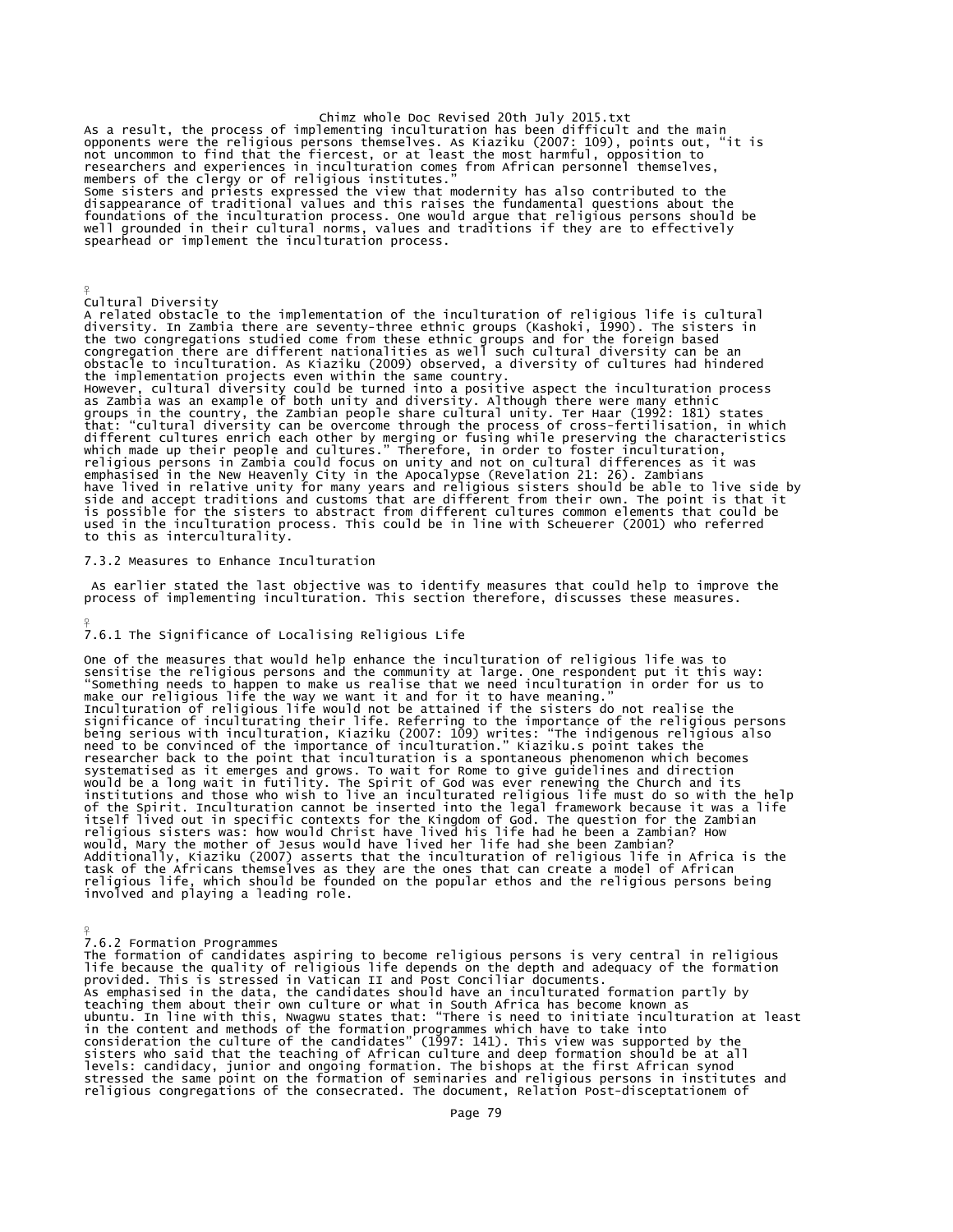Chimz whole Doc Revised 20th July 2015.txt<br>the Special Assembly of the Synod of Bishops of Africa, emphasised that candidates should<br>be rooted in their own cultural heritage. Referring to what the Bishops said on incultura the document Proposal 40a states: Consecrated persons should apply themselves diligently to the<br>study and understanding of the cultures in which they are called<br>to live and work, in order to discern the authentic spiritual values,<br>and to judge the way in w these values, so that the Christian revelation may even be more deeply inserted in these cultures.

This means that the religious persons, especially the formators need to study different<br>cultures so that they would be able to apply the knowledge in the handling of the candidates.<br>It also means that the formators must be states:

All those involved in formation should have some knowledge and training in anthropology and psychology. We consider it helpful if the formators are indigenous, or at any rate acquainted with the cults and customs of the people to whom the candidates belong. For this purpose centres should be organised for the formation of formators, to be set up in places where it is possible to have contact with culture in which their ministry will be exercised. Inculturation is not only encouraged in Africa but also in other continents such as South<br>America where the religious person have had conferences to discuss the issue of an<br>inculturated formation. At the Conference of Reli

The problems facing religious life in its renewal have repercussion on the formation level. This requires a revision of formation programs and methods at the initial period as well as during the successive phases and during on-going formation. In this regard, it is not a question of simple adaptations of certain external forms but or deep education in attitude and life-style.

# 7.3.3 Need for Trained Personnel in Inculturation

 $\frac{9}{5}$ 

¥

¥

The need to have trained personnel is very cardinal to an inculturated religious life. This was stressed in the document, Instrumentum Loboris of the Synod on Consecrated Life (Par 92) as follows: The service of formation and the work of formation should be<br>recognised as a priority ministry; that formation personnel are<br>supported in seeking a formation, which responds to the new<br>demands of the consecrated life; and formators be promoted with appropriate guidelines. Since there was scarcity of qualified formators, the religious persons in Africa have combined efforts to deal with this problem though more needs to be done. Examples of institutes dealing with the training of formators are in Kinshasa, Democratic Republic of Congo and Aurite Institute (UMAMA). Kalundu Study Centre in Lusaka, Zambia, for the training of formators from the Anglo-phone countries of Africa. This is important because it<br>was the researchers view that courses for African formators and non African formators<br>working in Africa should be held in Africa. whom they have chosen.

7.3.4 Putting a Deliberate Policy on Inculturation

Analysis of the sisters. responses and documents shows that, although the sisters in both congregations would want to live their religious life in a Zambian way, there was no deliberate policy on the inculturation of religious life. As already stated, the constitution of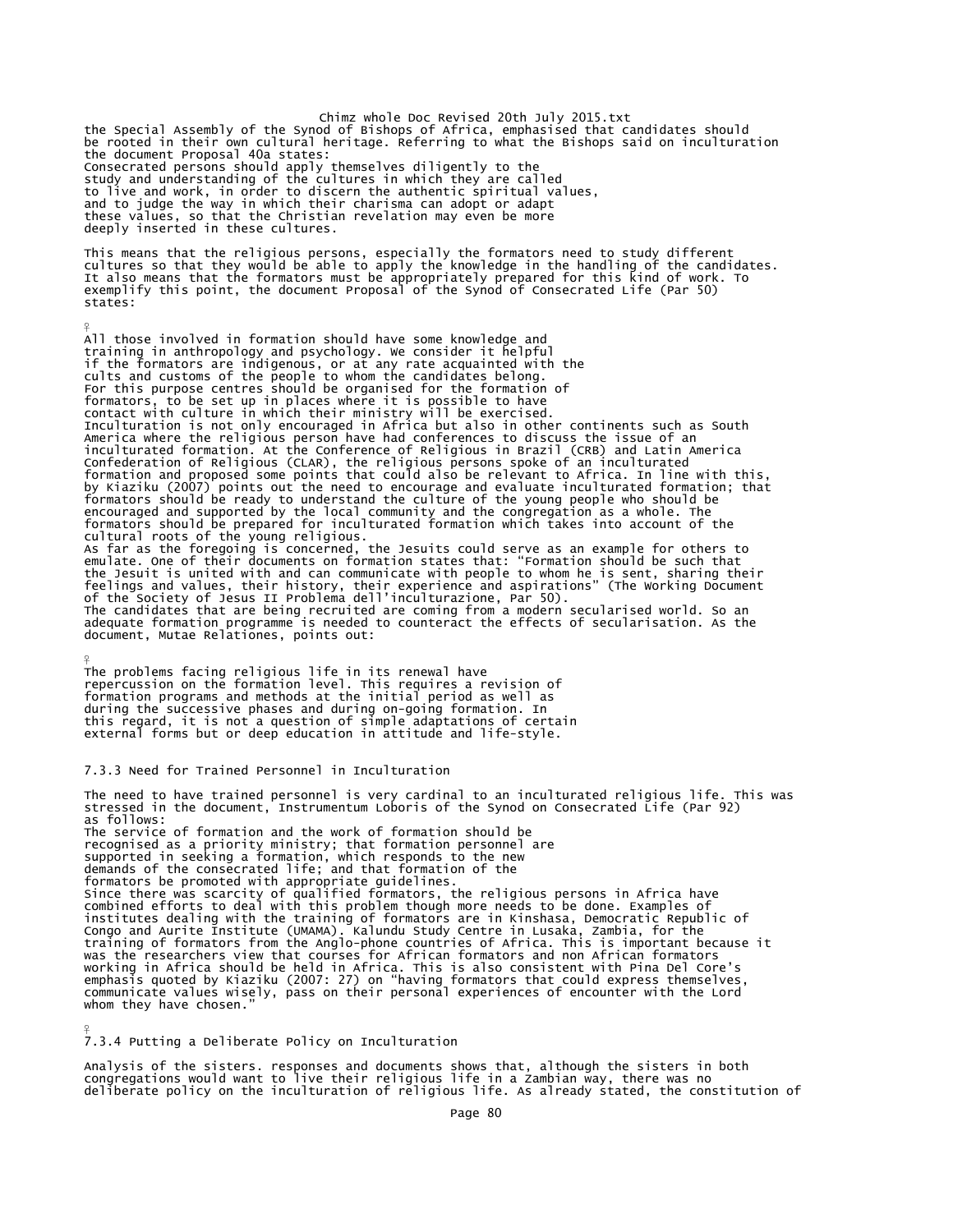Chimz whole Doc Revised 20th July 2015.txt<br>the local congregation which was revised in 1991 did not have a policy on the inculturation<br>of religious life. However, some respondents were quick to add that even if there was n A number of reasons were advanced as to why there was no policy of inculturation of religious life in the congregations studied. For the international congregation, the sisters who established the congregations had a culture of their own which they integrated into<br>religious life. Therefore, some were not ready to embrace another culture. This was<br>evidenced in the foreign congregation studied wher Consecrated/Religious Life.

## 7.3.5 Summary

¥

¥

This chapter has discussed the reasons for the inculturation of religious life in Zambia, aspects that had been inculturated and those yet to be inculturated, challenges in the inculturation implementation process and measures to improve the situation. A number of reasons were brought out as to why the religious persons would want to inculturate religious

life. Some aspects of religious life were identified as being partially inculturated while others such as vows were yet to be inculturated. Since the implementation of inculturation had been slow, the study revealed several reasons that contributed to that. The chapter concluded that there was need to sensitise the religious persons and the<br>community of Catholics at large on inculturation, put in place a deliberate policy to<br>inculturate religious life, and teach African value improving the implementation process.

```
¥
CHAPTER EIGHT
```
## CONCLUSION AND RECOMMENDATIONS

### 8.0 Introduction

This chapter presents conclusions to the study and recommendations drawn from the findings of the study. It also suggests areas for further research and study on this important topic.

# 8.1.1 Conclusion

The objectives of the study were to: establish reasons for the inculturation of religious life, identify aspects of Catholic sisters. religious life for possible inculturation, investigate<br>reasons for slow implementation process or hindrance of the inculturation of Catholic<br>sisters. religious life and propose measure In line with the first objective, several reasons were identified for the inculturation of religious life. These included: relevance and survival of religious life, domestication or localisation of religious life to make it meaningful to Africans, ending the Europeanisation of religious life, and inculcating a sense of Ubuntu, that would make African religious persons feel that they were living a life which is non- imposed.

In line with the second objective, which sought to identify aspects of Catholic sisters.<br>religious life which could be inculturated, the following aspects were partially or fully<br>inculturated such as liturgy, profession ri

religious dress; they wear civil clothes while the older generation and a few young ones still wear the religious dress. In the international congregation, the sisters still wear the religious habit.

The third objective sought to identify factors that slowed implementation or hindrance of<br>inculturation process. Several factors were identified, such as conservative leadership in the<br>Church and congregations, fear of rel within congregations.

The fourth objective sought to identify and propose measures to enhance the implementation of inculturation. Accordingly, the study identified several including, sensitisation of<br>religious persons on the value of inculturation, putting in place a deliberate policy to support<br>the implementation of inculturation. personnel in the formation houses, and encouraging an appreciation of African values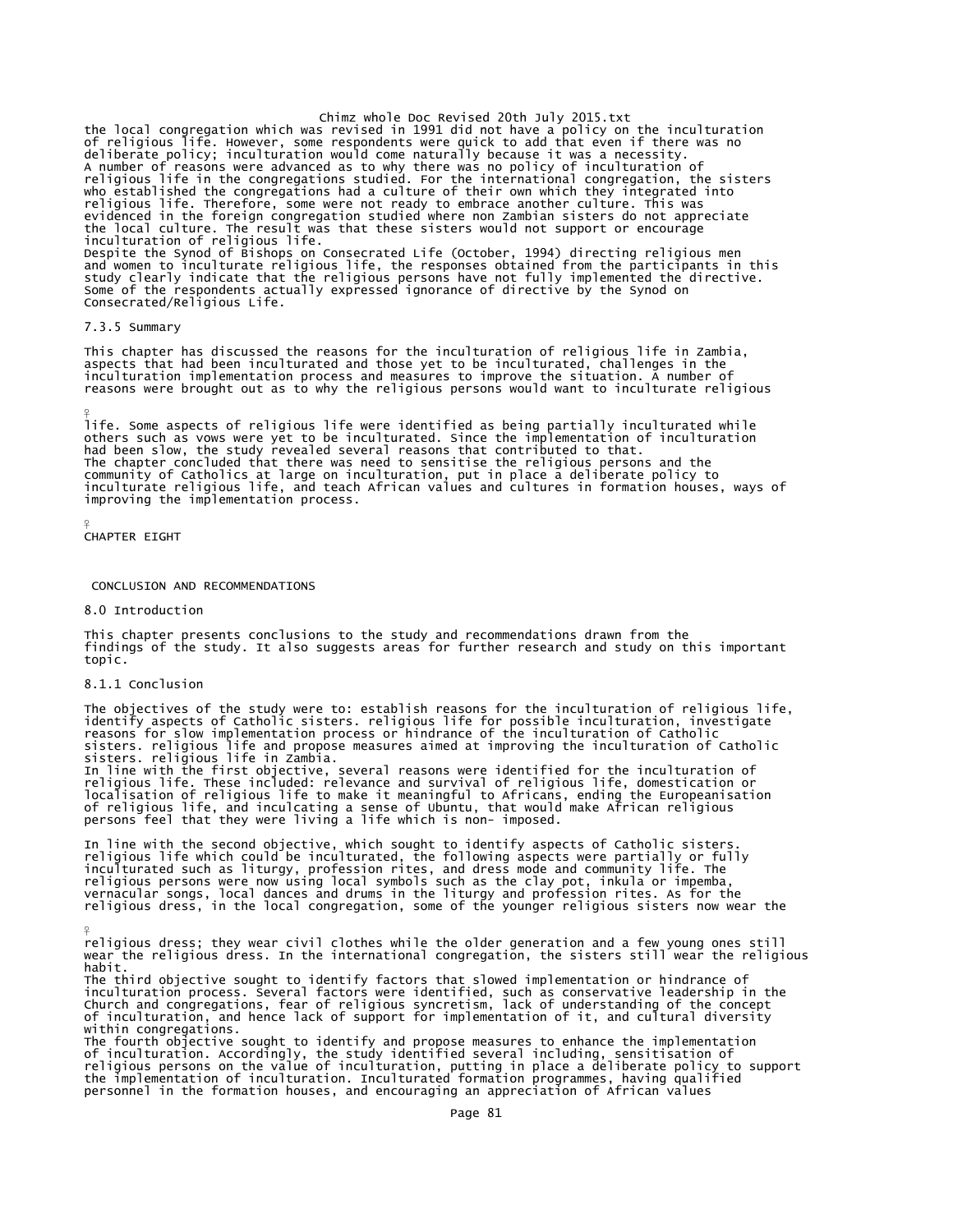Chimz whole Doc Revised 20th July 2015.txt

among the religious persons.

In line with the objectives of the study, the researcher concludes that several reasons support the inculturation of religious life. It was argued that with the inculturation of religious life,<br>life for the religious persons would be meaningful, relevant, a feeling of living a superficial<br>religious life would end and

The study found out that there were several challenges to the implementation process which,<br>if overcome, and with measures implemented by the religious persons and the leaders of the<br>Church, the process would be faster and be achieved.

The study therefore, concludes that understanding of the concept of inculturation, doing more research on inculturation, appreciation of African values, flexibility on the part of local Church leaders and Rome would enhance inculturation of religious life. Researcher's View

The study has brought out two schools of thought: the first shows the nebulous nature of the<br>theory of inculturation and the second brought out the ambiguity of the Church.s position of<br>preaching the values of inculturatio

#### 8.3 Recommendations

¥

 $\frac{9}{5}$ 

Based on the findings of the study following recommendations are made:

1. The Church and congregation leadership should be flexible and give leeway to the religious persons to implement the integration of African values and religious life. One way the African religious persons could enhance the inculturation of religious life is by creating forms of consecrated/religious life in Africa using their own cultural, religious and socio-economic horizons which, of course, would be guided

by the Gospels.<br>2. The policy makers in the congregations should put in place a deliberate policy on inculturation of religious life. The religious persons should take risks (not to be<br>afraid of the authorities in Rome or fear syncretism) by embracing the process of<br>inculturation and revising religious life by adapting it

3. There is an urgent need to integrate African values with religious life in the areas of<br>community life, prayer and religious dress. The sisters in both local and international<br>congregations should strive to inculturate

inculturated in anyway.<br>4. In Zambia, care for the aged is provided by the children and relatives. So, one way in<br>which congregations could help the sisters whose parents and relatives needed help<br>is by setting up a fund f for formation houses to train inculturated formators or personnel. 6. The religious persons should regularly organise sensitisation workshops so that the sisters can be able to appreciate the significance of inculturating religious life.

8.4 Further Research Although the study established reasons for the inculturation of religious life,<br>identified aspects of religious life that have been inculturated, as well as the<br>challenges being faced in implementation of inculturation of question is: How many religious congregations in the Church have adhered to the<br>directive issued by Rome in October 1994 to inculturate religious life? In future a<br>comparative study of inculturation of religious life betwe congregations would greatly contribute to knowledge in this area of religious studies.

Since it is widely held that it is in the formation house that sisters are socialised as religious and scripted for their later community life, a study aimed at assessing the influence of formation houses on the sisters. community life would be very helpful.

¥ REFERENCES Abbot, W. (1966). Documents of Vatican II. London: Chapman. AMECEA, (1976). "Building Small Christian Communities" in AFER, Vol. 21. Kampala: Gaba Publications. Arbuckle, G. (2010). Culture, Inculturation, and Theologians. Minnesota: Liturgical Press. Arbuckle, G. (1990). Earthing the Gospel: An Inculturation Handbook for Pastoral Workers. Maryknoll, New York: Orbis Books. Amaladoss, M.C. (1985). Beyond Inculturation. Delhi: ISPCK.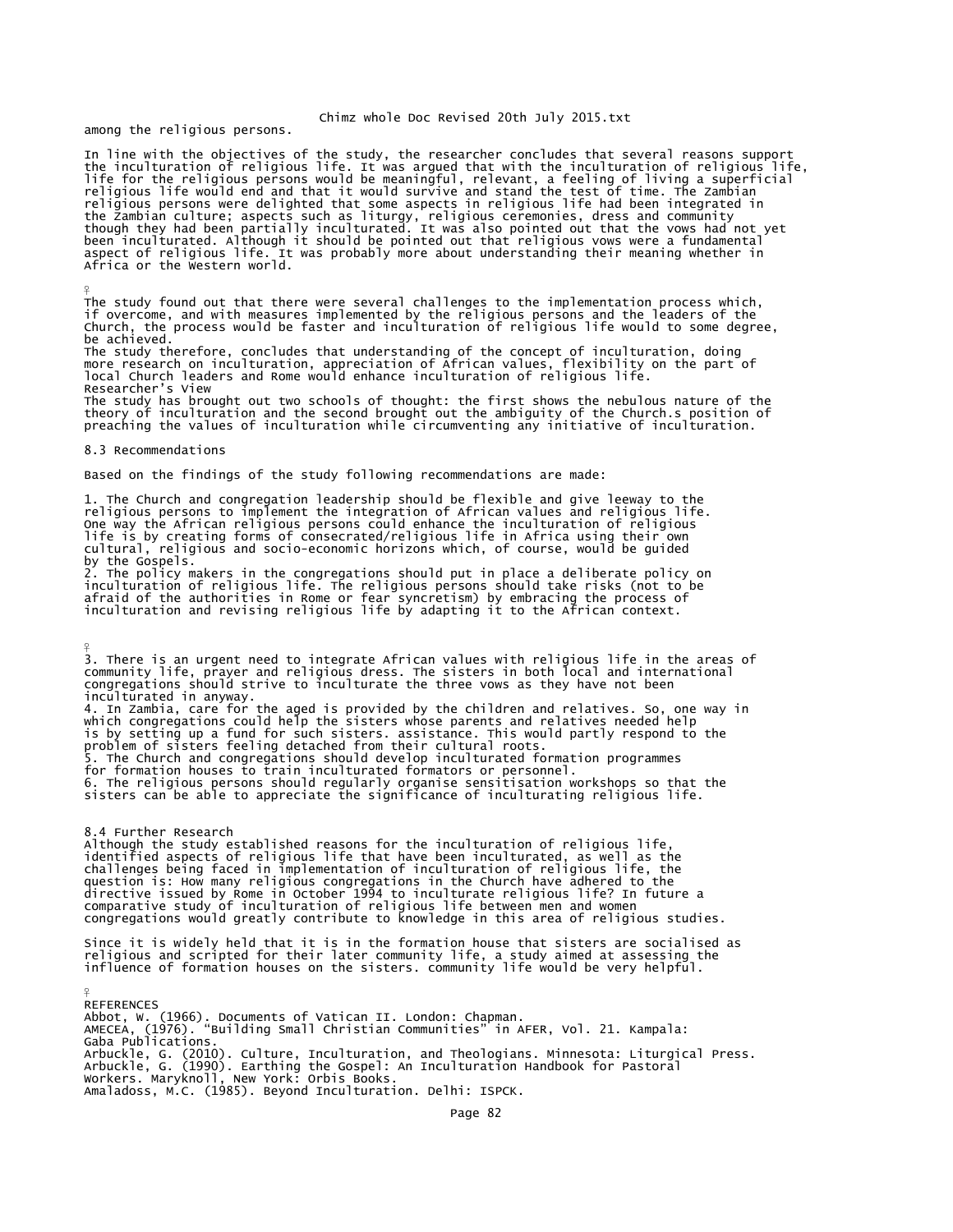Chimz whole Doc Revised 20th July 2015.txt<br>Armstrong, K. (1986). The Gospel According to Woman. London: ELM Tree Book.<br>Azevedo, M. (1988), Vocation for Mission: The Challenge of Religious Life Today. New York: Paulist Press. Baker, K. (1994). Synod 1994: Consecrated Life. retrieved 8,12, 2008 from htt://www.ewtn.com/library/PRIESRS/SYNOD94.TXT. Barbie, E. and Mouton, J. (2004). The Principal of Social Research. Oxford: Oxford University Press. Bates, S.C. (1995). Inculturation and Healing. Pietermaritzburg: Cluster Publications. Battelli, G. (1990). Religious Life: In the Light of New Canon Law. Nairobi: St. Paul.s Publications. Baur, J. (1994). Two Thousand Years of Christianity in Africa. Nairobi: Paulines Publications. Best, J.W. and Kahn, J.V. (2008). Research in Education (10th Ed). New Delhi: Prentice-Hall. Blomjous. J. (1997). "Planning for the Church in Eastern Africa in late 1980s", AFER, Vol.<br>16, Pp. 18-61. Kampala: Gaba Publications.<br>Bless, J. W. and Achola, P. (1983). Fundamentals of Social Research Methods. Lusaka: Government Printers. Brockham, N. (1990). A Popular History of Religious Life. Nairobi: Pauline Publications. Bryman, N. (2008). Social Research Methods. London: Sage Publications. ¥ Burke, J. (2010). Towards the Inculturation of Religious Life (2nd Ed). Nairobi: Paulines Publications. Burke, J. (2001). Towards the Inculturation of Religious Life. Nairobi: Paulines Publications. Carmody. B. (ed). (2004). Religion and Education in Zambia. Ndola: Mission Press. Carrier, H. (1997), Guide Paur I'inculturation de I' Evangeli. Roma: Edirice Pontificia Universita Gregoriana. Chibueze, U. (2007). Inculturation as Dialogue: Igbo Culture and the Message of Christ. New York: Radopi. Chipungu, S. (1992). Guardians in Their Time. London: Macmillan.<br>Chiogou, C. B. (1988). "Fecondita African e I.estaologia del Celibato peril regn" in<br>Bolletiino UISG, 76, 19-20.<br>Coyle, K. (1996). Mary in the Christian Trad Approaches. Los Angeles: Sage. Cresswell, J.M. (2000). Reliability and Validity Assessment. Bervery Hills: Sage Publications. Cresswell, J.W. (1994). Research Design: Qualitative and Quantitative Approaches. London: Sage. Corbeil, J.J. (1987). The Material Culture of the Bemba. Mbala: Ethnographical Publisher. Corbeil, J.J. (1982). Mbusa: Sacred Emblems of the Bemba. London: Ethnographical Publisher. Cwiekowski, F. (1987). "Ultramontanism" in New Dictionary of Theology. Minnesota: Liturgical Press, p. 1064-1065. Denzin, N. And Lincoln, Y. (1994). Collecting and Interpreting Qualitative Material Routledge: Palmer. Flannery, A. (General Editor), Vatican II (1988). The Concillar and Post Concilla Documents. Leominster: Fowler Wright. Fitzpatrick, J.P. (1987). One Church many Cultures. Kansas City: Sheed and Ward. ¥ Francesco, F. (2010). Inculturation and Interculturality in John Paul and Benedict XVI Retrieved 11th June, 2014 from www.oasis center.eu/articles/Interreligiousdialogue/2010/03/29. John Paul II, (1991). Encyclical Letter Redemptoris Missio. (7th December, 1990). Rome: Libreria Editrice Vaticana. John Paul II, (1996). Apostolic Exhortation on the Consecrated Life, Vita Consecrata. Nairobi: Paulines Publications Africa. John Paul II, (1995). The Church in Africa: Post-Synodal Apostolic Exhortation Ecclesia in<br>Africa of the Holy Father John Paul II. Nairobi: Paulines Publications Africa.<br>Jones, A. ( ed). (1974). The Jerusalem Bible. London 10, 21-24. Giles, s. (1912). "Virginity" in Catholic Encyclopaedia Vol. XII. New York: Robert Hastings, A. (ed), (1991). Modern Catholicism. London: SCM Press. Hastings, A. (1989). African Catholicism. London: SCM Press. Herskovits, (1952). Man and his Works: The Science of Cultural Anthropology. New York: Alfred A. Knopf. Hickey, R. (1982). Modern Missionary Documents and Africa. Dublin: Dominican Publications. Hinfelaar, H. F. (2004). History of the Catholic Church in Zambia. Lusaka: Bookworld Publishers. Kalilombe, A.P. (1999). Doing Theology at the Grassroots. Gweru: Mambo Press. Kenyuyufoon, G.W, (2010). Women and Inculturated Evangelisation in Africa. Nairobia: CUEA Press.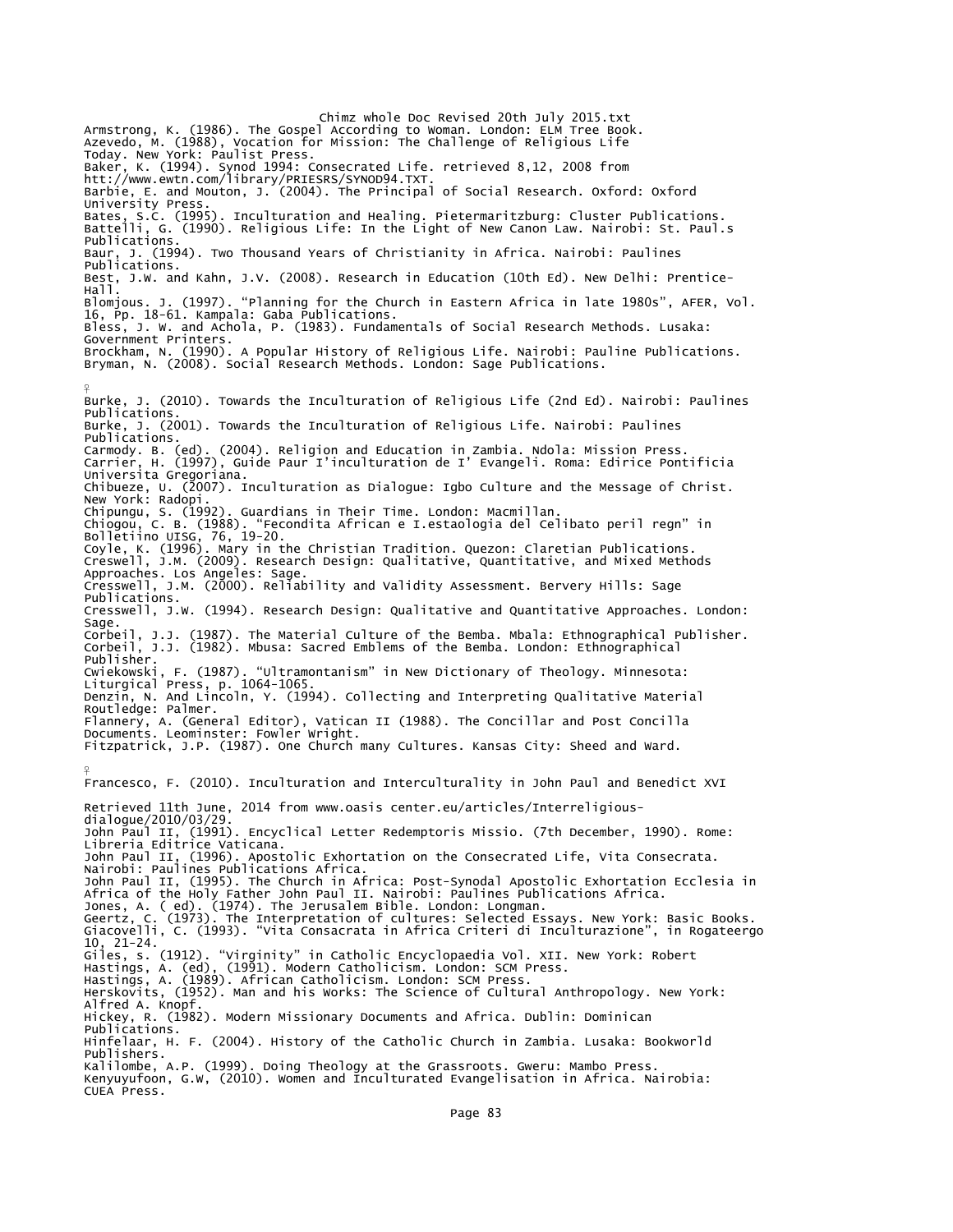Chimz whole Doc Revised 20th July 2015.txt Isichei, E. (1980). Entirely for God: The Life of Michael Iwene Tansi. London: Macmillan Press. Kane, E. (1995). Seeing for Yourself: Research Handbook for Girls in Africa. Washington. DC. The World Bank. ¥ Kombo, D.K. and Tromp, D.L.A. (2006). Proposal and Thesis Writing. Nairobi: Paulines Publications Africa. Komonckak, J. (ed), (1990). The New Dictionary of Theology. Bangalore: Theological Publications. Komakoma, J. (ed), (2003). The Social Teaching of the Catholic Bishops and Other Christian Leaders in Zambia: Major Pastoral Letters and Statements. Ndola: Mission Press. Kashoki, M.E. (1990). The Factor of Language in Zambia. Lusaka: Kenneth Kaunda Foundation. Kiaziku, V.C. (2009). Culture and Inculturation: A Bantu View Point. Nairobi: Paulines Publications Africa. Kiaziku, V.C. (2007). Consecrated Life in Bantu Africa. Nairobi: Paulines Publications Africa. Kinella, N. (1970). "The origins and development of Religious Life" in The Challenge To<br>Religious Life Today. Pp. 1-34, London: Geoffrey Chapman.<br>King, U. (1993). Woman and Spirituality. London: MacMillan. Klemond. S. (2013). Consecrated Virgins: Witnesses to Christ.s love for all Souls. Retrieved May,18,2014 from http://www.ncregister.com/site/article/consecrated-virgins-to-christs-love-for-al.<br>Kupalo, A. (1978). "African Sisters. Congregations: realities of the present situation", in In<br>Independent Africa. Rex Collings, pp. 122-35 New Jersey: Pearson. Lobo, G. (1986). New Canon Law for Religious Life. Bangalore: St. Paul.s Publications.<br>Loudon, M. (1992), Unveiled Nuns Talking. London: Chatto and Windus.<br>Lozana, J. (1983). Discipleship: Towards Understanding of Religiou ¥ MacGaffey, W. (1994). Syncretism in Kimbanguism in Zaire in Religion in<br>Africa:Experience and expressions. London: James Currey.<br>Magesa, L. (2004). Anatomy of Inculturation. Nairobi: Paulines Publications Africa.<br>Masson, J Publications. Maykut, P. and Morehouse, R. (1995). Beginning Qualitative Research: A Philosophic and<br>Practical Guide. London and Washington: Falmer Press.<br>McGarry, C. (ed). (1995). What happened at the African Synod? Nairobi: Paulines Publications. Miles, B. and Huberman, M. (1994). Qualitative Data Analysis. London: Sage. Moloney, F. (1984). A Life of Promise: Poverty, Chastity, Obedience. Wilmington: Michael Glazier. Mbiti, J. (1991). Introduction to African Religion. Nairobi: East African Educational Publishers Ltd.<br>Mbiti, J. (1969). African Religions and Philosophies. London: Heinemann. Musonda, K.D. (1997). "African Religious Symbols In Relation To Consecrated Life", In<br>AFER, vol 39, no. 3, pp. 156-181. Kampala: Gaba Publications<br>Namalambo, C. (1991). Constitutions and Directory: The Handmaids of the Ble Nwagwu, M.G. (2008). "Religious Vows in Traditional African Context", in AFER, Vol...,<br>No., pp. Kampala: Gaba Publications<br>Nwagwu, M.G. (1997). "Inculturation of Consecrated Life in Africa", in AFER, vol. 39,<br>Vol. pp., Kam Harper Collins. Okure, T. (1990). "Inculturation: Biblical and Theological Bases, Inculturation of<br>Christianity in Africa." Spearhead 50-88, 112-114. Edloret: Gaba Publications.<br>O.Murchu, D. (1991). Religious Life: A Prophetic Vision. Ind AMECEA GABA Publications. ¥ O.Reilly, E. (2000). The Church at the Grassroot Level: SCCs. Reflections on Development in the Archdiocese of Lusaka. Ndola: Mission Press.

Patton, M,Q. (2002). Qualitative Evaluation and Research Methods, (3rd ed). Thousand Oaks: Sage Publications.

Podimattam, F.M. (1998). Secular Institutes in the 21st century. Bangalore: Claretian Publications.

Paul VI. (1975). Apostolic Exhortation Evangelii Nuntiandi. Rome: The Sacred

Page 84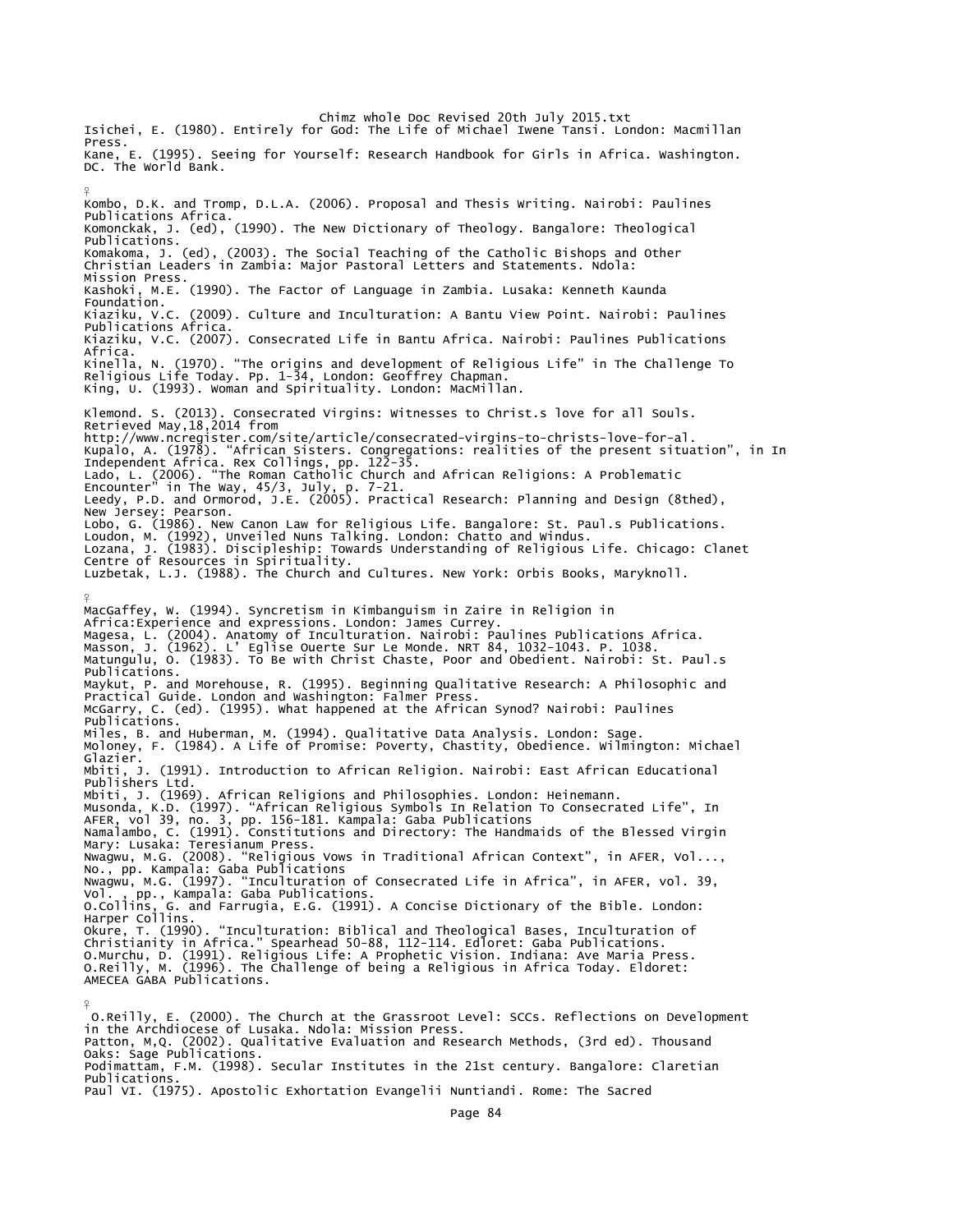Chimz whole Doc Revised 20th July 2015.txt Congregation for the Evangelisation of Peoples. Pope Benedict XVI, (2010). The Mendicant Orders: Catholic Culture . Retrieved May, 18, 2014 from http://www.Vatican.va/holy\_holy\_father/ Benedict\_xvi/audiences/201. Retation Post-disceptationem of the Special Assembly of the Synod of Bishops of Africa.Robson, C. (2002). Real World Research. Oxford. Blackwell. Ruether, R. R, (1987). Christianity in Women in World Religions. Albany: State University Press. Scheuerer, F. X, (2001). Interculturality: a Challenge for the Mission of the Church. Bangalore: Asian Trading Corporation. Schineller, P. (1990). A Handbook on Inculturation. New York: Paulist Press. Schneiders, S. (1991). "Religious Life (Perfectae Caritas); Modern Catholicism. New York: Oxford University Press.<br>Schreiter, R.J. (1985). Constructing Local Theologies. New York: Orbis Books.<br>Simpson, A. (2003). "Half-London.' Contested Identities in A Catholic Mission School.<br>London: Edinburgh University Pres Silverman, D. (1993). Interpreting Qualitative Data: Methods for analysing Talk, Text and Interaction. London: Sage. Sisters of the Child Jesus (2001). Apostles to our own People. Ndola: Mission Press. Strauss, A. and Corbin, M. (1990). Qualitative Analysis for Social Scientists. Cambridge: Cambridge University Press. Shorter, A. (1998). Celibacy and African Culture. Nairobi: St. Paul.s publications, Africa. ¥ Shorter, A. (1994). Evangelisation and Culture. London: Geoffrey Chapman.<br>Shorter, A. (1991). The African Synod: A Personal Response to the Outline Document.<br>Nairobi: St. Paul.s Publications, Africa.<br>Shorter, A. (1988). To Strauss, A. and Corbin, J. (1990). Basics of Qualitative Research. London: Sage. Taylor, S.D. (2006). Culture and Customs in Zambia. London: Greenwood Press. Trochim, W.M. (2000). The Research Methods Knowledge Base. Retrieved January, 13, 2014, from http://www.socialresearchmethods.net/kb. The New Jerusalem Bible. (1985). London: Darton, Longman & Todd.<br>The working document of the Society of Jesus II Problema dell' inculturazione.<br>Tylor, E. (1871). Primitive Culture, Vol. 1. New York: Harper.<br>Verstraelen, F. Mutuality in Mission: A Case Study of the Roman Catholic Church in Zambia. Leiden: Brill. Vermeersch, A. (1912). "Religious Life" in Catholic Encyclopaedia Volume XII. New York: Robert Appleton Company. Waliggo, M., Crollius, J., Nkreamihigo, R., Mutiso-Mbinda, J. (eds). (1986). Inculturation:<br>Its Meaning and Urgency. Nairobi: St. Paul.s Publications<br>Weinrich, A. M. (1975). "An Aspect of the Development of the Religious L Publishing.  $\frac{9}{5}$  Yin, R.K. (1994). Case Study research Design and Methods. (2nd ed.). London: Sage Publications. Zambia Catholic Directory, (2010). Ndola: Mission Press. Zago, M. (1994). African Synod: Interventions.http://www.afrikaworld.net/synod/zago.htm. Accessed 8th December, 2008.  $\frac{9}{5}$ DISSERTATIONS Chirambaguwa, G. (1994), "Realisation of the Charisma of the Congregation of the<br>Little Children of our Blessed Lady in response of the<br>Local Church and the people of Zimbabwe" (MA Thesis,<br>Pontifical Gregorian University, Hinfelaaar, M. (2004), Identity of Zambian Sister Congregations: Challenging the Past and Future.

O.Reilly, M.G. (1993), "Cross-Cultural "Religious Formation" with reference to the<br>Catholic Tradition and Contemporay Needs of West African<br>Religious" Ph.D thesis, University of Leeds<br>Milingo, T.C, (1994), "The Development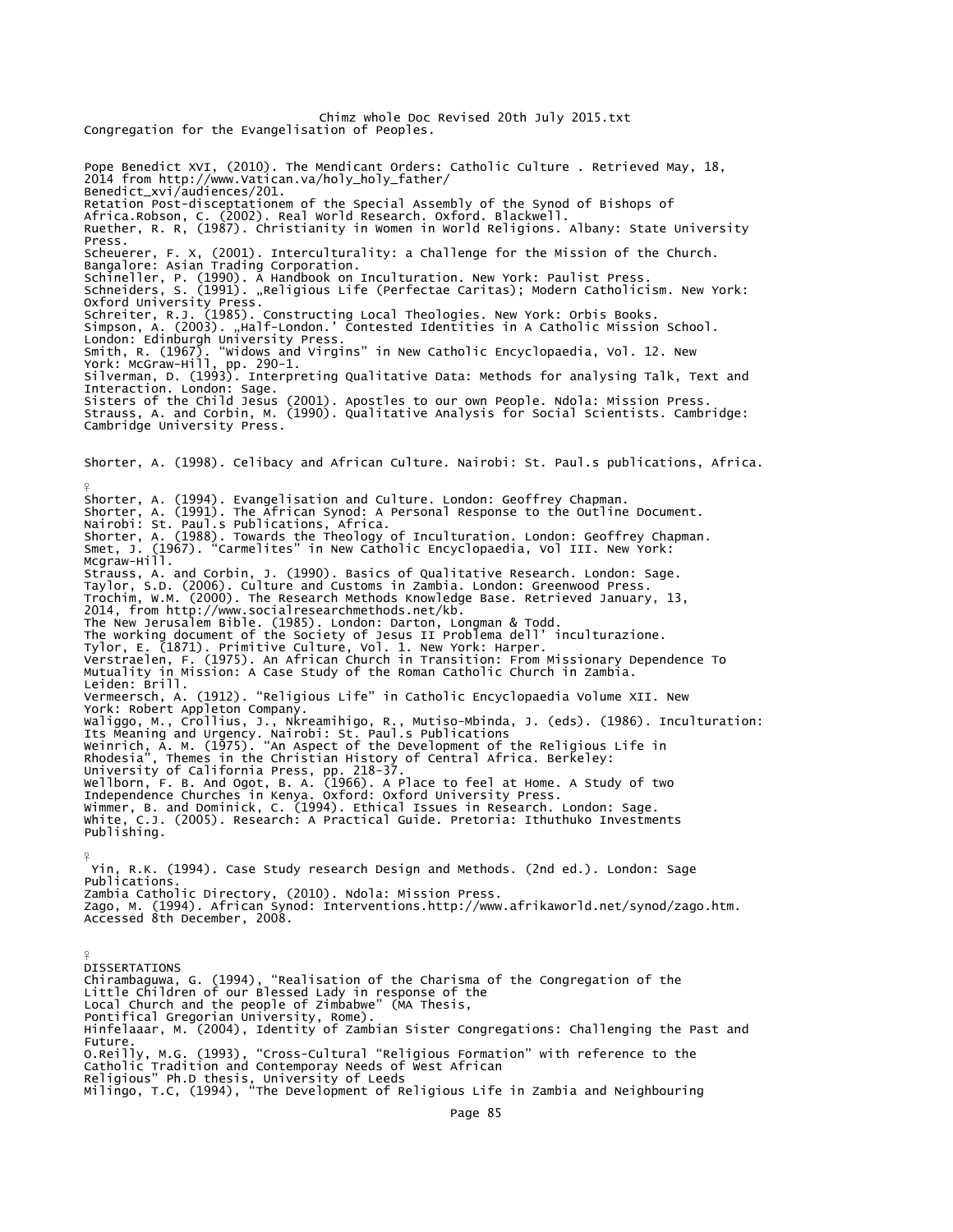Countries". MA Thesis. University of Leeds.<br>Countries". MA Thesis. University of Leeds.<br>Nsanzurwimo, M. (2012), "The Funeral in Zambia with particular reference to the Lala People of Serenje: An Inculturated Perspective". Pontificia Universita Urbaniana Facultas Missiologiae, Rome. MA Thesis Sepeti, T. (2008), The Theological Impact of the Handmaid Sisters on the Community of Mpunde Mission in Kabwe Zambia. MA Thesis. University of South Africa

LETTERS Chapter notes on Handmaid Sisters 1985 (Handmaid Sisters archives, Generalate House, Lusaka). Chapter document of the Handmaid Sisters 1991(Handmaid Sisters archives, Generalate House, Lusaka). Letter from Archbishop Markall of Salisbury (Handmaid Sisters archives, Generalate House, Lusaka). Letter dated 24th April, 1951 (Handmaid Sisters archives, Generalate House, Lusaka). Letter from the Apostolic Delegate of Nairobi to Archbishop Kozlowiecki, 1960, (Handmaid Sisters archives, Generalate House, Lusaka). Prokoph, A. M. "Milestones in My Life." Zylka. A., Mpunde Catholic Parish Our Lady of Mount Carmel, Notes 1959-1967.

¥ APPENDICES

 $\frac{9}{5}$ 

APPENDIX 1

INTERVIEW GUIDE FOR THE SISTERS

Name (optional) Age... What was the level of educational/professional qualifications when you joined sisterhood? What are your present qualifications (educational/professional)? Name of the congregation Number of years in the congregation.... 1. What position do you hold in the congregation? 2. When were you appointed/elected to the present position? 3. When was the congregation established and where? 4. Who is the founder of your congregation?

- 
- 5. (For international group), how many countries is the congregation found?<br>6. What are the apostolic activities of your congregation?<br>7. What do you understand by the term inculturation?<br>8. Is there a policy on the incult
- 
- 
- 
- 
- 10. What aspects of religious life would want inculturated in your congregation and why?
- 11. Has the medium of communication inculturated? 12. What aspects have not been inculturated? And why are they not inculturated?
- 13. If your congregation had been local/international, would the level of inculturation being different from the local/international congregation?
- 
- 14. Have the Zambian bishops helped in the inculturation of religious life?
- 15. What are the problems in inculturation religious life?
- 16. What would you propose to enhance inculturation of religious life?

¥ APPENDIX 2

INTERVIEW GUIDE FOR BISHOPS

Name (optional)....... Age: Number of years as Archbishop of Lusaka.....

- 
- 1. For how long were you Archbishop of Lusaka? 2. What do you understand by the word inculturation? 3. Is there a policy on inculturation of religious life in the Catholic Church? If yes state the policy, if not explain why. 4. Did the Zambian bishops welcome the idea of inculturation to the Zambian Church?
- 
- 5. Would you support the inculturation of religious life? If yes, what are the reasons? If no explain?
- 6. Does the Catholic Church in Zambia support the inculturation of religious life?
- 7. What aspects of religious can be inculturated?
- 
- 8. What are the hindrances or obstacles to inculturation of religious life? 9. Explain how the above would be hindrances to inculturation of religious life?
- 10. What would you recommend to enhance inculturation of religious life?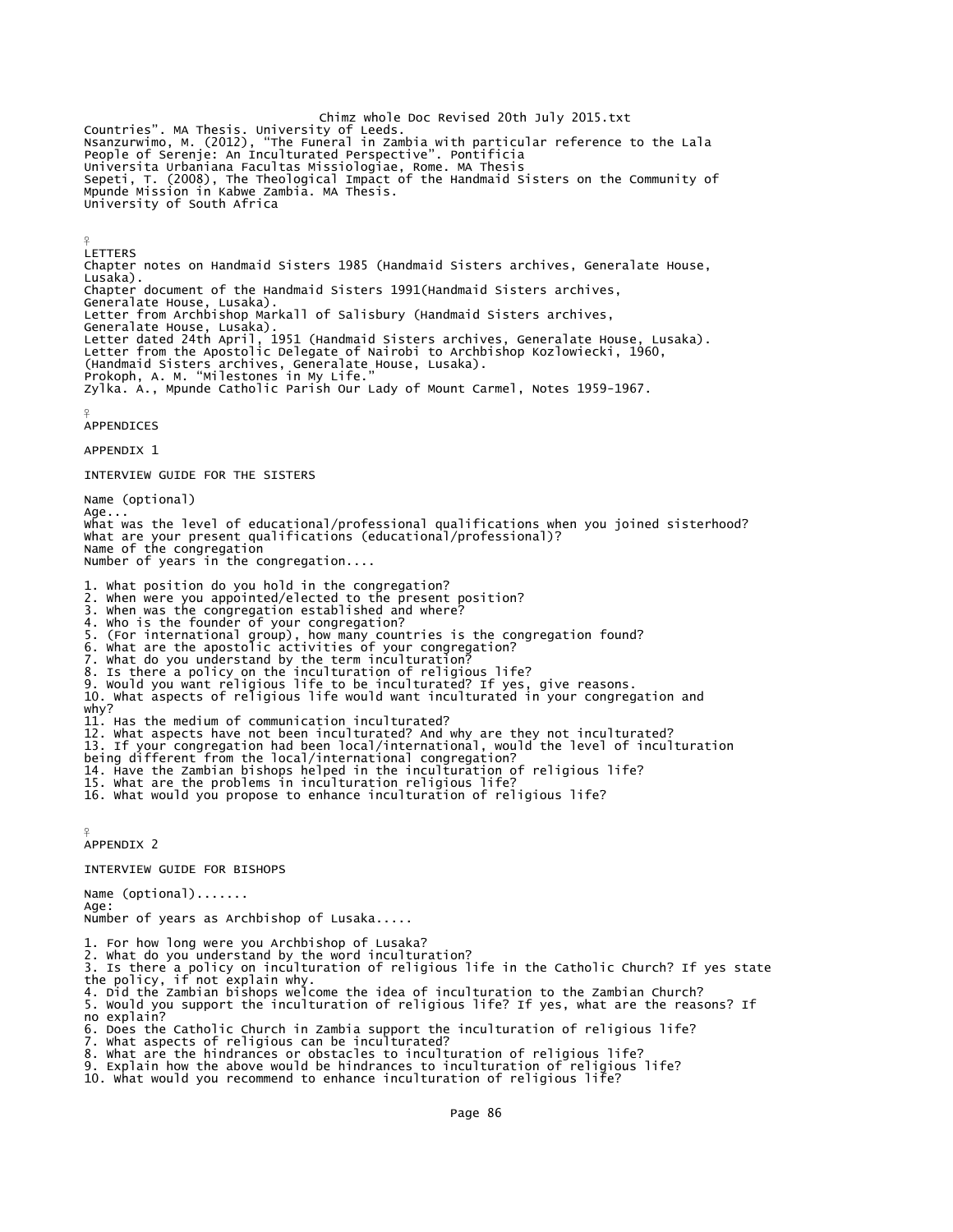¥ APPENDIX 3

INTERVIEW GUIDE FOR PRIESTS

Name (optional).......... Age... Number of years in priesthood

1. What do you understand by the word inculturation? 2. Would you want religious life to be inculturated? If yes give reasons. If no explain your reasons. 3. Is there policy of inculturation on religious life? 4. Has the Church in Zambia encouraged inculturation of religious life? If no explain your reasons. . What aspect of religious life has the Church encouraged to inculturate? How have they been inculturated? 6. What are the hindrances or obstacles to the inculturation of religious life? 7. Explain how the hindrances or obstacles would slow the implementation of the inculturation of religious life? 8. What would you recommend to enhance inculturation of religious life?

¥ APPENDIX 4

INTERVIEW GUIDE FOR FORMER BROTHERS AND FORMER SISTERS

Name (optional)....... Age.. Name of the congregation

1. How many years did you spend in the congregation?

2. What position did you hold in the congregation? 3. Why did you leave brotherhood/sisterhood?

4. What do you understand by the term inculturation?

5. Was there a policy on inculturation of religious life in the congregation when you<br>were still a sister/brother? If yes to the above question, state and explain the policy.<br>6. Would you want religious life to be incultur

12. What would you recommend to enhance the inculturation of religious life?

¥ APPENDIX 5

SEMI-STRUCTURED INTERVIEW GUIDE FOR THE PRACTICING **CATHOLICS** 

Name (optional)  $Age......$ Number of years as a member of the Catholic Church..............

1. What do you understand by the word inculturation? 2. Would you support the inculturation of religious life in Zambia?

3. Give reasons why religious life should be inculturated?

4. what aspects of the lives of sisters have been inculturated?<br>5. Do you think the Catholic Church in Zambia has helped in the inculturation of<br>religious life? If yes, explain how it has been done. If no, give reasons why

6. What are the hindrances to the inculturation of religious life? 7. What would you recommend to enhance inculturation of religious life?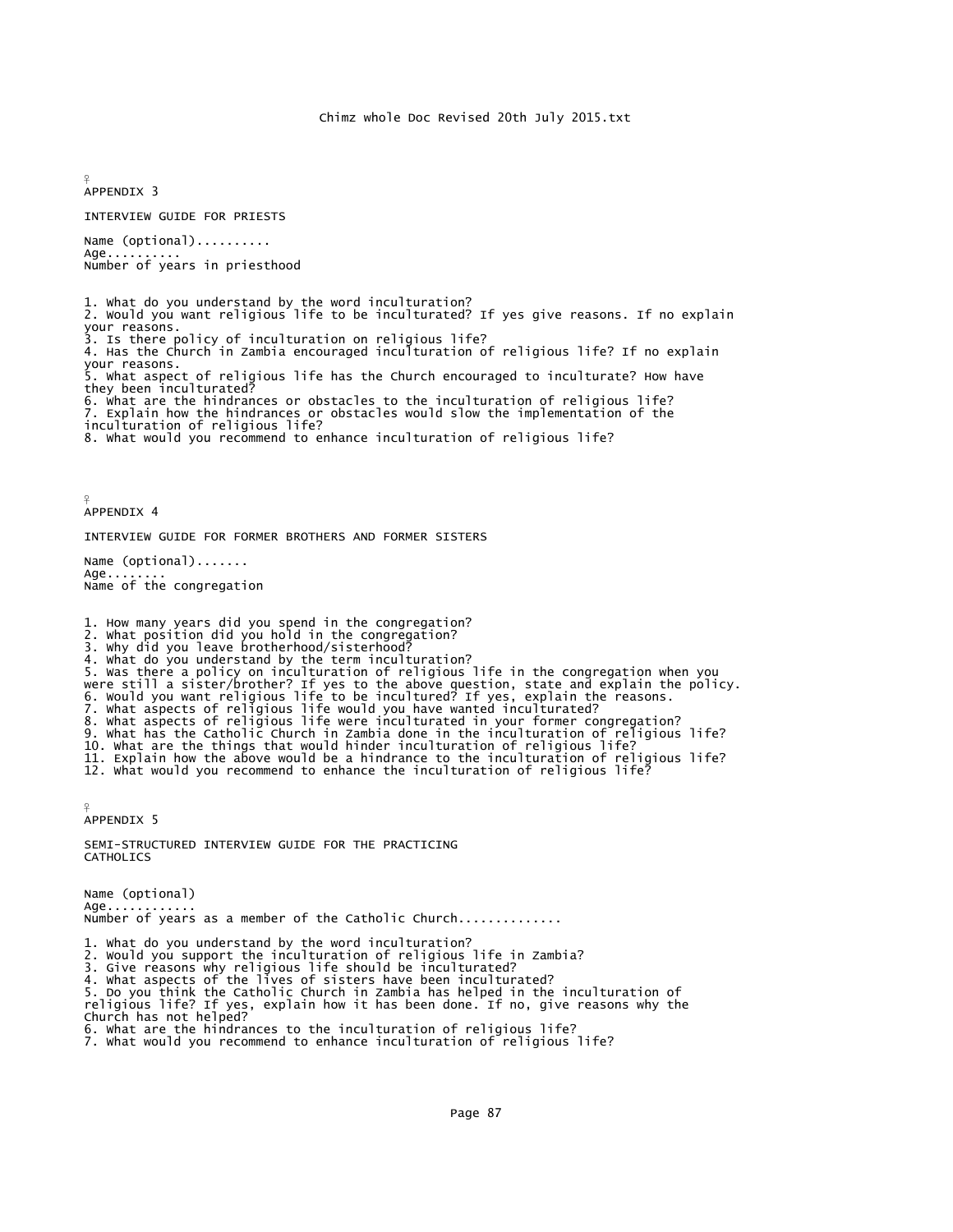APPENDIX 6

¥

INTERVIEW GUIDE FOR JUNIOR SISTERS (FOCUS GROUP DISCUSSION)

- 
- 1. what is your understanding of the word inculturation?<br>2. would you want religious life to be inculturated? If yes, give reasons.<br>3. what aspects of religious life have been inculturated in your congregation?<br>4. Are ther
- 
- 
- 
- 5. Was it necessary for your congregation to inculturate religious life?<br>6. What do you think are the obstacles to the inculturation of religious life?<br>7. What would you recommend to enhance the inculturation of religious
- 

APPENDIX 7

 $\circ$ 

OBSERVATION GUIDE

Month and year

Description

Time

Purpose

June 2009

Ndola convent (Participant observation)

06:00 – 07:00 17:00 – 18:00

Observe how morning and evening prayers are conducted in relation to inculturation

June 2009

Noviciate Ndola convent

06:00 – 07:00

Observe how morning and evening prayers are conducted in relation to inculturation

June 2009

Noviciate Ndola Unstructured observation

12:00-12:45

Observe how worship is conducted in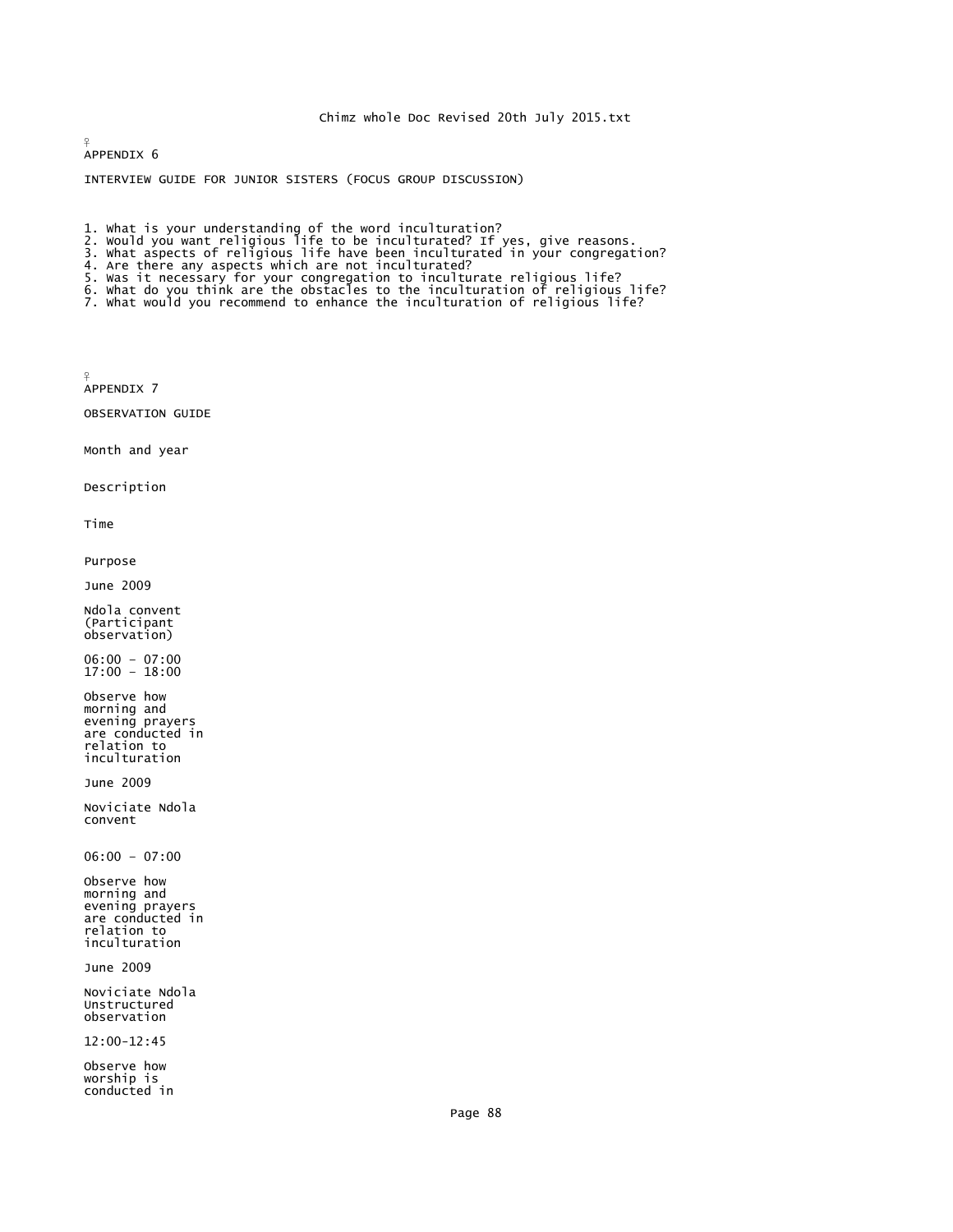Chimz whole Doc Revised 20th July 2015.txt relation to inculturation December, 2009 St. Mary.s convent Monze 06:00-06:30 Observe how prayers are conducted in relation to inculturation January 2010 Noviciate community, Lusaka 17:30-18:30 Observe how worship is<br>conducted in relation to inculturation

January 2010

Generalate community, Lusaka. Participant observation

17:30-18:30

Observe how evening prayers are conducted in relation to inculturation

¥ APPENDIX 8

STRUCTURE OF MORNING AND EVENING PRAYER

Morning Prayer

Evening Prayer

I N T R O D U C T I O N

. Lord, open our lips. O God, come to our aid.

R And we shall praise your O Lord, make haste to help us Name (Invitatory Psalm (Psalm 94, 99, 66 or 23) with it antiphon)

H Y M N \*

PSALMODY\*

Antiphon 1 Antiphon 1 A "morning. psalms a psalm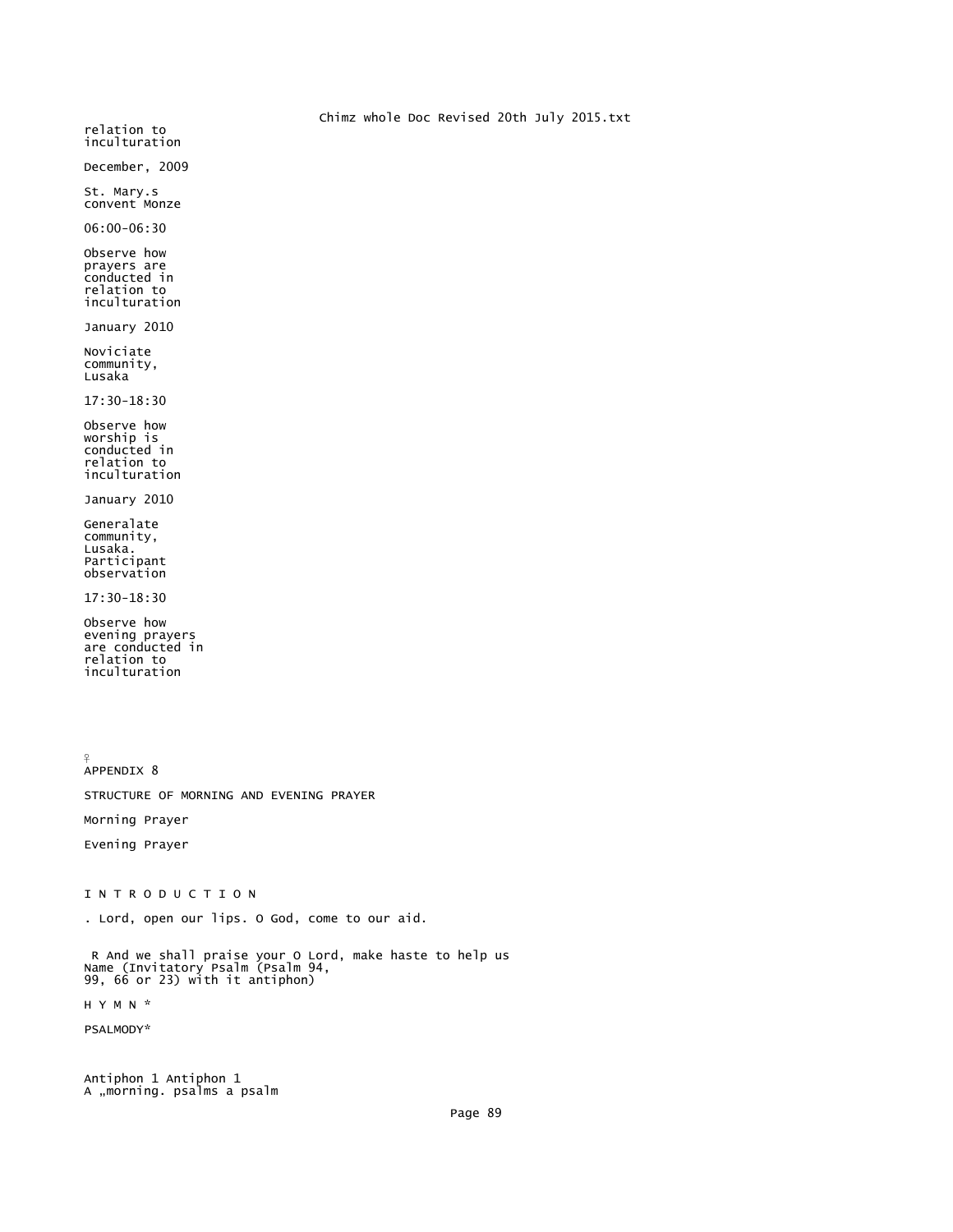```
Chimz whole Doc Revised 20th July 2015.txt
Antiphon repeated Antiphon repeated 
(Silent Prayer) (Silent Prayer) 
Antiphon 2 Antiphon 2 
Old Testament canticle a psalm 
Antiphon repeated Antiphon repeated 
(Silent Prayer) (Silent Prayer) 
Antiphon 3 Antiphon 3 
A psalm of praise New Testament canticle 
Antiphon repeated Antiphon repeated 
(Silent Prayer) (Silent Prayer) 
SCRIPTURE READING 
(Silent Prayer) 
SHORT RESPONSORY 
GOSPEL CANTICLE 
Benedictus antiphon Magnificent antiphon* 
  Canticle of Zachariah Canticle of Mary 
Antiphon repeated Antiphon repeated 
INTERCESSIONS* 
Invocations of praise Prayer of intercession 
(Final prayer always for the faithful 
Departed) 
(Silent prayer) 
¥
THE LORD'S PRAYER 
CONCLUDING PRAYER 
BLESSING 
* Parts: sisters do use vernacular or local symbols
Source: Collins, 1983: X 
¥
APPENDIX 9 
STRUCTURE OF NIGHT PRAYER 
Introduction 
O God, come to our aid 
O Lord, make haste to help us. 
(Examination of conscience Act of Repentance)* 
HYMN* 
PSALMODY 
Antiphon 
Psalm 
Antiphon 
SCRIPTURE READING 
(Silent Prayer) 
SHORT RESPONSORY
GOSPEL CANTICLE 
Antiphon 
Canticle of Simeon 
Antiphon repeated 
CONCLUDING PRAYER 
BLESSING 
ANTHEM TO THE BLESSED VIRGIN* 
*some parts were local hymns or songs and dance are used 
                                                           Page 90
```